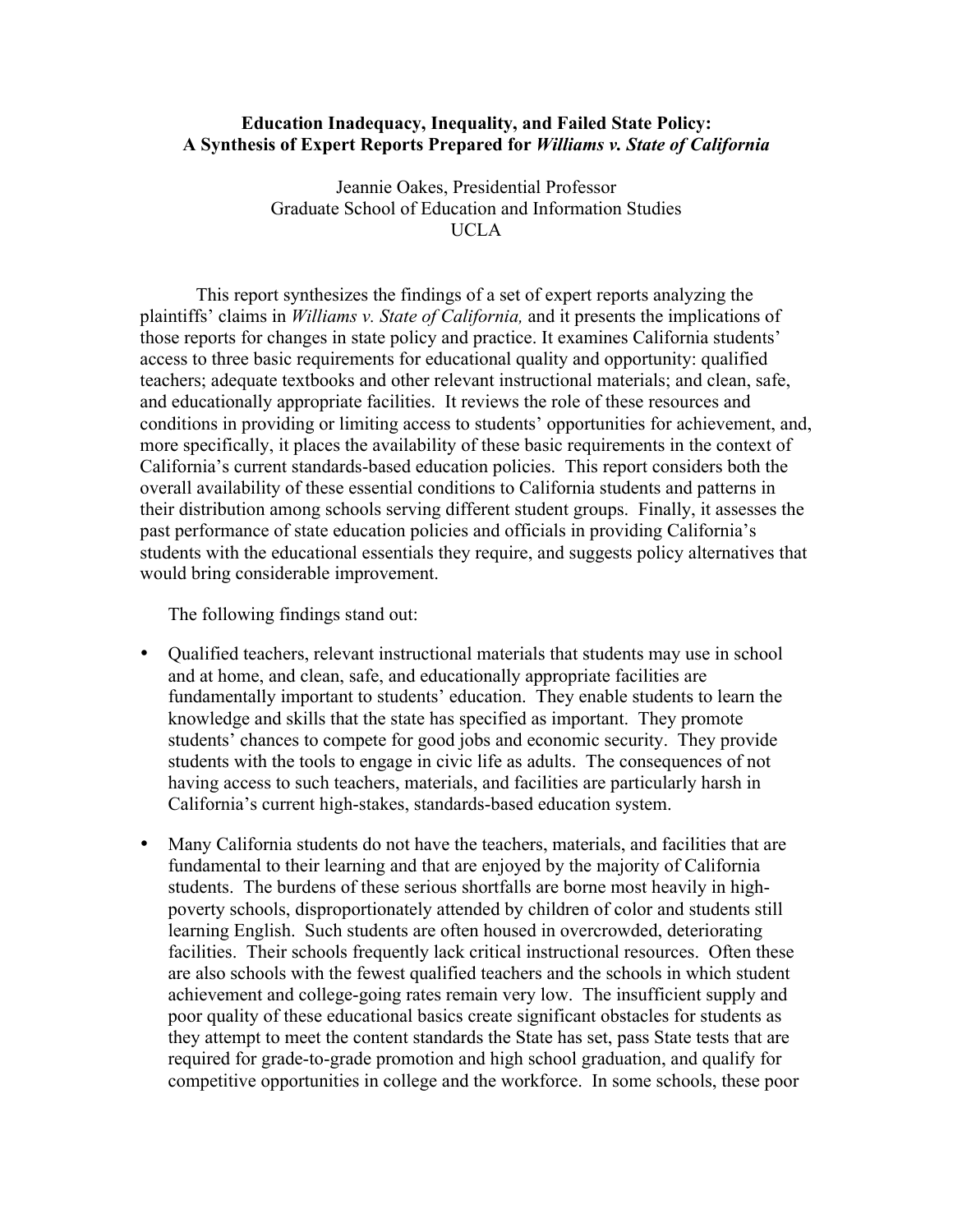conditions breed social alienation and pose real threats to students' health and wellbeing.

Actions (and inaction) by the State have either contributed to or failed to prevent students' lack of access to qualified teachers, appropriate instructional materials, and adequate school facilities. These actions include a) the failure to specify and/or enforce standards for adequate and equitable resources and conditions that could prevent inadequacies and inequities; b) the failure to build the capacity of districts and schools to provide these resources and conditions; c) the failure to collect and/or analyze data in ways that would permit the State to know the extent of needs and problems regarding basic educational necessities; and d) insufficient interventions and assistance to address inadequacies and disparities when they occur.

The inadequacies and disparities in access to teachers, instructional materials, and facilities are symptomatic of deeper, systemic flaws in California's education system. These flaws include a) a fragmented and incoherent approach to state policymaking; b) a system of school finance constructed in the absence of an overall plan for providing equitable and adequate resources and conditions, let alone ensuring education of the highest quality to all students; and c) a reluctance to invest in ways that ensure an equitable distribution of adequate resources and conditions; d) the delegation of responsibility for providing adequate and equitable education to local districts in the absence of State will or capacity to prevent the occurrence of serious inadequacies and disparities or to detect and correct them, should they arise. These flaws grow out of California's peculiar education policy history since the 1960s, and they have been exacerbated by the State's recent decision to rely on test-based accountability to drive educational improvement.

These findings make clear that the State must alter its policies and practices if it is to ensure that all students have access to the basics of educational quality and opportunity. Specific policies must be created that correct specific inadequacies and inequalities in the distribution of qualified teachers, textbooks and materials, and facilities. However, given the State's policy history, we caution that when recommendations are translated into specific policies, they can easily become temporary, if well-meant "spot-fixes." To be effective, however, these specific remedies must be framed in ways that recognize the deeper structural impediments in the State's current approach to governance and funding that underlie the current inadequacies and inequities and could give rise to them again. To rectify the more systemic problems, systemic reforms are required. Those reforms should modify the State's governance of the educational system in the following ways:

Set State standards that specify the resources and conditions that are essential for teaching and learning, in addition to content and performance standards;

Base the school funding system on what providing essential resources and conditions actually costs, with adjustments for cost differences in schools serving different communities and students;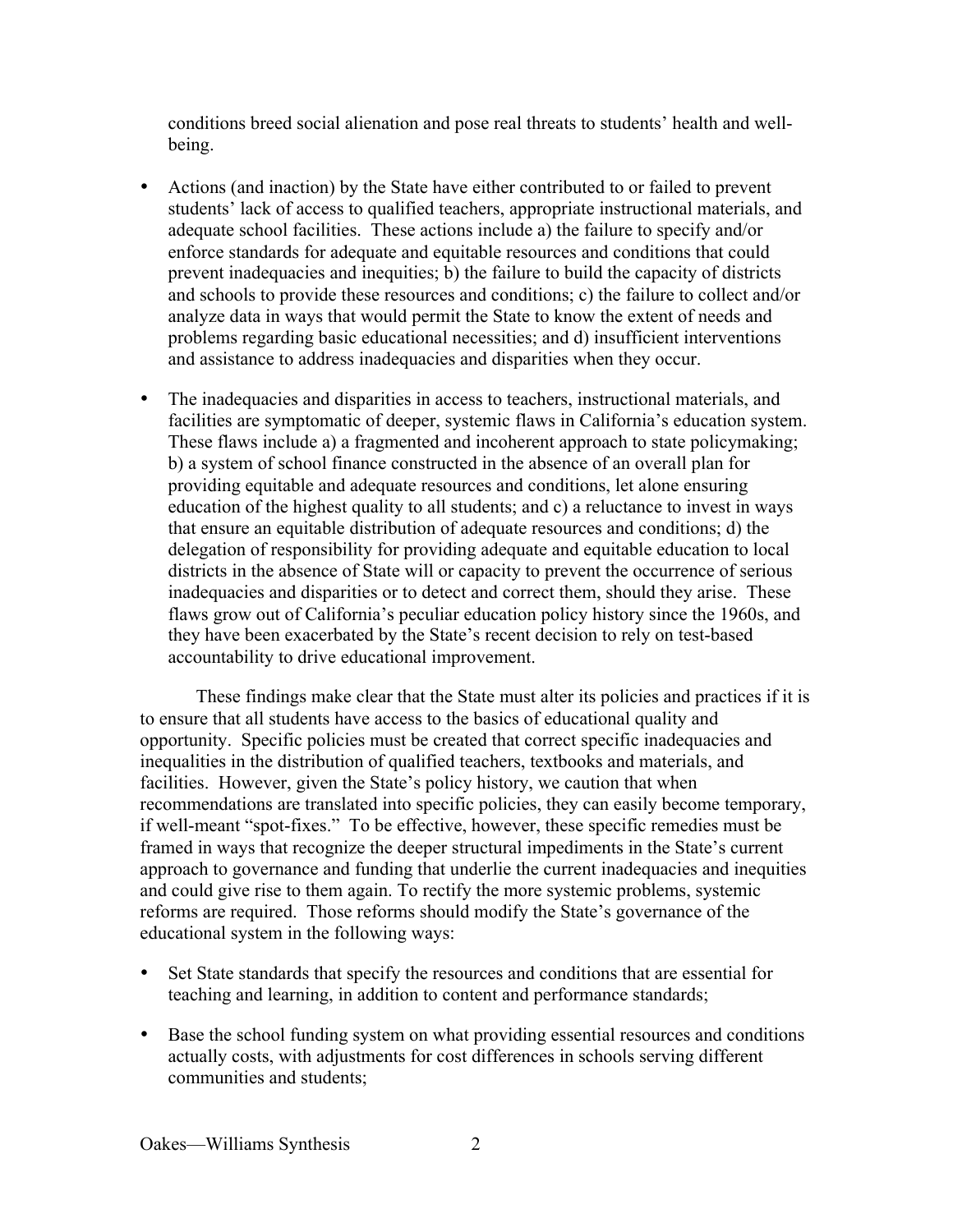Expand the State accountability system to accurately and fairly measure and report learning resources and conditions, as well as achievement test scores;

Establish unambiguous lines of State, regional, and district responsibility for ensuring that all students have these learning resources and conditions, and develop mechanisms that hold the appropriate officials at each of these levels accountable;

Ensure that the accountability system is reciprocal—i.e., that it includes a two-way flow of accountability information and provides legitimate roles for local communities, parents, and students in holding the system accountable.

Only with these systemic changes will the State be able to prevent, or detect and correct, the specific problems that are the focus of this litigation.

This synthetic report relies primarily on the set of expert reports prepared for Williams v. State of California.<sup>1</sup> These expert reports marshal persuasive empirical evidence from the educational research literature about the importance of teachers, textbooks and instructional materials, and facilities to education. They provide background evidence about the particular importance of these resources and conditions in California's standards-based educational system. Using new as well as previous analyses of California data, the reports also present compelling evidence about the current status of students' access to resources and conditions, including analyses of the connections between current problems and State policy. This synthesis supplements the material in the expert reports with information from documents produced by the California Department of Education (CDE) and other State agencies, information generated by California schools and districts, and reports of independent organizations.

In many ways, this report goes to great lengths to demonstrate what is patently obvious to great numbers of California school children and their parents as well as uncontested by nearly all observers of California's education system. For children to be educated, they require basic educational tools—teachers, books, and safe, healthy, and uncrowded schools. Teachers, books, and adequate school buildings are the staples of American teaching and learning. They are not usually thought of as educational resources or conditions whose availability varies significantly among schools, or whose centrality to education requires examination, documentation, and defense. The state has failed to provide these basic educational tools to many, many school children. Most often these are children who are poor, non-English speaking, African American, and Latino. It is unacceptable that the educational system would deprive any California child of these basics. It is reprehensible that those children most deprived educationally are also those who society neglects most in other ways.

 $\frac{1}{1}$ <sup>1</sup>Much of this report is drawn directly from those reports, as cited throughout the text. The complete list of the report authors and topics they cover are provided in the Appendix.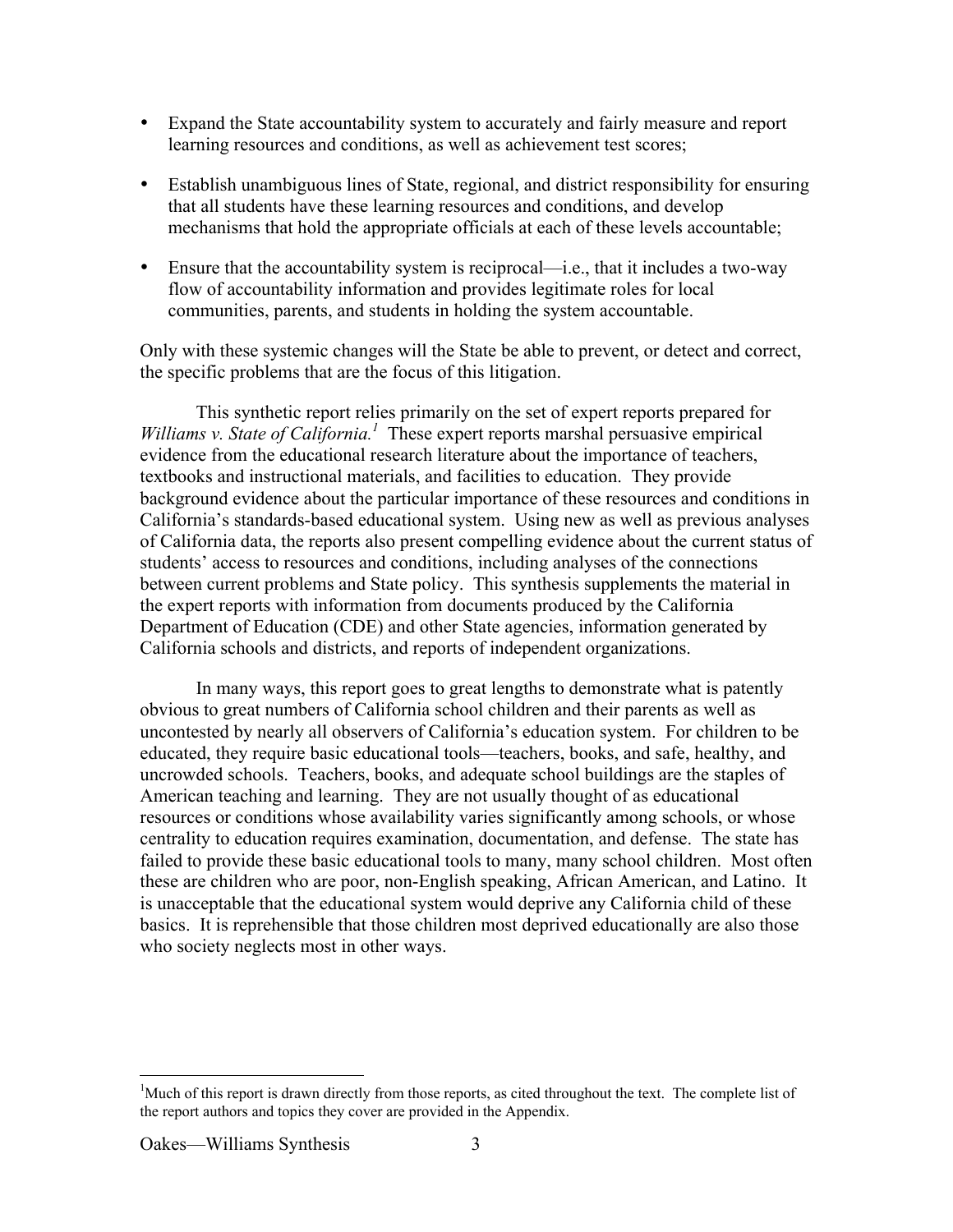# **I. Teachers, textbooks, and facilities are key requirements for educational quality and opportunity.**

We begin by quoting some powerful words from former New York Commissioner of Education Thomas Sobol. Sobol's years of work with educators and researchers in New York and around the nation give him a perspective that is broad, incisive, and authoritative. Sobol makes clear that qualified teachers, appropriate instructional materials, and adequate school facilities—three resources that are the focus of *Williams*—are required, if not sufficient in themselves, for educational opportunity.

[T]he best teaching and learning environments are those that foster cultures of learning and collaborative endeavor among the staff and students. It is of course very difficult to develop these kinds of sustained or continuing cultures when there is a great deal of turnover among the faculty. Teachers are not merely fungible, impersonal conduits of information between some exterior source and students' minds. Instead, teachers are real, live human beings who establish relationships with students and vice versa. Learning depends in large part on the quality of these relationships, so when a teacher leaves a classroom mid-cycle, it takes a long time to rebuild the classroom culture that promotes learning (whether the culture results from a sense of trust and openness with one another, or from a sense of fear or affection or respect, or some other sense particular to a teacher and class relationship). High teacher turnover and high numbers of untrained teachers on campuses thus severely limit student learning opportunities. $<sup>2</sup>$ </sup>

[W]hen students receive limited or out of date instructional materials, or no instructional materials at all, the students learn a different lesson: that society doesn't care enough about whether they learn to provide them books. Kids respond to this lesson in different ways, but very often I have seen them feel alienated and/or discouraged and/or hostile and/or apathetic. $3$ 

[A]sking children to attend school in insulting environments where the plaster is crumbling, the roof is leaking, and classes are being held in unlikely places because of overcrowded conditions has an ongoing, repetitive undercutting effect, sending a message of diminished value to the children. Children are learning all the time; they learn not only the lessons their teachers intend to teach them but also the lessons their schools send them about their value and relative place in the world. Children who see rats in their classrooms and schools, for example, learn, wholly apart from their teachers' lessons, that their schools are places

 $\frac{1}{2}$ Thomas Sobol*,* Report prepared for *Williams v. State of California* (2002), pp. 7-8.  $3$ Sobol, p. 8.

Oakes—Williams Synthesis 4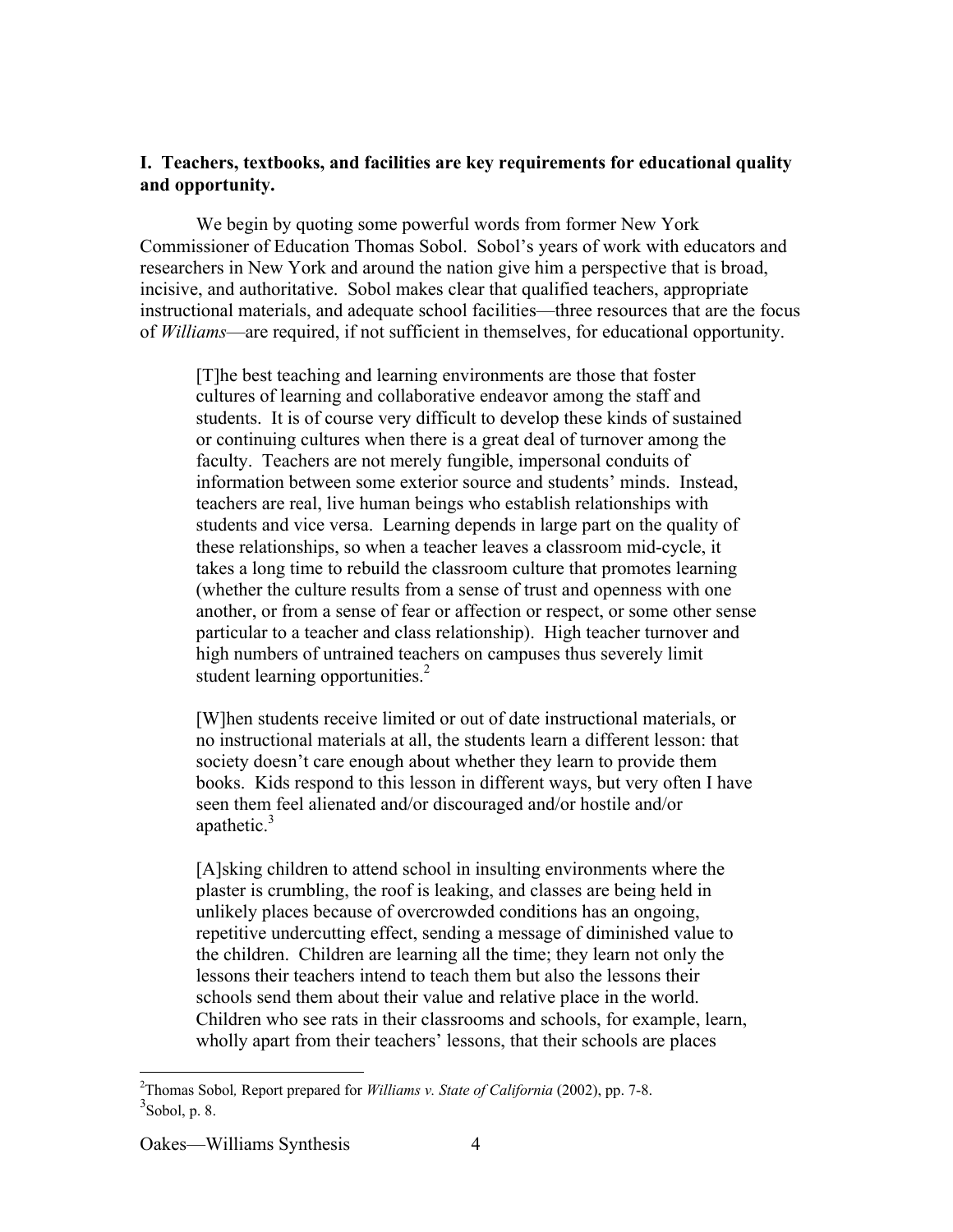where no one stops rats from running across the floor and where people in authority must not care very much about student learning and about the students themselves because the people in authority fail to prevent the presence of the rats. The constancy of these inhumane environments the presence of rats or their feces in classrooms again and again, the dailiness of crumbling buildings — perpetuates a cumulative, ongoing, unending depressive effect of the total environment for the students. By contrast, sending children to school in adequate facilities sends the opposite message: You count; do well.4

As detailed below, scholarly research confirms Sobol's professional knowledge of the critical importance of effective teachers, relevant instructional materials that students may use in school and at home, and clean, safe, and educationally appropriate facilities. Students who do not receive these inputs suffer reduced educational outcomes, diminished chances to compete for good jobs and economic security, and limited opportunities to participate in civic life. The consequences of not having access to effective teachers, relevant instructional materials that students may use in school and at home, and clean, safe, and educationally appropriate facilities are particularly harsh in California's high-stakes, test-driven education system. The importance of these resources are acknowledged and confirmed in California's education policies and in the words of State officials responsible for providing an education to all California students. Below, we review each of these claims.

## **A. High quality teachers, materials, and facilities contribute to student learning.**

**1. Teachers.** As Professor Linda Darling-Hammond details, a wealth of scholarly studies demonstrate the relationship between teacher quality and student achievement. Darling-Hammond cites several California studies finding that differences in teacher quality are significantly related to student achievement in mathematics and reading.<sup>5</sup> She also reports national studies that find differences in teachers' qualifications—including teachers' general ability, content background, preparation for teaching, and certification status (which encompasses aspects of all of these other indicators)—have a significant effect on student achievement. For example, she cites a recent Public Policy Institute of California study of student achievement across more than 7,000 California schools finding that teacher qualification variables were the strongest

 $\frac{1}{4}$  $\text{8}$ obol, p. 9.

<sup>5</sup> Linda Darling-Hammond, *Access to Quality Teaching: An Analysis of Inequality in California's Public Schools,* Report prepared for *Williams v. State of California* (2002), citing Betts, J.R., Rueben, K.S., Danenberg, A. (2000), *Equal Resources, Equal Outcomes? The Distribution of School Resources and Student Achievement in California,* San Francisco: Public Policy Institute of California; Fetler, M. (1997, January), *Where Have All the Teachers Gone?* Education Policy Analysis Archives, 5(2) [online], http://olam/ed.asu.ed/epaa/v5n2.html; Goe, L. (2002), *Legislating Equity: The Distribution of Emergency Permit Teachers in California*, Berkeley: Graduate School of Education, University of California, Berkeley; Los Angeles County Office of Education (1999, May), *Teacher Quality and Early Reading Achievement in Los Angeles County Public Schools*, Trends: Policy Issues Facing Los Angeles County Public Schools, 6(2).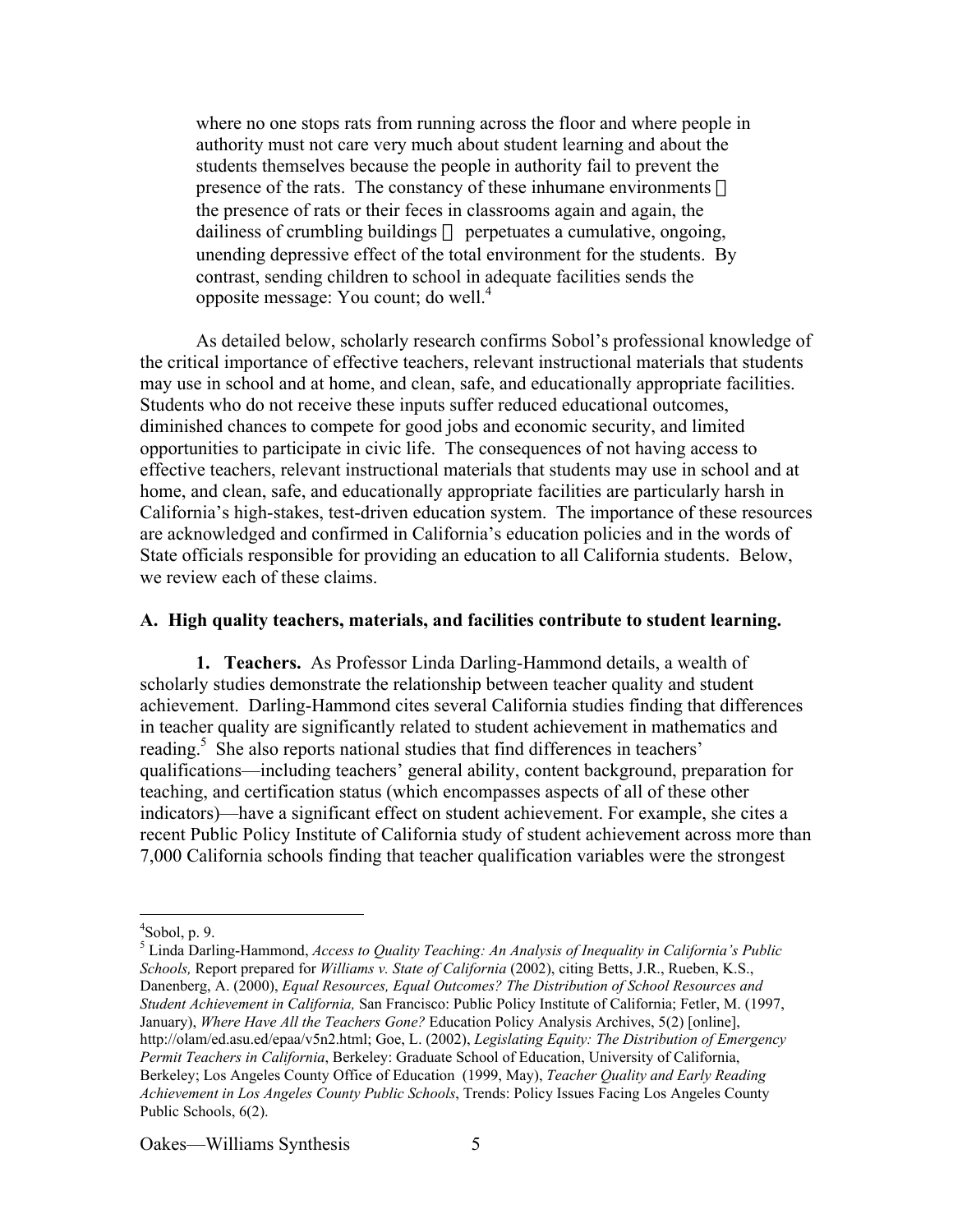predictors of student achievement in a regression analysis, after controlling for the substantial effects of socioeconomic status. That report noted:

Among the school resource measures, the level of teacher experience and a related measure—the percentage of teachers without a full credential—are the variables most strongly related to student achievement. Teachers' level of education, measured by the percentage of teachers with a master's degree or higher, in some cases is positively and significantly related to test scores but not nearly as uniformly as the measures of teacher experience. Similarly, a higher percentage of teachers with only a bachelor's degree within a given grade is negatively related to student achievement.<sup>6</sup>

In addition to the salience of teacher training viewed broadly, in terms of credentials and degrees, Darling-Hammond provides evidence that subject-specific teacher training affects student achievement. Students of teachers who are not fully certified in mathematics perform less well than students whose teachers are certified in math.7 Research shows that teacher certification and/or teacher experience and preparation correlate significantly with student achievement even after factoring out the effects of student poverty.<sup>8</sup>

Professor Kenji Hakuta augments Darling-Hammond's review of this research by citing a recent publication of the National Research Council, supporting the contention that teachers must have a knowledge base about language learning in order to effectively teach children who do not speak standard English.<sup>9</sup> Hakuta also cites additional studies that bolster this conclusion. For example, he notes a recent study in Los Angeles City Unified School District (LAUSD) examining the impact of State and district authorization to teach English learners. That study found that students in classrooms with large numbers of English learners achieved less well when their teachers lacked appropriate certification.<sup>10</sup> Similarly, a study in the Houston schools found that students; achievement suffered when they were placed in classrooms with teachers who were unlikely to have specialized training in working with English learners.<sup>11</sup>

<sup>11</sup> Hakuta, p. 7, citing Thomas, W. & Collier, V. (2002), *A National Study of School Effectiveness For Language Minority Students' Long-Term Academic Achievement* (Final Report), Santa Cruz, CA: The Center for Research on Education, Diversity & Excellence, available at http//www.crede.ucsc.edu/research/llaa/1.1pdfs/1.1complete.pdf.

 $\frac{1}{6}$  $6$  Darling-Hammond, p. 16, citing Betts, Rueben, & Dannenberg, 2000, p. xxii.

<sup>7</sup> Darling-Hammond, p. 20, relying on Goldhaber, D.D. & Brewer, D.J., Does Teacher Certification Matter? High School Certification Status and Student Achievement, Educational Evaluation and Policy Analysis, 22: 129-145.

<sup>8</sup> Darling-Hammond, p. 16, citing Fetler, 1997.

<sup>&</sup>lt;sup>9</sup> Kenji Hakuta, Report prepared for *Williams v. State of California* (2002), p. 4, citing National Research Council (1997), *Improving Schooling for Language-Minority Children,* August, D. & Hakuta, K. (eds.), Washington, D.C.: National Academy Press.

<sup>10</sup> Hakuta, p. 6-7, citing Hayes, K. & Salazar, J. (2001), *Evaluation of the Structured English Immersion Program: Final Report: Year 1*, Los Angeles: Program Evaluation Branch, Los Angeles Unified School District.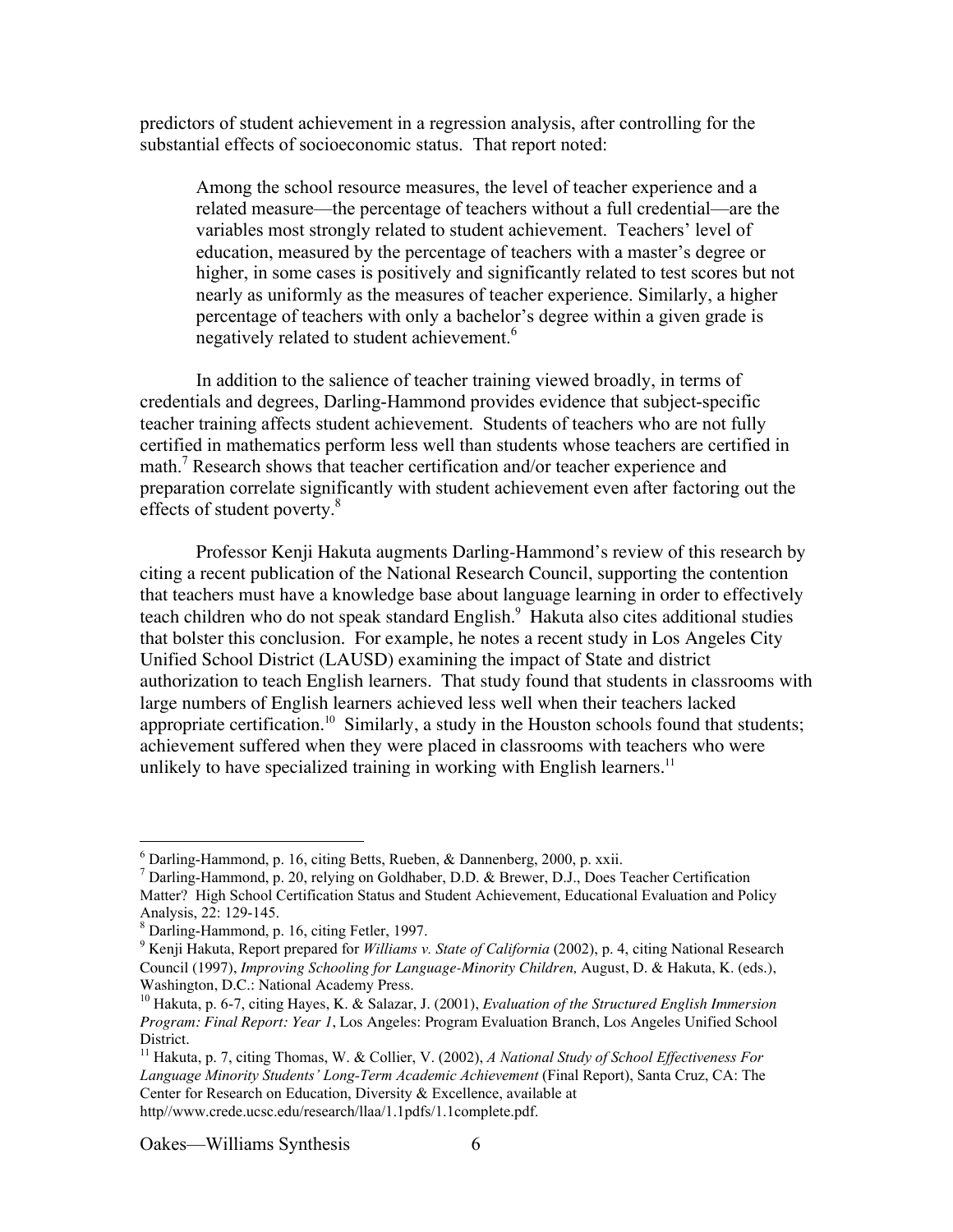**2. Textbooks and Instructional Materials.** Professor Jeannie Oakes' report finds that instructional materials are similarly critical to student learning. Not only is the textbook the central tool in almost all forms of schooling, it is accepted internationally as a necessary tool for learning.<sup>12</sup> "[T]he World Bank considers textbooks a critical part of education, as necessary as the classroom itself, as indispensable as the classroom teacher."<sup>13</sup> International organizations such as the Organization of Economic Cooperation and Development and the United Nations Educational, Scientific, and Cultural Organization stipulate that textbooks are an important indicator of educational quality and use a standard of one textbook for each pupil in every subject as the standard for an adequate supply. $^{14}$ 

Oakes cites numerous international studies that have documented a strong relationship between instructional materials and student achievement.<sup>15</sup> Other research focused exclusively on the U.S. confirms the importance of textbooks in this country. For example, Wang, Haertel, and Walberg (1993) found that good curricular materials had a significant effect on student learning.<sup>16</sup> Access to textbooks and other curriculum materials, equipment, and technology to support teaching and learning is particularly important for students from low-income communities and families, since they are less likely to have access to other books and learning materials outside of school.

Oakes also finds that textbooks and curriculum materials may be so consistently related to student learning in part because having a textbook to take home makes it possible for students to complete meaningful homework. If students have textbooks and curriculum materials to use at home, they can spend out-of-school time on additional reading, research, practice activities and exercises presented in textbooks, and can use these materials to prepare for class and for tests. Without texts and materials to take home, teachers have a difficult time assigning out-of-school learning experiences that require students to have access to the content included in the text, and students, particularly those with few books and learning resources at home, have difficulty completing such assignments.

Hakuta makes clear that appropriate textbooks and instructional materials play a significant role meeting the educational needs of English learners. Teachers need specialized materials as they employ English Language Development strategies and use specialized techniques known as Specially Designed Academic Instruction in English

 <sup>12</sup> Jeannie Oakes, *Access to Textbooks, Instructional Materials, Equipment, and Technology: Inadequacy and Inequality in California's Public Schools*, Report prepared for *Williams v. State of California* (2002a), p. 5-6, citing Woodward & Elliott, 1990; EPIE, 1977. It is worth noting that Oakes' report relies heavily on studies conducted by international organizations, because most of the empirical research on the relative importance of textbooks and instructional materials on student learning has been conducted in developing countries. In part, this can be explained by assumptions commonly made about educational systems in highly developed nations. Most U.S. residents, including policymakers and researchers, have simply taken for granted that textbooks and curriculum materials are available to students.

<sup>13</sup> Oakes(a), p. 5, quoting de Guzman, 2000.

 $14$  Oakes(a), p. 5.

<sup>&</sup>lt;sup>15</sup> Oakes(a) pp. 7-9, relying on Fuller & Heyneman, 1989; Fuller & Clark, 1994; Levin & Lockheed, 1991; Heyneman et al., 1978; Wang et al., 1993; Schiefelbein et al., 1998.

<sup>16</sup> Oakes(a), p. 8 citing Wang, Haertel, and Walberg, 1993.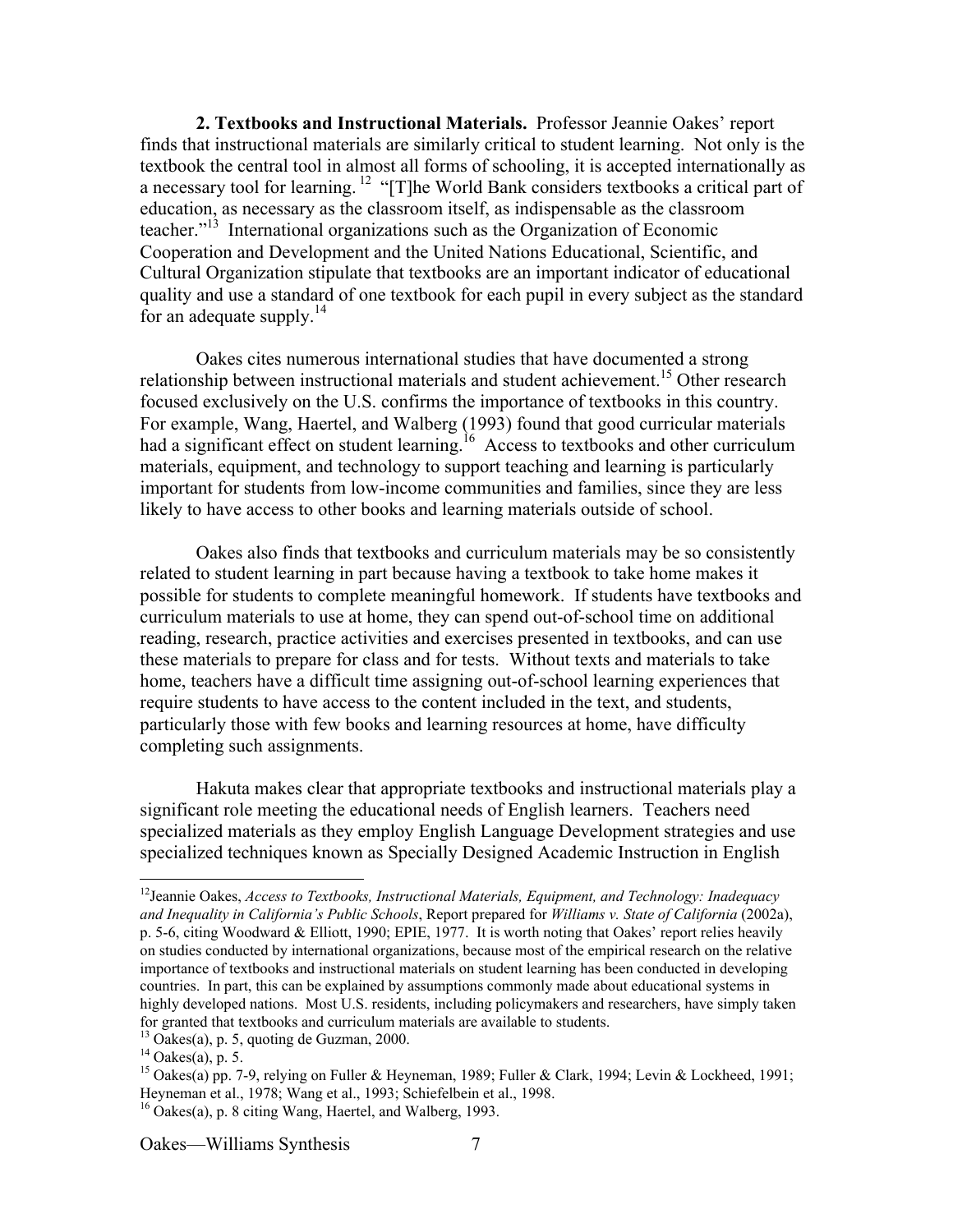(SDAIE) to make academic content accessible to English learners. Specialized materials are also required for non-English speaking parents to support their children's learning at home  $17$ 

In California, trained teachers and instructional materials are particularly important because they are the primary means for students to gain the knowledge and skills specified in the State Content Standards that are at the heart of California's K-12 education system. These basic educational resources are even more important in light of California's alignment of the high school exit exam with those standards. Meeting the State standards and passing the "high stakes" tests based on them require that students learn the knowledge that well-prepared teachers and high quality instructional materials provide.

**3. Facilities.** Professor Glen Earthman's report demonstrates that the condition of school buildings, including but not limited to temperature, acoustics, and overcrowding, influences students' educational experiences and outcomes. The weight of evidence that Earthman reviews shows that a school building's condition has a measurable influence on student achievement. "Researchers have repeatedly found a difference of between 5-17 percentile points difference between achievement of students in poor buildings and those students in above-standard buildings, when the socioeconomic status of students is controlled."<sup>18</sup>

Earthman explains that the condition of a school building influences student learning directly, as well as indirectly, through the work and effectiveness of a teacher. He cites research findings that poor school facilities diminish teacher effectiveness and performance, which, in turn, have a negative impact on student performance.<sup>19</sup> For example, one study found that "[t]eachers in buildings in poor condition stated that the design and appearance of the facility had a negative impact upon the learning climate. Conversely, teachers in buildings in good condition reported the building had a positive influence upon the learning climate. $^{220}$ 

Although there are fewer studies of the impact of overcrowding on student learning, Earthman concludes that the available research finds that students in overcrowded schools and classrooms achieve less well than students in uncrowded settings. For example, studies comparing crowded schools to schools that are not filled with more students than they are designed to accommodate find differences in test scores as well as increased rates of teacher and student absenteeism.<sup>21</sup>

Unfortunately, the most common stopgap "solutions" to overcrowding create equally serious problems. Oakes documents that busing students to distant schools as a

 <sup>17</sup> Hakuta, pp. 16-17.

<sup>&</sup>lt;sup>18</sup> Earthman, pp. 3-4; *see also* Michelle Fine, City University of New York, Graduate Center, Report prepared for *Williams v. State of California* (2002), p. 40, citing Edwards, (1993).

 $^{19}$  Earthman, p. 4.

 $20$  Earthman p. 11, citing Lowe, 1990.

<sup>&</sup>lt;sup>21</sup> Earthman, pp. 12-13, citing Corcoran et al., 1988; Fernandez & Timpane, 1995; Riveria-Batiz & Marti, 1995.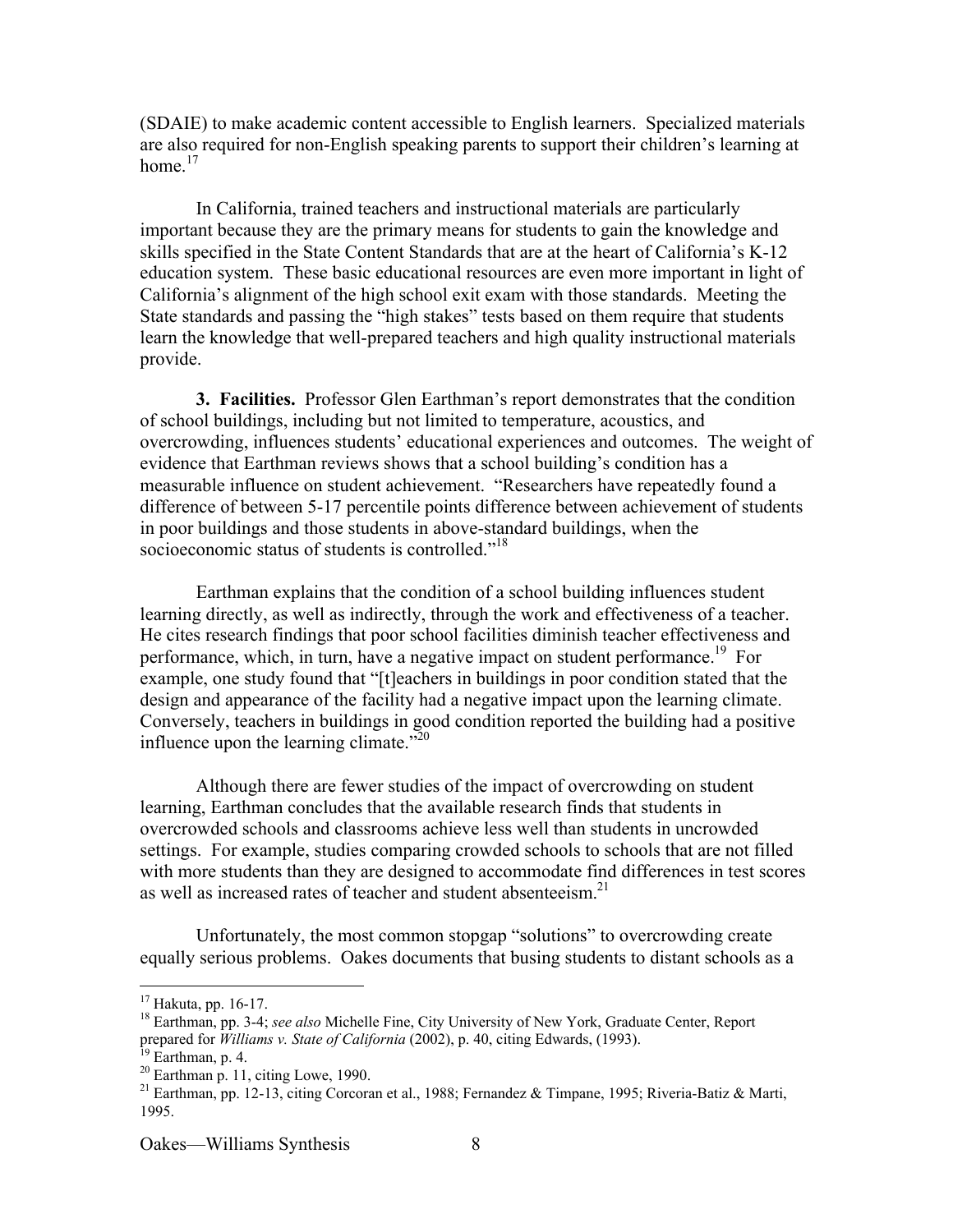way to relieve overcrowding, as is the case in many Los Angeles neighborhoods, raises four significant areas of concern: 1) impediments to parental involvement; 2) lack of access to after-school activities; 3) disincentive to enroll children in kindergarten; and 4) obstacles to achievement.<sup>22</sup> These take a significant toll on the quality of education.

Similarly, Dr. Ross Mitchell and Oakes provide evidence of the adverse impact of "Concept 6" multi-track year round calendars on student achievement.<sup>23</sup> The Concept 6 calendar permits schools to enroll 50 percent more students than its building capacity allows by scheduling three "tracks" of student that rotate throughout the school year, with two tracks in session at any given time and a third on vacation. The net result of the rotation is that track A and C provide two four-month blocks of instruction and two twomonth vacations, while track B provides one four month and two two-month blocks of instruction, and two two-month vacations. $2<sup>4</sup>$  To achieve this maximum increase in capacity, the Concept 6 calendar reduces the days of instruction by 17 days. Over the course of a 12-year public education, the loss of 17 instructional days a year results in the loss of 204 instructional days – significantly more than an entire school year.

Students who attend Concept 6 schools suffer several clear educational disadvantages as compared to students at schools on traditional calendars: (1) overcrowded and large schools; (2) truncated and lost instructional time; (3) limited access to courses and specialized programs; (4) ill-timed breaks and correspondingly limited access to extracurricular activities and enrichment programs; and (5) poorer academic performance.<sup>25</sup> In light of its disadvantages, it is hardly surprising that Delaine Eastin, State Superintendent of Public Instruction, should declare: "I would love to get rid of Concept  $6.^{0.26}$ 

## **B. The lack of teachers, instructional materials, and adequate facilities has negative social, psychological, and health consequences, as well as impeding learning.**

Depriving students of trained teachers, instructional materials, or appropriate facilities harms students' educational opportunities in at least three ways. First, as discussed above, the deprivation prevents basic transmission of information: students are less likely to learn if they lack teachers who know their subject matter, books to transmit content, adequate spaces in which to learn, and sufficient instructional time. Second, the deprivation also sends psychologically damaging and educationally debilitating messages

 <sup>22</sup> Jeannie Oakes, *Multi-Track, Year-Round Calendar (Concept 6) and Busing to Address Overcrowding*, Report prepared for *Williams v. State of California* (2002), p. 3.

 $23$  There are several types of multi-track school calendars that divide the student body and staff into different tracks, which are then rotated throughout the course of the school year. If a school operates on a four-track calendar, for example, at any one time three of the four tracks are in school while the fourth is on vacation.

<sup>&</sup>lt;sup>24</sup> The Concept 6 Modified calendar differs from the Concept 6 calendar in that it operates basically with four two-month blocks of instruction and four one-month vacations. I will generally refer to the Concept 6 and Concept 6 Modified calendars as Concept 6.

<sup>25</sup> Oakes (b), pp. 1-2; Ross Mitchell, Report prepared for *Williams v. State of California* (2002), pp. 6, 26- 27. 26 Oakes (b), p. 3; citing Julie Z. Geise, *State Superintendent Makes Stop at Lodi Middle School,* Lodi

News-Sentinel, Oct. 26, 2001.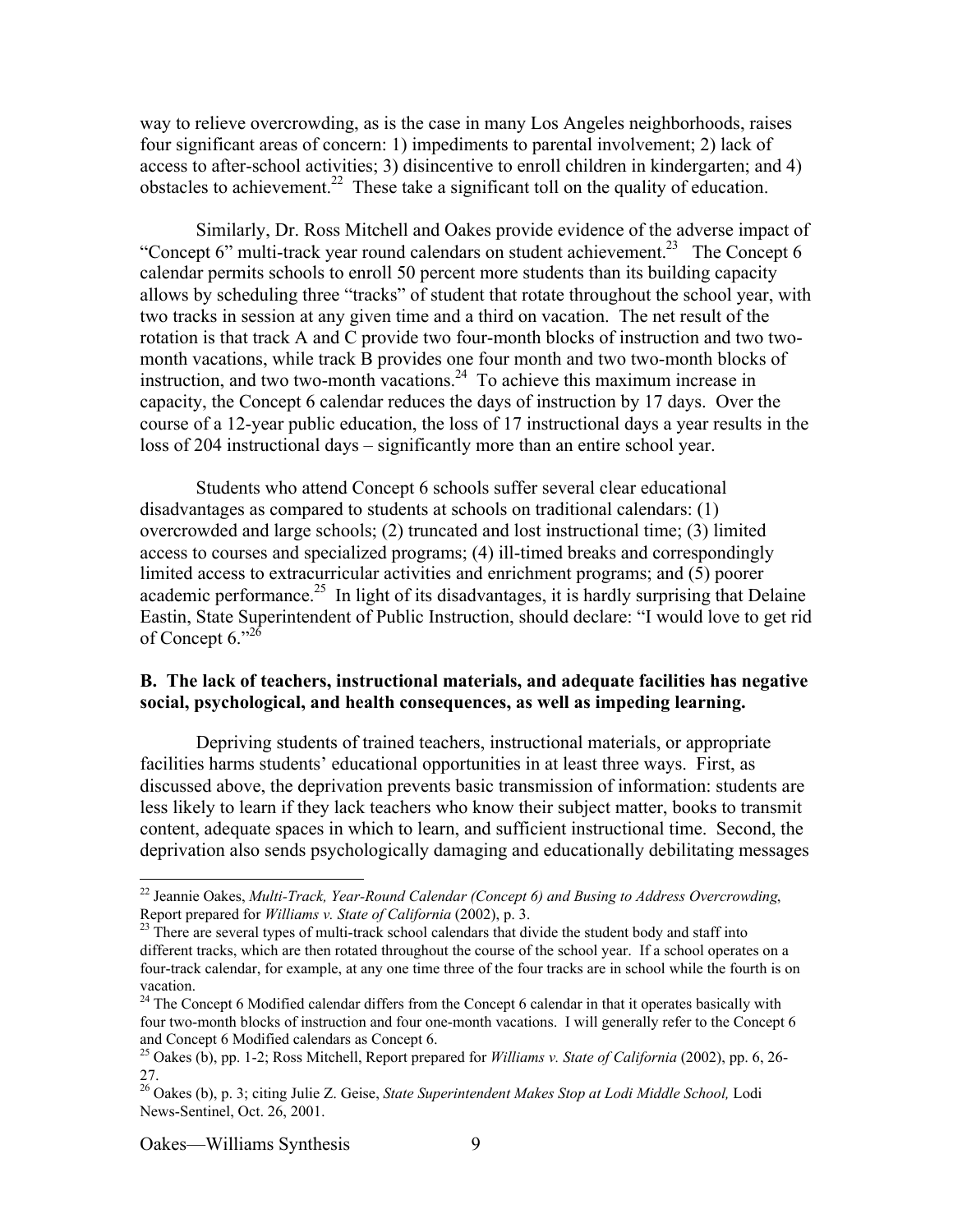to kids "that society doesn't care enough about whether they learn."<sup>27</sup> Finally, inadequacies in school facilities place students' health at risk.

Professor Michelle Fine's report provides compelling evidence of the second effect: "the psychological consequences of exposure to poor and crowded facilities, high numbers of underprepared teachers and teacher turnover, and absence of instructional materials."<sup>28</sup> Fine's analysis is based on 101 interviews she and her graduate students conducted with elementary, middle, high school, and college students who attend (or have attended) California public schools which meet the criteria for the plaintiff class, 86 surveys collected from the same youth, and 11 telephone interviews with graduates of these high schools. $^{29}$ 

According to Fine's study, schools "are intimate places where youths construct identities, build a sense of self, read how society views them, develop the capacity to sustain relations, and forge the skills to initiate change. These are the contexts where youth grow or they shrink."<sup>30</sup> Yet, she found that many California students who attend school without some or all of the key requirements for learning "believe that schools want them not to succeed, so that the students will leave and classes will become smaller, with no adult responsibility for the loss of student bodies. These interviews reveal a raw sense of social disposability"; "[t]he power of the quotes lies in the students' belief that the government, Californians at large, the public education system, and some of their teachers so fundamentally undervalue them that they wish their disappearance."<sup>31</sup> Fine concludes:

In educational contexts such as those represented in the plaintiff class, permeated by low expectations, high rates of teacher turnover, environmental stress, and a sense of buildings that are out of control, youth develop, over time, what is called *academic learned helplessness*: a site-specific belief that trying doesn't matter and that they are unable to effect change in their schools. Some complain that lack of access to books or instructional materials hinders their abilities to learn and master academic materials. Others cite the frequent loss of educators and lack of continuity that interrupts academic progress. The often-remarked-upon substitute who doesn't know his/her content area comes to be a symbol that the system is neglecting the education of poor and working-class youth and youth of color. Relations with faculty, and the structural environment, become disrupted and stressful. These elements bode ill for academic performance. $32$ 

<sup>&</sup>lt;sup>27</sup> Sobol, p. 8.<br><sup>28</sup> Michelle Fine, Report prepared for *Williams v. California* (2002), p. 3.

 $^{29}$ Fine, pp. 5-6.

 $^{30}$ Fine, p. 13.

 $31$ Fine, p. 20.

 ${}^{32}$ Fine, p. 29.

Oakes—Williams Synthesis 10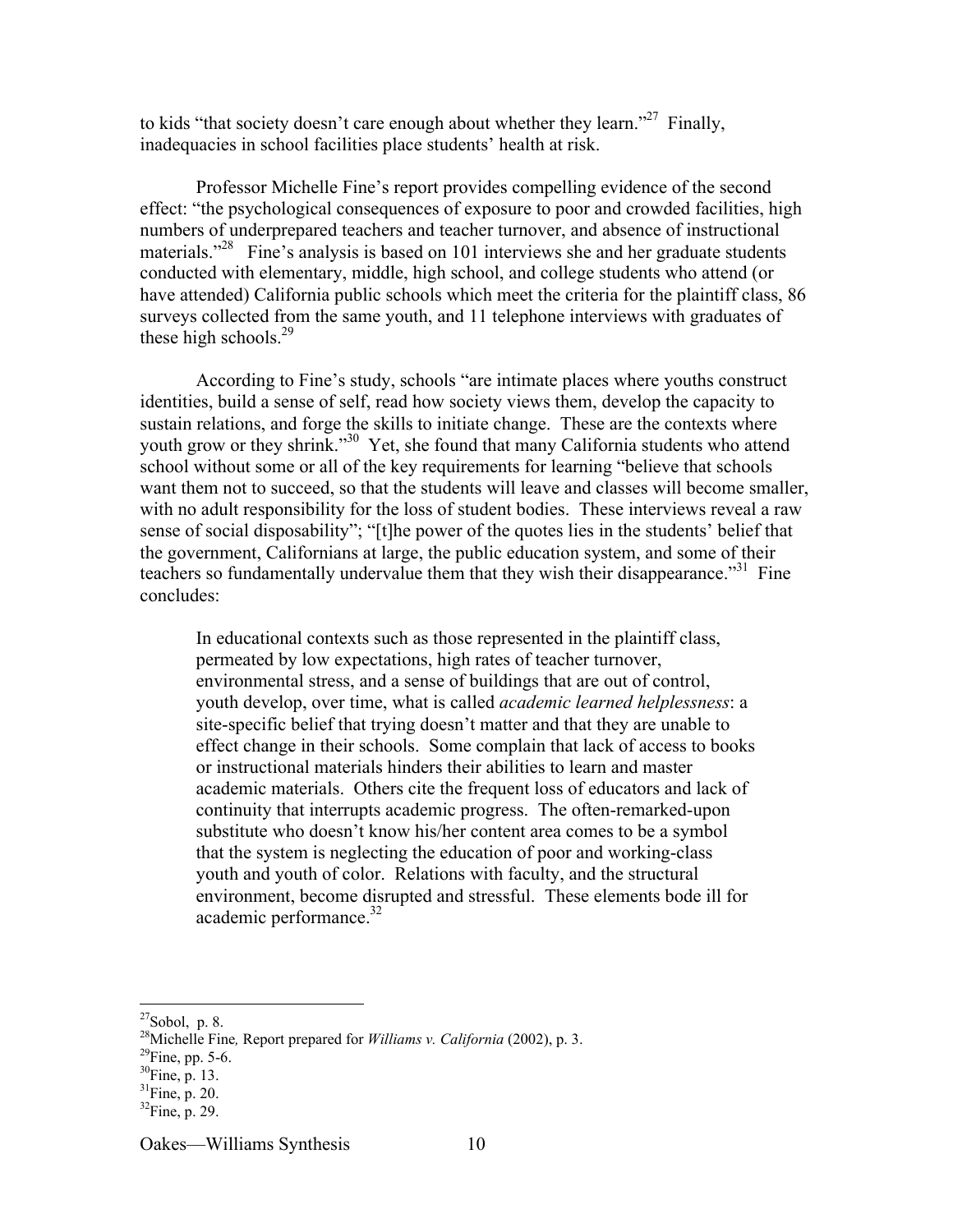The California schools described by focus group participants systematically fail to offer students these opportunities to learn and master basic cognitive and social skills. To the contrary, the conditions in these schools threaten students' social values of integrity, discipline, and civicmindedness and place in jeopardy a love of learning and enthusiasm for life-long learning. The conditions in these schools convert yearning to anger, pride to shame, and civic engagement to alienation.<sup>33</sup>

Fine also finds that where substandard school conditions reflect racial and socioeconomic disparities, the stigmatizing impact on students of color also diminishes student performance.<sup>34</sup> As one education consultant whom San Francisco Unified School District hired to review the conditions of its facilities put it, "a pattern of disparate facility conditions associated with the racial and ethnic identity of SFUSD schools. . . . is likely to convey the message of racial inferiority that is implicit in a policy of segregation.<sup>35</sup>

Finally, Professor of Pediatrics Megan Sandel documents the negative effects of substandard school facilities on students' short term and long term health.<sup>36</sup> She cites evidence suggesting that conditions within school facilities may cause children to become sick with both acute temporary illnesses, as well as chronic illnesses. The effects of some of these conditions, such as molds or allergens, may manifest themselves within days to weeks, while others, such as those from toxins, may manifest themselves years later. Conditions within schools may have both direct and indirect effects on child health, since many facility conditions in schools may manifest themselves through multiple indoor hazards. Certain conditions can cause a health hazard to develop as well as encourage the development of a second or third hazard, therefore increasing the ill effects. Examples include moist or humid conditions. High humidity can directly result in mold growth. Indirectly, it can also encourage infestations, or cause lead paint to deteriorate and cause lead exposure, conditions that affect children's health as well. Finally, school building conditions can exacerbate many diseases students have, which can result in not only severe illness but also missed school days. Examples include children with asthma exposed to conditions they are sensitive or allergic to, such as cockroaches. Exposure to allergens has been proven to make asthma worse in sensitive individuals.<sup>37</sup> Lastly, it should be noted that teachers spend, over the course of a career, many times the number of hours that children spend in these unhealthful conditions.

Facilities expert Robert Corley documents that California's longstanding neglect of its facilities has resulted in measurable health effects on students. He cites published reports that have identified the presence of significant levels of specific health and safety

 $\frac{33}{34}$  Fine, p. 52.<br> $\frac{34}{34}$  Fine, p. 42.

<sup>35</sup> Fine, p. 42, quoting Declaration of Robert S. McCord in *San Francisco NAACP, et al. v. San Francisco Unified School District, et al.* (2002). <sup>36</sup>

<sup>&</sup>lt;sup>36</sup> Megan Sandel, Report prepared for *Williams v. State of California* (2002).<br><sup>37</sup> Sandal an 6.14

 $37$  Sandel, pp. 6-14.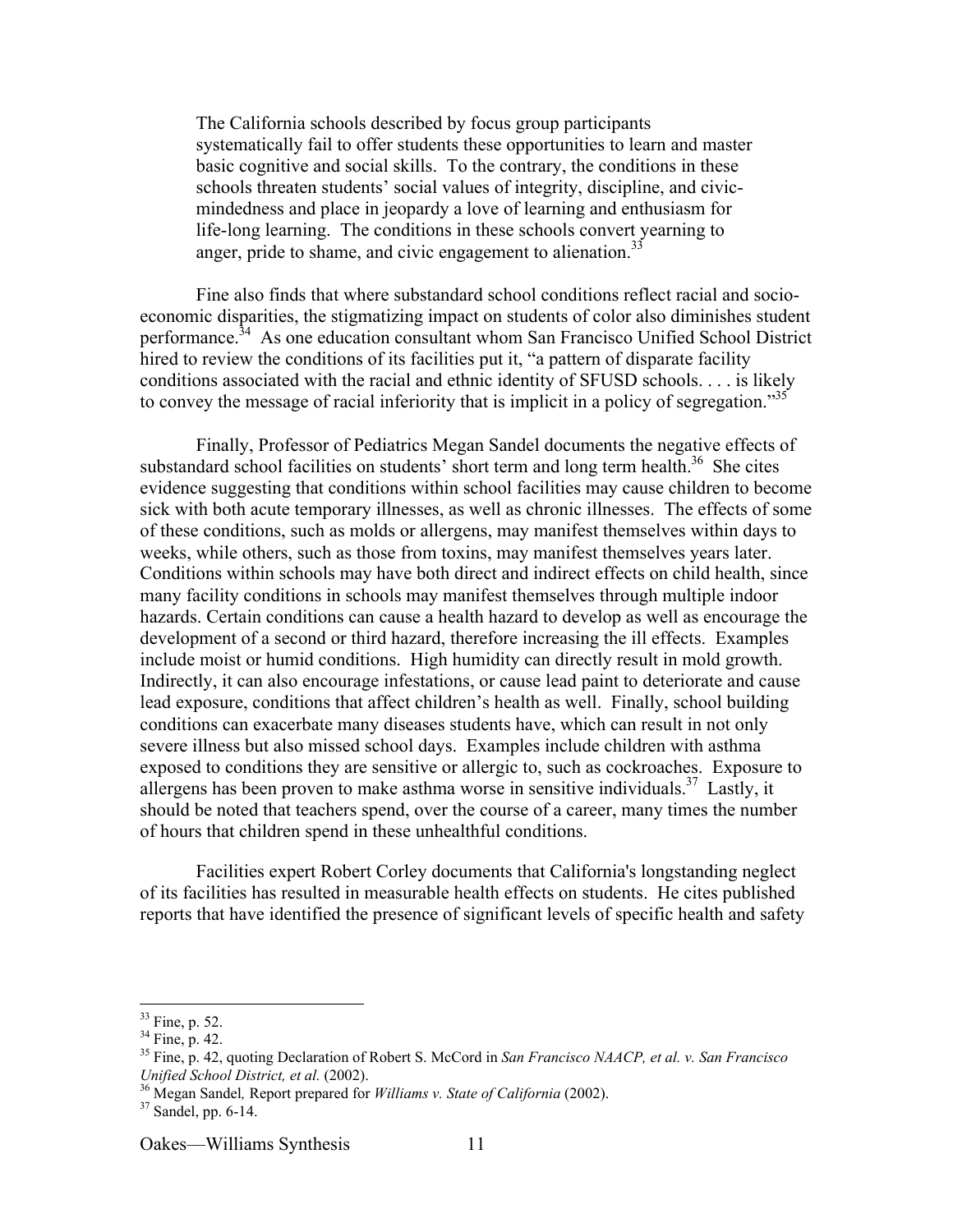conditions, in particular, high lead levels and poor indoor air quality, in recent years in schools throughout the State. $38$ 

These negative psychological and health effects also affect learning. They contribute to student absences, which in turn deprive students of access to educational opportunities and of precious time in which to learn.39

## **C. California policies and education officials have made clear that the state recognizes the importance of these basic educational requirements.**

California's policies, as well as the pronouncements of public officials and publicly sponsored commissions and task forces, recognize and affirm the importance of certified teachers, high quality textbooks and instructional materials, and clean, safe, and educationally appropriate facilities.

The State's teacher credentialing policies, for example, make obvious that California officials agree that teachers need an academic college degree and studies in education in order to develop the general intellectual skills, deep knowledge of the subjects they teach, and a grasp of teaching methods that make knowledge accessible to students and make achievement possible. Moreover, the State affirms that teachers who work with California's culturally diverse student population, including the more than 1.5 million who are classified as English Language Learners (ELLs), require specialized training. As a result, the State has established the Cross-cultural, Academic, and Language Development (CLAD) and Bilingual Cross-cultural, Academic, and Language Development (BCLAD) certificates for teachers who teach culturally and linguistically diverse students. Both serve as add-ons to a teacher's basic credentials.<sup>40</sup>

California officials have also acknowledged the centrality of textbooks to education. As Oakes notes, in 1994, the legislature affirmed that '. . . education is a fundamental interest which is secured by the State constitutional guarantee of equal protection under the law, and . . . to the extent that every pupil does not have access to textbooks or instructional material in each subject, a pupil's right to educational opportunity is impaired." (uncodified Section 1 to Education Code section 60177). The elaborate and sometimes contentious textbook adoption process also makes clear that State officials see textbooks as critical in conveying content to students. As recently as January 2002, California Secretary of Education Kerry Mazzoni wrote, "placing standards-aligned materials in every classroom is a continuing priority for Governor Davis."<sup>41</sup> Indeed, First Lady Laura Bush has characterized textbooks as key components to "giving  $\ldots$  children the tools and skills they need to learn and succeed."<sup>42</sup>

 <sup>38</sup> Robert Corley, Independent School Facilities Consultant, Report prepared for *Williams v. State of California* (2002), pp. 13-16.

<sup>&</sup>lt;sup>39</sup> Sandel, pp. 4, 7-9, 12-13.

<sup>40</sup> Hakuta, p. 12.

 $41$ Mazzoni, 2002, cited in Oakes (a), p. 5.

 $^{42}$ Oakes (a) p. 5, quoting USAID, 2002.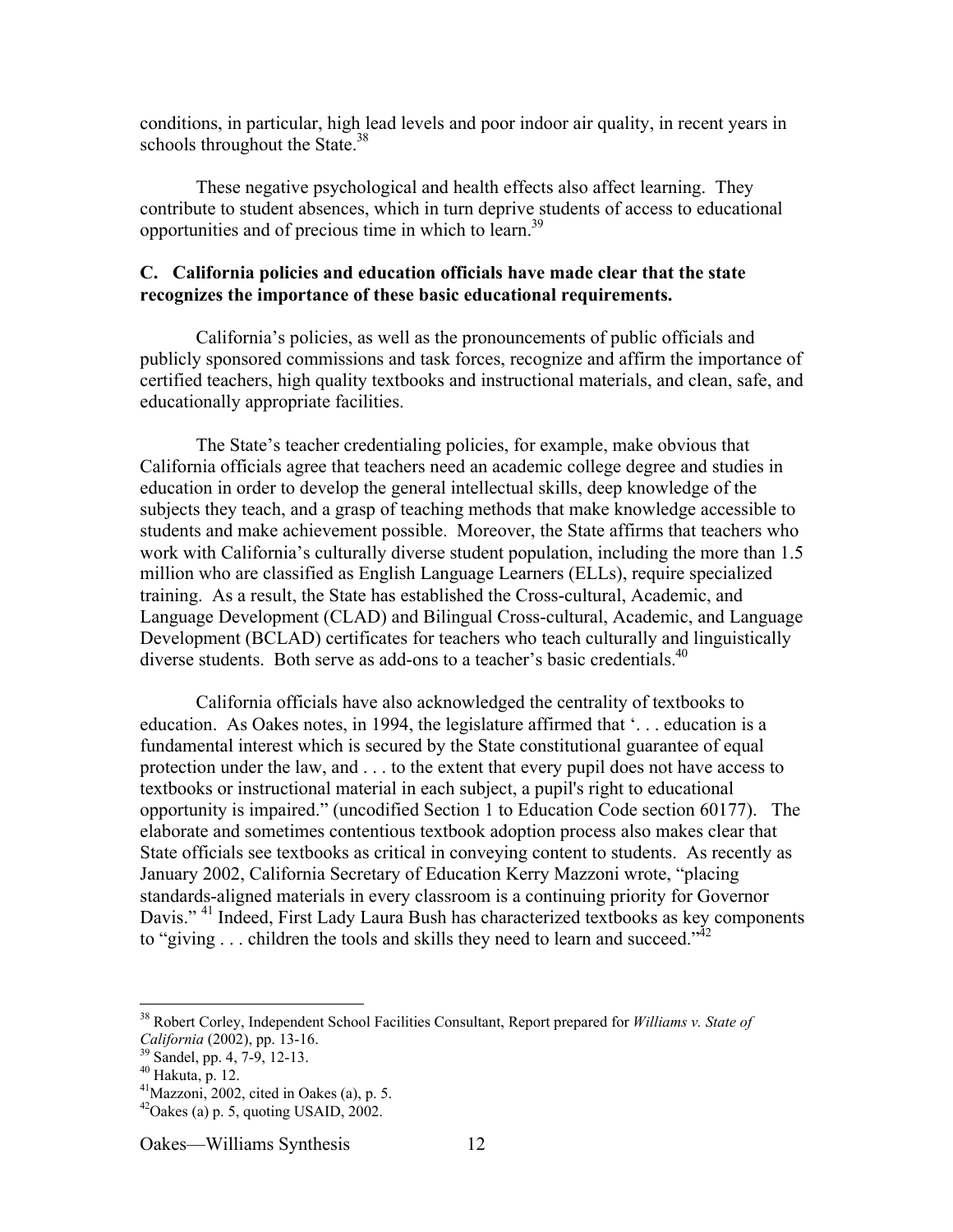As for the importance of appropriate facilities, one needs to go no further than State Superintendent of Public Instruction Delaine Eastin, who, in 1998, noted in her presentation to the Little Hoover Commission, "School facilities poorly maintained and just plain inadequate can depress the human spirit. Cleanliness and enough room are not frills; they enhance productivity."<sup>43</sup>

## **II. Widespread inadequacies and significant disparities exist in California students' access to qualified teachers, appropriate instructional materials, and adequate facilities.**

The experts' reports review studies of conditions in California schools, and they provide new empirical evidence about those conditions. They demonstrate that, although most California students have access to qualified teachers, appropriate texts and materials, and adequate facilitates, the relatively smaller percentage of students who do not have such access still translates into distressingly large numbers of students who lack some or all of these basics at their schools. These reports also attest to patterns of inequality in the provision of qualified teachers, instructional materials, and adequate facilities. The supply and quality of teachers, materials, and facilities are significantly worse at schools that enroll disproportionately large numbers of low income African American and Latino students. Notably, while English learners comprise one-fourth of the total public school population in California—nearly 1.5 million students—most of these students are concentrated in a relatively small number of schools. The finding that African American, Latino, and other low-income students are deprived of basic resources and conditions is particularly troubling, since these are the students who are least likely to have access outside of school to high quality resources and conditions that will support their learning what California's education system expects of them.

**An Example: Three Urban Schools**. Consider, for example, the cumulative impact of such conditions on the students who attend Urban Elementary School #4 (UE#4), Urban Middle School #4, and Urban High School  $#1<sup>44</sup>$ .

Urban Elementary School #4. All of the 800 children attending Urban Elementary School #4 qualify for free or reduced lunch. Sixty-two percent are English learners, 65 are Latino, and 33 percent are African-American. The facility consists of one main building and dozens of portables, separated by narrow alley-like walkways. Both students and strangers, some being chased by police, hide in these alleys during the school day. Although, the school's main entrance is kept locked, unwelcome visitors and

 <sup>43</sup> Eastin Testimony to Little Hoover Commission, March 26, 1998, p. 8.

<sup>&</sup>lt;sup>44</sup>Diane Friedlaender and Steve Frenkel, "School Equity Study Documentation," Oakland, CA: Social Policy Research Associates, March 2002. Urban Elementary School #4, Urban Middle School #4, and Urban High School #3 are the pseudonym given to three of the 17 elementary, middle and high schools, located in both rural and urban communities throughout California that were studied by Social Policy Research Associates (SPRA) in 2002. The criterion for inclusion in the SPRA study was the percentage of uncredentialed teachers employed at the school. All but two of the schools studied had at least 30% uncredentialed teachers. The SPRA team toured the schools, interviewed teachers and administrators, observed in classrooms, and examined the supply and quality of basic and supplementary instructional materials, supports for teachers, and the condition of the schools' facilities.

Oakes—Williams Synthesis 13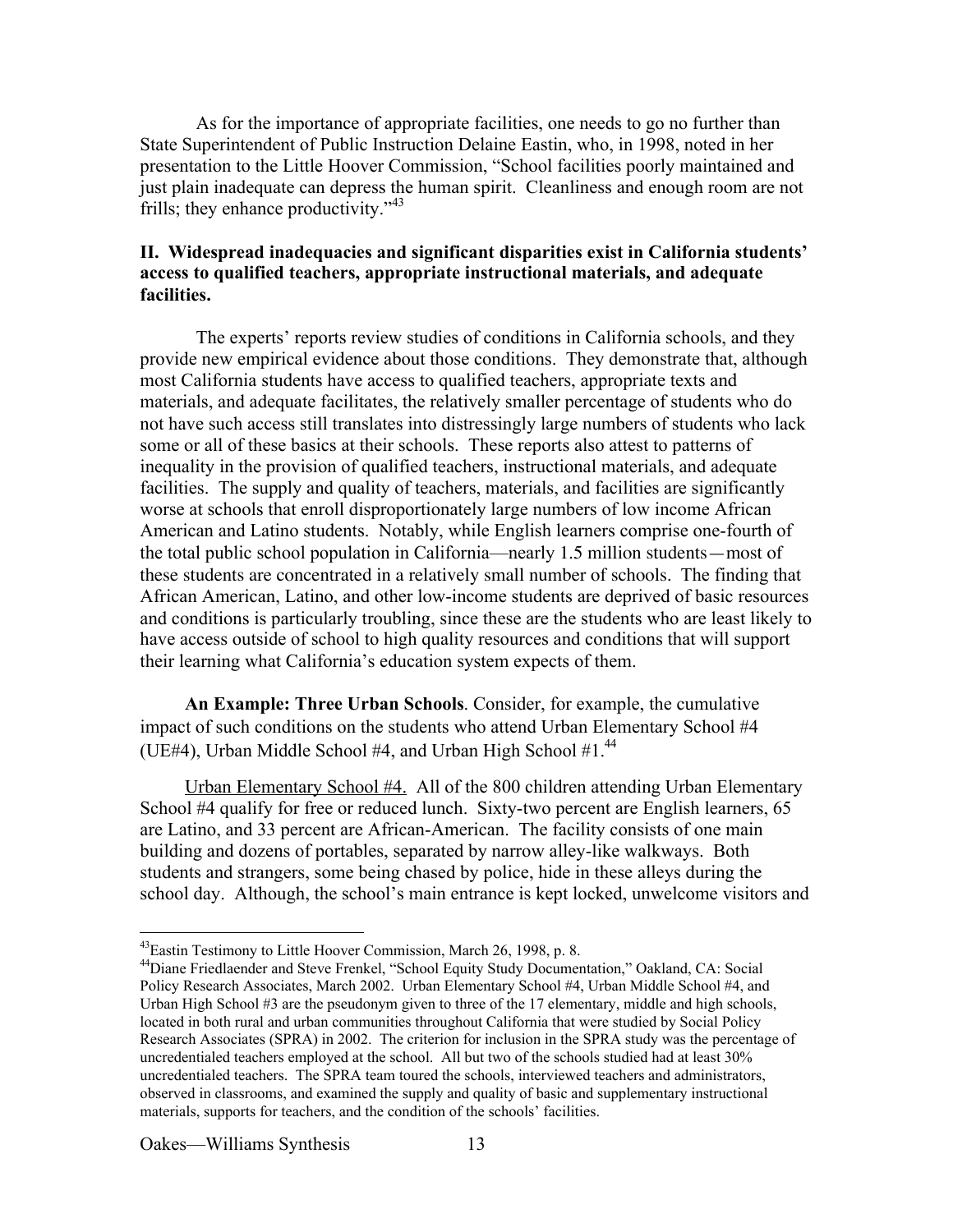stray dogs often enter via an open maintenance area next to the school's cafeteria. Fences surround the campus' exterior, but they are low and can easily be climbed.

Disrepair is everywhere. Graffiti covers many of the windows of the portable classrooms, as well as the exterior walls of the school buildings. The very few bathrooms for students or faculty frequently lack toilet paper, soap, and/or paper towels. The water fountains do not always work. The classrooms often have cockroaches. Although a large playing field surrounds two sides of the school, but the school provides no play equipment. During recess, students must entertain themselves or use materials provided by individual teachers. One teacher observed, "They usually run around and fight."

Most UE#4 teachers are inexperienced, only 10 percent hold full credentials; several are recent arrivals from Spain. Teacher absences are frequent and the turnover rates are very high. In 2000-2001, for example, 12 of the school's 38 teachers left. UE#4's high teacher absenteeism and tardiness rates are particularly troublesome because the school has difficulty finding enough substitutes. Often, the administrators split absent teachers' students up among other teachers. Last year, for example, one teacher had extra students for 56 out of 180 instructional days. When these students arrive, typically with no materials, teachers must modify their instructional plans. When substitutes can be found, their quality is "hit and miss," with teachers often finding their rooms damaged and their students having done no work upon their return.

UE#4 provides students few textbooks and instructional materials, and students who are English Language Learners or struggling readers are particularly hard hit. Although teachers have class sets of relatively new reading books and math workbooks (but, no math textbooks) for use in class, the school prohibits teachers from sending these materials home with students. The school does not provide teachers with science, social studies, or English Language Development textbooks, or with any dictionaries, thesauruses, reference books, or writing paper. To provide students picture books in both English and Spanish, math manipulative, art supplies, and photocopies, teachers must spend their own money, with some spending as much as \$1000 per year. UE#4's one copier was broken until Christmas, so teachers had to make copies at their own expense. In part because of the lack of appropriate learning materials, some teachers do not regularly teach social studies or science. One lamented, "If I want to teach them, I have to provide all the resources, and I'm strapped financially."

Urban Middle School #4. The 2025 young Latino and African American adolescents (32 percent still learning English; 77 percent poor) who attend Urban Middle School #4 (UM#4) fare no better. These eleven- to fourteen-year-olds spend three years crowded into a trash-littered space designed to hold 400 fewer students; they are taught by inexperienced and untrained teachers who lack the books, equipment, and materials they need to teach.

Only 43 percent of UM#4's teachers are certified, and many teach outside their subject areas. One teacher assigned to teach a "sheltered" class for English learners said that she thought the class "was for foster care students from homeless shelters. I had never heard of sheltered." Long-term substitutes fill many positions for which teachers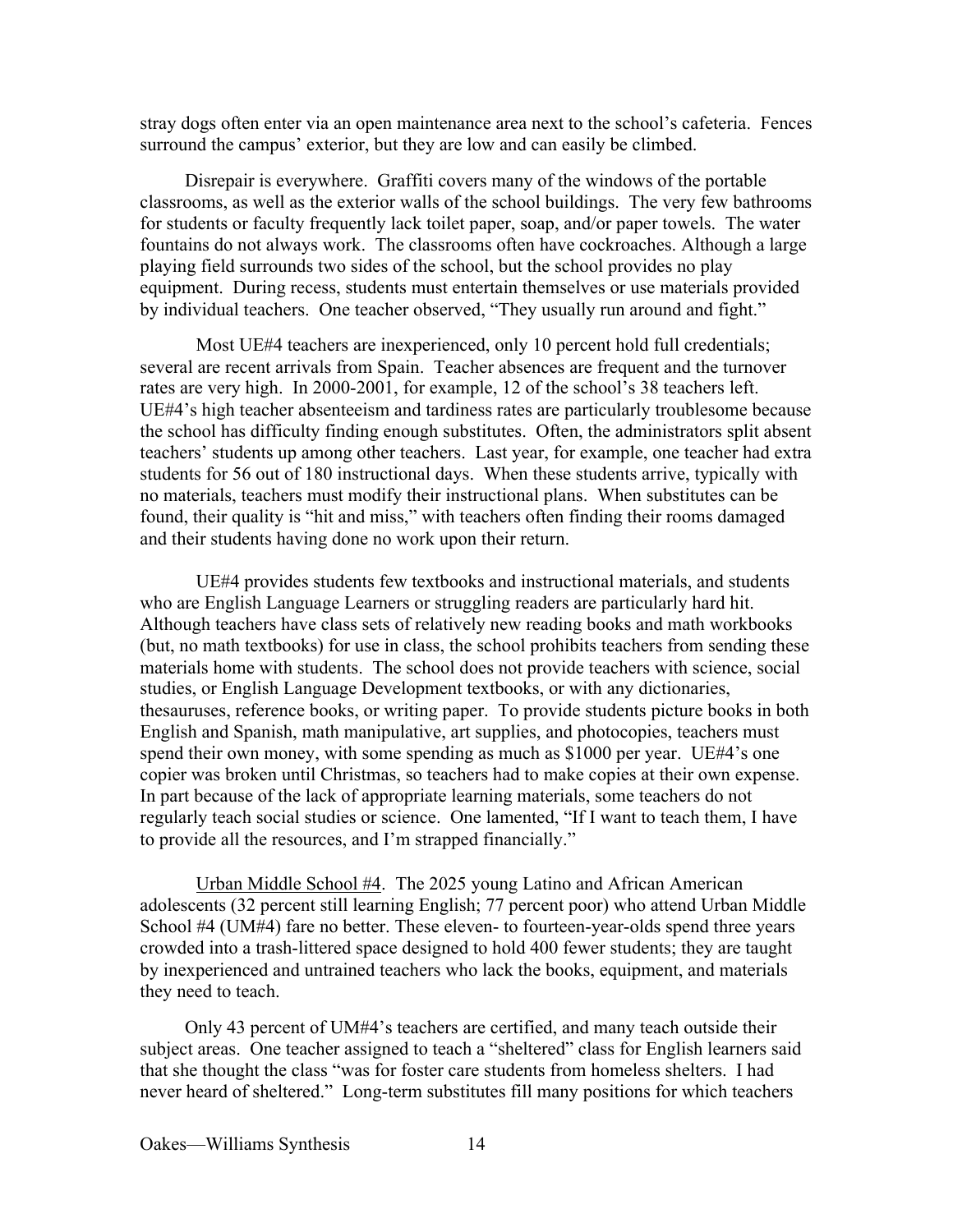can not be found. The school's day-to-day substitutes—many of whom lack English fluency, subject matter expertise, or the ability to manage young adolescents—often let the students play or watch a movie instead of providing lessons.

UM#4 students do all of their reading at school since there are not enough books for them to take home. English learners have nothing to read in their home languages. Students study science in classrooms without running water, lab tables, or equipment. They have no calculators to use in math class, even though the standards require middle school students to use calculators in many mathematical calculations. Math manipulatives, such as counting blocks, that could help students master math concepts are in short supply. Students in one math class spent a considerable amount of instructional time making their own graph paper. In some English classes, students can't look up misspelled words, definitions, or conduct any classroom research, because there are no dictionaries, thesauruses, or other reference materials. In some classes, students study literature only through short stories and poems, since teachers have no sets of novels. In social studies, many students make do without globes or visual media, and they use atlases that are falling apart. One classroom does have a map, but only because an uncertified teacher's university supervisor "felt sorry" and gave her one. Because students rarely visit the school's one computer lab and their classroom typically only have one computer, students have little chance to learn technology.

Many UM#4 teachers would like to photocopy materials for their students, often an option at schools in affluent neighborhoods. However, with at least 175 students per teacher, the school's limits on teachers of 150 photocopies per day and 500 sheets of copy paper per month, it's not often possible. Besides, one of the school's two photocopying machines for teachers to use was broken for nearly all of the 2001-2002 school year. Many teachers spent their own money to photocopy materials at copy centers, in addition to purchasing the books, manipulatives, and consumable science supplies they need to teach standards-based lessons.

Because of the overcrowding, many teachers float and are working in spaces not intended for classroom use, such as an upstairs gymnasium. One teacher reported, "I have more kids than space. I have no room for anything other than sitting." A science teacher who wants her students to do lots of hands-on experiments says her classroom is too cramped. The heaters in some classrooms get so hot that students are burned if they touch them, but overcrowding has meant that teachers must place students at desks next to these heaters. All 2025 students eat lunch at once in an outside space with seating for only about 500 students. Students say they often feel unsafe during the chaotic lunch period, and that there is rarely time to get through the lunch line.

The school's water fountains are dirty, and many don't work at all. The school has no playground equipment, save several basketball hoops without nets. The bathrooms are covered with graffiti, and some teachers won't allow students to use the bathroom because "they get jumped" by students who cut classes, roam the school, and cause problems, including breaking second story windows. The bathrooms opening onto the schoolyard are considered unsafe, because no one monitors them.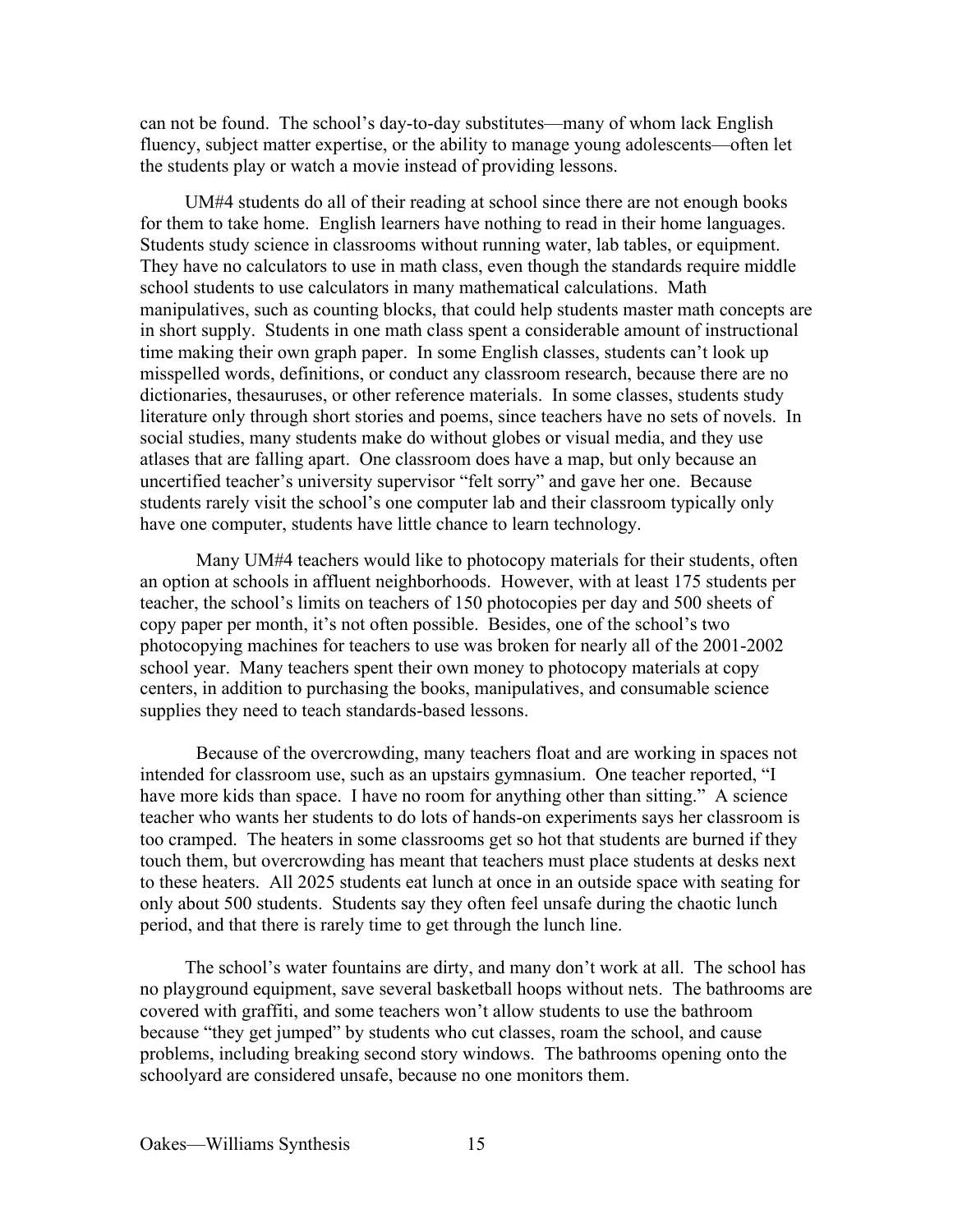The gates surrounding the school have large gaps connected by chains, and patches cover large holes in the fences. Workmen drive their trucks onto campus and walk around without identification, and no one questions unidentified visitors as they enter and leave the campus. The building is unlocked only from 7:00 am to 4:30 pm during the week and never on weekends. Unlike schools in affluent neighborhoods where administrators boast of having large numbers of teachers who are so committed that they arrive early and work beyond the "school day," both teachers and students at this school discouraged from coming early or staying late.

Urban High School  $#1$ . If the students from UE#4 and UM#4 are unlucky enough to finish their public schooling at Urban High School #1 (UH#1), they will experience more years of woefully inadequate education. In some ways UH#1's African American, Latino, and Asian students are more advantaged than those at UE#4 and UM#4, since only half of them are low-income and only 17 percent are English learners. However, they experience the same debilitating shortages of teachers and materials, and poor physical conditions as their younger peers.

UHS#1's bare hallways show signs of wear and tear, including many missing ceiling tiles and worn paint. The bathrooms have not been updated in many years and are quite run down. As the administrator observed, "Not much has been done to upgrade the school since it was built in the '50's. It's overly institutional and not welcoming." Teachers concurred. According to one, "The environment makes a big difference. We don't have posters on the walls; we have old, industrial furniture. Plants would make a big difference. I had the idea that I could get posters, plants, even a fish tank but it's all too expensive. I've already spent \$400 so far this year and as a full-time sub, I only make \$19,000 a year."

In fact, thirty percent of teachers at UH#1 lack credentials, and more than half lack are inexperienced. The school's administrator complained, "We're always scrambling to find teachers," because many teachers who sign on to teach at UH#1 find more desirable teaching positions in other schools just before school starts. In fact, the school doesn't offer many of the physiology, physics and chemistry classes more affluent schools offer, partly because "A lot of our science teachers leave and choose to move to better schools that have better facilities." In fact, the science teacher the researchers interviewed complained of outdated facilities and inadequate resources. His antiquated lab, built decades ago, has not been modernized. Because the sinks do not drain, students are very limited in the experiments they can perform. According to the teacher:

Hands on learning is a good way to learn and they don't get to learn all the problem-solving and critical thinking skills that come when students are engaged in the scientific process of doing excitements. You feel like you're deprived and the students are deprived of the opportunity to learn. I don't feel good about it.

UH#1's school administrator agreed, lamenting that, "there's only so much you can do with old resources." He added that science labs in more affluent *middle* schools are better equipped than labs in his high school. Even the most mundane resources are in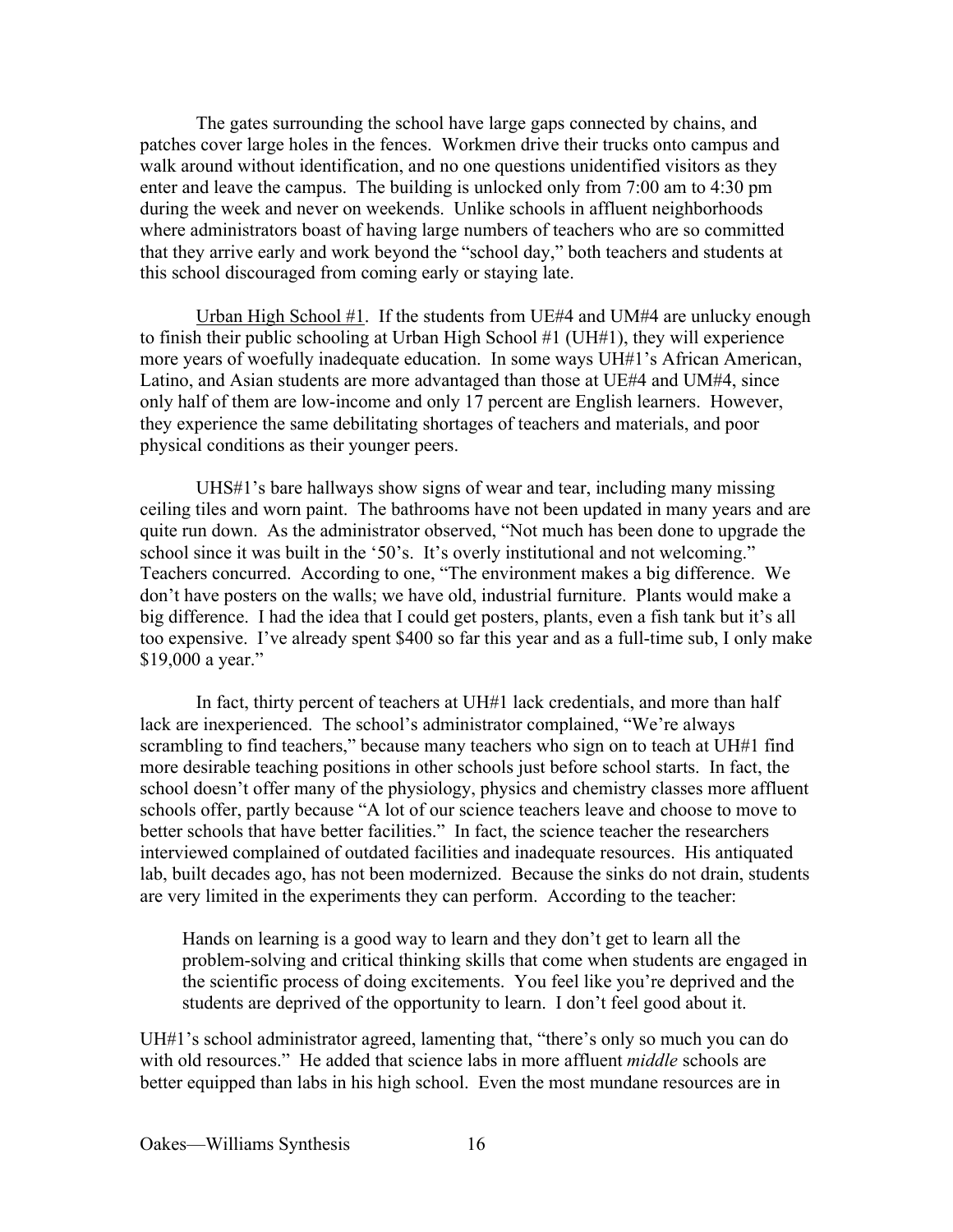short supply. Both the science teacher and his students must walk to the restroom for paper towels needed to clean plastic sheets for the overhead projector.

The school's instructional materials problems aren't limited to science. Of the three English teachers interviewed, only one had a classroom library. Most of the books in that collection were found or purchased out-of-pocket by the teacher. One substitute teacher who had been permanently assigned to a class noted that not enough novels are available for every student to take home. His classroom has no library because no money is available. However, two of the three English teachers were very pleased with the resources the principal provided. As one teacher said, "This school provides a lot of stuff and it's because we have an excellent principal." One teacher noted that the new principal is very capable had has gone far to acquire additional classroom resources. "I have class sets of novels. But that's not the case in most high schools or classrooms," the teacher said. The wide disparities among classrooms can be explained, in part, by the ability of individual teachers to acquire resources independently. According to one English teacher:

When I came here a few years ago, I barely had a desk. The legs are still broken. I had no TV, no computers, and no overhead projector. We had four tables and no desks for twenty students. The lock was broken. I had to get all the materials myself. So, I went to businesses that were closing and got donations.

Now, her classroom is the best equipped in the entire school. Teachers like this one are better able to equip their classrooms than teachers who lack the initiative or knowledge of how to root out the resources they need. All of the teachers interviewed said they spent up to \$1,000 annual of their own money to equip their classrooms. According to one teacher, "I spend so much that I don't even count anymore."

Ironically, at UH#1 the State's content standards are posted in classrooms to help students be cognizant of the concrete expectations to which they are being held. However, the ability of the school to help meet those standards is severely constrained by the lack of teachers and other basic resources.

Notably, Urban Middle School #4, Urban Elementary School #4, and Urban High School #1 are not isolated cases. Many California schools have similar problems; many are far worse. Not all of these troubled schools are in urban centers. The terrible conditions documented in the urban and rural schools represented in Friedlaender and Frenkel's study is consistent with the evidence amassed in this case, much of which is summarized in the following pages.

As disturbing as these terrible conditions themselves is the ample evidence that few California officials are surprised by accounts such as these. The expert reports and other State documents make clear that abundant information about these problematic conditions has been available to California officials in widely distributed reports of independent and State-supported task forces and commissions, as well as in scholarly research. Many of these problems have been commented on publicly by State officials.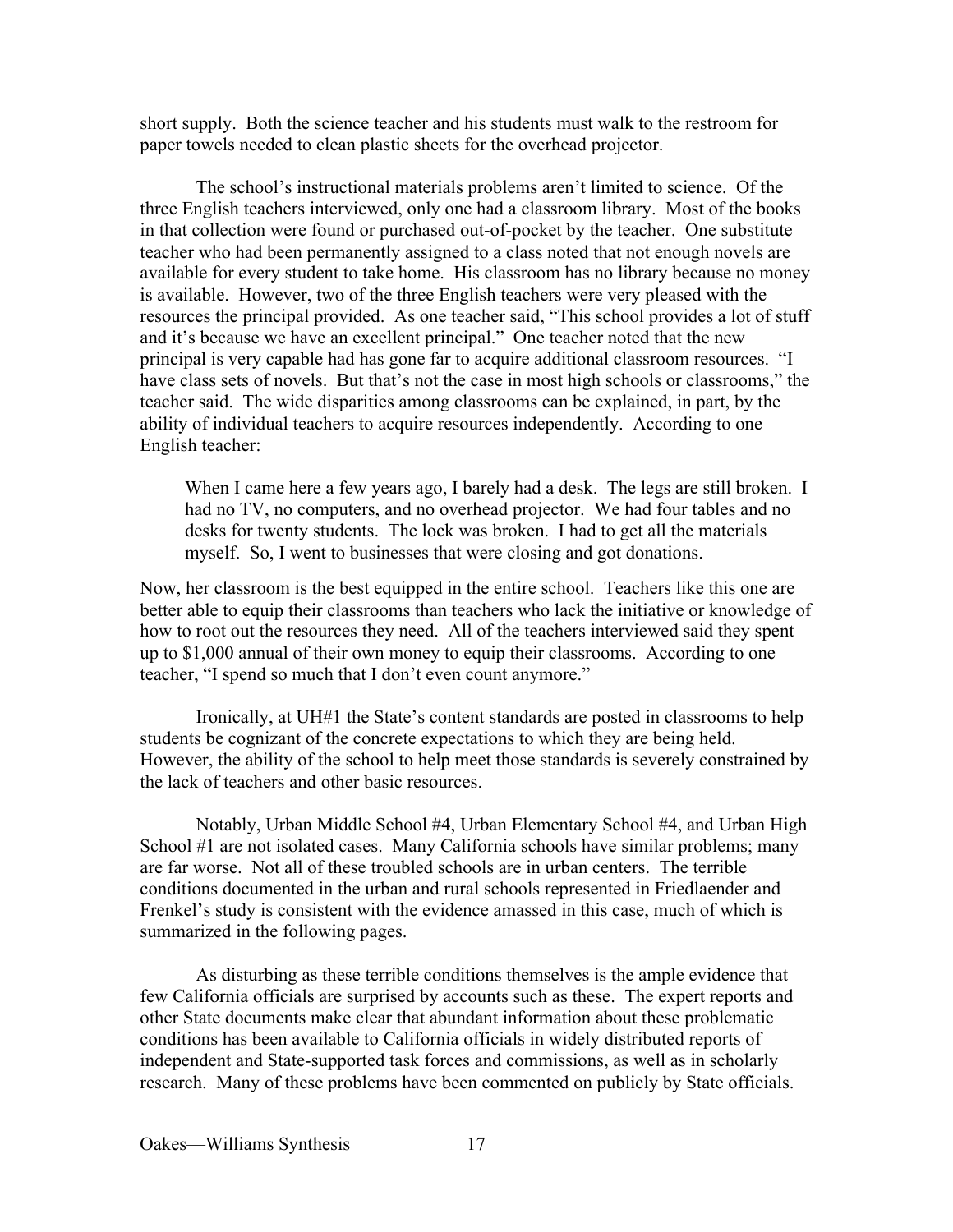Consequently, there is considerable evidence that the inadequacies and inequalities in California schools are neither new, nor unknown to the State.

## **A. Millions of California students attend schools without trained teachers, appropriate instructional materials, or adequate school facilities. These students are disproportionately low-income students and students of color.**

**1. Teachers**. The huge and growing shortage of qualified teachers in California schools has been widely noted by researchers and State commissions. Darling-Hammond's report documents that, in 2000-2001, 24 percent of the schools in California employed more than 20 percent of teachers who lacked clear credentials.<sup>45</sup> In addition to 37,000 teachers working on emergency permits who had not met the State's standards for content knowledge or teaching skills, more than 3,000 teachers were working on waivers without having passed even the State's basic skills examination, the prerequisite for an emergency permit.

Darling-Hammond's report draws its evidence from several statewide studies, of which the following are just a few: An analysis conducted at the request of Senator Dede Alpert in 1997 found that the California Teacher Credentialing Commission issued 23,687 emergency permits and 3,810 credential waivers to teachers in that year alone. These teachers constituted 11 percent of the total number of teachers employed in California.<sup>46</sup> The 1998 report of the California Research Bureau, California State Library reported chronic shortages of fully credentialed teachers, especially in the fields of bilingual education, special education, mathematics, and physical sciences.<sup>47</sup> SRI International's three annual analyses—1999, 2000, and 2001—for the Center for Teaching and California's Future have shown steady increases in the number of lessthan-fully-certified teachers. In 1999, SRI found that, "More than 1 in every 10 classrooms in the State are staffed by teachers who have not met the State's minimum requirements."<sup>48</sup> The 2001 report showed that more than 42,000 teachers working in California's schools lacked full preparation or credentials,<sup>49</sup> more than in 25 other states combined.

Darling-Hammond and Hakuta also provide evidence that low-income students and students of color are taught by a disproportionate share of these less-than-qualified teachers.<sup>50</sup> These experts cite studies by SRI, the Public Policy Institute (PPIC), Policy Analysis for California Education (PACE), the RAND Corporation, and the American Institutes of Research, among others, in addition to providing their own new analyses.

 <sup>45</sup> Darling-Hammond, p. 36.

<sup>46</sup> Chloe Bullard, at the request of Senator Dede Alpert, *Qualified Teachers For All California Students*, 1997, p. 6.

<sup>47</sup> California Research Bureau, California State Library, *Qualified Teachers For All California Students: Current Issues in Recruitment, Retention, Preparation, and Professional Development, 1998, p. 6.* 

Patrick M. Shields. et al.*, The Status of the Teaching Profession: Research Findings and Policy Recommendations*, 1999, p. 9.

Center for the Future of Teaching and Learning, *Teaching and California's Future: The Status of the Teaching Profession*, 2001, p. 1.

Darling-Hammond, pp. 4, 36, 72; Hakuta, pp. 25-26.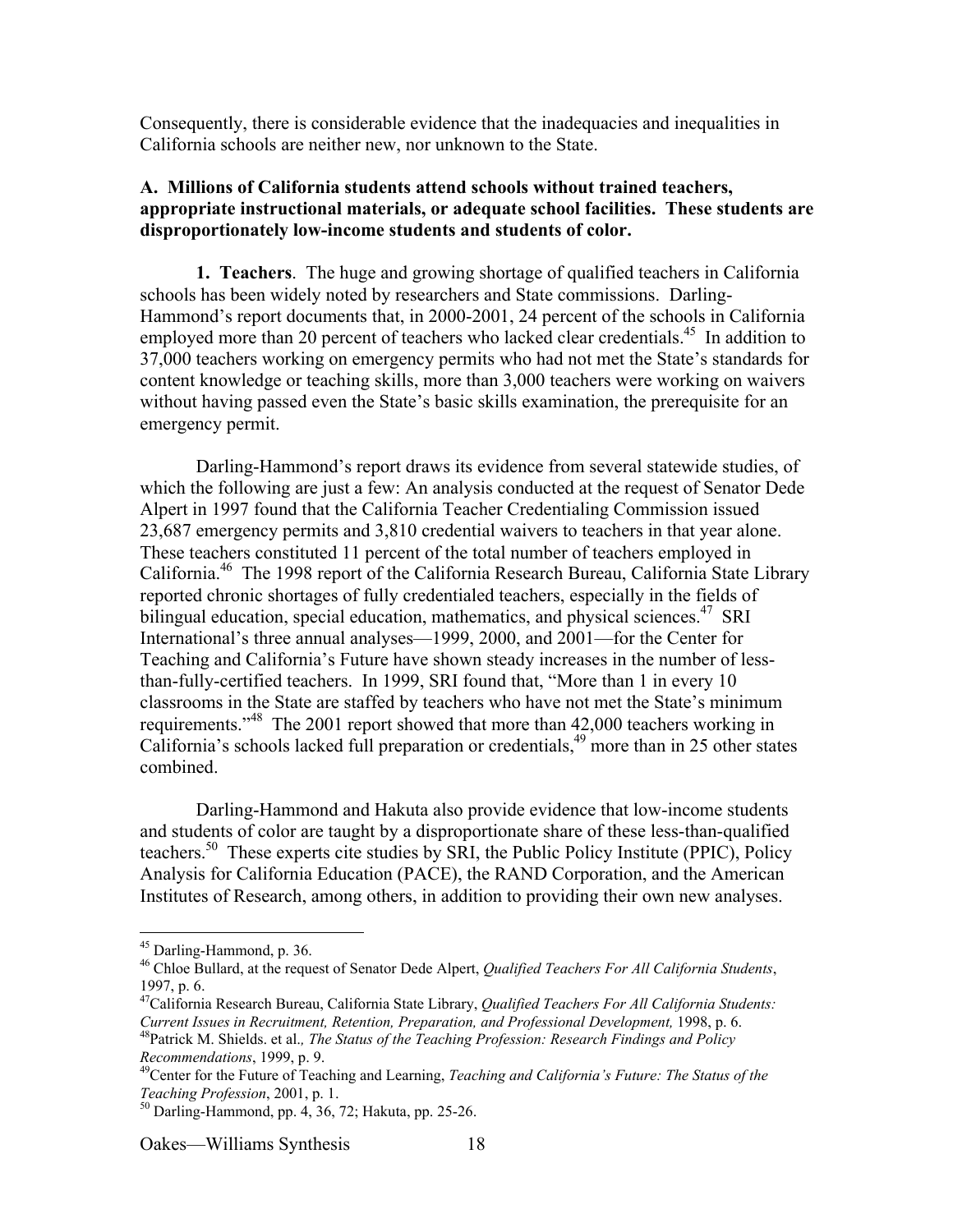For example, a PPIC study of more than 7,000 California schools found teacher qualifications to be distributed unequally among students of different racial groups, family income, and location.<sup>51</sup> SRI's 1999 analyses provided evidence that "[S]chools with more than 90 percent minority students have, on average 19 percent underqualified teachers on staff. . . . Schools with the fewest minority students have, on average, only 3 percent underqualified teachers."<sup>52</sup> The 2001 report noted an intensification of this pattern: "Of particular concern has been the maldistribution of these underprepared teachers. Students in low achieving schools are five times more likely than their peers in high-achieving schools to have a teacher who has not yet earned a credential."<sup>53</sup> In 2000, a PACE report summarized the problem: "California continues to be plagued by an escalating teacher shortage that has placed thousands of emergency-permit teachers in the schools serving our poorest, neediest students<sup>554</sup>

As Hakuta notes, California's 1.5 million English language learners (ELs) enrolled in K-12 schools are particularly impacted by the unavailability of qualified teachers, even when compared to other low-income non-EL students from homes with comparable income levels. As the concentration of ELs in a California school increases, so too does the percentage of teachers without full credentials. Schools with 40 percent or more ELs have 6 times the percentage of teachers who are not fully credentialed than do schools that have fewer than 7.5 percent ELL students.<sup>55</sup>

**2. Textbooks and Instructional Materials**. The State does not collect information about the supply and shortages of textbooks and other curricular materials. However, Oakes reports findings from a recent Louis Harris survey of a random sample of California teachers representing the diversity of California's schools that indicate that the State's students experience serious shortages. Harris found that 11.7 percent of California teachers lack sufficient textbooks to use in class and 32 percent (who can be estimated to teach almost two million children) face shortages that make it impossible for their students to use textbooks at home.<sup>56</sup> Significant percentages also report that the texts and materials they do have are in poor condition and provide inadequate coverage of the State's content standards.<sup>57</sup> Oakes also cites a San Francisco Unified School District survey that reports similar findings about the severity of the instructional material

 <sup>51</sup> Darling-Hammond, p. 74, citing Betts et al., 2000.

<sup>52</sup> Patrick M. Shields, et al.*, The Status of the Teaching Profession: Research Findings and Policy* Recommendations, 1999, p. 34.<br><sup>53</sup>Center for the Future of Teaching and Learning, *Teaching and California's Future: The Status of the* 

*Teaching Profession*, 2001, p. 1.

PACE, Crucial Issues in California Education, 2000, p. 5.

<sup>55</sup> Hakuta, pp. 19-20, citing Rumberger, R. & Gandara, P. (2000, October), *The State of Education for English Language Learners in California,* paper presented at the University of California All Campus Collaborative, Outreach, Research, and Dissemination (UC ACCORD) Conference, San Jose, CA; Gandara, P. & Rumberger, R. (forthcoming, 2002), *The Inequitable Treatment of English Learners in California's Public Schools.*

<sup>&</sup>lt;sup>56</sup> This 2002 study, conducted by Peter Harris Research Group 2002, surveyed a randomly selected sample of elementary and secondary public school teachers in a stratified random sample of California schools. The Harris group sought information regarding the teaching and learning conditions and problems California teachers face. Over one thousand public school teachers responded.

 $57$  Oakes (a), pp. 20-32.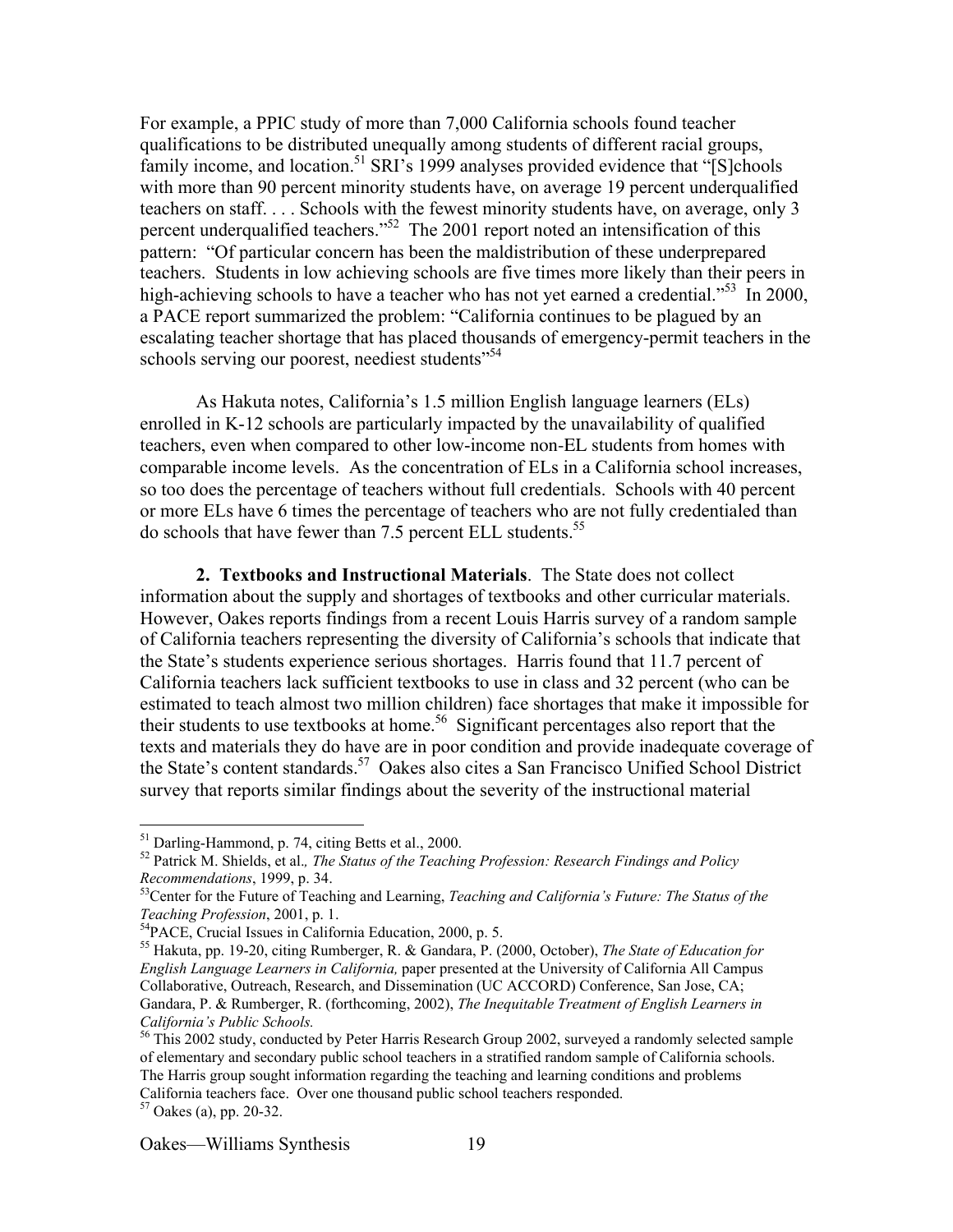shortage. In that survey, 40 percent of San Francisco Unified teachers disagreed with the statement, "I have enough books for all of my students."<sup>58</sup> Similarly, a 1998 survey of LAUSD revealed that 87 percent of the district's high schools, 67 percent of middle schools, and 51 percent of elementary schools reported an inadequate supply of currently adopted textbooks. In the Los Angeles study, adequate was defined as having one book for each student in each subject for which a textbook is used.<sup>59</sup>

California schools with inadequate textbooks, curriculum materials, equipment, and technology are also more likely to be schools serving less advantaged students. Both the Harris survey and data collected in conjunction with RAND's study of class size reduction reveal that schools with high populations of students of color or students who are eligible for free or reduced price meals offer students significantly less access to textbooks and instructional materials than do schools with lower populations of these students. For example, the RAND data shows that 83 percent of teachers working at schools serving small percentages of low-income students indicated that they always had access to textbooks, whereas only 57 percent of teachers who worked at schools serving a large population of low-income students indicated that they always had access to textbooks. $60$ 

The types of schools where the shortages are most severe are also the schools where instructional materials are probably most important, since these schools enroll students who can be expected to have less access to either public or private resources outside of school to supplement those they have available at school. These are also schools with disproportionately large numbers of inexperienced and under-prepared teachers—the very teachers who are most likely to be dependent on high quality curriculum materials to provide students access to curriculum content.<sup>61</sup>

Hakuta demonstrates that very large percentages of teachers who teach English learners are without books and materials that make content knowledge accessible to students who are still learning English. In one example, he uses data from the Harris survey to show that 22 percent of teachers in schools with more than 25 percent English learners reported that that textbooks and instructional materials at their schools were only fair or poor compared to only 14 percent of teachers in schools with lower percentages of English learners. He also shows that teachers with high percentages of English learners (more than 30 percent) in their classrooms are less likely than teachers with low percentages (30 percent or less) of English learners to have access to textbooks and instructional materials, in general, and materials needed by English learners in particular. Sixty-eight percent reported not enough or no reading materials in the home language of their children and 29 percent reported that they did not have any or enough reading materials at students reading levels in English. Teachers with high percentages of English learners were also almost twice as likely as teachers with low percentages of

 <sup>58</sup> Oakes (a), p. 24.

<sup>&</sup>lt;sup>59</sup> SAPC, No Bang for our Books: Solving the Book Crisis in Los Angeles Schools, 1998 at 41, 44, 48.

 $60$  Oakes (a), p. 37.

 ${}^{61}$ Oakes(a), p. 20.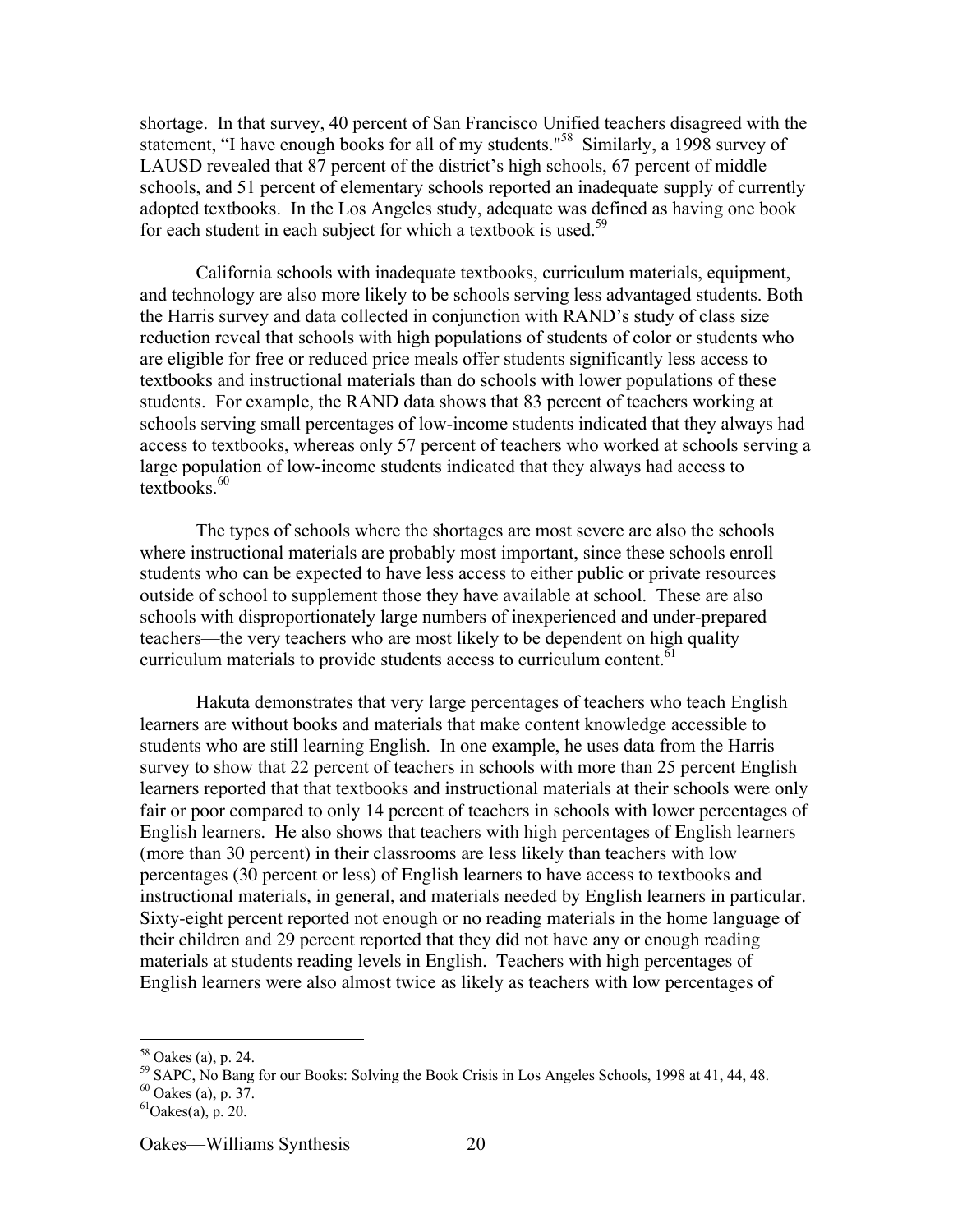English learners to report that the availability of computers and other technology was only fair or poor.<sup>62</sup>

These findings echo those of a study conducted by California's Postsecondary Education Commission in 1998. That study concluded,

Substantial differences with respect to the availability of consumable supplies and instructional materials permeate our elementary and secondary school system as well as disparities in facilities and access to computer technology. . . . [M]any of the disparities . . . are consistently and pervasively related to the socio-economic and racial-ethnic composition of the student bodies in schools as well as the geographical location of schools." $63$ 

**3. Facilities.** Although the State lacks data that reveal the extent of California schools with facilities problems, expert Robert Corley addresses the prevalence of unusually poor facilities conditions in California public schools. Corley has inspected many of these schools firsthand, and he cites ample other evidence that the problem is broader than his personal experience. For example, Corley cites the federal General Accounting Office (GAO) study in 1996 estimating that 42 percent of California's schools had at least one building that was in "inadequate" condition. Only the District of Columbia, Ohio, and Michigan ranked worse.<sup>64</sup> More recently, State Superintendent of Public Instruction Delaine Eastin has said, "We can't have high-quality schools if we have crummy, run-down facilities housing a third of our students as we have today."<sup>65</sup> Corley notes that Superintendent Eastin's assessment is similar to that given in a 2001 report by the State Legislative Analyst (LAO): "Despite significant sums raised for school construction in recent years, about one in three California students attend an overcrowded school, or one in need of significant modernization."<sup>66</sup> Additionally, of the teachers responding to the Louis Harris survey, approximately 10 percent reported conditions of their school facilities as "poor" and another 22 percent rated them as "only fair." As Corley observes, taken together, these percentages match the one-third figure of schools with facilities problems cited by the LAO. Corley also puts a human face on these problems by estimating, very conservatively, that if only 10 percent of the State's schools are in unusually poor condition, this would affect at least 400,000 California students.<sup>67</sup>

 <sup>62</sup> Hakuta, p. 31, citing Harris survey data, 2002.

<sup>63</sup> CPEC, *Toward a Greater Understanding of the State's Educational Equity Policies, Programs, and Practices* (1998), p. 29.

 $64$  Corley, p. 6.

<sup>&</sup>lt;sup>65</sup> Kerr, *Sacramento Bee*, Aug. 21, 2001.

<sup>&</sup>lt;sup>66</sup> Corley, citing LAO, 2001.

 $67$  Corley, p. 8. Corley calculates that ten percent equals about 800 schools. Using an estimate of 500 students per campus, ten percent of the schools would represent about 400,000 of California's 6.1 million students. This is a *very* conservative estimate, given that many schools house far more students, with some campuses housing as many as 6,000 students.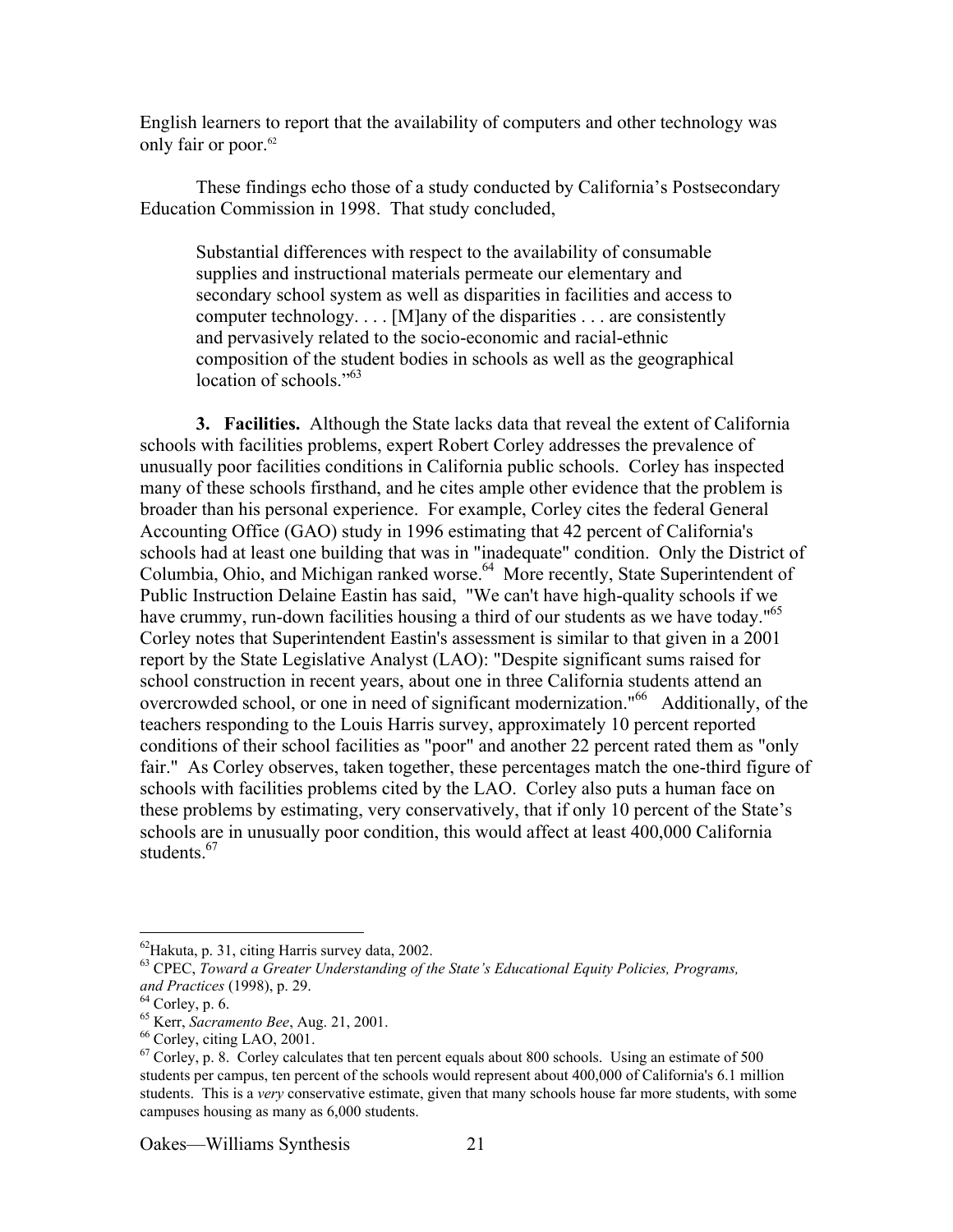Oakes' report investigating issues related to textbooks and instructional materials also provides some details about the extent of facilities maintenance problems. She reports that 32 percent of the teachers surveyed by Harris in 2002 reported teaching in classrooms where the temperature was too hot or cold; 27 percent said that cockroaches, rats, or mice were a problem; 17 percent were in schools where bathrooms were dirty or closed; and 32 percent were in schools that hold classes in a space not intended to be a classroom.68

Overcrowding is also a serious problem for many California students. For example, the 1999 report of the Little Hoover Commission on Los Angeles Unified School District found that "Some 15,000 schoolchildren [in LAUSD] ride buses each day because there is no room at their home school."<sup>69</sup> There are also about 240 schools in the State that operate on a Concept 6 or Concept 6 Modified calendar, in an effort to accommodate serious overcrowding.

As with shortages of qualified teachers and adequate textbooks and materials, schools with unusually poor conditions are most often found in communities where students are less likely to be fluent in English, more likely to receive free or reduced price lunches, and to be socioeconomically disadvantaged.<sup>70</sup> Even within the same school districts, Corley observes that campuses with facilities problems are more likely to serve minority students, students who are less affluent, or limited English speakers. He also notes that the data in the Harris poll to this effect are consistent with his personal assessment.<sup>71</sup> Only 4 percent of teachers in schools Harris identified as "low risk" on socioeconomic and language factors rated their school facilities as poor, compared to 18 percent of the teachers in schools where the risk factors were high.<sup>72</sup>

Additionally, Hakuta notes, the Harris data also show that whereas one-third-of all teachers (32%) reported their school's physical plant as either "only fair or poor" a significantly higher percentage (43%) of teachers in high concentration EL schools (more than 25% of the students are EL) reported inadequate facilities. Hakuta also cites the Early Childhood Longitudinal Study (ECLS) data to show differences in principals' and researchers' observations of the conditions of facilities (overcrowding, buildings and bathrooms in unsatisfactory conditions, etc.) in elementary schools with high percentages of English learners versus conditions in schools with lower percentages of these students.

 $68 \text{ Oakes}(a)$ , pp. 45-46.

<sup>69</sup> LHC, *Recommendations for Improving the School Facility Program in Los Angeles Unified School District*, 1999, p. 4.

<sup>&</sup>lt;sup>10</sup> Earthman, p. 5, citing U.S. Department of Education, NCES, June, 2000.<sup>71</sup> Corley, p. 10.

 $72$  Harris created what he called a "risk index," which was based on an evaluation of the percentage of students whose families were on CalWorks, the percentage who received free or reduced price school lunches, and the percentage of English Language Learners (ELL). He broke down the data so that one could compare the results for schools in the higher risk groups (those schools with the higher concentration of low socioeconomic status and ELL students) with those in the lowest risk group (schools with the lowest concentration of low socioeconomic and ELL students).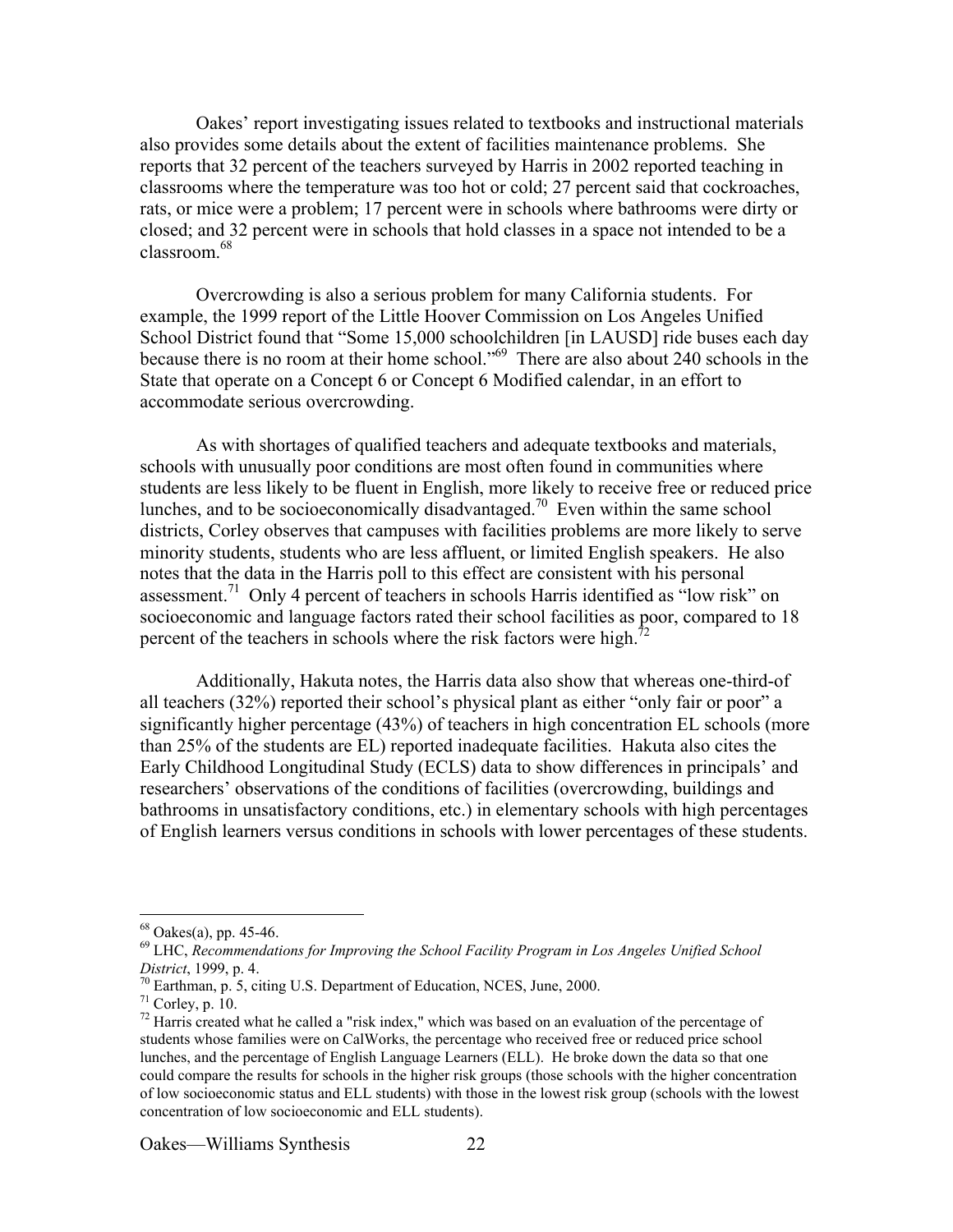In every case, schools with higher concentrations of EL students are perceived to have worse facilities  $73$ 

The State's own data regarding race and ethnicity of students attending schools on various calendars also demonstrate that racial or ethnic group membership is strongly correlated with calendar type, and that Latino students' and English learners' enrollment in Concept 6 multitrack schools is well out of proportion with these students' representation in the State as a whole. Mitchell reports that while Latino students' median school enrollment level in Concept 6 schools is 84 percent, their median enrollment level in schools statewide is  $34$  percent.<sup>74</sup> Hakuta provides the following table showing the overrepresentation of English learners in Concept 6 schools.<sup>75</sup>

| Tercent English Language Learner Enforment by School Calendar |                   |              |                                           |                          |  |  |
|---------------------------------------------------------------|-------------------|--------------|-------------------------------------------|--------------------------|--|--|
|                                                               |                   | Calendar     |                                           |                          |  |  |
| Measure                                                       | <b>Statistic</b>  | Traditional/ | Multi-Track<br>Single-Track Not Concept 6 | Multi-Track<br>Concept 6 |  |  |
| Percent English Learners Mean                                 |                   | 21.06        | 36.48                                     | 50.97                    |  |  |
|                                                               | Median            | 15           | 35                                        | 53                       |  |  |
|                                                               | Number of Schools | 5913         | 735                                       | 221                      |  |  |

## **Distribution Characteristics of California Schools, 2001 Percent English Language Learner Enrollment by School Calendar**

Source: California Department of Education, Policy and Evaluation Division

(http://cdedata.com.hosting.pacbell.net/api2001base/dbapi01b.zip) and School Facilities Planning Division (http://www.cde.ca.gov/facilities/yearround/direct00.htm)

Hakuta concludes from these data that the very students who need the most exposure to schooling, to English language models, and to opportunities to "catch up" to their English speaking peers are more likely to be assigned to school calendars that provide them with fewer school days than other students and less exposure to English in a school setting.<sup>76</sup>

# **D. The shortages and inadequacies in teachers, instructional materials, and facilities affect large numbers of the state's children. However, the various problems tend to converge in schools serving low-income, students of color. This convergence means that the state's shortages further hinder the educational chances of these already disadvantaged students.**

Based on the percentages of teachers reporting various problems in their classrooms and schools, we can estimate the number of children in schools who are affected. There are slightly more than 6 million children attending public elementary and secondary schools in California. This large number is an important context for interpreting statistics reported on schooling opportunities. Although some percentages

 <sup>73</sup> Hakuta, p. 27.

 $74$  Mitchell, pp. 13-14.

<sup>75</sup> Hakuta, p. 28.

<sup>76</sup> Hakuta, p. 28.

Oakes—Williams Synthesis 23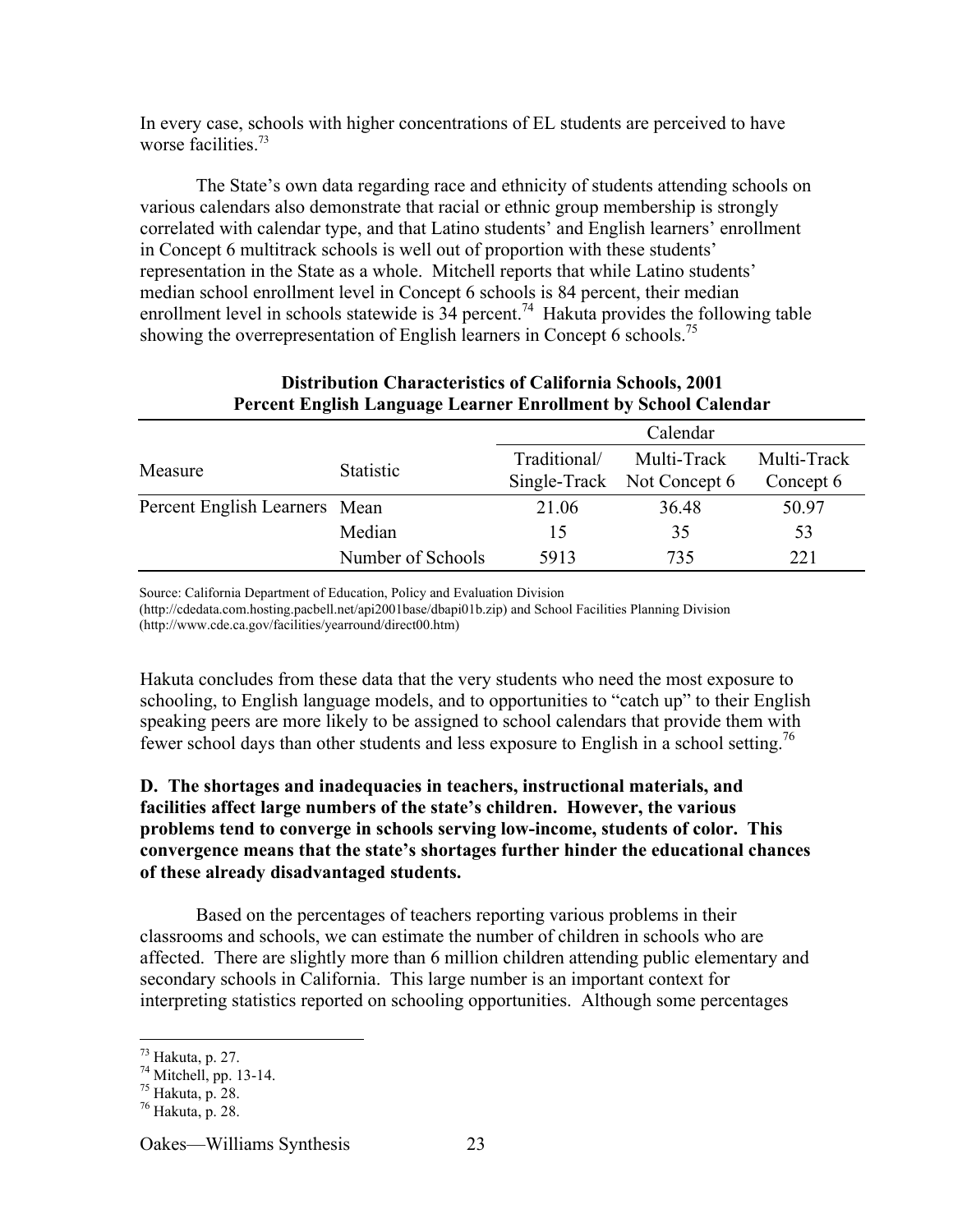may appear "small," and the discrepancies just a few "points" of difference, these percentages affect very large numbers of children. For example, with 12 percent of teachers reporting that they don't have enough textbooks to use in class, we can estimate that they are teaching 12 percent of California's students. That is, approximately 700,000 of California's 6 million students are in classrooms where teachers do not have enough books for all of them to use. The chart below shows the percentages of teachers reporting particular conditions and an estimate of the number of schoolchildren subject to these conditions.

| Problem                                                       |  | <b>Students</b> |
|---------------------------------------------------------------|--|-----------------|
| Schools with 20% or more undercredentialed teachers           |  | 1.1 million     |
| Not enough textbooks to use in class (in classes using books) |  | 700,000         |
| Not enough textbooks to send home for homework (in classes)   |  | 1.9 million     |
| using books)                                                  |  |                 |
| Classroom uncomfortably hot or cold                           |  | 2 million       |
| Evidence of cockroaches, rats or mice in past year            |  | 1.7 million     |
| Student bathrooms not working or closed                       |  | 1 million       |

# **Estimates of Numbers of Students Affected by Various Inadequacies77**

Put simply, these numbers portray a crisis of enormous proportions. For example, 42 states across the country have total public school enrollments that are smaller than the number of California public school students who lack enough books for homework.

Importantly, California schools are far worse for children from low-income families and children still learning English. To examine the disparity, Harris constructed an "at risk" scale by combining the schools percentages of poor children and children with limited English proficiency. Harris then compared the conditions reported by teachers in schools most "at risk" (those that ranked in the highest 20% on his scale) with those reported by teachers in schools that fell in lowest 51 percent on his "at risk" scale (i.e., the less "at risk" half of the State's schools). Extrapolating from these teachers' responses, students attending schools in Harris' most "at risk" category are 12 times less likely than students in "most" schools to be taught by a fully credentialed teacher. The chart below shows that the disparities between these two groups across the range of problems are striking. Problems are 2-12 times more prevalent in schools attended by "at risk" students, as reflected in the following chart.

<sup>&</sup>lt;sup>77</sup> The information in this chart appears in the final report of the Peter Harris Research Group (2002) teacher survey.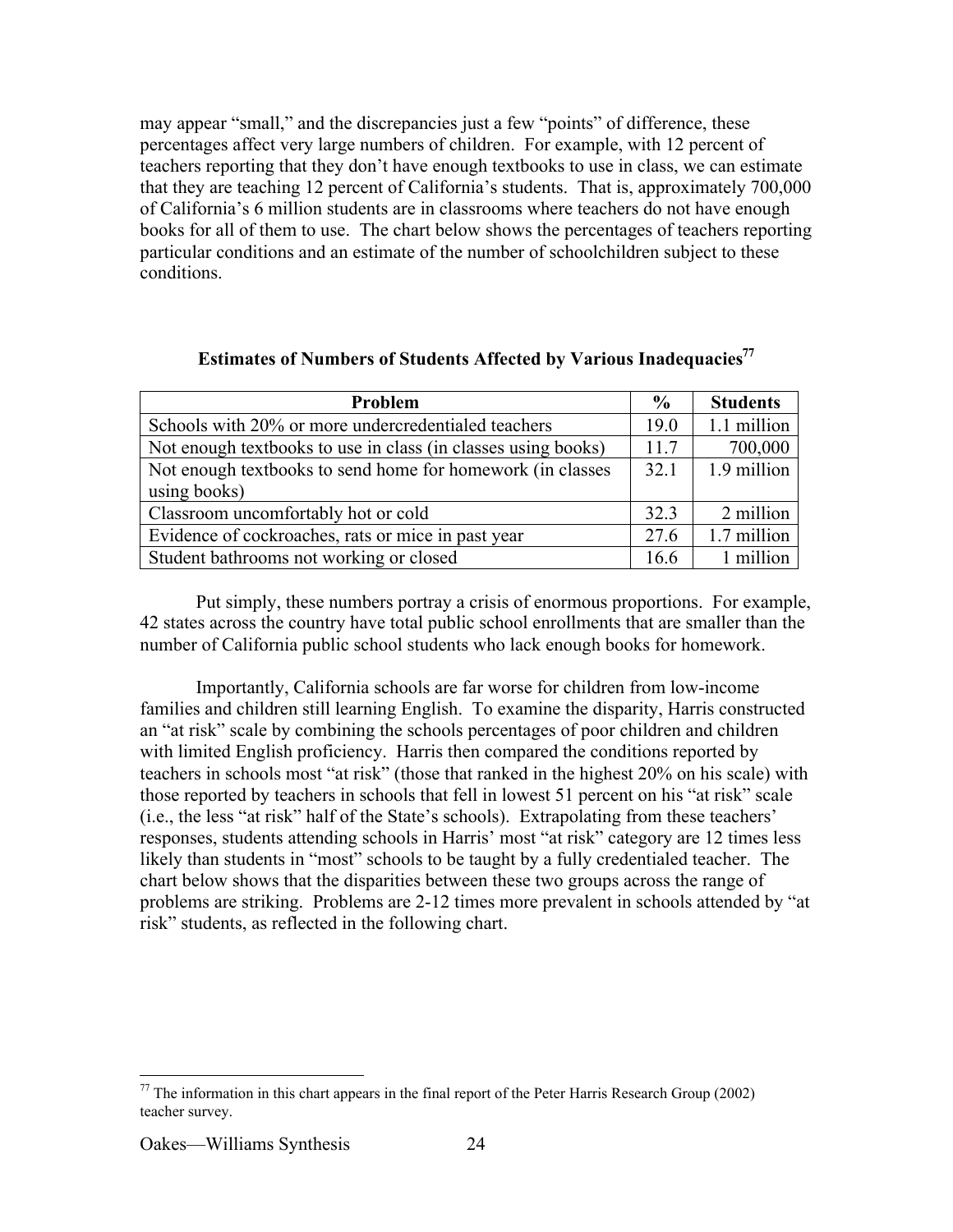# **Disparities Between Schools Enrolling High Risk Student Populations & "Most" Schools**



#### **Disparities: 20% Highest Risk and 51% Lowest Risk**

Also using data from the Harris survey, Darling-Hammond and Oakes show that teachers who have an inadequate supply of books and materials were more likely than other teachers to report that their schools experienced a number of other hardships.<sup>78</sup> These problems converged in schools with staffing problems (including shortages of qualified teachers and poor working conditions), with facilities maintenance concerns (including problems with heating, noise, infestations, and dirty and locked restrooms), and problems resulting from overcrowding. Teachers at schools with serious staffing problems reported problems with textbooks, subject matter materials and equipment, and technology more often than teachers at schools with less serious staffing problems.<sup>79</sup> Similarly, teachers at schools with serious facilities maintenance problems reported problems with textbooks, subject matter materials and equipment, and technology more often than teachers at schools with less serious facilities problems.<sup>80</sup> Likewise, Mitchell's

<sup>&</sup>lt;sup>78</sup> Darling-Hammond, pp. 39-40.

 $79$ Oakes(a), p. 42-44.

 $^{80}$ Oakes(a), p. 45.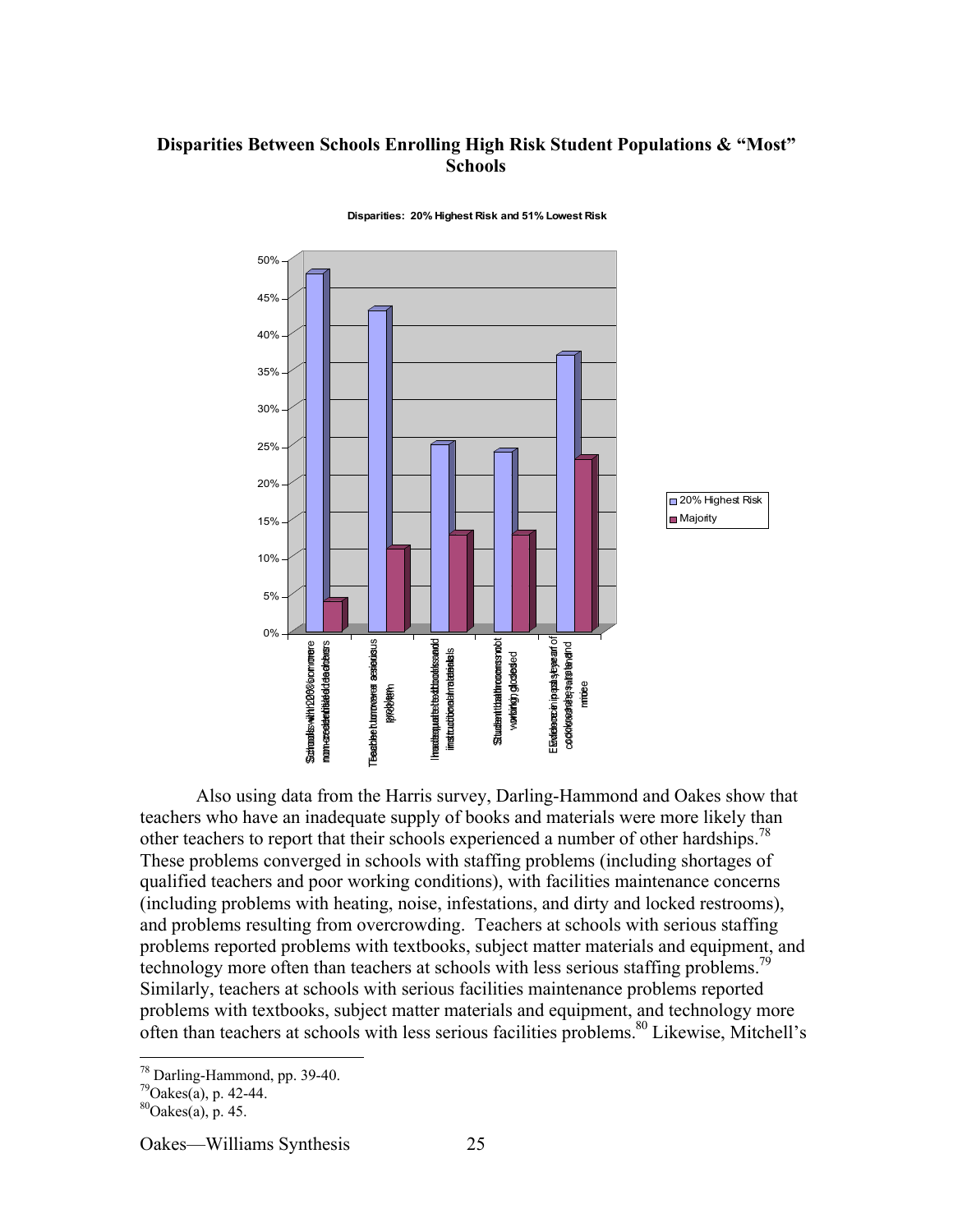report documents that "access to fully credentialed public school teachers, and the presence of emergency credential teachers, is strongly associated with the type of calendar under which schools operate. Multi-track year-round schools, especially Concept 6 schools, are much more likely to have teachers who are not fully credentialed to teach in their current teaching assignment."<sup>81</sup> As Hakuta's report attests, these are schools disproportionately attended by the State's English learners.

Other recent studies have reached the same conclusions. For example, a 2002 PPIC study reported, "By and large, if students at a given school have relatively little of one resource, they are likely to have relatively little of other resources as well."<sup>82</sup>

It's hard to imagine, under such conditions, that students at UE#4, UM#4, and UH#1 can develop as engaged learners and contributing citizens, let alone raise their school's test scores above their current rock-bottom ranking in the State. Like students at the schools described earlier, other California students in the plaintiff class are likely to attend schools with more than one problematic condition, and experience these conditions over several years. Not surprisingly, this accumulation of deprivations compounds the negative effect on student performance. For example, Darling-Hammond cites research showing that "[s]tudents who are assigned to several highly effective teachers in a row have significantly higher gains in achievement than those who are assigned to several ineffective teachers in sequence."83

Similarly, Fine explains that "the longer students stay in schools with structural problems, high levels of uncertified teachers, high teacher turnover, and inadequate instructional materials, the wider the academic gaps between White children and children of color or wealthy children and poor children, grow to be, and the more alienated they become."<sup>84</sup> Regarding alienation, Fine found, "over time, the more youth mature and the longer they are in these schools, the less they believe in themselves as potentially efficacious actors in their schools and in our democracy."<sup>85</sup> Fine and her graduate students documented that younger students tended to be relatively optimistic and positive toward schooling, notwithstanding their exposure to deprivation of basic educational conditions. However, as students mature and go to high school, they evidenced increasingly negative attitudes toward their schools and their life and civic engagement opportunities.86

Like students, teachers are also disheartened by such conditions. In 1999, a study for the Center for Teaching and California's Future found, "[M]any hard-to-staff schools have terrible working conditions where no well-qualified professional would want to

 $81$  Mitchell, p. 26.

<sup>82</sup> PPIC, *Equal Resources, Equal Outcomes? The Distribution of School Resources and Student Achievement in California, 2000, p. 55.* 

Darling-Hammond, p. 14, citing Sanders, W.L. & Rivers, J.C. (1996), *Cumulative and Residual Effects of Teachers on Future Student Academic Achievement,* Knoxville: University of Tennessee Value-Added Research and Assessment Center.

<sup>&</sup>lt;sup>84</sup> Fine, p. 26.

<sup>85</sup> Fine, p. 23.

<sup>86</sup> Fine, pp. 14, 25-27.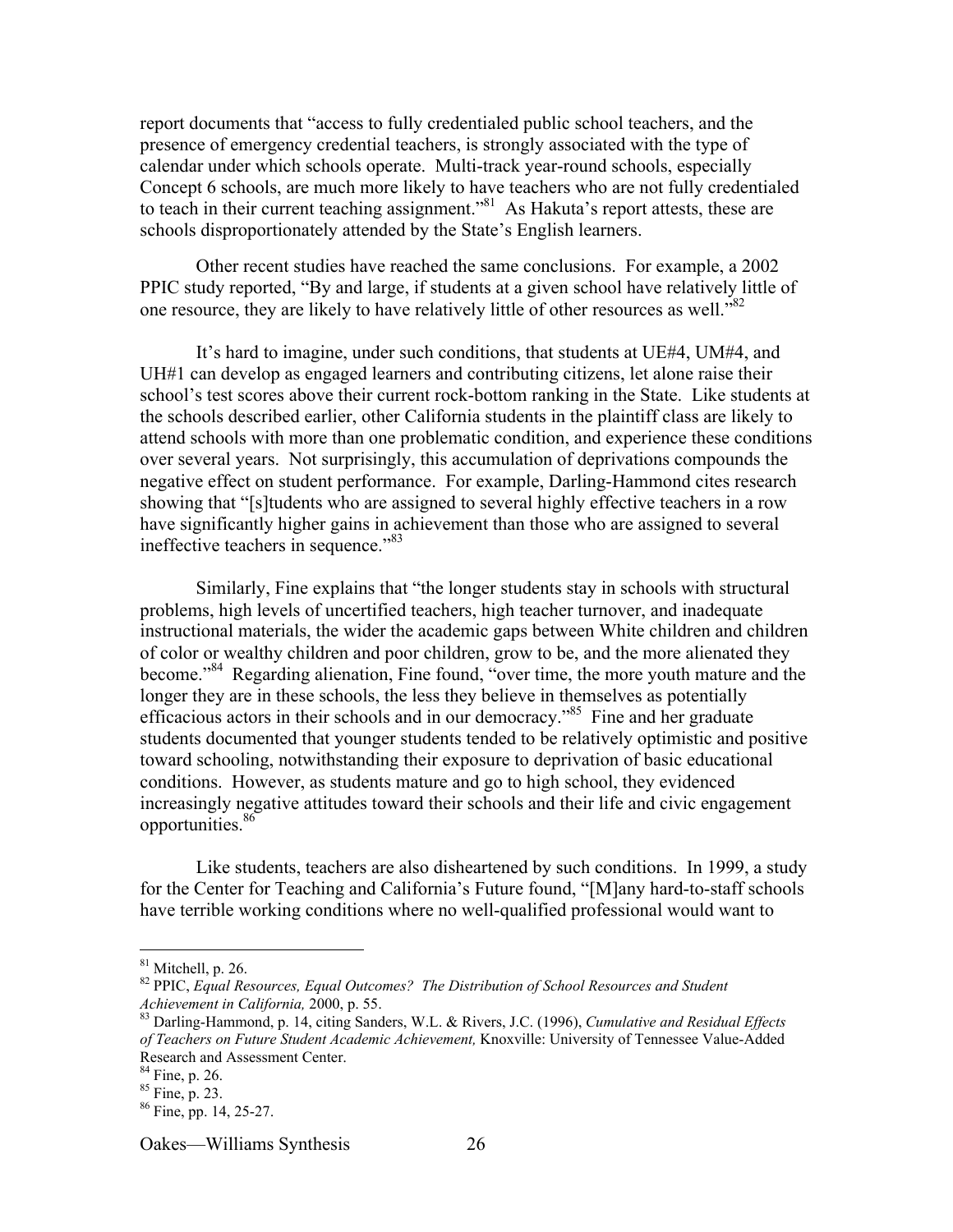work. Overcrowding, lack of adequate facilities and space, and weak or nonexistent professional support create extremely difficult and undesirable workplaces. Because they are in high demand, qualified teachers go elsewhere."<sup>87</sup> Their departure, however understandable, simply intensifies the negative conditions for the young people they leave behind.

## **C. The inadequacies and inequalities are neither new, nor newly discovered. State reports and public pronouncements over the past two decades make clear that state officials either were aware or should have been aware of these problems.**

**1. Teachers**. Shortages of qualified teachers have been the subject of much analysis and discussion in the State over the past two decades. For example, in 1985, the California Commission on the Teaching Profession reported that "emergency credentials, allowing individuals to teach without the required courses in teacher education . . .account for over 15 percent of all credentials awarded in California. Projections indicate that one out of three new teachers hired will be hired on an emergency credential." Additionally, it predicted that the "demand by 1990 could total up to 85,000 teachers, while only 50,000 will be available, leaving a likely shortage of 35,000 teachers. These figures may underestimate the problem. If California acts upon the recommendations of the Commission and, for example, adopts a pupil-teacher ratio of 20-1 and eliminates emergency credentials and teacher misassignment, then demand could reach 144,000 new teachers, and the shortage would rise by a like amount, to as many as 94,000 teachers.<sup>88</sup>

Two years later, in 1987, the Legislative Analysts Office warned that, "Several studies have indicated that, in the next five to ten years, the State of California will experience a significant shortage of qualified teachers.<sup>589</sup> In 1991, this warning was repeated in a report from California's Department of Education (CDE): "By the early 1990s, the State's schools will need about 85,000 new full-time teachers for all subjects beyond the approximately 201,000 teachers currently in the classroom. Only 32,361, however, were being trained during the academic year 1989-1990."<sup>90</sup>

The State has also been aware of the inequities in students' access to qualified teachers for at least a decade. In 1993, the Little Hoover Commission warned "There is a severe shortage of teachers with the expertise in language acquisition, the training in cultural diversity and the skills to enhance the classroom learning environment that are vital for meeting student needs in today's schools." It also reported that the CDE was well aware of the problem, having provided the Commission with data about "a statewide shortage of 20,000 bilingual teachers, ranging from 60 percent for Spanish-speakers to 95 percent for groups such as Cambodian and Lao."<sup>91</sup>

 <sup>87</sup> Patrick M. Shields, et al.*, The Status of the Teaching Profession: Research Findings and Policy Recommendations*, 1999, p. 49.

California Commission On The Teaching Profession, Who Will Teach Our Children?, 1985, p. 14, 37.

<sup>&</sup>lt;sup>89</sup> LAO, *The California Teacher Trainee Program: A Review*, 1987, p. 1.<br><sup>90</sup> CDE, Remedving the Shortage of Teachers for Limited English Profia

<sup>&</sup>lt;sup>90</sup> CDE, Remedying the Shortage of Teachers for Limited-English-Proficient Students, 1991, p. 6.

<sup>&</sup>lt;sup>91</sup> Little Hoover Commission, A Chance to Succeed: Providing English Learners with Supportive Education, July 1993, p. 9, 77.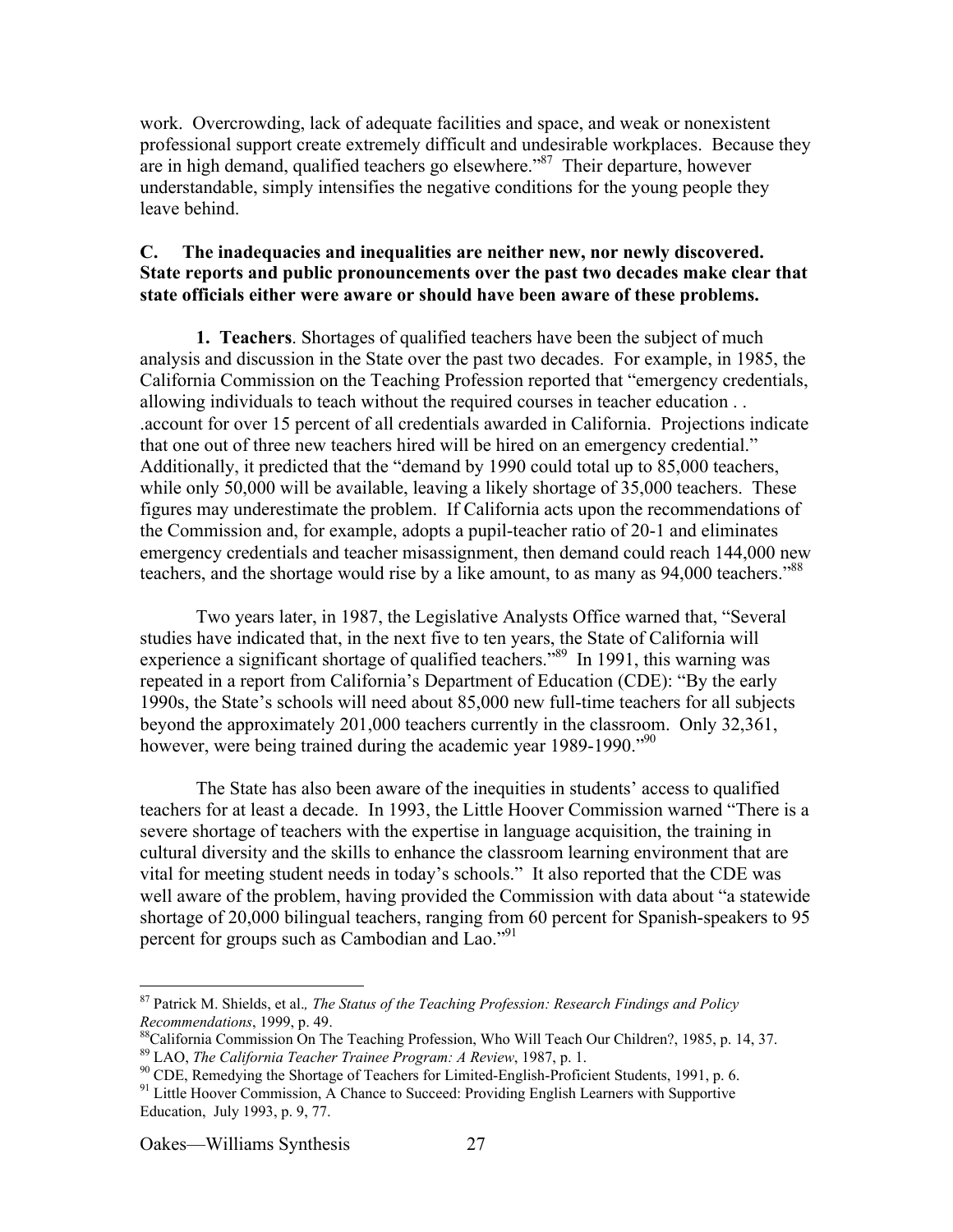In 1998, the California Research Bureau reported that, "Urban and rural districts experience more staffing difficulties than do their suburban counterparts. This is reflected in the number of emergency permits and waivers allotted to different counties."<sup>92</sup> And, as noted earlier in this report, beginning in 1999, SRI conducted annual analyses showing the increasing disparities in teachers' qualifications between schools serving advantaged and disadvantaged students. In its first report, SRI noted, "Not surprisingly, the schools with the highest concentrations of underqualified teachers share other characteristics besides low achievement. These schools have more poor students, more minority students, and more students from homes where English is not the primary language"<sup>93</sup> and "Students in poor, inner-city schools are much more likely than their more advantaged suburban counterparts to have underqualified teachers."<sup>94</sup> Subsequent reports have shown these disparities to be increasing.<sup>95</sup>

Not only have the current shortages and disparities, as well as their dire consequences, been known to the State, most of the analyses of the problems have been conducted with the State's own data, collected annually as part of the California Basic Educational Data System (CBEDS). (In fact, as we note later in this report, CBEDS has been collecting data since the early 1980s that could have been used to detect California students' vastly unequal access to qualified teachers and to inform policy solutions.) Recently, some reports of these problems have been prepared and distributed by the State itself. For example, the CDE's Professional Development Task Force reported in 2001:

Recent research paints a stark picture of inequities in the current system. In more than 20 percent of the state's schools, more than 20 percent of the teachers are under-qualified, and the schools are disproportionately in high-poverty communities with a large proportion of students of color and English language learners. These schools lack the human and material resources needed to create a productive learning environment. The unequal distribution of qualified teachers is a major source of the growing achievement gap in California.<sup>96</sup>

#### And:

Students in high-minority schools are almost seven times as likely to have underqualified teachers as do those in low-minority schools.  $97$ 

 <sup>92</sup> California Research Bureau, California State Library, *Qualified Teachers For All California Students: Current Issues in Recruitment, Retention, Preparation, and Professional Development* (1998), p. 11. <sup>93</sup> Shields, Patrick M. et al., The Status of the Teaching Profession: Research Findings and Policy

Recommendations, 1999, p. 33.

<sup>&</sup>lt;sup>94</sup> Shields, Patrick M. et al., The Status of the Teaching Profession: Research Findings and Policy Recommendations, 1999, p. 9.

<sup>95</sup> Center for the Future of Teaching and Learning, *Teaching and California's Future: The Status of the* **Teaching Profession**, 2001.

CDE, Professional Development Task Force, Learning … Teaching … Leading: Report of the Professional Development Task Force, 2001, p. 5-6.

<sup>&</sup>lt;sup>97</sup> CDE, Professional Development Task Force, Learning ... Teaching ... Leading: Report of the Professional Development Task Force, 2001, p. 16.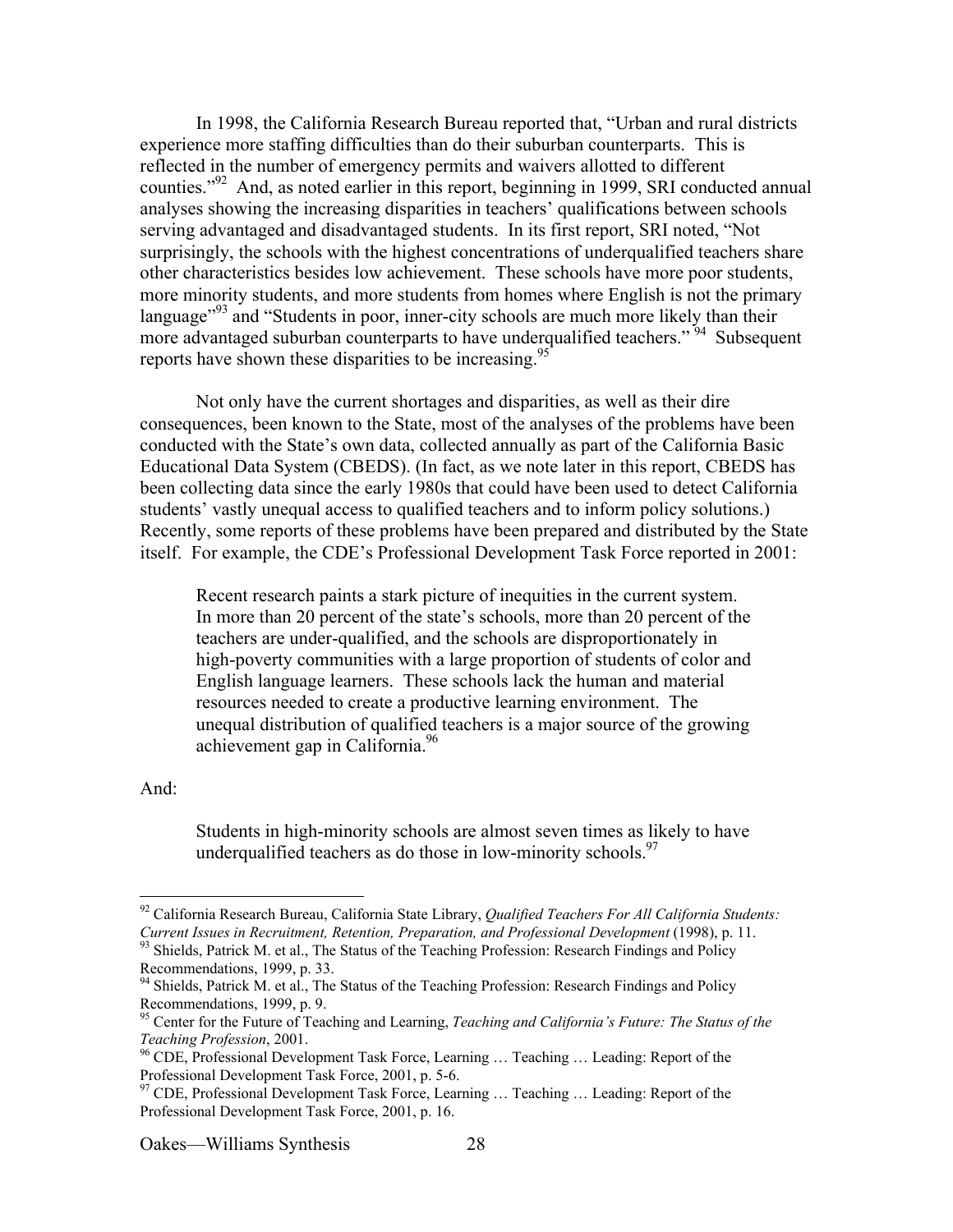**2. Textbooks and Instructional Materials.** Far fewer State studies and reports have documented California's shortages and disparities in textbooks and curriculum materials than they have the problems with teacher shortages. However, the State's problems ensuring an adequate supply of texts has been the subject of much public discussion for several years.

A 1996 study conducted by the Association of American Publishers (AAP) in conjunction with the National Education Association found that California's public school students were among the most in need in the nation of new textbooks. In that study, 54 percent of California teachers reported that they did not have enough books to send home with their students. Twenty-four percent of California teachers reported that their students did not even have books to use in class. In fact, 40 percent of the teachers surveyed said they waste valuable instructional time reading aloud or writing on the chalkboard because there are not enough books to go around. Importantly, the survey also reported the disparities between urban and rural schools in this regard.<sup>98</sup>

The widely publicized textbook crisis in Los Angeles Unified School District in the late 1990s brought much public attention to that district's textbook shortages. A study, *No Bang for our Books: Solving the Book Crisis in Los Angeles Schools*, widely publicized in the *Los Angeles Times*, documented the local dimensions of the "crisis."<sup>99</sup> As noted earlier, that survey revealed that 87 percent of the district's high schools, twothirds of middle schools had an inadequate supply, and that 51 percent of elementary schools reported an inadequate supply of currently adopted textbooks.<sup>100</sup>

As noted earlier, the California Postsecondary Education Commission pointed in 1998 to statewide patterns of inequality in access to instructional materials that disadvantage low-income students and students of color.<sup>101</sup> Similarly, in 2001, the CDE and the California Technology Assistance Project study reported that schools with a large population of students eligible for free and reduced lunch provided less access to technology than did other schools.<sup>102</sup> The study also found that the State's poorest students are disproportionately denied access to the resources of the Internet. Commenting on these findings, State Superintendent of Public Instruction, Delaine Eastin said,

. . . I am disheartened that it is our poorest students who have the least access to these tools that could contribute to their academic success. The ability to use technology is a new basic job skill in the information age

 <sup>98</sup> Oakes (a), p. 23, citing AAP School Division Survey, AAP Instructional Materials Survey Data Reports

<sup>(1996)</sup> pp. 32, 43-47, 50-51.<br><sup>99</sup> Oakes (a), pp. 23-24, citing Pyle, A., (7-28-1997). Book Shortage Plagues LA Unified, L.A. Times (July 28, 1997). Available at http://www.laep.org/essay/8\_1/textbooks1.html.<br><sup>100</sup> SABC, No Bang for our Books: Solving the Book Crisis in Les Angels

<sup>&</sup>lt;sup>100</sup> SAPC, *No Bang for our Books: Solving the Book Crisis in Los Angeles Schools*, 1998 at 41, 44, 48.<br><sup>101</sup> CDEC, *Toward a Creater Understanding of the State's Educational Equity Policies, Programs, and* 

<sup>&</sup>lt;sup>101</sup> CPEC, *Toward a Greater Understanding of the State's Educational Equity Policies, Programs, and Practices* (1998), p. 29.

 $102$  Oakes (a), p. 42, citing CDE & CTAP, 2001.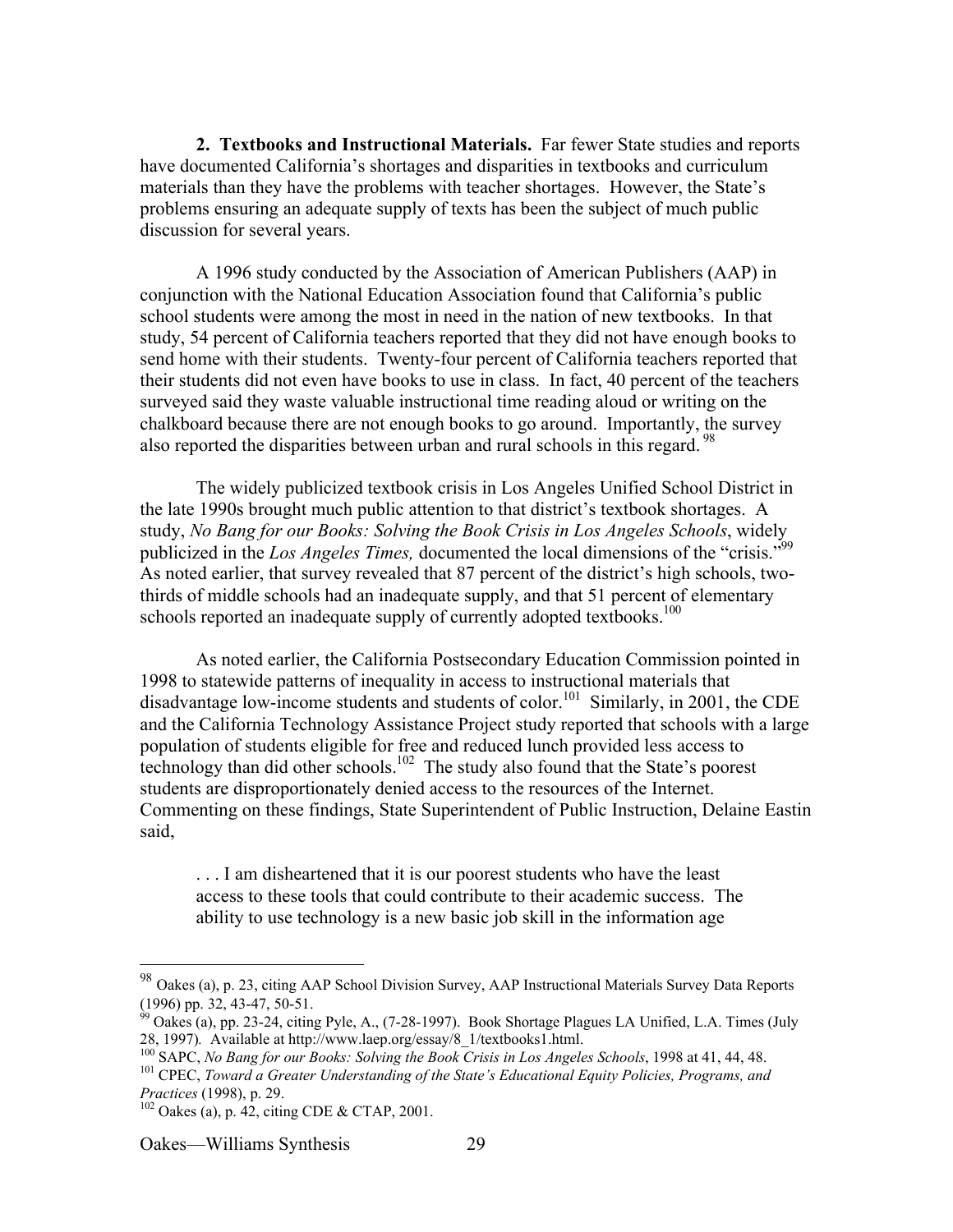economy and all children must have the appropriate access. This digital divide is just not right.<sup>103</sup>

English learners are very hard hit by these shortages. Hakuta provides considerable data from the evaluation reports about schools involved in the state's Intermediate Intervention/Underperforming Schools Program illuminating the inadequacies of materials for English learners.<sup>104</sup>

**3. Facilities.** Similar to California's continuing and growing teacher shortage, the State's serious facilities problems have been forecast and documented by State commissions and reports over the past two decades. Perhaps most notably, the State's Commission on California State Government Organization and Economy (later renamed the Little Hoover Commission) has consistently reported the deteriorating condition of California schools since the passage of Proposition 13. For example, in 1981 the Commission reported that in the Los Angeles Unified School District "maintenance backlogs have increased to over \$900 million."<sup>105</sup> And in 1982 the warning was extended to conditions statewide.

The deferred maintenance of school facilities has reached catastrophic proportions. The Superintendent of Public Instruction, working with school districts, should immediately design and implement a multi-year program to correct this neglect.<sup>106</sup>

A decade letter, the Commissioned issued *No Room for Johnny: A New Approach to the School Facilities Crisis*, in which it reported the following:

[T]he State did participate in a 1989 federal study that was designed to assess school facility needs nationally. In the study, California estimated that:

. . . the condition of 55 percent [of its school buildings] were inadequate

Of the 3,919 inadequate facilities, all needed major repairs, 90 percent were obsolete, 80 percent had environmental or asbestos problems, 60 percent were overcrowded and 10 percent actually were unsound structures.<sup>107</sup>

 <sup>103</sup> <sup>103</sup> CDE, State Superintendent of Public Instruction, Delaine Eastin, (9-20-2001).<br><sup>104</sup> Helaite, p. <sup>24, 25</sup>

<sup>&</sup>lt;sup>104</sup> Hakuta, p. 34-35.

<sup>&</sup>lt;sup>105</sup> Little Hoover Commission, Los Angeles Unified School District, 1981, p. 1.

<sup>&</sup>lt;sup>106</sup> June 15, 1982 Letter from Commission on California State Government Organization and Economy to Governor, President and members of Senate, and Speaker and members of Assembly accompanying Commission' *Report on the Role of the State Department of Education in California's K-12 Public Education System,* 1982, p. 3.

LHC, *No Room for Johnny: A New Approach to the School Facilities Crisis*, 1992, p. 23.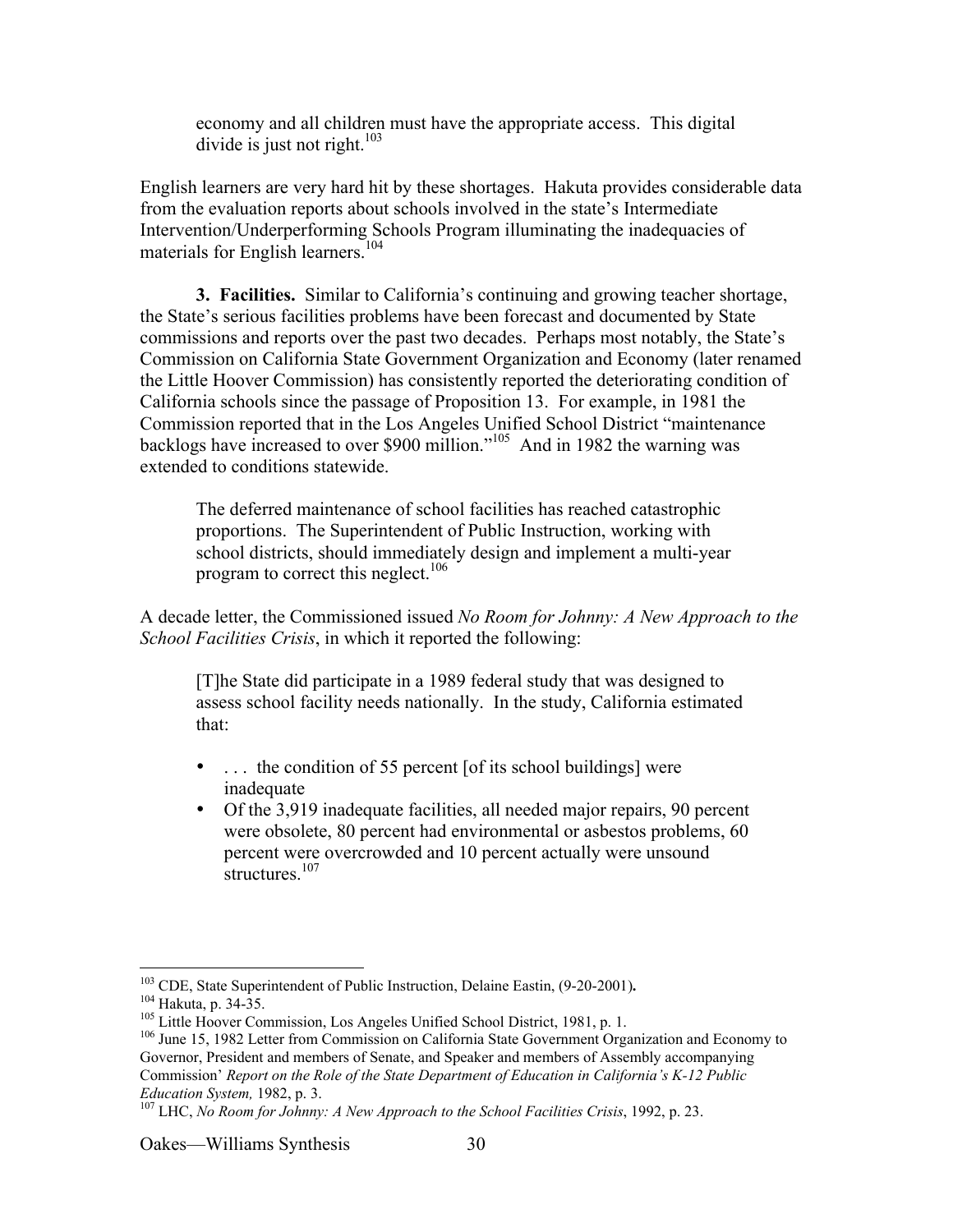As noted earlier, a 1996 federal GAO study reported that 42 percent of California schools had "[a]t least one inadequate building."<sup>108</sup> And the GAO findings were echoed in the California Legislative Analyst's report on the State's 1997-1998 budget:

Inadequate ongoing maintenance has long been a problem for K-12 school districts resulting in huge backlogs of deferred maintenance. In 1979, the SDE estimated that the deferred backlog among K-12 school districts was approximately \$900 million or \$1.7 billion in today's dollars. By 1995-96 the backlog totaled \$2.6 billion, which even after adjusting for inflation, is a 53 percent increase over 1979.<sup>109</sup>

In 1999, the Little Hoover Commission issued a report that examined the conditions in LAUSD schools. "[I]n some classrooms, there are twice as many children as there are desks. Some 15,000 school children ride buses each day because there is no room at their home school."<sup>110</sup> The Commission concluded, "Another generation of children in Los Angeles have been doomed to overcrowded, uninspiring, and unhealthy schools."<sup>111</sup> Finally, in 2000, Governor Gray Davis acknowledged, "Hundreds of thousands of our children are trying to learn in overcrowded, out-of-date, unsafe schoolrooms—or in temporary trailers staked on what were once playgrounds. Our critical class-size-reduction programs simply won't work if schools have no space.<sup>112</sup>

The fact that the worst facilities problems exist in low-income communities of color has been highly publicized in the State. Corley cites a series of articles that appeared in the *Los Angeles Times* and the *San Francisco Chronicle* throughout the 1990s that provide graphic details about the serious problems in schools serving disadvantaged students in Los Angeles, Compton, Oakland, and other low-income communities across the State.<sup>113</sup> Additionally, in 1993, Los Angeles County reported Compton's serious problems to the State legislature.<sup>114</sup>

That State Superintendent Eastin was aware of these problems is also revealed by statements she made in 1996, after visiting Los Angeles "classrooms where the floor tiles are all detached and a room with a gaping ceiling hole caused by a roof leak, which the school has stopped repairing because it reopens in every rainstorm. A school restroom emits a stench, despite scrubbing and steam-cleaning, because bacteria have seeped into the walls." Eastin lamented, "For too long, LAUSD students have sat in classrooms where roofs leak, the paint is peeling and air-conditioning is all but nonexistent" and that "If we allow these conditions to continue, we are not doing right by Los Angeles'

 <sup>108</sup> <sup>108</sup> GAO, *School Facilities: America's Schools Report Differing Conditions*, 1996, p. 36. 109 LAO, Benert on the 1007 1008 Budget 1007 p. E 83.

<sup>&</sup>lt;sup>109</sup> LAO, Report on the 1997-1998 Budget, 1997, p. E-83.

<sup>&</sup>lt;sup>110</sup> Little Hoover Commission, Report to the Governor & Members of the Legislature, November 3, 1999, p. 4. 111 Little Hoover Commission, 1999.

<sup>112</sup> Letter from Gov. Davis to *Fellow Democrat*, April 20, 2000.

 $^{113}$  Corley, pp. 73-92.

 $^{114}$  Corley, p. 52, citing the Los Angeles County Office of Education, Report of Priority Corrective Actions for the Compton Unified School District, 1993, p. 17.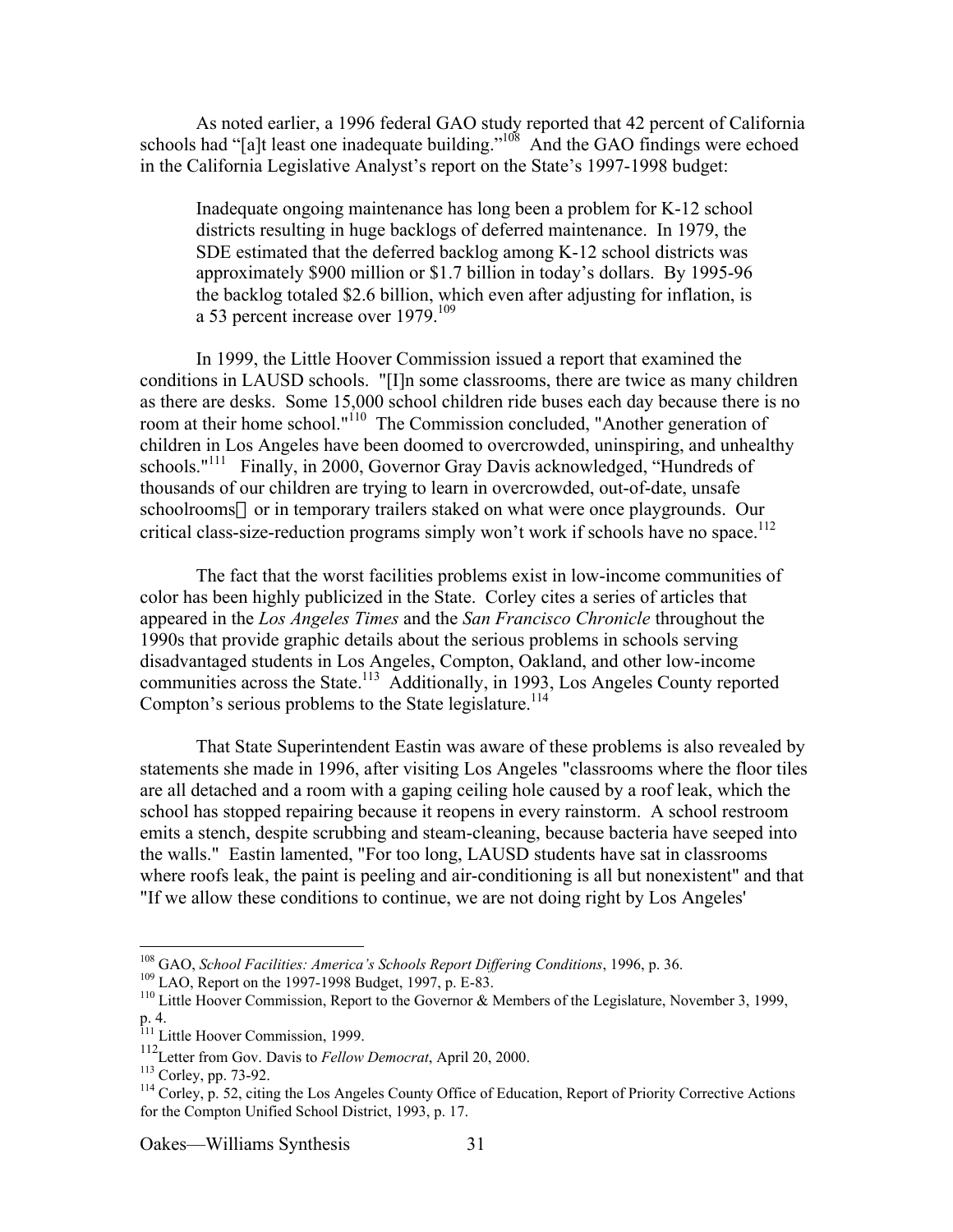children."<sup>115</sup> In 1997, the CDE and State Superintendent Delaine Eastin issued a Progress Report on the Compton Unified School District, acknowledging, "The district's facilities had been neglected, underfinanced, and inappropriately maintained for years. This neglect created health and safety problems for students and faculty. Most facilities were and still are in need of major repairs and modernization."<sup>116</sup>

Inequities associated with overcrowding and year-round schedules have also been known for more than a decade. For example, as Mitchell notes, a 1987 study from the California Department of Education documented the lower achievement of students who are placed on year-round calendars.<sup>117</sup> The Quinlan study also documented the lower achievement of students who are placed on these calendars. That the State acknowledges the severity of year-round-multi-track schedules is well documented. Mitchell notes that State policy designates the multi-track year-round calendar as an indicator of academic performance risk. In order to make schools comparable, even after accounting for noneducation policy related circumstances that include parental education level, family income level, the ethnic composition of the school, and student mobility, an additional correction must be made for the fact that a school is utilizing a multi-track year-round calendar. That is to say, in California, multi-track year-round schools are places with lower academic achievement when compared with traditional/single-track schools and the State expects them to be lower, even when all else is equal.<sup>118</sup>

## **III. State actions have failed to correct and have exacerbated the disparities in students' access to qualified teachers, instructional materials, and clean and safe facilities.**

The inadequacies and inequalities documented by the Williams experts are considerable and consequential for California students' education. So, too, are the flaws in the State's educational policies that many experts have identified as the proximate causes. Despite the numerous reports and decades of warnings about teacher and textbook shortages, unusually poor conditions in the State's public schools, and mismanagement in some districts, California officials have established only a patchwork system of policies to address these concerns. Those policies have failed to ensure that every child attends a school with qualified teachers, sufficient materials, and safe, functional, and adequate school facilities. These flaws include a) the lack of standards requiring that all students have essential resources and conditions; b) the failure to give schools the capacity to provide all students an education; c) the failure to collect and/or use data about the conditions of education in schools and across the State; d) insufficient State actions/interventions to address the many inadequacies and disparities that have resulted; e) reliance on a test-based accountability system that assumes that the low

 $^{117}$  Mitchell, pp. 23-24.

<sup>&</sup>lt;sup>115</sup> Corley, p. 45, citing Pyle, Delaine Eastin Pledges Support for Ballot Measure That Would Fund Repairs at the District's Aging Facilities, *Los Angeles Times*, October 4, 1996.

<sup>&</sup>lt;sup>116</sup> Corley, p. 80, citing State Department of Education/Superintendent of Public Instruction, Progress Report on the Compton Unified School District, February 18, 1997, p. 5.

 $118$  Mitchell, pp. 6, 17, 27.

Oakes—Williams Synthesis 32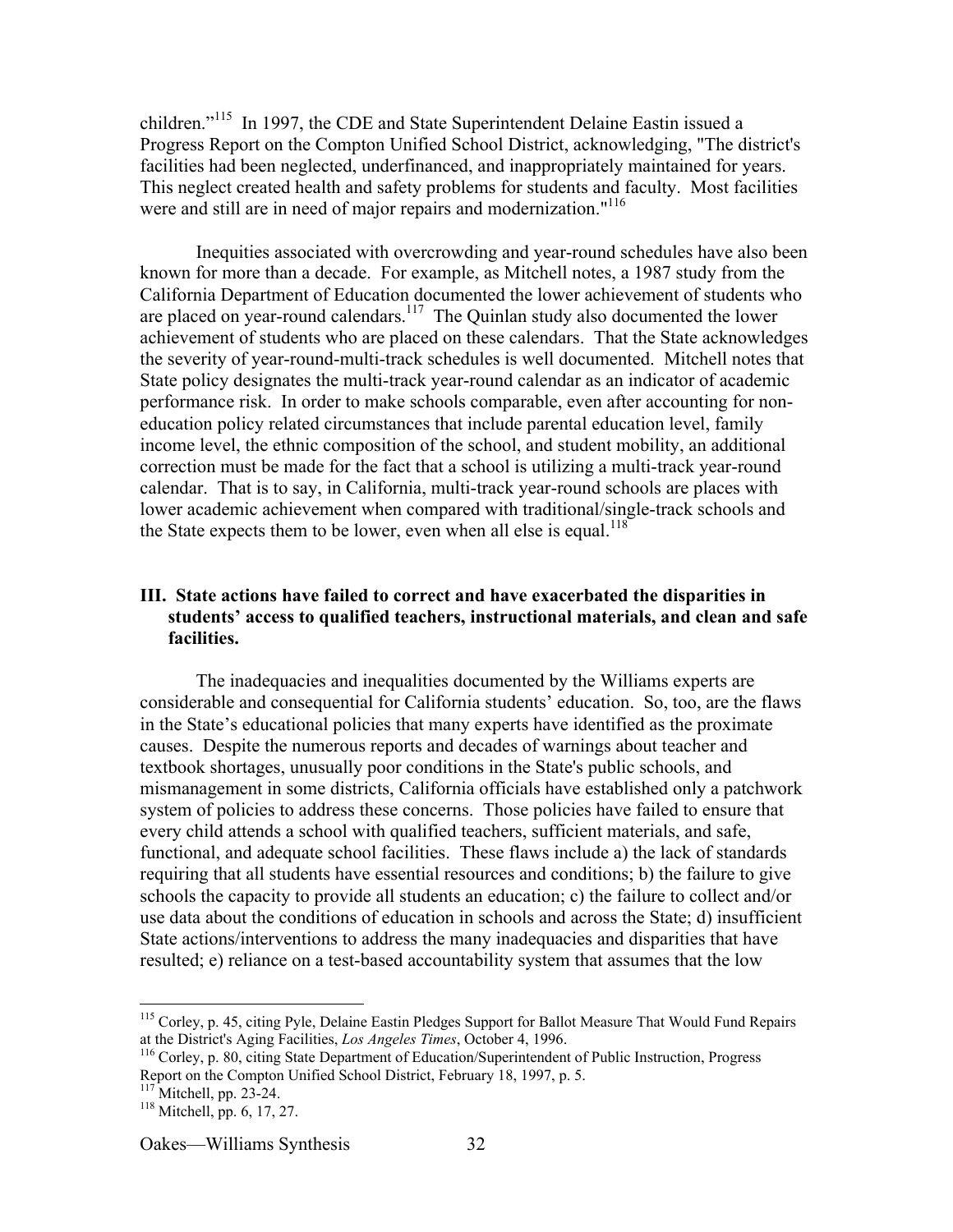student achievement results exclusively from insufficient teacher and student motivation rather from a lack of resources and capacity.

## **A. The state has set no standards that require that all students have the resources and conditions that are essential for an adequate education.**

Although the State has specified the characteristics of qualified teachers, appropriate materials, and adequate facilities, it has established few and conflicting standards requiring that districts and schools must meet to ensure that students have access to these resources and conditions.

**1. Teachers.** The State defines a "qualified teacher" through its teacher credentialing system. As noted earlier, the State's credentialing policies recognize the importance of teachers' general intellectual abilities, subject matter knowledge, pedagogical expertise, and training to work with culturally and linguistically diverse students. However, the State does not require that all students be taught by teachers who have these characteristics. A number of State policies allow students to be taught by teachers who have not yet satisfied the State's own measures of competency.

As Darling-Hammond reports, as recently as May 2002, actions by the California Board of Education and the CDE have set policies that undermine students' access to qualified teachers. In its response to recent federal legislation calling for all students under the Elementary and Secondary Education Act (ESEA) to be served by fully certified teachers, California proposed to include as highly qualified teachers, teachers without full State certification, but who have passed only the State basic skills test and met only a portion of its standard subject matter requirements (18 credits, which is equivalent to only a fraction of the coursework required in many of the State-approved subject matter programs as prerequisites to entering a teacher education program). This proposed California definition of "highly qualified teachers" ignores all of the State's extensive requirements for knowledge about teaching.<sup>119</sup>

Significantly, the State's widespread authorization to hire under-prepared teachers both encourages individuals to enter the teaching profession before they can be effective and decreases the likelihood that they will continue to acquire the preparation they need or continue teaching. $120$ 

**2. Textbooks and Instructional Materials**. California's textbook adoption policies set standards that textbooks and instructional materials must meet if schools and districts purchase them with State funds. By law, all State-adopted K-8 instructional materials must be aligned with the State's content standards, and whatever materials are provided by districts and schools must be accurate, objective, current, and suited to the needs and comprehension of pupils at their respective grade levels. Despite these policies

<sup>&</sup>lt;sup>119</sup>  $\frac{119}{120}$  Darling-Hammond, pp. 75-77.

<sup>&</sup>lt;sup>120</sup> Darling-Hammond, p. 73, citing Shields et al., 2001.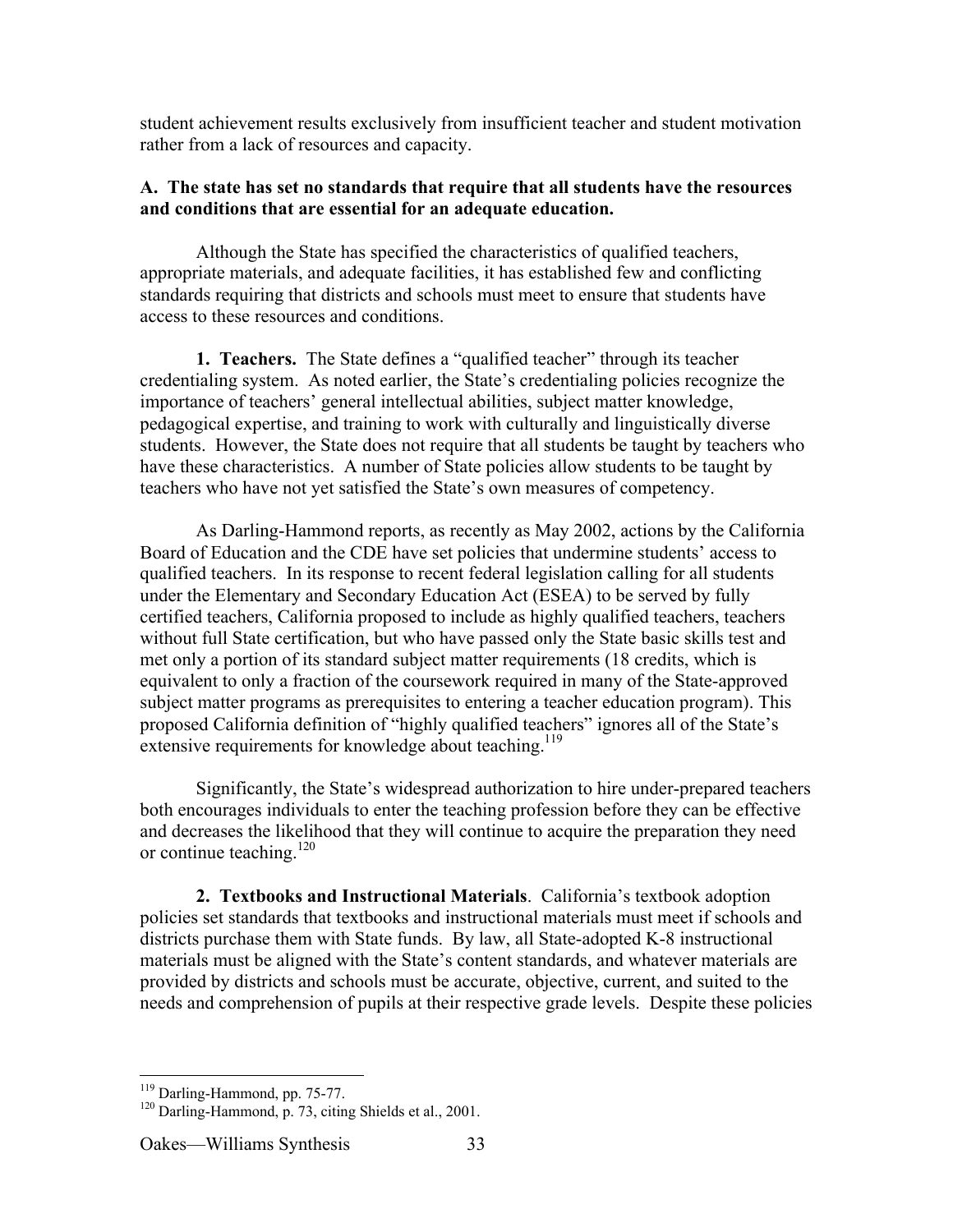governing what texts schools can buy, California has not mandated that students be provided with *any* textbooks or curriculum materials.<sup>121</sup>

**3. Facilities.** Although the State specifies standards regulating the construction of new school buildings, it fails to set or enforce minimum standards once schools have been built. No standards exist related to the temperature, noise, playground area, and a whole host of other important conditions of existing facilities. Additionally, the State has no binding standards as to the number of "portables" that may be placed on a campus so that some threshold school capacity is not exceeded. Moreover, as Corley's report points out, even with knowledge of deficiencies existing in some of the State's schools, and even after a more-than-ten-year-old legislative mandate that the State develop school facility standards, the State has not adopted sufficient standards for facility operations.<sup>122</sup> As Corley attests, and evidence in Earthman and Sandel illuminates, the State's failure to develop standards and enforce what standards do exist has led to school facility conditions that are detrimental to education.

#### **B. State policies do not give local districts the capacity to provide basic educational resources and conditions.**

**1. Teachers.** In the 1990s, growing enrollments, increasing retirements, high attrition rates (especially for beginning teachers), and the State's class size reduction initiative increased the demand for teachers. Nevertheless, Darling-Hammond argues that underlying the apparent teacher shortage is the State's failure to build the capacity of the teaching workforce.<sup>123</sup> The State has not provided competitive teacher salaries or high quality working conditions for teachers statewide necessary to attract and keep qualified individuals in teaching. Additionally, since 1970, the State has restricted entry into teaching unnecessarily by making teacher education available only at the graduate level. With the exception of California, most teacher education in the United States occurs within four- to five-year undergraduate programs. Compounding this problem has been the State's under-funding of its teacher education system, which has limited the capacity of the State's college and universities to provide high quality preparation. Additionally, until very recently California had no licensing reciprocity with other states. Thus, despite nationwide surpluses of elementary teachers during the 1990s, California hired tens of thousands of untrained teachers. Additionally, the State has provided inadequate incentives to recruit teachers into high-need fields like mathematics, science, computer technology, special education, and bilingual education/ English language development where there are genuine under-supplies of candidates.

Most egregious, the State has been blind to the stark inequalities in students' access to qualified teachers that disadvantage the State's low-income children, immigrants, and children of color. Consequently, it has not provided the inducements

 $\frac{1}{121}$  $^{121}$  Oakes (a), pp. 54-55.

 $122$  Corley, p. 33, noting that legislation in 1989 required the Division of the State Architect to develop statewide standards for school facility maintenance and cleanliness. Calif. Health & Safety Code section 16500.

<sup>&</sup>lt;sup>123</sup> Darling-Hammond, p. 53.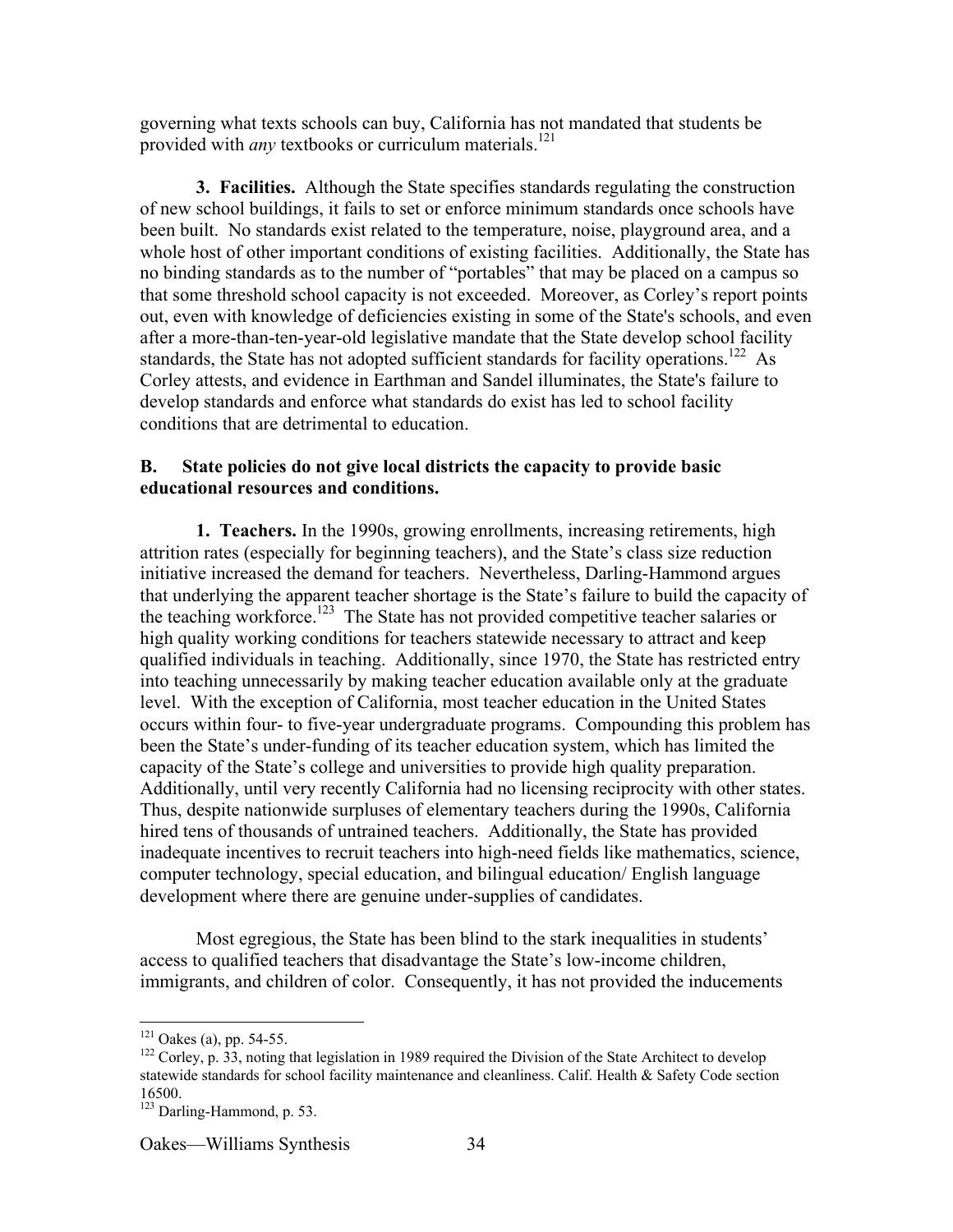(additional compensation, support, and training) that would attract and retain highly qualified teachers in schools where students are most at risk. To the contrary, the State has permitted stark differences in salaries and working conditions that tend to discourage teachers from working in schools serving the State's most disadvantaged students.

**2. Textbooks and Instructional Materials**. The State has not based its textbook funding levels on an analysis of what providing sufficient books and materials to all students actually costs. As a result, the State has allocated less funding than districts and schools actually require to purchase materials in sufficient quantities for all students to have them in every core subject for use in class and at home. For example, as the study of the Los Angeles Unified School District's textbook shortage in 1998 observed:

Existing textbook allocation rates, statewide, were set during the 1983-84 fiscal year and have risen only modestly in the years since. At the same time, the costs of books and instructional materials have risen exponentially and local school districts have come under even greater fiscal pressures. This combination of factors has had a significant effect not only on the LAUSD, but also on other school districts in California.<sup>124</sup>

The State has been well aware of the insufficient textbook funding levels. In his veto message in 1998 to SB 1412, for example, Governor Pete Wilson made clear that he considered California's categorical textbook funds to be incentives, rather than funding for a mandate. He noted that, if the State did mandate textbooks the costs would be significantly higher than the funding levels now provided: "SB 1412 also mandates compliance with the Pupil Textbook and Instructional Materials Incentive Program, which is currently optional, and the mandate costs will be significant."<sup>125</sup>

The amount of State funding for texts and instructional materials is also subject to the vagaries of budget surpluses and deficits. For example, although the 1999 Schiff-Bustamante legislation provided additional funding to help remedy a highly publicized shortage of textbooks, the level of funding it provided for three years has not become a permanent allocation. Although the legislature unanimously approved a bill in 2001 that would extend the program beyond 2002, Governor Davis vetoed the measure due to a budget shortfall.

In addition to providing insufficient funding, the State has not assisted districts and schools to manage textbooks and materials effectively. Rather, it has left districts to decide for themselves how best to spend textbook funds and to distribute textbooks among schools, subject areas, and students. Further, as Hakuta points out, the State has failed to provide guidance about what types of materials are appropriate to use with EL students in structured English immersion classes, causing teachers working with English learners a great deal of confusion.<sup>126</sup> In sum, California's policies fail to build the capacity schools and districts need—either in terms of the total dollars or the systems

<sup>&</sup>lt;sup>124</sup> <sup>124</sup> SPAC, *No Bang for our Books: Solving the Book Crisis in Los Angeles Schools* (1998), p. 106.<br><sup>125</sup> Governor Pete Wilson, Veto message, 09/23/1998.<br><sup>126</sup> Helpte, an. 42, 42

 $126$  Hakuta, pp. 42-43.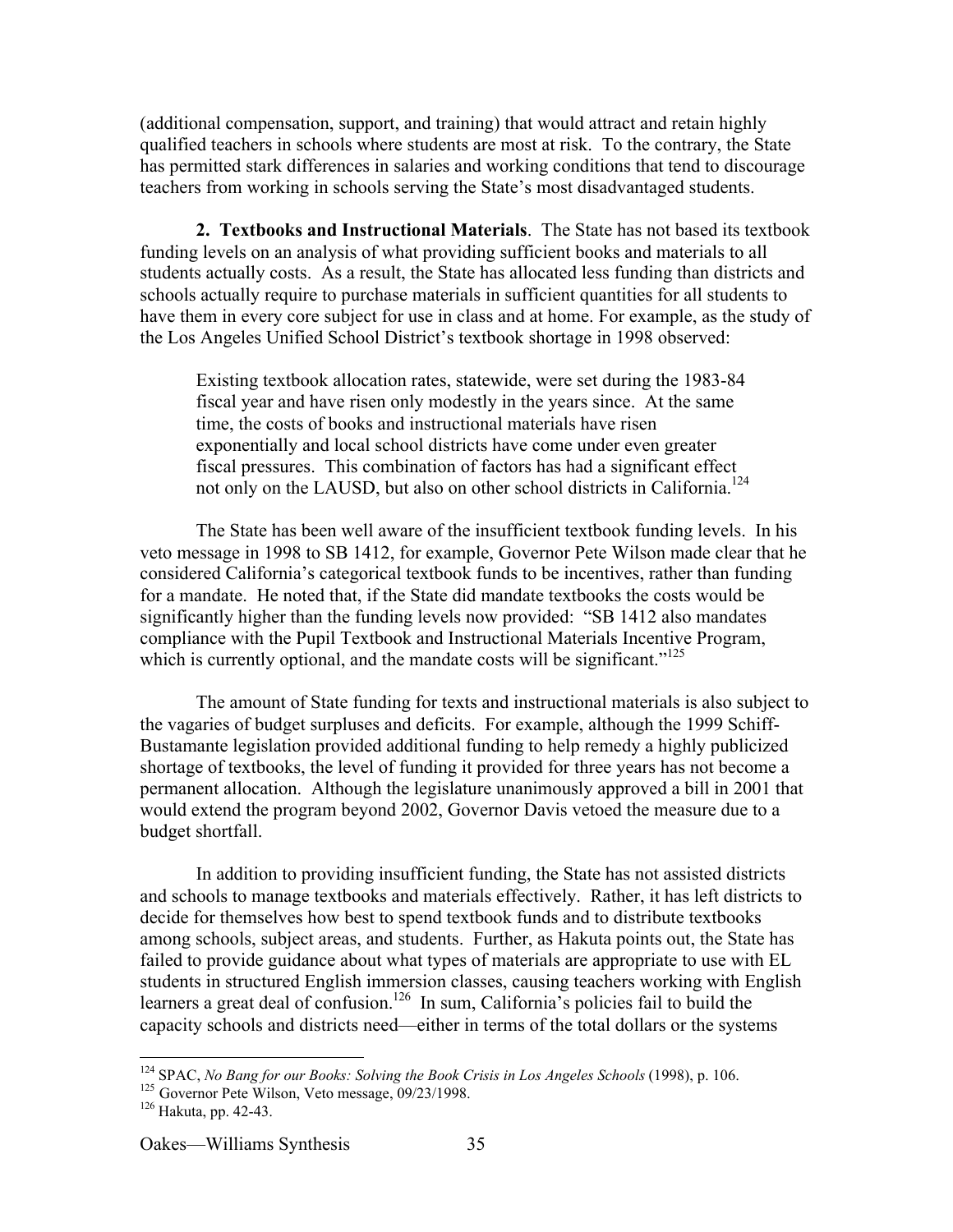required for purchasing, inventorying, distributing, and monitoring instructional materials.

**3. Facilities.** Myers and Corley explain that the State's facilities funding mechanisms fail to ensure that dollars go to the districts and schools where they are most needed.<sup>127</sup> The State supports new construction and modernization with a pool of resources raised through State revenue bonds. California allocates these funds on a first come, first served basis. Districts that hire someone to "chase" State funding by negotiating the complex application process quickly are most likely to obtain State funding. In contrast, funds for deferred maintenance are allocated on an equal basis (e.g., using the same formula for matching local funds) to all those districts that apply. If there isn't enough funds to meet all needs, the cuts the ratio of state to local funds. Neither allocation process ensures that the schools in the worst condition will be provided for or that the amount of funding will meet the needs. Additionally, because the State provides some funding for deferred maintenance projects, but provides no funds for ongoing maintenance, it creates a disincentive for locals to keep their buildings in good conditions. That is, districts may wait to address maintenance problems until they are serious enough to warrant at least some State funding.<sup>128</sup>

However, most of the responsibility for raising funds for school facilities rests with school districts, most often through the mechanism of local bond sales authorized by voters. As PACE has noted, making facilities funding primarily a local responsibility has created severe inequities.

The effect of devolving the responsibility for funding new school construction and facilities improvements to the local level in conjunction with a constant reduction in local discretionary funds, contrasted with a school finance system controlled at the state level, has resulted in a twofold uneven playing field. First, school districts that are successful in garnering the two-thirds vote necessary for passing a school bond measure will receive state matching funds for construction and likely meet local needs. However, school districts who are unable to pass a school bond measure or are unable to afford the indebtedness associated with repayment of a school bond measure, will not be able to receive matching capital improvement funds from the state, and are less likely to meet local needs. Second—and most concerning in light of the *Serrano* decision which advanced the concept of fiscal neutrality—low property wealth districts will need to levy a higher tax rate in order to repay a bond of equal magnitude issued by a high property wealth district.<sup>129</sup>

<sup>128</sup> Dr. Nancy R. Myers, Educational Facility Planner, The Myers Group, Solutions Available and Utilized by States Other than California to Address the Long-Term Planning, Maintenance, Supervision, and Operation of School Facilities, Report prepared for *Williams v. State of California* (2002), pp. 11-13.  $129$  PACE, Crucial Issues in California Education (2000), p. 49; see also Norton Grubb and Laura Goe, *California School Finance Policy,* Report prepared for Williams v. State of California, 2002. Note that a subsequent voter initiative lowered the percentage required to 55%.

 $\frac{1}{127}$  $^{127}$  Corley, p. 46.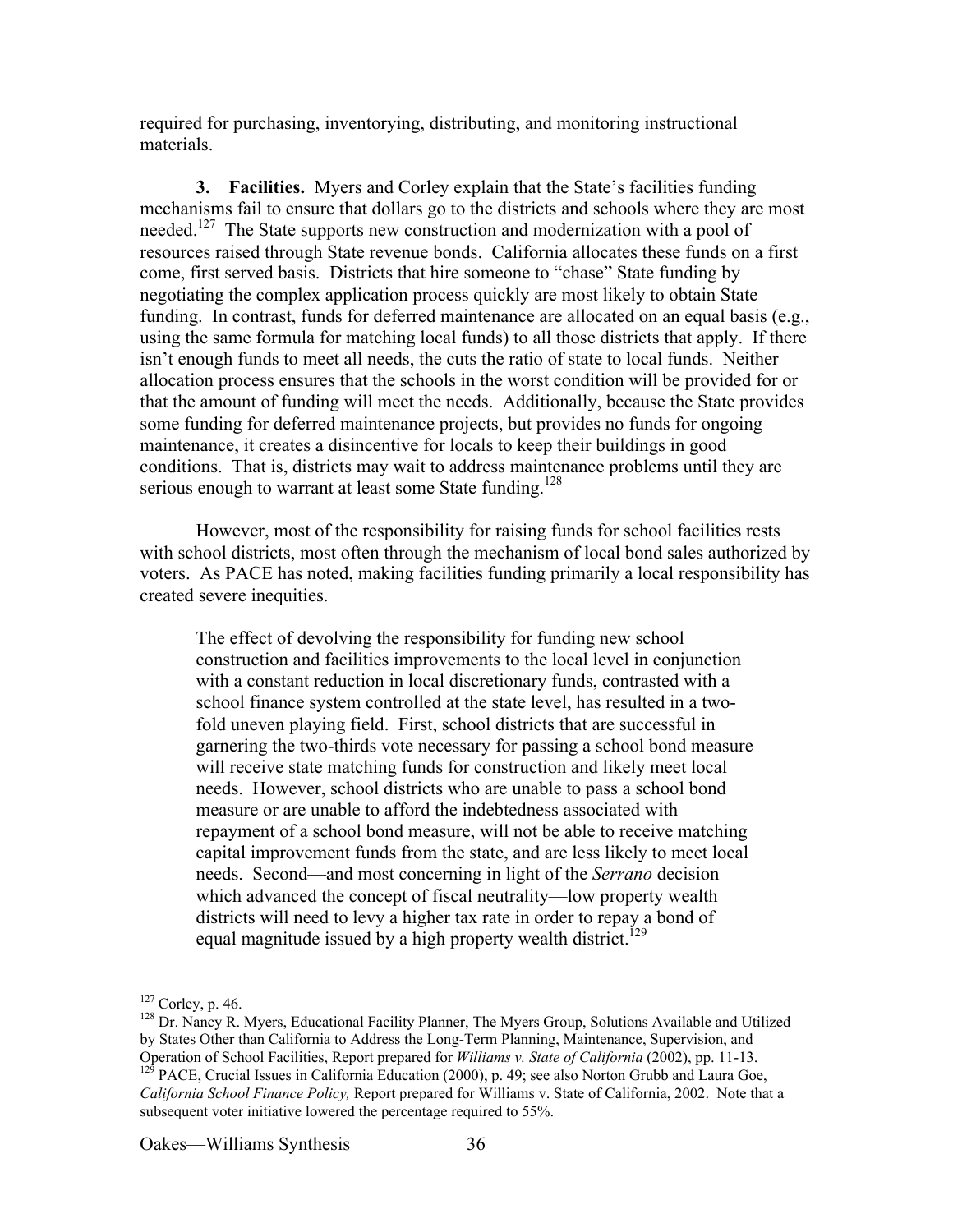Compounding these inadequacies in facilities funding, the State provides little technical assistance to districts attempting to repair deteriorated facilities. Although the CDE is charged with reviewing school district plans for new construction, it has minimal if any involvement with the ongoing maintenance and operations of facilities. It has neither the power nor capacity to assist with deferred maintenance, even if it becomes aware that a district has facilities that pose health and safety risks or have become educationally inappropriate.

### **C. The state fails to collect systematic data in some areas and fails to use it in others. Both failures prevent the state from recognizing needs and intervening when problems arise in the provision of basic educational necessities.**

**1. Teachers.** Although the State collects considerable data about teachers, there are some important gaps. Most egregious, however, is that data about teachers are not collected in ways that permit analyses of some of the most pressing issues regarding the supply, quality, and distribution of the teaching force. As the Center for the Future of Teaching and Learning has explained:

[P]olicymakers need more reliable information in the areas of teacher attrition (teachers leaving the workforce before retirement), teacher workforce participation (job-taking), teacher movement between schools and districts, the "reserve pool" of teachers, trends in different credential routes, and the effect of state-sponsored programs for teachers.<sup>130</sup>

Furthermore:

The underlying weakness stems from the fact that different state agencies—the California Department of Education, the California Commission on Teacher Credentialing, and the California State Teachers' Retirement System—maintain databases for their own purposes, but the databases cannot be used in combination to address specific policy questions. $^{131}$ 

As the Little Hoover Commission noted, the negative consequences from this lack of information have been significant:

In the past, not having accurate data on teachers has led to false conclusions about which teacher initiative should be a priority. For example, poor workforce information resulted in the State first trying to fix the teacher shortage by just increasing the supply of teachers. Policymakers only later realized it needed to adjust its efforts to attract skilled

 <sup>130</sup> Center for the Future of Teaching and Learning, SRI, *Strengthening California's Teacher Information System* (2002), p. 2.<br><sup>131</sup> CFTL, Teaching and California's Future: The Status of the Teaching Profession (2001), p. 4.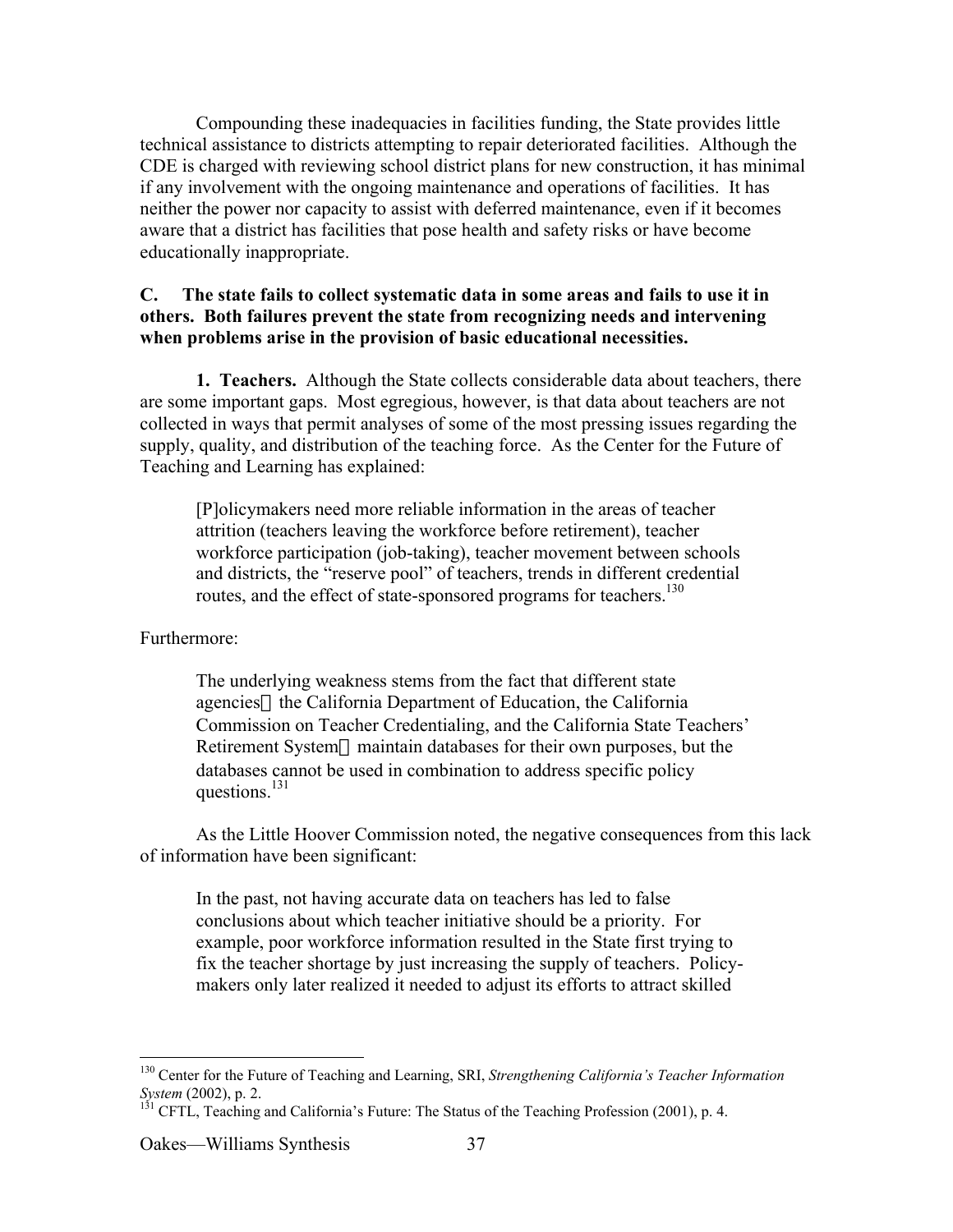instructors to schools with the greatest academic challenges, and often the least prepared teachers.<sup>132</sup>

Finally, Hakuta also notes that the Comité Compliance Unit of the CDE—the unit charged with monitoring whether districts have appropriate programs for English learners, pursuant to State and federal statutes—does not collect data at the classroom level on the qualifications of teachers of English learners.<sup>133</sup> Neither does it send reports about problems with students' access to qualified teachers to the State Board of Education or any other watchdog agency of the education system.

**2. Textbooks and Materials.** Compounding the instructional materials problems noted earlier—the lack of mandates and the lack of adequate funding for textbooks and materials—the State has extraordinarily weak requirements regarding the monitoring and reporting of students' access to textbooks in core subjects, and those requirements are poorly enforced. As Oakes details, the result is that the State has no data that allows it to determine whether California students have the textbooks and materials they need.

For example, for a school district to receive instructional materials funding, its governing board must hold a public hearing at which it reports the supply and quality of textbooks and other materials. However, compliance with the requirement for a public hearing has been uneven: some districts have not held public hearings at all; others have conducted the hearing in the most superficial manner. In any event, the State does not collect or use any of the information produced for these hearings.

California schools are also required to inform their communities about the quality and currency of textbooks and other instructional materials on a School Accountability Report Card (SARC). However, the data reported are neither collected nor used by the State. As a consequence, many schools provide a response that does not really address the issue. For example, schools in the Los Angeles Unified School District provide no real information about the availability or quality of textbooks and other instructional materials. Every school's SARC includes the following text, regardless of supply or quality:

The Los Angeles Unified School District has set a priority on ensuring that a sufficient number of textbooks to support the school's instructional program is available. The instructional materials are chosen primarily from the textbooks adopted by the California Department of Education.<sup>134</sup>

Additionally, the State fails to use opportunities available through its on-site monitoring of school compliance with State and federal program requirements to collect data about the supply and quality of textbooks and other instructional materials and equipment. Oakes describes, for example, how the State's Coordinated Compliance Review (CCR) process fails to monitor students' access to textbooks and other

 $\frac{1}{132}$ <sup>132</sup> LHC, *Teach Our Children Well* (2001), p. 65.<br><sup>133</sup> Halaite n. <sup>27</sup>

 $133$  Hakuta, p. 37.

<sup>&</sup>lt;sup>134</sup> http://search.lausd.k12.ca.us.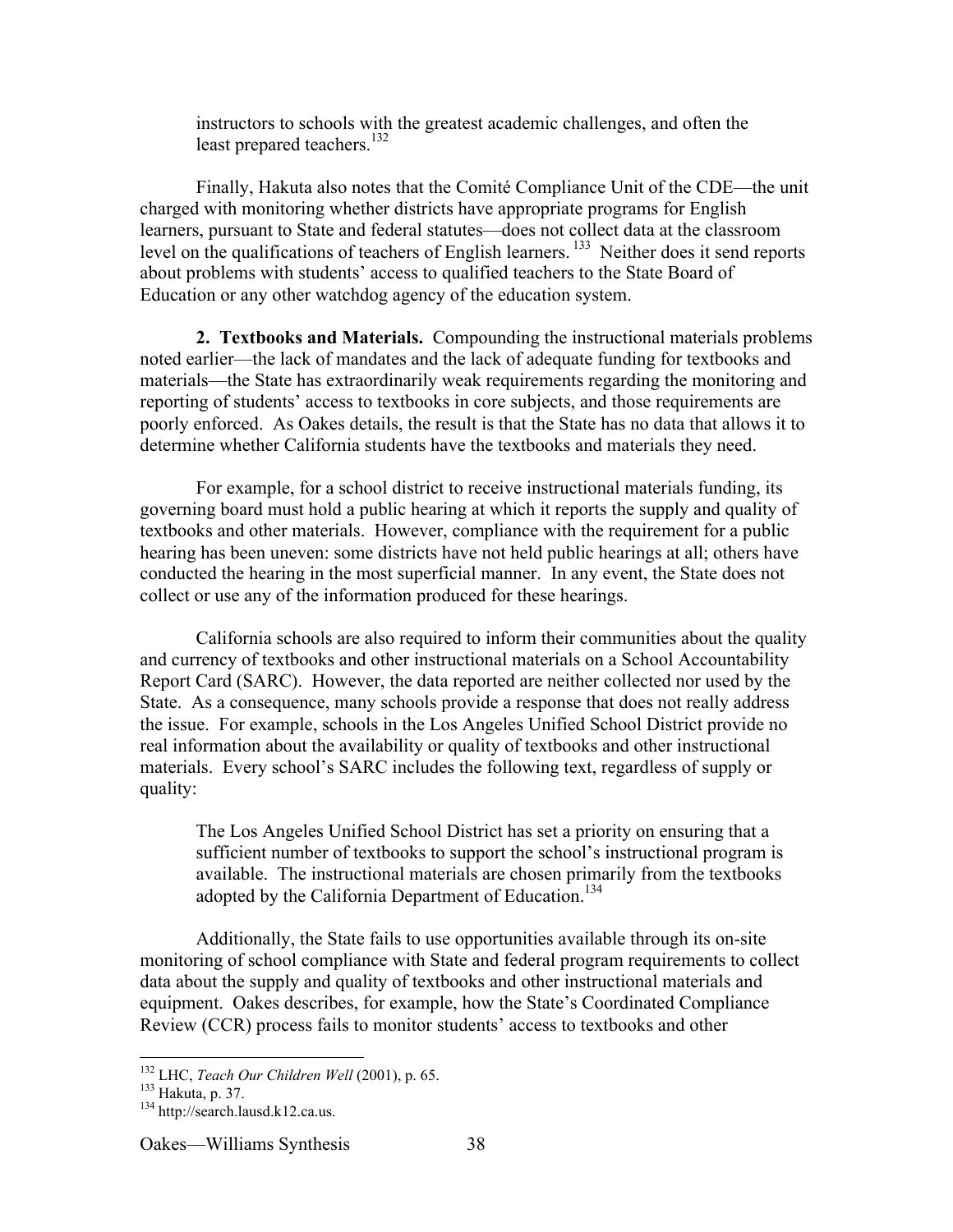instructional materials because it stays narrowly focused on categorical programs. Thus, the instruments used (for both the self-study and the validation review) neglect these features of schooling, and there are considerable disincentives for a school to use the CCR self-study process to report shortages and other problems.<sup>135</sup> Hakuta notes that, as with teachers' qualifications, the Comité compliance review teams monitoring programs for English learners neither collect nor report data on the availability of materials for students in English immersion classrooms.<sup>136</sup>

The State appears to have little interest in correcting these information gaps. Two recent efforts to strengthen regular data collection and reporting on textbooks and instructional materials—SB 1412 in 1998 and SB 81 in 2000—were both vetoed. Moreover, William Padia, Director of the CDE's Policy and Evaluation Division, reported in a deposition (taken in conjunction with this case) that he has never performed an inquiry regarding students' access to textbooks. Further, he has never heard of any inquiry or any study related to textbooks being conducted by the CDE.<sup>137</sup>

**3. Facilities**. Robert Corley argues that the lack of a statewide systematic inventory of schools and school facilities and the State's failure to conduct on-site inspections of existing facilities (i.e., once new construction is completed) have prevented adequate analysis and development of responses to overcrowded schools or substandard conditions.<sup>138</sup> In its 2000 report *To Build a Better School*, the Little Hoover Commission reported that lack of such data limits the State's ability to target funding to schools with unusually poor conditions:

The State has invested billions of dollars in K-12 school facilities, yet it does not have an inventory detailing when schools were built, their attributes, or their condition. Without such an inventory, the State is unable to accurately forecast the demand for new facilities or the costs of maintaining and renovating existing facilities.<sup>139</sup>

And :

[the State] is not monitoring, managing or evaluating these programs in ways that will allow policy-makers or the public to know if hundreds of millions of dollars are being well spent. $140$ <sup>-140</sup>

**D. The state has either failed to intervene when problems related to students' access to teachers, instructional materials, and facilities have arisen, or it has intervened in ways that have failed to correct them, and, in some cases, have actually exacerbated inadequacies and disparities.**

<sup>135</sup>  $^{135}$  Oakes(a), p. 63-65, 99.

 $^{136}$  Hakuta, p. 41.

 $137$  Padia deposition, 4-18-01.

 $138$  Corley, p. 29.

<sup>&</sup>lt;sup>139</sup> Little Hoover Commission, *To Build A Better School*, 2000, p. vi.

<sup>&</sup>lt;sup>140</sup> Little Hoover Commission, "Teach Our Children Well," September 2001, Executive Summary, p. *ii.*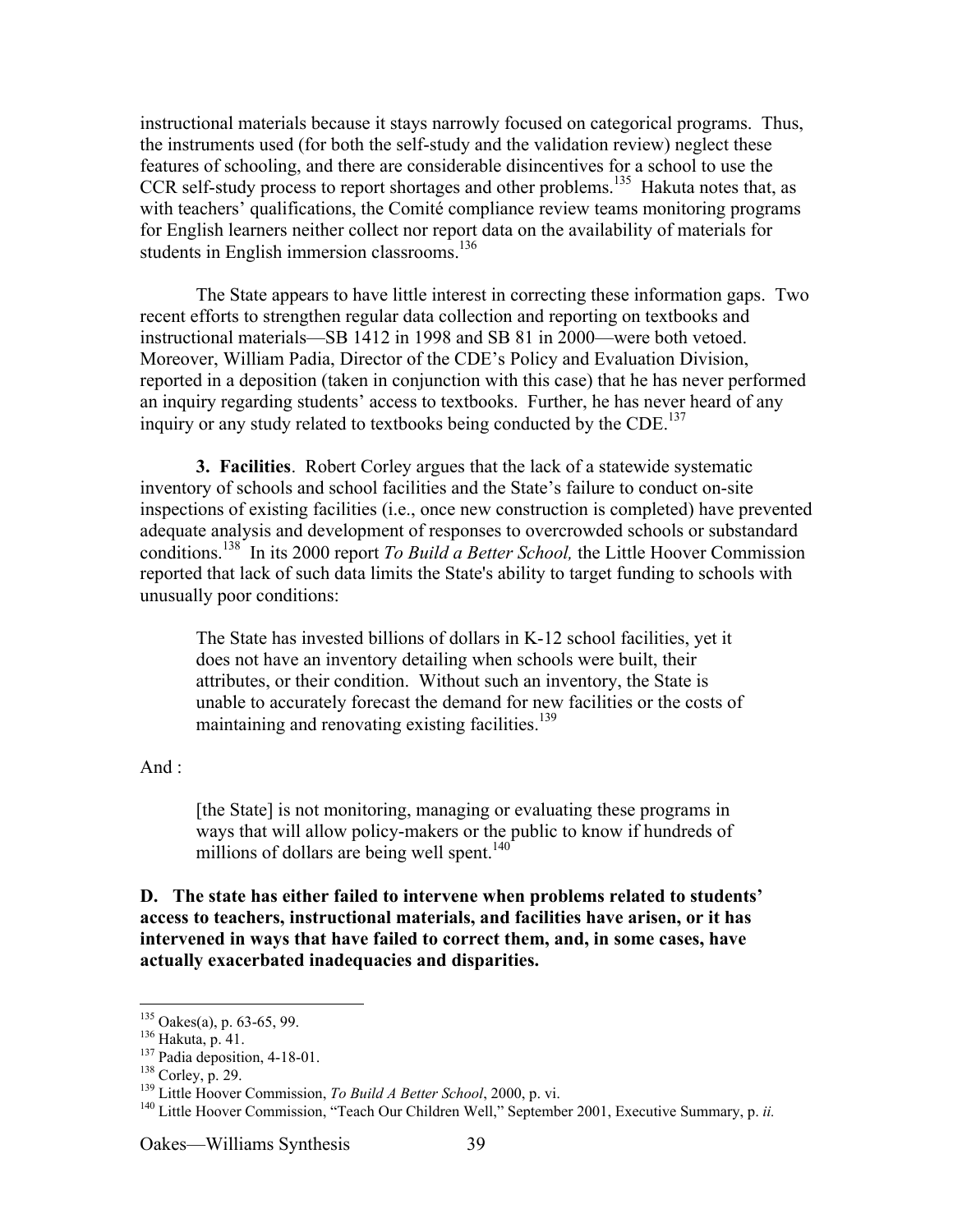**1. Teachers.** As Darling-Hammond demonstrates, the State has responded to the increased demand for teachers and to reported shortages as if teacher shortages are inevitable, rather than as if there are solvable problems within the educational system that currently discourage individuals from entering and remaining in teaching. Consequently, rather than upgrading the State's teacher workforce, California has responded to shortages primarily by reducing standards. This has led to a reliance on pathways such as emergency hiring, on-the-job training, and other short-term alternative routes to certification, that have extremely high attrition rates, as well as a negative impact on students' learning.<sup>141</sup>

Additionally, the State has failed to curb personnel practices that undermine the hiring and retention of qualified teachers, especially in many urban school systems. Finally, the State has contributed to the high rates of teacher attrition by failing to provide adequate supports for beginning and veteran teachers. Even with recent expansions of the Beginning Teacher Support and Assessment (BTSA) and Peer Assistance and Review (PAR) programs, the share of beginning teachers working regularly with a mentor is still relatively small.<sup>142</sup>

Darling-Hammond's overall assessment of the insufficiency of State actions is corroborated by the 2001 report of the Little Hoover Commission:

[T]he State's efforts to improve student achievement by improving the teacher workforce are frustrated by the fragmented way these initiatives are managed. The State lacks a mechanism for guiding teacher initiatives to produce desired educational outcomes.<sup>143</sup>

Even more troubling, the State's blindness to distributional patterns that disadvantage children in schools serving low-income neighborhoods, immigrants, and communities of color has prevented the State from anticipating or correcting inequalities in students' access to qualified teachers. Hakuta shows, for example, that, although statewide there are sufficient numbers of EL teachers (those with at least some authorization to teach English learners), many of these teachers are not teaching in schools with large percentages of English learners.<sup>144</sup> This problem has been exacerbated by the State's class size reduction reform that precipitated a migration of credentialed teachers away from schools in low-income communities to those in more affluent areas with better working conditions. For example, the percentage of less-than-fullycredentialed teachers teaching in schools with the large English learner enrollments (40 percent or more of all students at the school) increased from 3.7 percent to 23.9 percent after the implementation of class-size reduction.<sup>145</sup> Consequently, schools with the most

 $\frac{1}{141}$  $141$  Darling-Hammond, pp. 51-55.

 $142$  Darling-Hammond, p. 66.

<sup>&</sup>lt;sup>143</sup> Little Hoover Commission (LHC), *Teach Our Children Well*, 2001, Executive Summary, *i-ii*.

 $144$  Hakuta, p. 22, citing Gandara and Rumberger, 2002.

 $^{145}$  Hakuta, p. 40, citing Stecher & Bohrnstedt, 2002.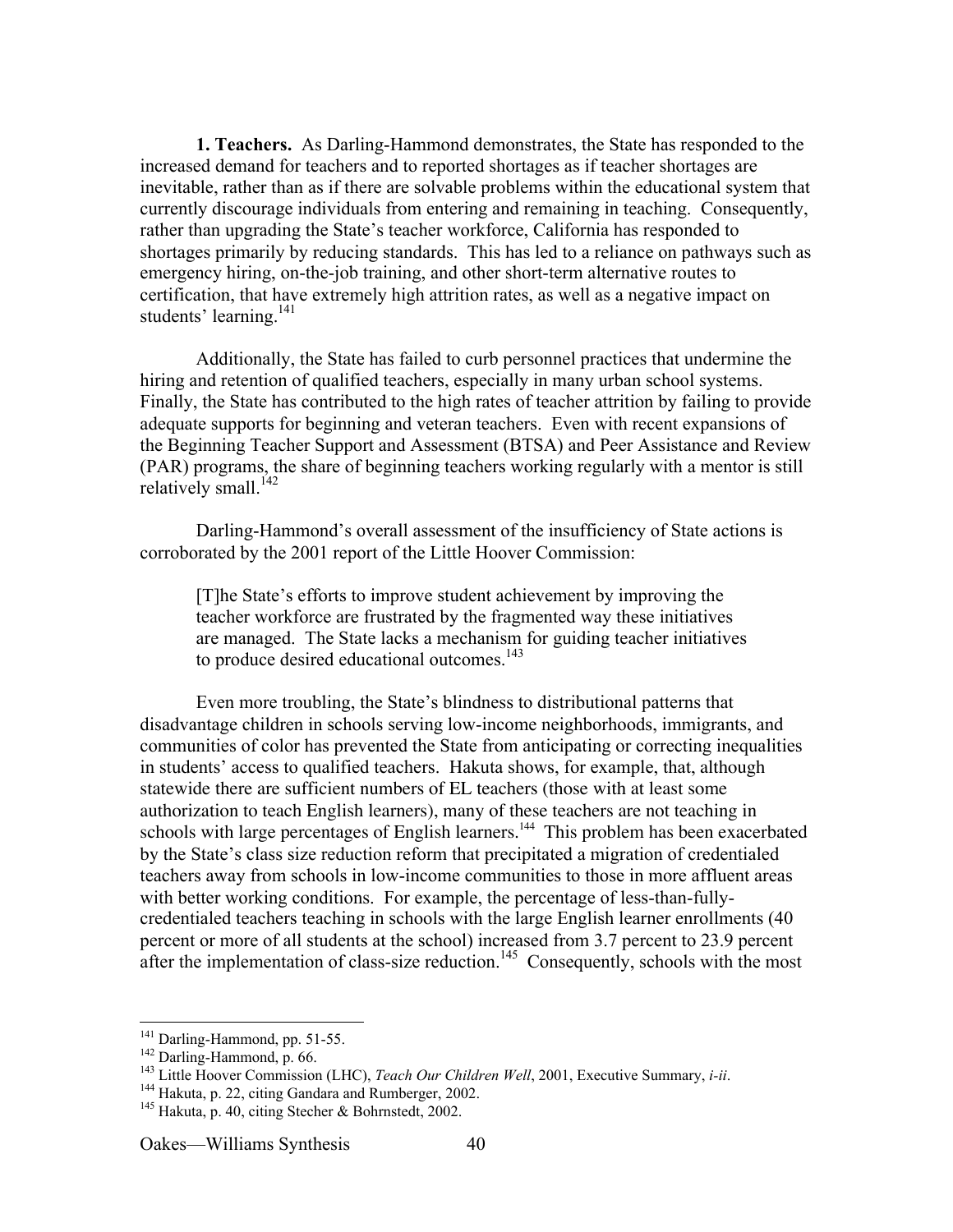English learners benefited the least from class-size reduction, at least in terms of their ability to provide students with fully credentialed teachers.

The State neither anticipated this problem nor intervened to solve it. Instead, the State has allowed any teacher to teach in EL classrooms, as long as the teacher is either participating in training or agrees to do so. Called "teachers in training," these teachers are authorized to teach ELD and SDAIE as long as they sign an agreement to complete SB 1969 or CLAD training within 2 years, or BCLAD within three.<sup>146</sup>

**2. Textbooks and Instructional Materials**. The State has not developed mechanisms for implementing, monitoring, and enforcing students' access to textbooks and instructional materials.<sup>147</sup> As noted above, the State's regulations only require that schools and districts spend State money on approved textbooks and materials. Specific oversight of textbook policies does not aim to ensure provision of sufficient numbers of instructional materials to all public school students.<sup>148</sup> The State also fails to take advantage of its opportunities to use other State polices, already in place, to induce or require that districts and schools ensure students' access to textbooks and materials. As Oakes demonstrates, three types of State policies provide opportunities for the State to identify problems with instructional materials, remedy those problems, and monitor the effectiveness of those remedies: 1) oversight and reporting mechanisms meant to ensure that districts and schools follow State reform priorities and comply with federal program requirements 2) accountability policies; and 3) policies for intervening and giving support to low performing schools. However, none of these polices pays serious attention to textbooks and materials.

Additionally, even when the State intervenes specifically to investigate perceived problems, its actions may fall far short of effectively diagnosing or remedying those problems. For example, consider the flaws in a study conducted in 2002 by the California State Auditor, Bureau of State Audits, in response to the Legislature's concern that the Los Angeles Unified School District's policies and practices were creating disparities between high- and low-performing schools in the quantity and quality of textbooks available to students. Although the audit found both shortages in the supply and quality of textbooks in the district and disparities among schools in textbook availability that disadvantage students in predominantly Hispanic schools, the report actually minimizes these disparities. Going beyond its charge from the Legislature to determine whether district policies and practices resulted in textbook disparities, the Auditor concluded that that textbooks shortages are inconsequential, in the face of other factors such as SES, English proficiency, parents' level of education. By distracting the reader (the public, legislators, and other government officials), the Audit creates the impression that the textbook disparities it found are not a serious problem.

**3. Facilities**. Virtually all State involvement in school facilities oversight occurs prior to occupancy or during infrequent major repair or modernization projects. State

 $146$  Hakuta, p. 25.  $^{146}$  Hakuta, p. 25.

<sup>&</sup>lt;sup>147</sup> Oakes (a), p. 53-55.<br><sup>148</sup> Oakes (a), p. 56-50.

 $148$  Oakes (a), p. 56-59.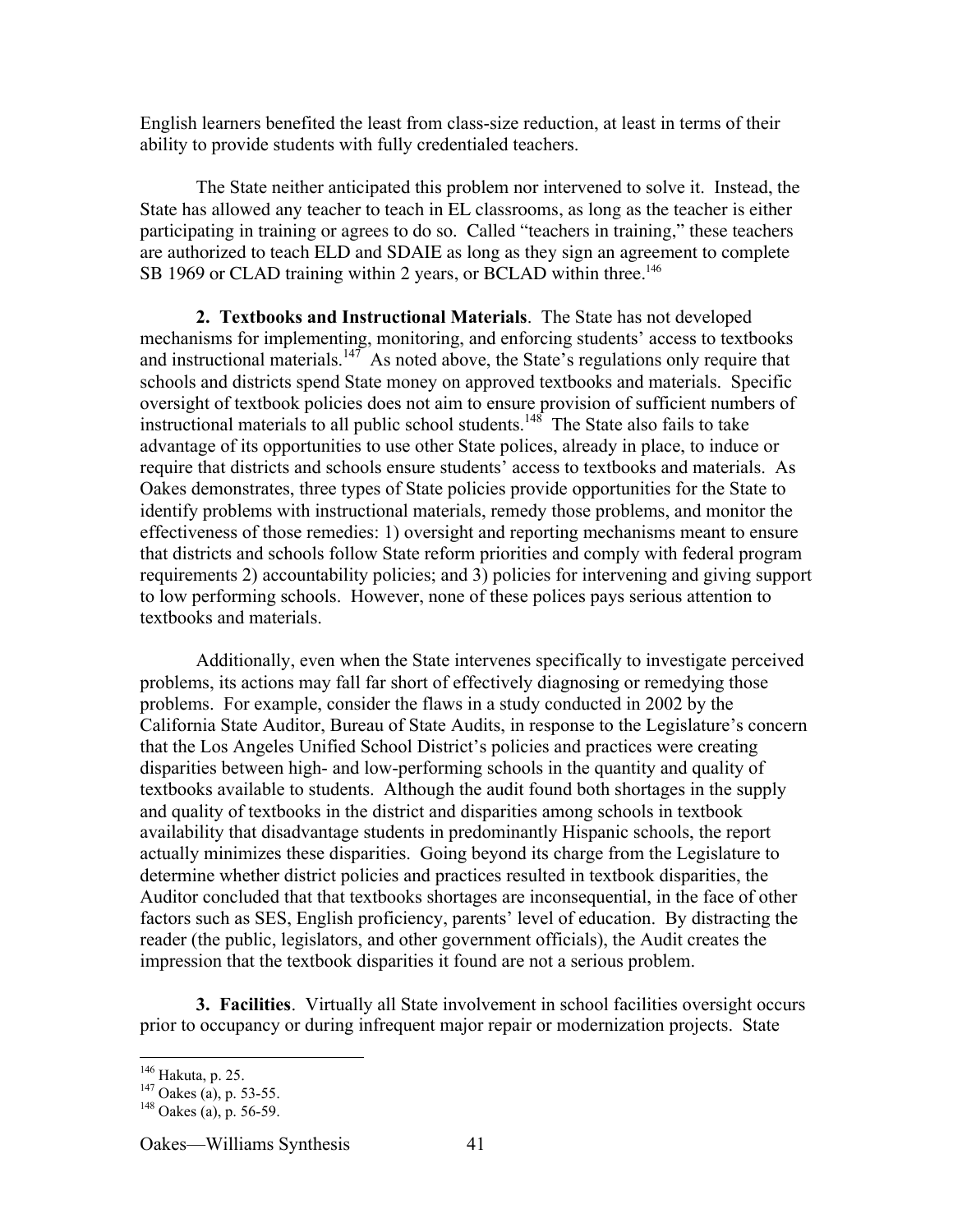officials have stated their understanding that ongoing oversight of school conditions is a local rather than a State responsibility. Corley argues persuasively that this limited State role has contributed to the unusually poor conditions on many school campuses that impede students' access to a full and complete education. Moreover, the lack of oversight at the State level has left students and parents without formal recourse when their local school districts, as agents of the State for providing educational services, fail to perform by maintaining schools in clean and functional condition. Notably, the CDE, Division of the State Architect, and other State agencies do not even have procedures for responding to complaints about physical conditions in schools. Some complaints are handled on an ad hoc basis, but the State often refers complaints back to the local district because of the State's position that it is not responsible for maintaining adequate school facilities.

A more general problem is that some of the potentially powerful interventions the State has available to it have little authority to actually effect changes. The Fiscal Crisis and Management Assistance Team (FCMAT), created in 1991 to provide assistance to districts believed to be experiencing or approaching financial difficulties, provides one example. Reviews of available FCMAT reports reveal that the teams do make extensive and thorough assessments that sometimes include consideration of the availability and quality of basic resources and conditions. In addition, when problems are detected, FCMAT makes helpful recommendations for improvement. However, FCMAT reviews are limited in their authority to require change. Not surprisingly, given their voluntary character, there is no consistent follow-up. Moreover, the emphasis is placed on remedying fiscal matters, and other problem areas seem to be of less interest.

# **E. The state has chosen to rely on a test-based accountability system that assumes that low student achievement results exclusively from insufficient teacher and student motivation, rather from a lack of resources and capacity.**

In April of 1999, California legislators and the Governor approved the State's version of a high-stakes, incentives-based accountability system—the Public Schools Accountability Act (PSAA). The passing of this law set into motion a system in which schools are publicly ranked based on an academic performance index (API) which forms the basis for rewarding schools that do well and sanctioning schools that do poorly. The indicators in the API are scores on an achievement test administered pursuant to the STAR program, as established in 1997 by Senate Bill 376.

**1. Limits of the API.** As Professor Michael Russell makes clear, the PSAA has serious limitations as a form of State and local oversight.<sup>149</sup> The API reveals nothing about the problems schools are facing—the cause behind a school's API score. Because it relies entirely on test scores, it provides no information about the conditions under which the scores were achieved, including the circumstances in which students are expected to learn, or the disparities in resources available to students. It ignores whether students' have access to the basic tools of education. For example, the API does not account for teachers' qualifications or experience; for students' access to textbooks, other

 <sup>149</sup> Michael Russell*,* Report prepared for *Williams v. State of California* (2002).

Oakes—Williams Synthesis 42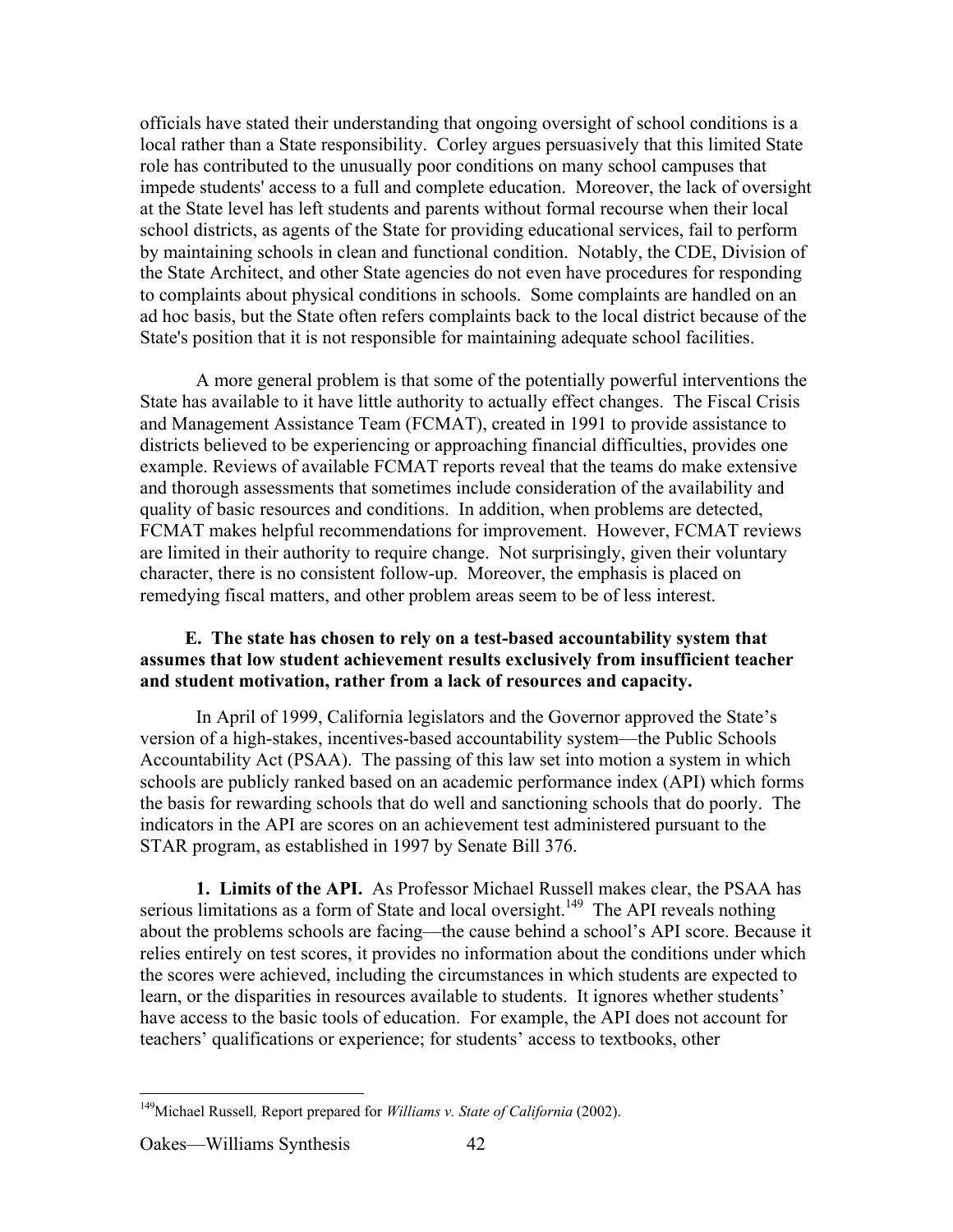instructional materials for both class and home use, and technology; or for the adequacy of the schools' facilities.<sup>150</sup>

Instead, the API treats problems in schools' performance as the result of failures in motivation exclusively, and proceeds as if those problems can be remedied with a promise of rewards for improvement and the threat of sanctions for continuing problems. The State has set an initial goal for all schools to obtain 800 on the API, and each school is expected to increase its API score each year by 5 percent of the difference between its current score and the statewide target. Through the Governor's Performance Award Program, schools that exceed their API growth target are eligible for monetary awards. Until 2002, the program included cash awards to individual teachers and administrators (up to \$25,000 each), as well as to schools. Funding for the individual awards was cut in response to the recent budget shortfall, and it is uncertain whether this aspect of the program will be restored. The school awards remain in place.

**2. Problems with the** *Intermediate Intervention/Underperforming Schools Program (II/USP)* **and the** *High Priority Schools Program (HPSP).* Schools that earn lower than expected API scores are entitled, but not required, to apply for assistance through the *Immediate Intervention/Underperforming Schools Program (II/USP)* and the *High Priority Schools Grant Program (HPSGP)*. These programs require schools to develop an action plan with the assistance of outside evaluators, and are given additional resources to make improvements over a period of three years. If schools do not improve at the targeted rate, the State may take additional steps that include reassigning the principal or closing the school. The very lowest scoring schools are eligible to apply for further assistance through the *High Priority Schools Grant* (AB 961). However, as Professor Heinrich Mintrop demonstrates, these two programs suffer from several major failings: participation is voluntary, there are no mechanisms to ensure that the most troubled schools get assistance, and the funds available are insufficient to support all of the schools that do apply.<sup>151</sup> In fact, the II/USP incentive system may actually discourage school districts from nominating their most troubled schools for the program. If participating schools do not improve, the sanctions they face are even more severe. From a district's perspective, it might be far better politically to enroll only schools that have a fairly good chance of improving.

### **IV. Systemic flaws in the state's governance of the educational system underlie inadequacies and disparities in California's schools and the failure of state policies and actions to prevent or correct these inadequacies and disparities.**

This report began with three assumptions about California's education policies: 1) the State of California expects to meet the educational needs of all its students; 2) the State intends to improve the quality of education in its public schools; and 3) the goal of offering higher quality and more equitable access to knowledge is a driving force behind

<sup>&</sup>lt;sup>150</sup>  $\frac{150}{151}$  Russell, pp. vi-ix.

<sup>&</sup>lt;sup>151</sup> Heinrich Mintrop, *State Oversight and the Improvement of Low-Performing Schools in California*, Report prepared for *Williams v. California* (2002), pp. 12-14.

Oakes—Williams Synthesis 43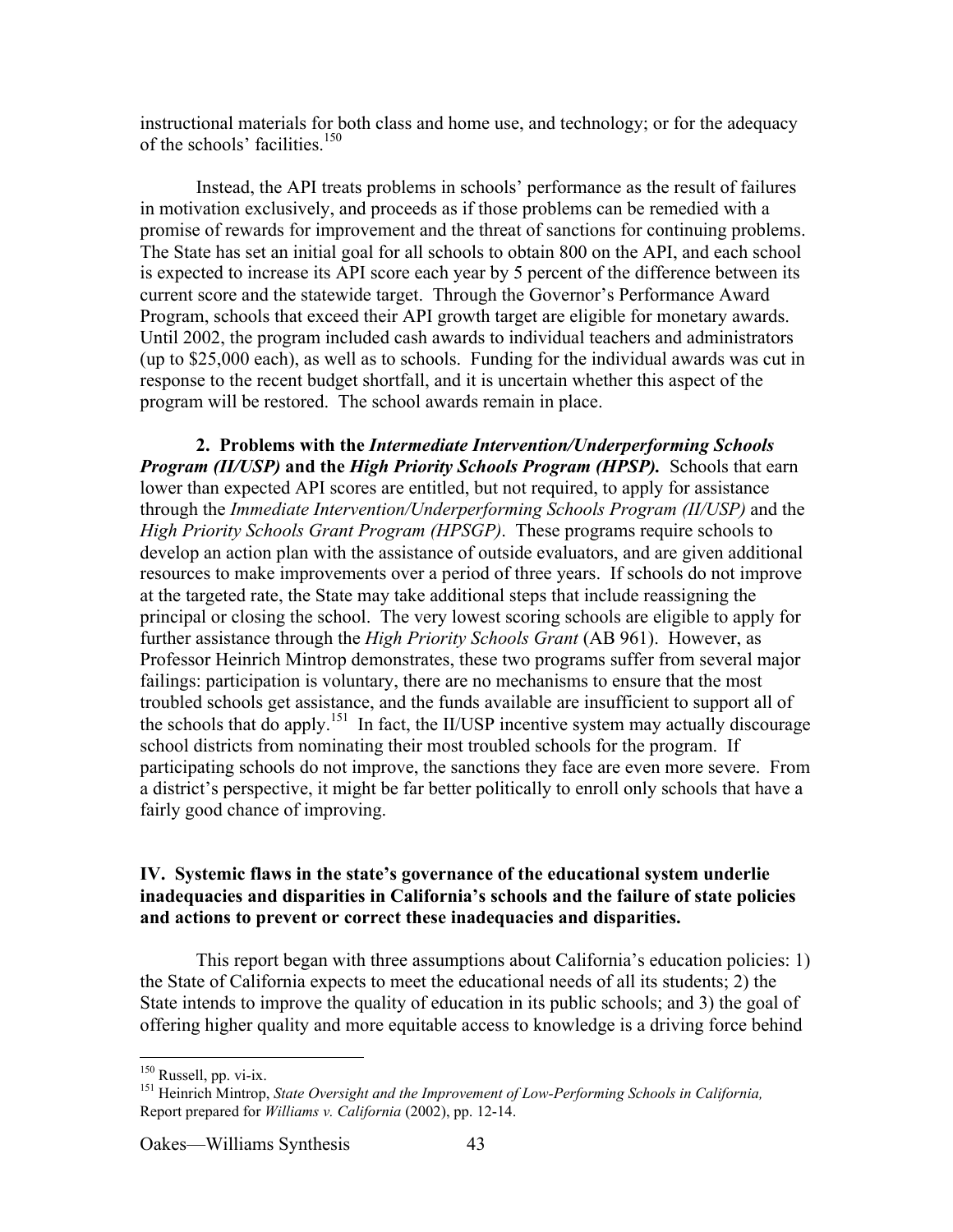California's current standards-based education reform. These assumptions are articulated throughout the State's policy goals and in California officials' public pronouncements. The material in the experts' reports, summarized above, provides compelling evidence that these goals are not being met.

Further, State officials have failed to enact policies that either counteract or repair fundamental, systemic flaws in California's State education system that underlie the inadequacies and inequities summarized in the previous sections of this report. These flaws include

a fragmented and incoherent approach to education policymaking;

a system of school finance that has been constructed without an overall plan and without systematic data for understanding the costs of providing basic education resources and conditions to all students;

the failure to enact policies that ensure equitable distribution of resources and conditions, including serious under-investment in the State's neediest schools;<sup>152</sup>

the delegation of responsibility for providing education to local districts, in the absence of State will or capacity to prevent the occurrence of serious disparities or to detect and correct them, should they arise.

These flaws grow out of California's peculiar education policy history since the 1960s, and they have been exacerbated by the State's recent decision to rely on test-based accountability to drive educational improvement.

Because of these flaws, the State's actions have often exacerbated the problems that they were intended to solve—namely, the inequitable distribution of resources and conditions in California schools. To unravel how these systemic problems have resulted in policies that defy officials' expressed goals, we must look at shifts in educational governance and funding that have occurred since the 1960s. These shifts have left the State increasingly unresponsive to current crises in the provision of teachers, instructional materials, and facilities.

Unfortunately, the State's chosen paradigm for responding to these crises has been test-based accountability. Test-based accountability is grounded in the wrongheaded assumption that the problem of low and unequal achievement is attributable primarily to the lack of motivation exhibited by students, teachers, school districts, and parents. The State's theory is that testing, through competition, rewards, and

<sup>&</sup>lt;sup>152</sup> Because the state has been unwilling to collect or analyze the data necessary to assess the adequacy of all students' access to such educational essentials as qualified teachers; appropriate textbooks, instructional materials, equipment and technology; and facilities in good condition and the costs of providing them to all students, it is impossible to say with certainty that the state has not provided sufficient funding. Accordingly, although a strong hypothesis emerges from the expert reports that providing equitable and adequate schooling to all California students will require greater levels of investment than has been the case, far better information is required to confirm it.

Oakes—Williams Synthesis 44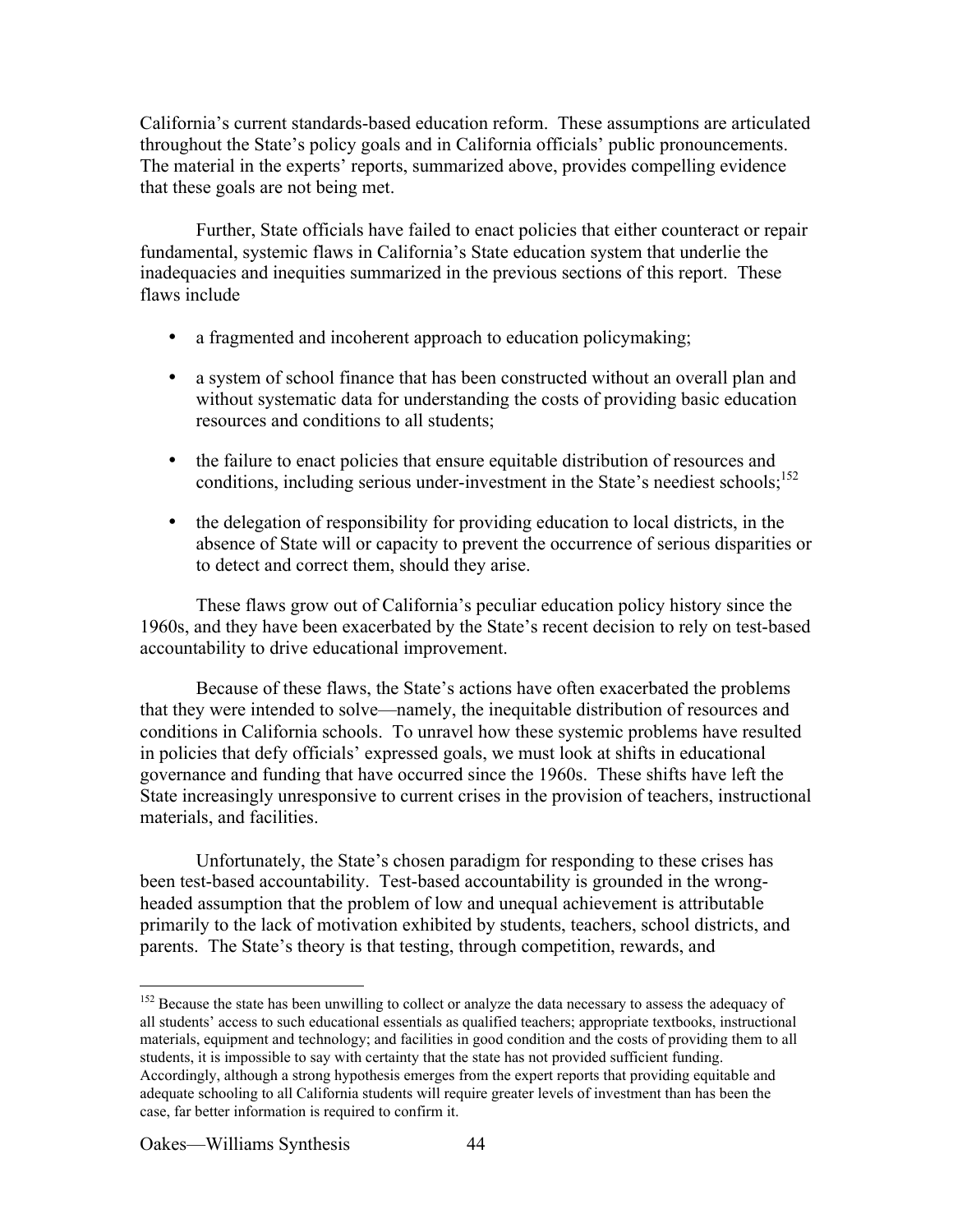punishments, and public exposure of success and failure, will spark levels of motivation high enough to overcome all manner of obstacles. Indeed, many State officials claim that there are now (or will be very shortly) enough resources and investment in the system to deliver an education to all students, once testing has leveraged sufficient motivation across the State. This perspective and policy environment has led or allowed State officials to ignore serious problems with resources, conditions, and capacity.

# **A. Federal policy actions, state voter initiatives, and court decisions in the 1960s, 1970s, and 1980s triggered fundamental changes in California's education system to which state officials did not respond adequately. These include the transfer of the financing and control of schooling from local communities to the state, a precipitous decline in education resources, and a debilitating incoherence among the state's education policies.**

Authority for California's K-12 schooling was largely local until the 1960s. For more than a century policymakers had delegated the State's Constitutional responsibility for education—including most of the financing and governing of school programs and activities—to local boards of education. Most influential Californians were happy with this arrangement, and by the mid-twentieth century, California's schools were the envy of the nation. The State boasted one of the nation's highest per pupil spending rates, a surplus of qualified teachers, modern and well-kept facilities in most communities, and rising rates of high school graduation and college going.

However, the nation's growing commitment to ending discrimination and inequality made visible California's deepest educational failure. Decades of *de jure* and *de facto* segregation in housing, employment, and schooling meant that California's glowing educational "averages" masked stark disparities in the resources, conditions, opportunities, and outcomes between schools in whiter and wealthier communities and those in communities of color and of poverty. The heightened attention to these issues nationwide and in California triggered a host of new federal compensatory education programs and the *Serrano v. Priest* funding equalization litigation. The State's responses to these actions and to the statewide "taxpayer's revolt" initiative—Proposition 13—shifted much of the responsibility for educational funding, governance, and accountability to the State. Unfortunately, any hope for coherent and comprehensive policies was lost as the State responded with a patchwork of policies and categorically funded programs, rather than with an overall governance and financing plan that could have provided adequate resources and equitable education opportunities. As a result, the State has assumed more and more control over the policies and resources affecting education, and it has created large gaps and discontinuities that limit its capacity to protect and educate fully and fairly all the State's school children.

**1. In the 1960s and 1970s, increased federal funding meant to combat the problems of discrimination and poverty brought new programmatic and spending mandates that disrupted the consensual relationship between the state and local school systems.**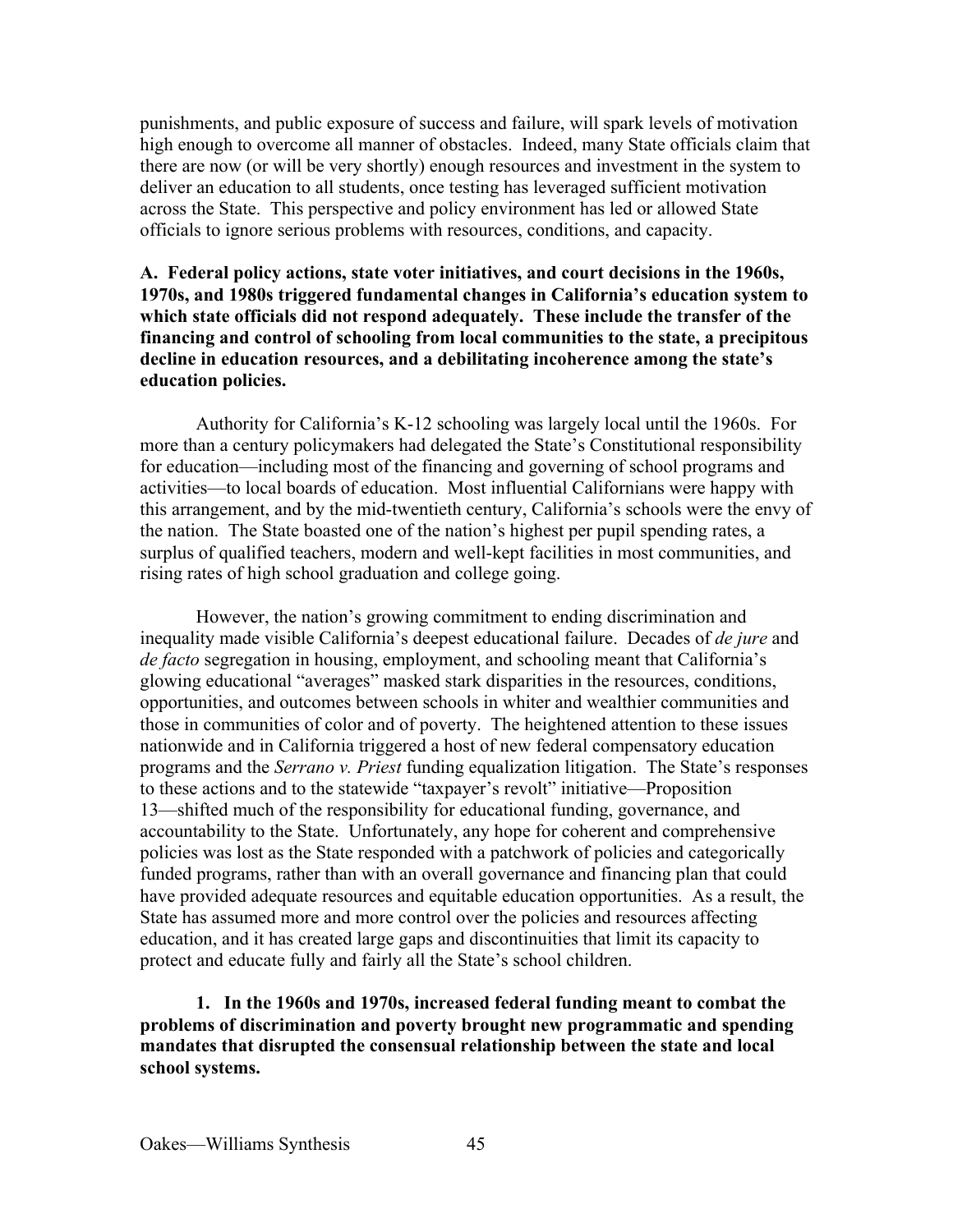As the federal activism around civil rights and the War on Poverty increased, state education departments assumed the responsibility of administering a collection of federal categorically funded programs, as was reflected in new organizational structures. In California, State Superintendent Wilson Riles re-organized the CDE to focus on populations with special needs and the categorical programs aimed at serving them (e.g., Title I, Migrant Education, Special Education), rather than on its traditional technical assistance role, such as teacher preparation, curriculum development, and textbook provision.

The relationships between State education officials and local school systems changed as well. The rather unobtrusive technical assistance that the State had provided previously, predominantly to rural school systems, was replaced by a far more assertive role as overseer of programmatic and funding mandates. Most notably, the State's new role as the shaper of local responses to federal policy and as the "compliance office" with control over important resources was accomplished most often by adding new layers of bureaucratic control.

### **2. The state's response to the** *Serrano v. Priest* **decision and Proposition 13 in the 1970s coupled declining resources with increased state control and policies that further undermined equity.**

In 1971, the plaintiffs in *Serrano v. Priest* charged that California's educational finance system violated the Constitutional guarantee of equal protection because of the large variations in revenue that high- and low-wealth communities could generate through local property taxes when they taxed themselves at a given rate. Ruling for the plaintiffs, the court directed the State legislature to equalize funding among districts. In 1977, the legislature developed a complex equalization formula that included revenue limits and allowed poor districts to increase their funding at a greater rate than wealthy districts, thereby diminishing spending differentials over time.

Although the *Serrano v. Priest* solution brought greater fiscal equity to California's educational system, its impact was quickly attenuated by Proposition 13. The 1978 "taxpayer's revolt" decreased local tax revenues overall by 60 percent, by limiting the property tax rate to 1 percent of the assessed value and holding annual increases to 2 percent. It also required any new tax increases to be approved by a twothirds majority of voters. The combination of the *Serrano* and Proposition 13 requirements virtually eliminated the capacity of local school districts to generate educational funds through local taxation.

As Grubb and Goe detail, the State did not respond to the dramatic drop in local property-tax dollars with a new approach to school finance (property taxes being only one mechanism that states can use to fund education).<sup>153</sup> Rather, overall spending declined as the State assumed a higher percentage of funding. Moreover, as the State

 <sup>153</sup> Prof. Norton Grubb and Laura Goe, U.C. Berkeley, *The Unending Search for Equity: California Policy, the "New" School Finance, and the Williams Case,* Report prepared for *Williams v. State of California* (2002), pp. 9-10.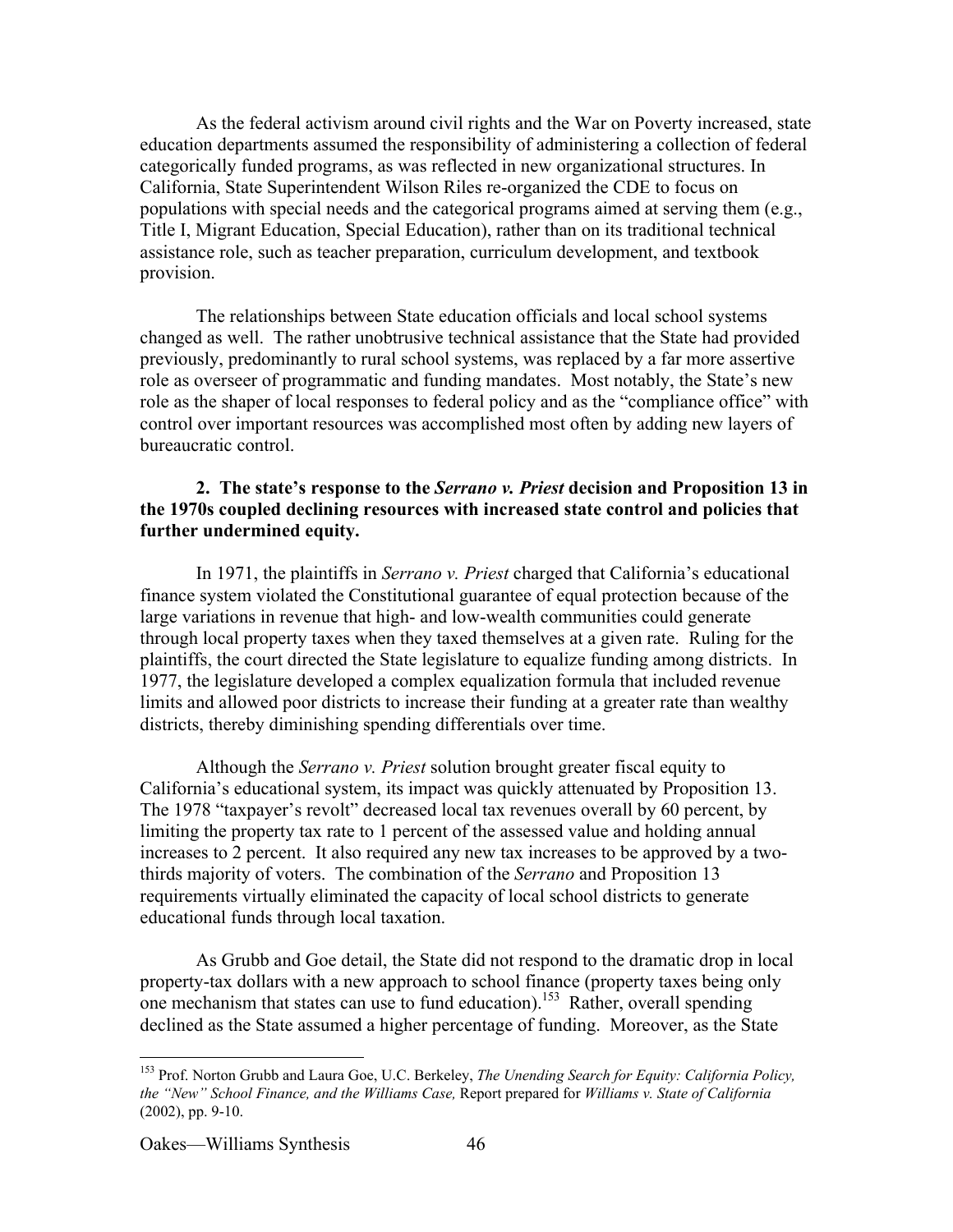paid more of the bill, it began exercising more control over how school funds were spent, and State policies increasingly shaped local practices. At the same time, the State, with a nod toward "local control," deflected responsibility for educational shortcomings with the broad claim that local educators and elected officials were in the best position to solve local problems.

Significantly, the funding mechanisms the State used to compensate for the loss of local tax revenue worked against the equalizing effect of the *Serrano* decision. Most new State funds came in the form of categorical grants that carried fewer equalizing provisions than did revenue limit funds. Thus, despite the requirements of *Serrano*, the responses the State made to the constraints imposed by Proposition 13 were negative, both in terms of equity and in terms of the overall quality of public education.

### **3. In the 1980s, the state's response to the dire warnings of** *A Nation at Risk* **further expanded state control over local schools without ensuring adequate resources or insisting on equity.**

In 1983, *A Nation at Risk* (the report of the National Commission on Educational Excellence established by President Reagan) warned that fundamental school reform was essential to prevent the low quality of U.S. schools from undermining the nation's economic competitiveness. At the same time, a highly publicized California Business Roundtable report showed a serious erosion of quality in California's once-admired school system. Together, these reports increased the pressure in California for more rigorous curriculum content, increased instructional time, improved classroom instruction, and higher expectations for student achievement.

With education reform emerging as a major State priority, the legislature passed omnibus reform legislation, SB813, the first of a series of legislated mandates and inducements for school improvement. SB813 established programs for mentor teachers, a longer school day and year, higher beginning teachers' salaries, more rigorous graduation requirements, and statewide curriculum standards. The CDE launched a process of developing "frameworks" to guide curriculum and instructional materials in the content areas; professional development programs to make teaching consistent with the frameworks, and a State assessment system designed to track schools' achievement of the frameworks' goals.

The overall impact of the State's reform initiatives was to exert State control more extensively over the day-to-day practices of local schooling.

# **4. The state did not support its greater control and increased pressure for school improvement with changes in its governance and funding relationships with local schools that were required ensure that adequate and equitable resources and school conditions are available for all children.**

For more than three decades, the State has failed to incorporate its increased State involvement and pressure for reform into a plan with clear lines of State responsibility or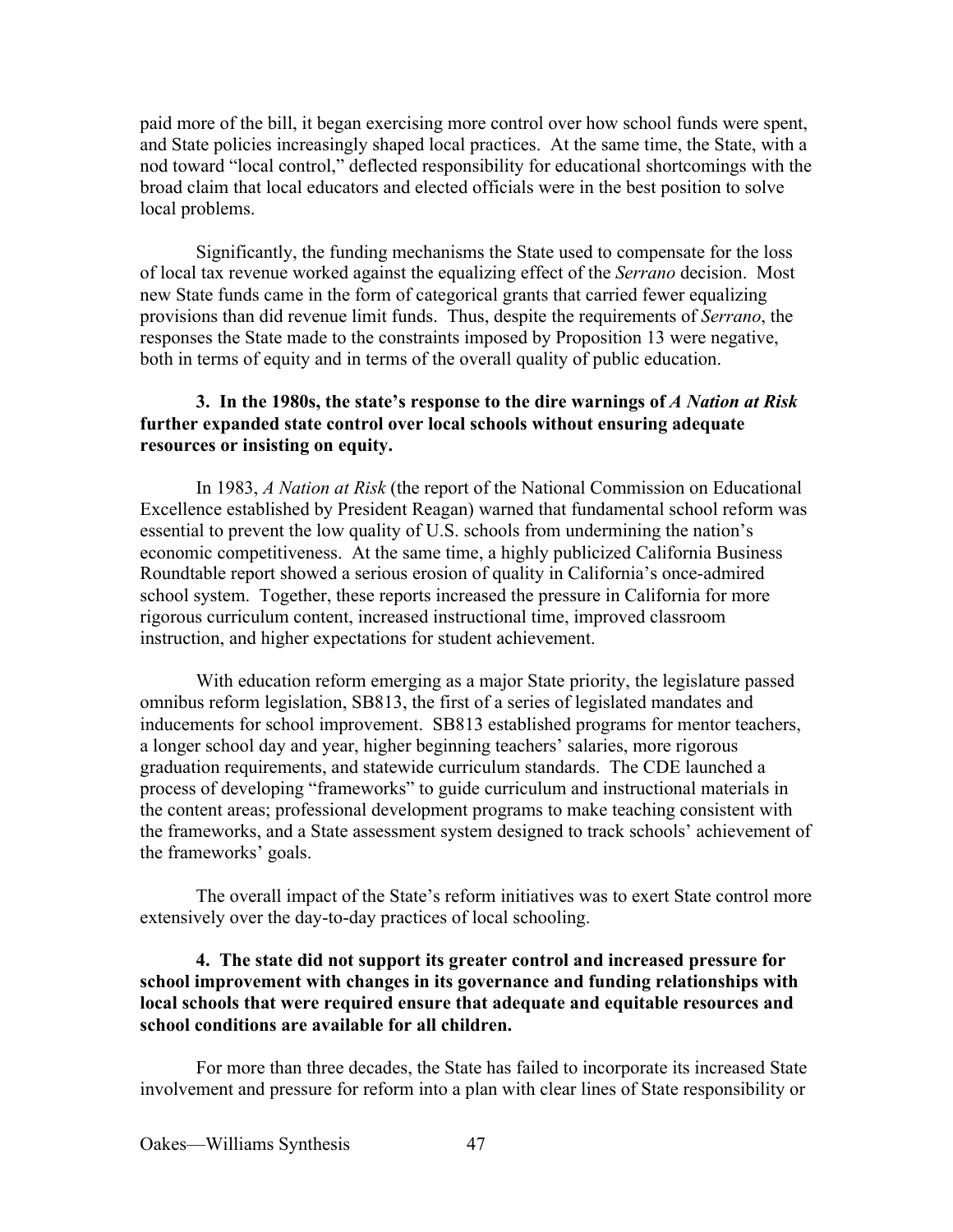support for implementing and overseeing the new State policies and programs. The Legislature retained its broad Constitutional authority for education, and along with the Governor set the funding levels for State-supported programs and for the work of the Superintendent of Public Instruction and the CDE. The Governor-appointed State Board of Education maintained responsibility for setting policy for and governing the CDE. The elected Superintendent of Public Instruction implemented State Board Policies, Legislative initiatives, and the growing number of State and federally funded programs—providing technical assistance, and ensuring compliance with State requirements. Finally, specialized agencies retained authority for teacher credentialing, facilities financing, and other domains.

As each of these State entities became more focused on improving the quality of the State's schools, each became more engaged in specifying the details of school organization, curriculum, teaching, instructional materials, testing and assessment, special programs, and more. The result was a proliferation of uncoordinated policies layered onto the existing system, exacerbating the fragmentation and incoherence of the State's education policy system. No clear lines of accountability were established among the various State actors that could ensure that local schools had the resources or capacity to provide quality and equity as they implemented the State's policies.

Because the State had not developed a new approach to school finance, it did not have the mechanisms necessary to assess the level of investment in the State's education system that fundamental school improvement and equal opportunity require, or to adjust State spending to match those costs. As Grubb and Goe note, the State's school finance policies were constructed in response to the *Serrano* decision, Proposition 13, and the many different categoricals, rather than being driven by an overall plan for providing either adequate resources or equitable education opportunities.<sup>154</sup> That has meant that the level of State investment in schools has been a function of politically negotiated, arbitrarily set "available" revenues, rather than following from an assessment of what a good education actually costs. Further, with legislators functioning without such knowledge, the voting public had few opportunities to make informed judgments about the State's education spending. Most of the State's reform initiatives in the 1980s required considerable new funding to support new programs, provide incentives, build the State's capacity to oversee implementation and ensure compliance. Yet, these initiatives were mounted in a context of a continuing downward slide in per pupil spending, relative to other states.

Finally, in 1988, voters approved the Constitutional Amendment drafted by the legislature, Proposition 98, guaranteeing a percentage of tax revenue increases for K-12 education. However, while the Proposition 98 guarantees have increased overall spending on schooling (particularly in "boom" times), they have not advanced the goal of equitable funding. Neither have they reconstructed the finance system so that it operates on good cost estimates and a range of funding mechanisms. Lacking good data and a coherent plan for financing the system, the State has failed to coordinate the existing funding strategies in ways that adequately support the schools with the greatest needs.

 <sup>154</sup> Grubb & Goe, pp. 9-12.

Oakes—Williams Synthesis 48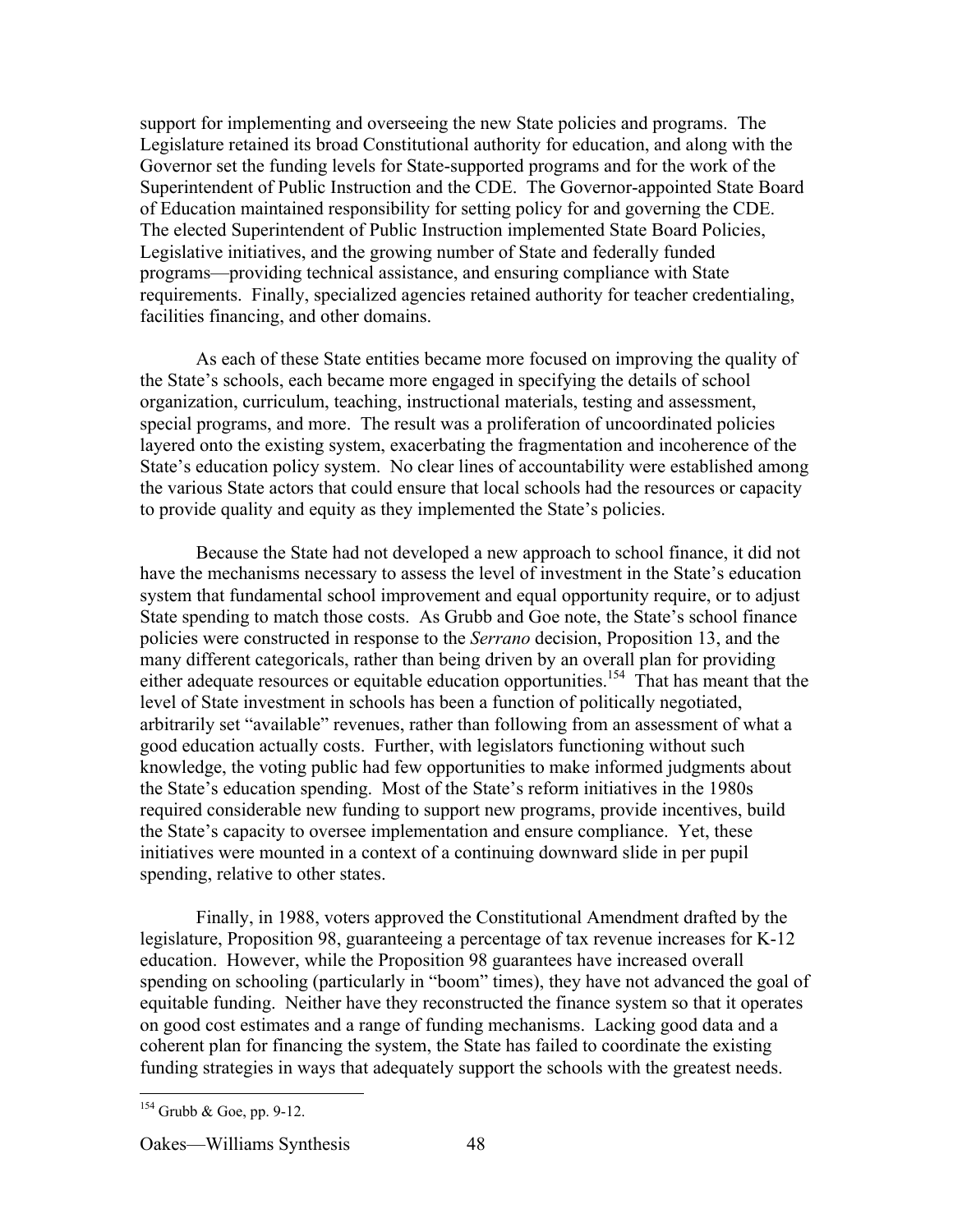As one example of the problems this failure has created, Grubb and Goe describe how the State's mechanisms for financing the new construction of school facilities have remained unconnected to the State's support for ongoing maintenance.<sup>155</sup> The result of this disjunction has been to undermine the quality of facilities in local districts with inadequate current revenues. In many districts, much-needed maintenance is deferred so that funds can be spent on other, more pressing problems.

### **E. Efforts in the 1990s to develop more systemic reform policies that could ensure both quality and opportunity were derailed, both by the state's lack of an adequate state governance and finance system, by the state's increasingly single-minded focus on test scores, and by its adoption of a wrong-headed view of "local flexibility."**

By the late 1980s, policies framed in response to *A Nation at Risk* had proved disappointing, and U.S. students continued to lag significantly behind their peers in other countries on achievement tests. Repeating the theme that the poor quality of the schools would have disastrous consequences, President Bush and the nation's governors convened an Education Summit in 1989. The Summit, led by then governor Bill Clinton, called for specific national goals and aggressive State efforts to meet them. Those State efforts had to 1) focus on high academic standards for all students; 2) provide schools with the tools, skills, and resources they needed to help students meet the standards; and 3) hold schools accountable for the results. The Summit called for increased federal funding to support the states' efforts, but it also argued for considerable State discretion over how those funds should be spent.

The Summit's reform prescription reflected a growing consensus among education policy analysts about the need for systemic, rather than piecemeal reform. If schools were to be governed from state capitals in ways that would drive significant improvement, analysts argued, they must develop a set of coherent policies that would align the various parts of the educational system toward student achievement. In fact, some states (Rhode Island and Connecticut are examples) followed the systemic reform model with a fair degree of fidelity. States such as these have achieved steady results, particularly in terms of insuring equitable access to the tools of learning. This has not been the case in California.

The version of reform that emerged in California left the most problematic features of the State's system untouched. The pressure for reform was extremely high in California, since new State comparisons showed that California students achieved less than students in other states. Nevertheless, California eschewed the comprehensive version of systemic reform described above in favor of an incomplete version, driven by content standards and test-based accountability. This approach created little pressure on the State to provide schools with more equitably distributed tools, skills, and resources to help students meet the standards. On the contrary, the State's decision was to set standards, administer standardized tests, and to reward or sanction schools based on their

<sup>&</sup>lt;sup>155</sup> Grubb & Goe, pp. 13-15.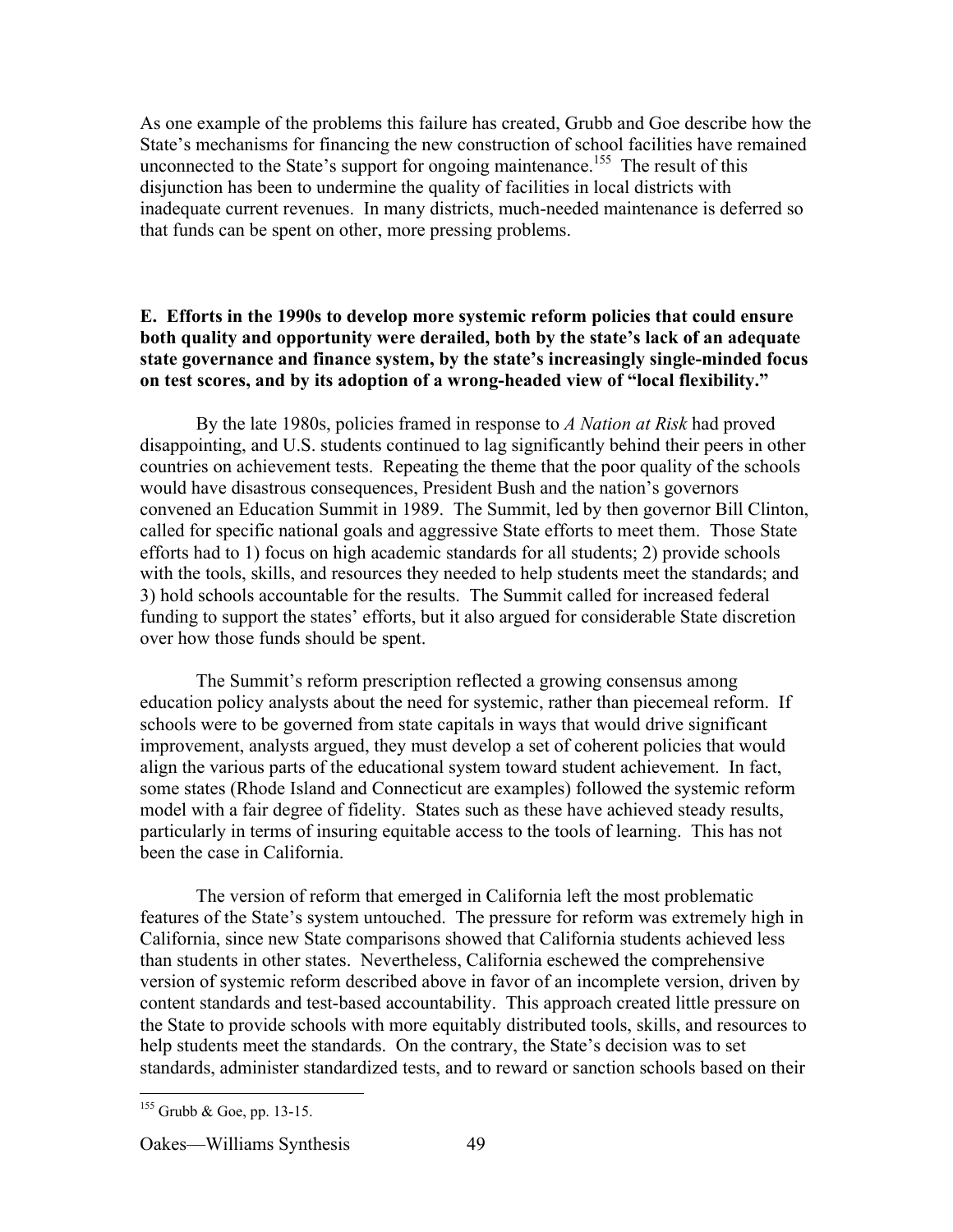scores. Rather than ensuring the resources, conditions, and opportunities for learning at local schools, the State has developed "high stakes" tests, and a ranking system that creates competitiveness among schools, which, in theory, motivates individual teachers and students to seek rewards and avoid sanctions. Importantly, this decision was not simply a matter of choosing one rational policy alternative over another. Given the tangible shortages in such educational basics as qualified teachers, appropriate texts and materials, a policy that emphasizes outcomes and ignores inputs cannot possibly be expected to produce the hoped-for results. Not surprisingly, this flawed approach has served to exacerbate rather than ameliorate the State's deteriorating educational infrastructure and its attendant inequalities.

## **1. Systemic reform initially called for coherence between high standards and the conditions under which students were expected to meet the standards. It positioned the states as providing strong, centralized leadership, and, at the same time, allowed considerable local flexibility in how that vision would be implemented.**

Policy analysts Marshall Smith (then Dean of Stanford's School of Education and chief staff member for the National Governors' Association) and his colleague Jennifer O'Day provided the most widely referenced articulation of systemic reform.<sup>156</sup> It appeared in major documents of the National Governor's Association, the Business Roundtable, and the Council of Chief State School Officers. It was also the basis of major State initiatives sponsored by the National Science Foundation, the foundation of federal bills in the  $102<sup>nd</sup>$  and  $103<sup>rd</sup>$  Congress, and the goal of funding initiatives mounted by several major philanthropic foundations.

Smith and O'Day identified the following as essential elements of systemic reform policy:

Curriculum frameworks or standards that establish a clear vision of what students should know and be able to do and that guide efforts to upgrade content and instruction within schools (*Standards*).

Alignment of other parts of the education system—i.e., curriculum, learning opportunities, teacher preparation and professional development, and assessments of student learning—to these standards. (*Alignment*).

Restructured governance wherein the State provides the centralized vision and supportive infrastructure, and local districts and schools have the resources and flexibility to design and use strategies appropriate for bringing their students to a high level of performance. (*Balanced State Authority and Local Flexibility*).

Central to this conception was the alignment of *standards* for what students must learn with a guarantee of equitable *opportunities* to students to learn. This guarantee would take the form of rigorous standards for the educational conditions required to teach and learn the content standards. These included:

 <sup>156</sup> Marshall Smith & Jennifer O'Day, "Systemic School Reform," in S. H. Fuhrman & B. Malen (Eds.), *The Politics of Curriculum and Testing, Politics of Education Association Yearbook,* pp. 233-267, London: Taylor & Francis, 1990.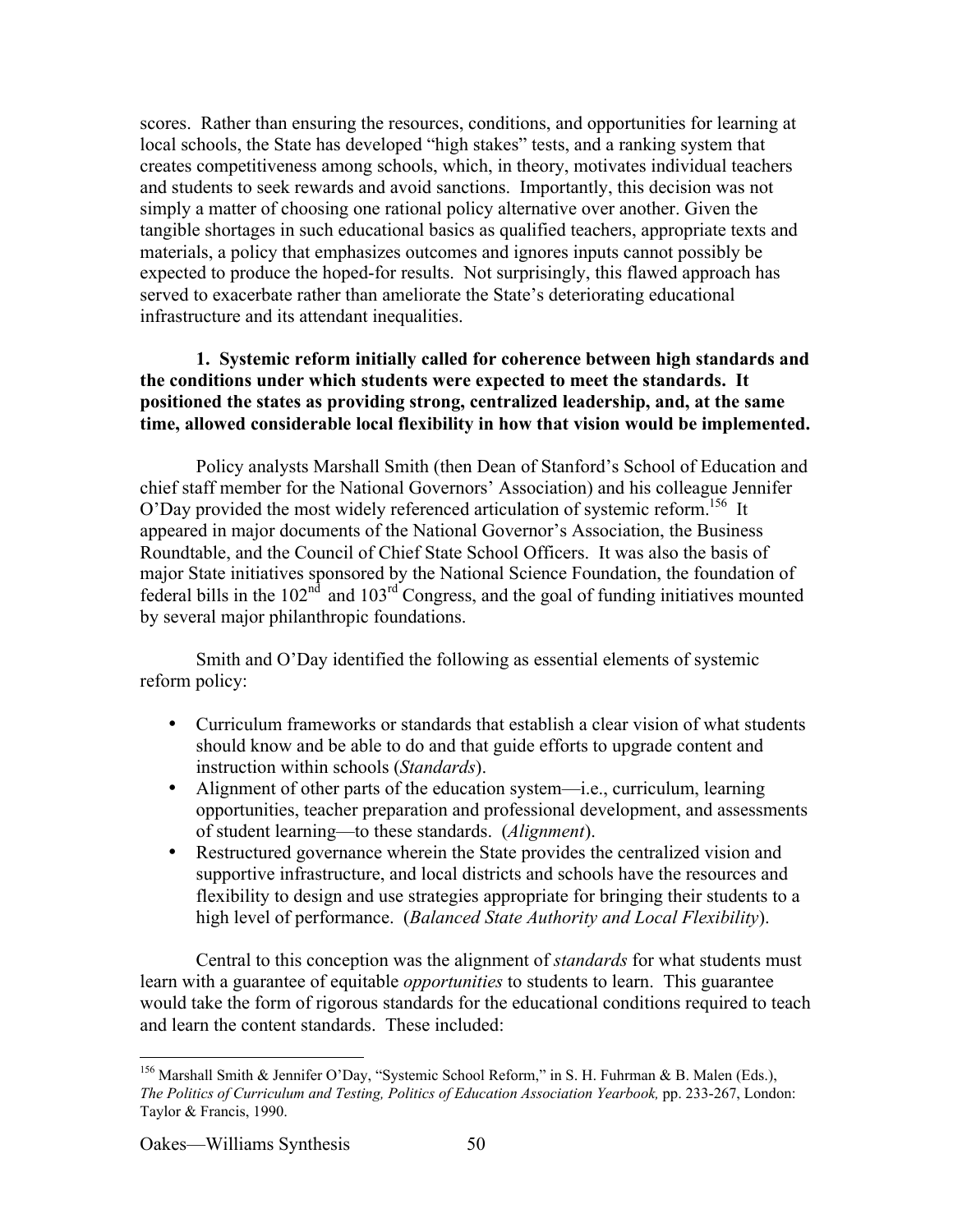Knowledgeable teachers and administrators, instructional materials and resources (such as laboratories) of a quantity and quality to offer all students the opportunity to achieve the content standards. (*Resource Standards*). A curriculum matched to the standards, pedagogy suited to the needs and cultures of students, a safe and respectful environment that ensures that students can take advantage of the resources provided. (*Practice standards*). Aggregate levels of student performance on assessments matched to the content standards that demonstrate that a satisfactory percentage of students at the school (either overall or by subgroups) achieve a high level of learning (*Performance Standards*).

Notably, accountability for meeting these standards could not rest with the school alone. Districts had to provide the necessary resources to enable schools to meet the school standards, and the State had to ensure that districts had the necessary resources to provide to schools. Without these resources in place, it would be illegitimate to hold schools and students accountable for meeting the content standards.<sup>157</sup>

### **2. In California, systemic education reform policy was stripped of its guarantees of quality and equal opportunity to teach and learn the content standards. 158 Test-based accountability provided state policymakers with a far less costly alternative. The students who would lose most with this shift were those attending schools in low-income communities of color.**

By 1996, the decision to impose less regulation of school inputs, and increasing concerns about costs, had trumped efforts to establish resource and practice standards that would guarantee adequate and equitable school conditions for all students. Instead, the State adopted policies that operationalized "high standards" as grade-level benchmarks in traditional academic content areas, measured by standardized tests. Equity for students was defined as closing the test-score "gap" among racial groups on basic reading and arithmetic skills. In the "systemic reform" model, increased flexibility and local control meant that standards would be set centrally and local actors would have flexibility for adapting local practices to achieve the standards. In California, with "standards" reduced to test scores on a few subject-area tests, flexibility and local control were misinterpreted to mean fewer standards or regulations mandating adequate or equitable resources and school conditions (while actually increasing regulations on such traditionally local decisions in areas such as pedagogy). Accountability was made concrete by attaching "high stakes" rewards and sanctions for students and teachers based on standardized

 <sup>157</sup> Jennifer O'Day & Marshall S. Smith, "Systemic Reform Educational Opportunity," *Designing Coherent Education Policy: Improving the System*, edited by Susan H. Fuhrman. San Francisco: Jossey-Bass Publishers, 1993, pp. 250-312. .

<sup>&</sup>lt;sup>158</sup> Reasons for this in are complex and have little to do with delivering a quality education to the desktop of all California students. A national struggle over the meaning of systemic reform and political wrangling in Sacramento over the control of California's education policies undermined the state's ability to frame systemic policies to ensure adequacy and equity for all students. California's flirtation with systemic reform as with all its education policies has been shaped by the state's continued reluctance to invest in education, as well as by its distribution of political power.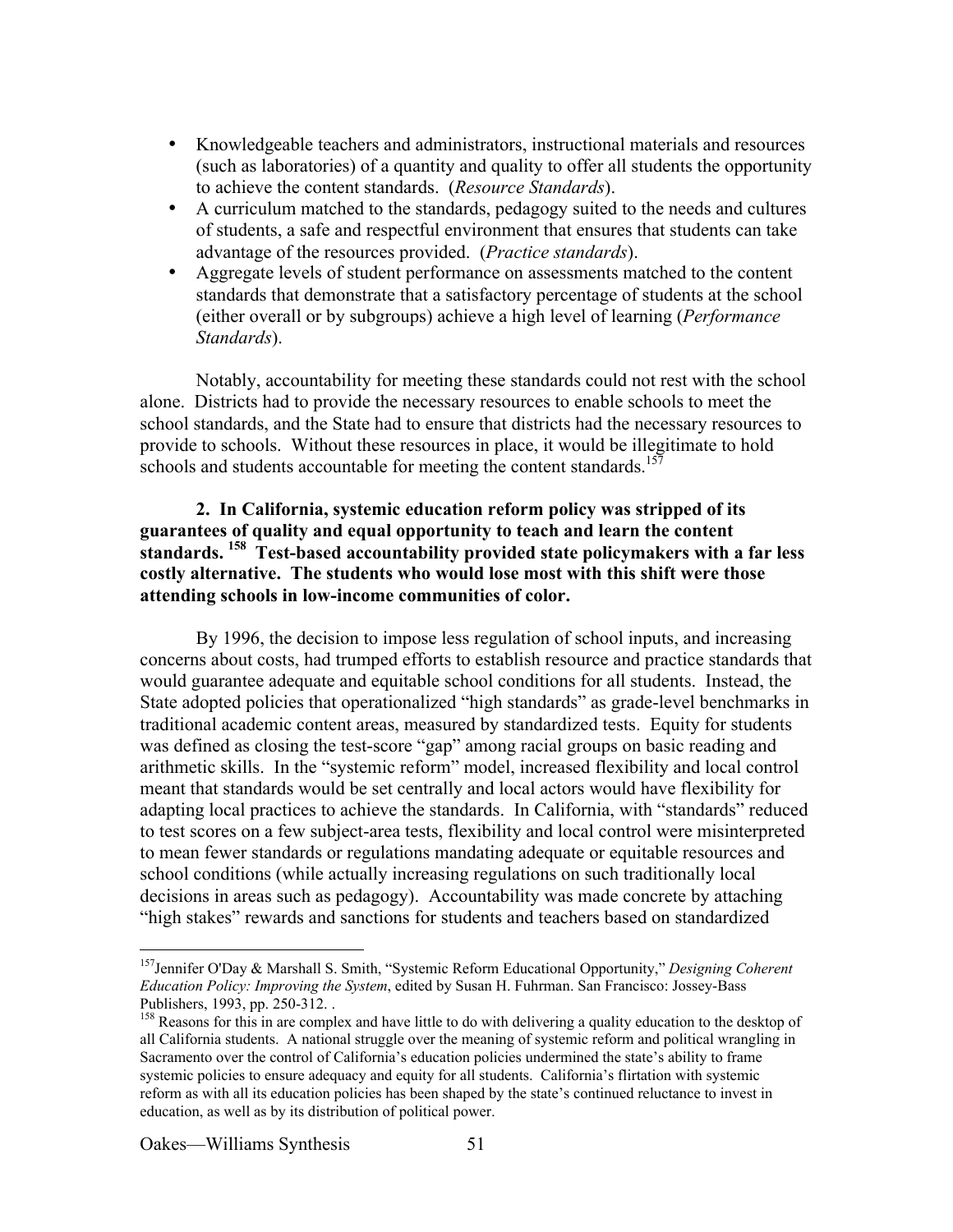achievement test scores. Rather than being assured that every public school would provide students high quality and equitable opportunities to learn at high levels, parents would act as consumers who chose, based on publicized test scores, whether to "buy" the education provided at their local school.

Under Governor Pete Wilson's leadership, the Legislature and the State Board of Education launched the process of setting content standards and adopted the SAT9 testing program as a stopgap instrument for measuring students' learning until an acceptable State test could be developed. The State gathered no data and adopted no policies specifying the educational resources and conditions that would be required to provide teachers and students a reasonable chance of meeting the standards.<sup>159</sup>

In fall 1997, "Steering by Results," authored by the California Rewards and Interventions Committee, articulated the administration's interest in focusing California education policy on "high stakes," test-based accountability. As *EdSource* reported at the time, "[A]ttempts to improve schools with both incentives and sanctions are decades old. But past efforts tended to focus on compliance with laws and institutional policies: schools, for instance, have to offer certain programs and ensure that students receive a specified minimum number of instructional minutes. The current school accountability effort differs in that it is concerned not with inputs, but with outputs."<sup>160</sup>

The State's preference for test-based accountability and the eschewing of State standards for schooling resources and conditions became law in April of 1999, with the adoption of the Public Schools Accountability Act (PSAA). As noted earlier, PSAA established that schools would be publicly ranked based on an academic performance index (API), and that schools would face consequences attached to that performance. According to Senate Bill 1X, the program was intended as an "immediate and comprehensive accountability system to hold each of the State's public schools accountable for the academic progress and achievement of its pupils *within the resources available to schools*" [emphasis added].<sup>161</sup>

This test-based approach helps explain why the State has reduced on-sight monitoring and data reporting of the conditions under which teaching and learning occur (e.g., replacing the Program Quality Review with the written *Single Plan for Pupil Achievement*, extending the Coordinated Compliance Review cycle from three to four years, relaxing the public reporting and hearing requirements related to using State funds for instructional materials, etc.). With its single-minded interest in results, the State became increasingly dismissive, wary even, of the "excuses" for poor performance that reports of inadequate resources and poor conditions might provide. The decision to focus exclusively on test results may also explains why the governor has spurned new measures that emphasize the importance of students' access to teachers, instructional materials, and facilities. For example, the Legislature overwhelmingly approved SB 81 in 1999 a

<sup>&</sup>lt;sup>159</sup> R. F. Elmore & S. H. Fuhrman, "Ruling Out Rules: The Evolution of Deregulation in State Education Policy" *Teachers College Record*, 97:2, 279-309, Winter, 1995.<br>
<sup>160</sup> *EdSource OnLine*, "Shifting the Focus to Learning: California's Accountability Debates," 1998.

 $161$  SB 1X, 1999.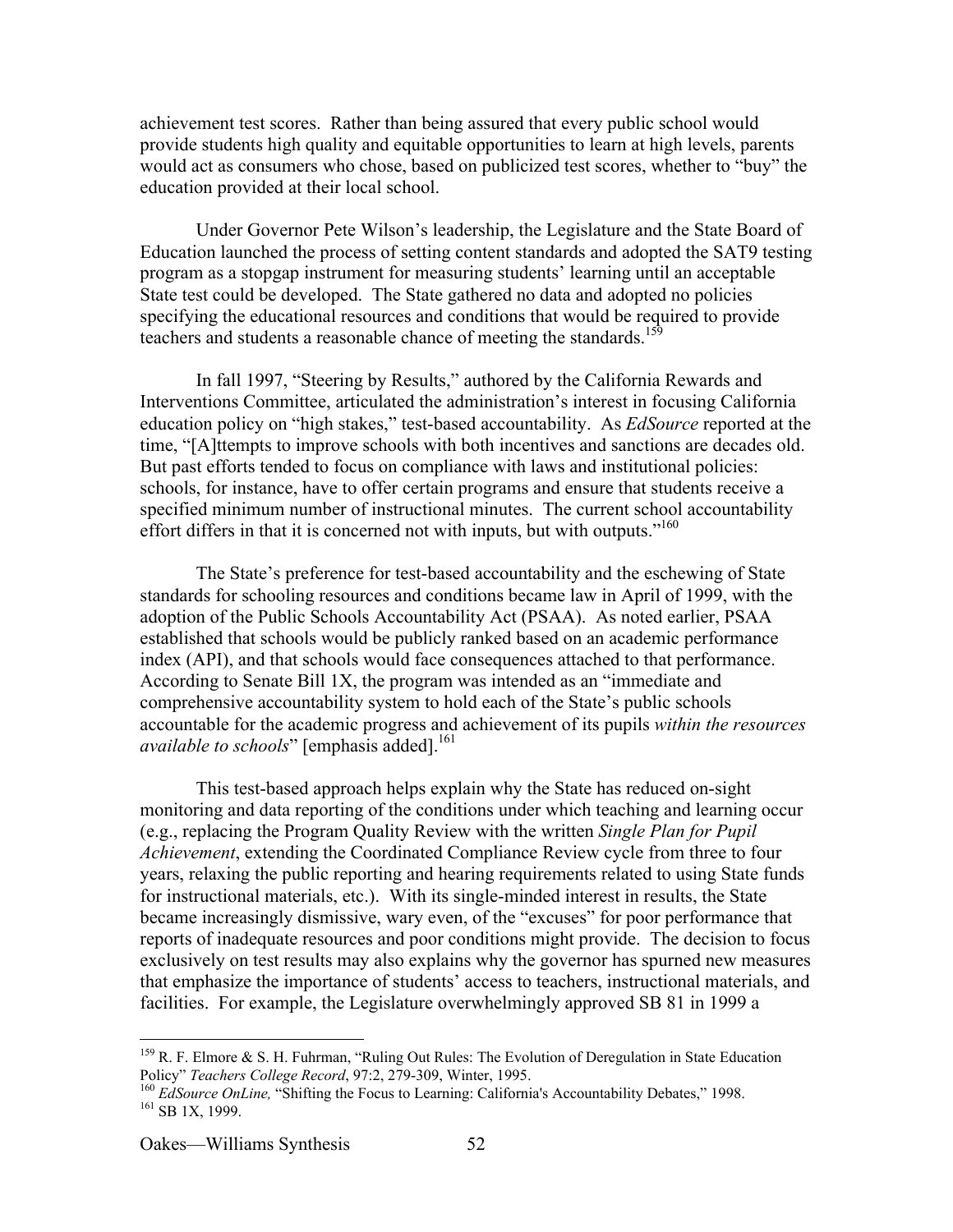measure requiring the public reporting of students' access to qualified teachers, high quality curriculum, and other learning conditions. In his veto message, Governor Davis declared:

California has made substantial efforts at providing equitable resources to all school districts and has been judged to be in compliance with court orders to that effect. Hundreds of millions of dollars have been devoted to equalizing per pupil funding rates among school districts.

[The] appropriate role for the state is to hold districts accountable for their results. . . . [t]he Public Schools Accountability Act of 1999 . . . provides for a system of accountability which ranks schools by the results of their efforts, and provides financial rewards and sanctions for their performance. The High School Exit Examination will also help the state hold school districts accountable for the opportunity they provide their students to learn.<sup>162</sup>

Davis implies that schools and districts whose standardized tests test scores improve need not worry about providing the qualified teachers, books and materials, and facilities that nearly all citizens, educators, and policymakers deem central to an adequate education. For example, if a school or district provided few working computers, little science laboratory space or equipment, and not enough novels for all students to read, the school might still escape the State's scrutiny if it met its test score target. Even the failure to meet the target would not cause the State to address these serious resource inadequacies. In fact, a school that was subject to State sanctions could choose to redirect monies away from essential resources to purchase materials or services designed narrowly to increase test scores.

In sum, California's system cannot prevent, detect, and correct the inadequacies and disparities in the State's schools because it has not been designed to do so. The large gaps in the system make it impossible for the State to know where unequal conditions exist, how they affect students' performance, and how these conditions could be remedied. Moreover, as the Legislative Analyst's Office has noted, the State operates "without any clear vision as to how the K-12 system can best foster high quality schools. As a result, the Legislature and Governor must make major decisions about the K-12 system without a long-term strategy." The current test-based approach may have provided State policymakers with a politically attractive alternative to one that would ensure adequate and equal conditions for all students. Perhaps not surprisingly, the communities that stand to lose most in this shift toward test-based accountability—low income communities of color—are precisely the communities that lack the political power to shape State policies.

**2. California's history and context are particularly inimical to a test-based approach. This approach has collided with and exacerbated problems in the state's uncoordinated and under-resourced system.**

<sup>&</sup>lt;sup>162</sup>Veto message to the Legislature, October 10, 1999.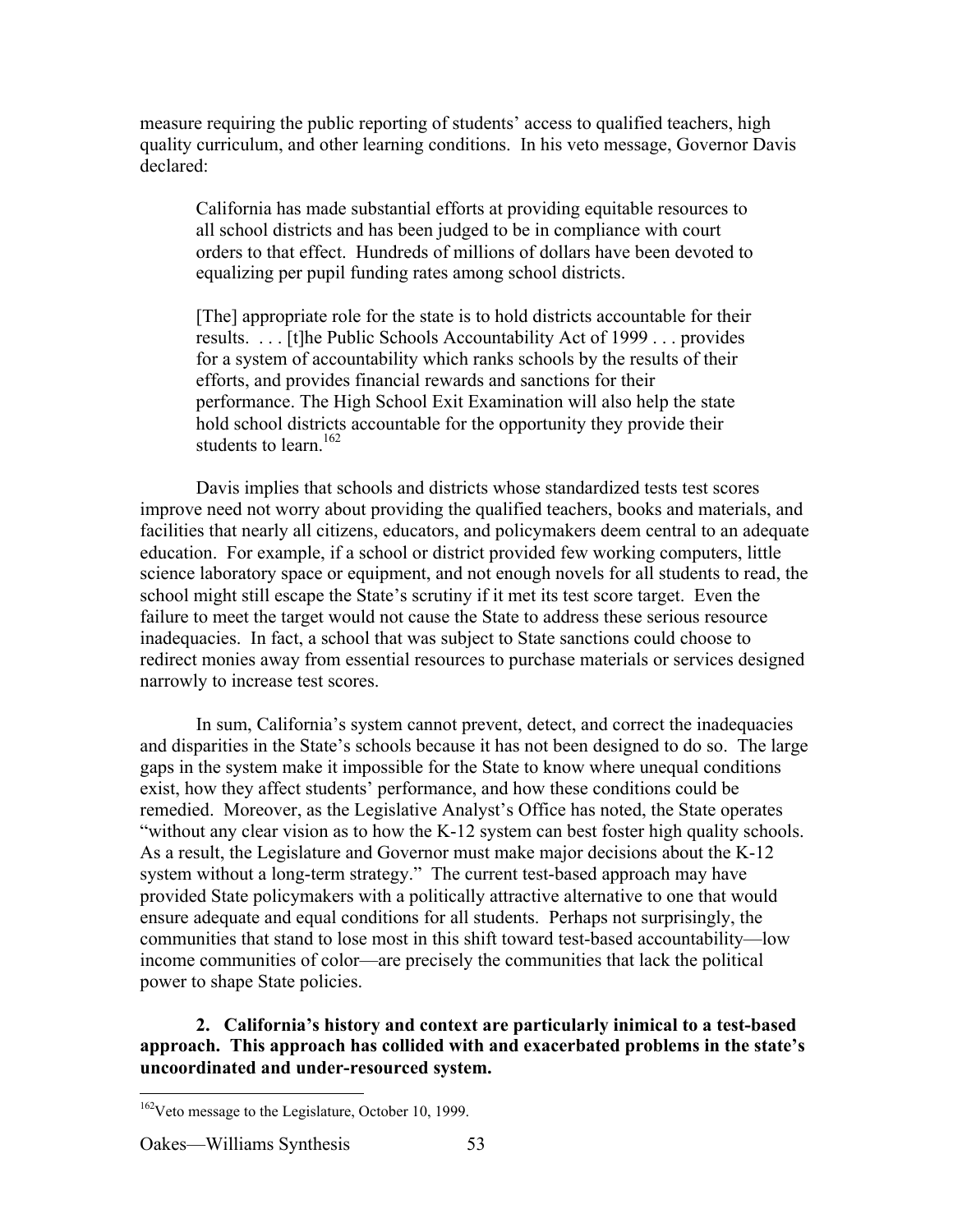The history sketched above helps explain why California's schools and students have suffered so badly during the past two decades, and why the State's current policies will not correct the inadequacies and inequalities that persist. That history, together with the research cited throughout the expert reports, makes clear that the success of "resultsbased" education reform and accountability depends on conditions that are simply not part of California's context. Given the inadequacies and inequities in the State, a testbased system simply cannot be expected to bring education to California's children.

First, a test-based system presumes that adequate resources and conditions are present in the system and available to all students. This presumption makes it possible to view unsatisfactory performance as a product of either a lack of motivation or flawed decisions about how to deploy resources effectively. However, there is ample evidence that California's school performance problems stem from a failure to invest sufficiently in building the capacity of its educational system—both in terms of tangible resources and the competence of teachers and administrators. The precipitous decline in California's educational funding over three decades, coupled with compelling evidence of current shortages and poor conditions and widespread inequities, mean that however motivated educators might be, they are unlikely to have sufficient resources or training to translate their good intentions into results. Ironically, the incorporation of rewards into a test-based system further depletes the system of resources. The funds allocated for rewards could have been spent on the far more compelling need to ensure adequate conditions, including well prepared educators, at all schools.

Second, a test-based system presumes that the competition among schools to attain rewards and avoid sanctions (and to entice parents to "choose" to enroll their children) takes place on an even playing field. That is, it presumes an absence of structural inequalities that systematically inhibit the equitable distribution of whatever resources (choices) are available in the system. In fact, the substantial historic inequalities among California's schools evidenced in the pre-*Serrano* funding disparities and exacerbated by post-Proposition 13 policymaking have left California schools with an extraordinarily uneven playing field. That too is well documented by the experts cited in this report.

Third, a test-based policy system presumes that test scores can drive the improvement of student achievement. This presumption requires several conditions that do not currently exist in California: a) a State test that accurately measures and tracks students' mastery of the State's content standards; b) feedback from achievement tests that can diagnose learning problems, identify the sources of these problems, and point to solutions; and c) rewards and sanctions tied to test scores that can actually generate adequate and equitable opportunities and quality in schools where they do not now exist.

Russell makes clear that the State's exclusive focus on test scores is ill advised, partly because the API suffers from numerous technical shortcomings.<sup>163</sup> As noted above, regardless of how technically sound a test may be and how motivated educators

 <sup>163</sup> Russell, pp. xi-xvi, 21-28.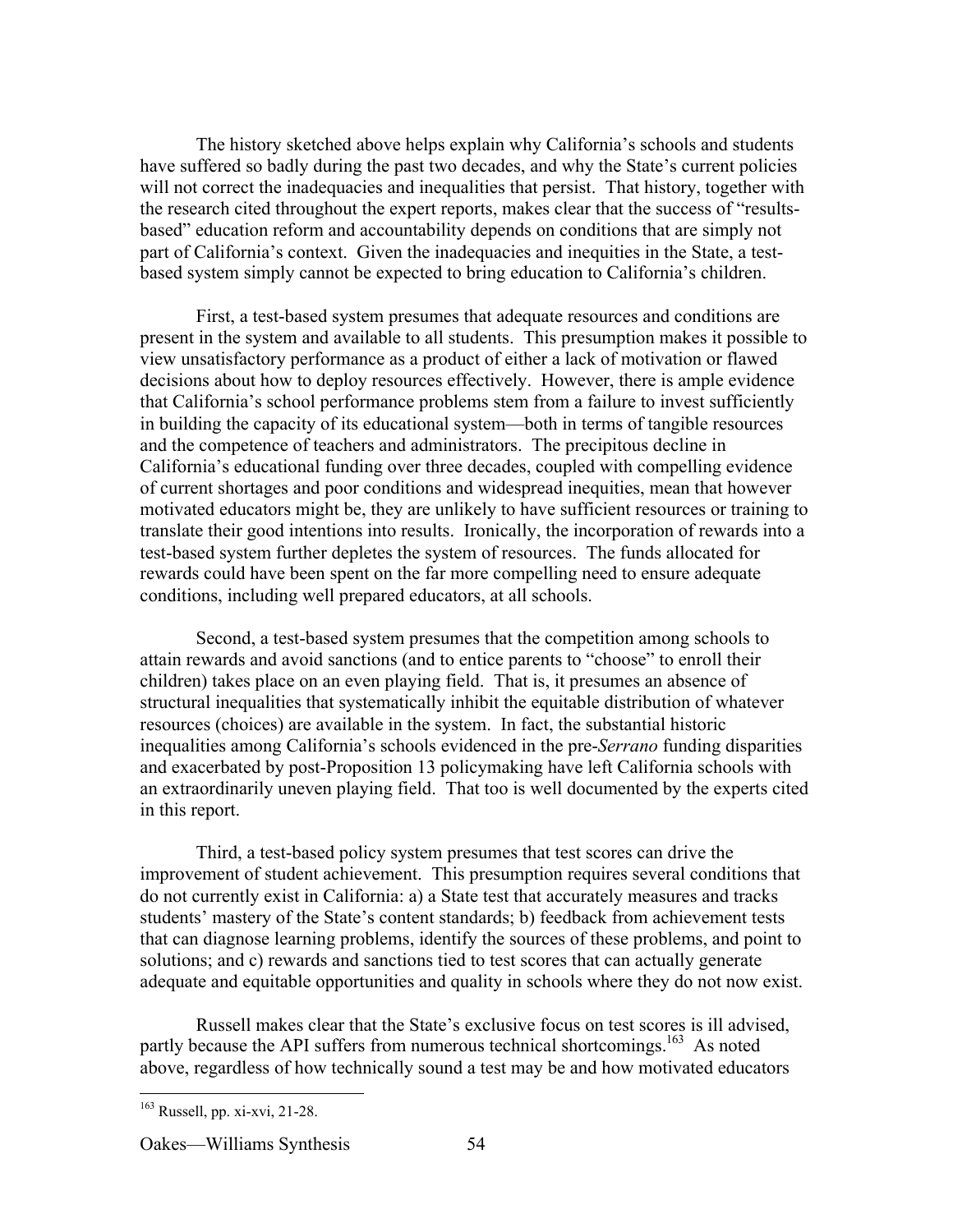and students may be, many schools simply lack the resources and/or capacity to provide the students the tools and opportunities they require to learn. Neither feedback from tests about students' areas of weakness, local outrage in response to public reports that a school did not enable its students to meet the standards, nor State sanctions will solve these deeper problems. Furthermore, we have no evidence that the money currently spent on rewards for the schools that do meet their performance goals is having a positive effect on performance.

Fourth, a test-based system's reliance on parents to ensure delivery of adequate educational inputs—either through participation or "choice" is also misguided. If reporting mechanisms such as the API rankings and the School Accountability Report Cards actually gave accurate and useful information (an assumption without foundation in California), such mechanisms ostensibly position those with a vested interest in the affairs of public schools—parents and the local community—to monitor conditions in their schools and take action. Indeed, it is the case that affluent communities generally have little difficulty eliciting community participation in school board elections, site decision-making councils, and other avenues for civic involvement. However, the demands of poor parents can be more easily ignored. Middle class parents also possess the ultimate tool for exercising leverage upon schools: they generally have a wide range of options if they are not satisfied with the schools their children attend. In contrast, poor parents are usually compelled to accept the quality of educational services provided to them, whether they like it or not.

Finally, a test-based policy system presumes a degree of stability in the educational system that enables school-to-school and year-to-year comparisons to reflect the performance of the schools. Changes in the student populations and communities make such comparisons impossible. Dramatic shifts in the composition of California's student population and considerable mobility among the State's most vulnerable school schoolchildren create significant educational challenges that are unequally borne by schools. These make it necessary that the State's attention focus on more than results to understand the needs and accomplishments of its schools.

### **C. The result: A chaotic state educational policy system incapable of preventing or correcting inadequacy and inequality.**

Today, Californians lack the considerable capacity they once had. Old race- and income-based inequities remain, and California's standing relative to other states has declined. Funding is part, but only part, of what has changed. Between 1979 and 1994- 95, the State's spending per pupil fell about 25 percent relative to the average for the other states, rebounding somewhat between 1995 and 1998.<sup>164</sup> Although California has a higher cost-of-living than the national average, it spends well below the national average on education both in absolute dollars and as a share of personal income. By 1999-2000, California ranked first in the nation in the number of pupils it served and  $48<sup>th</sup>$  in K-12

 <sup>164</sup> Darling-Hammond, citing Sonstellie, Brunner, & Ardon, 2000, p. 90.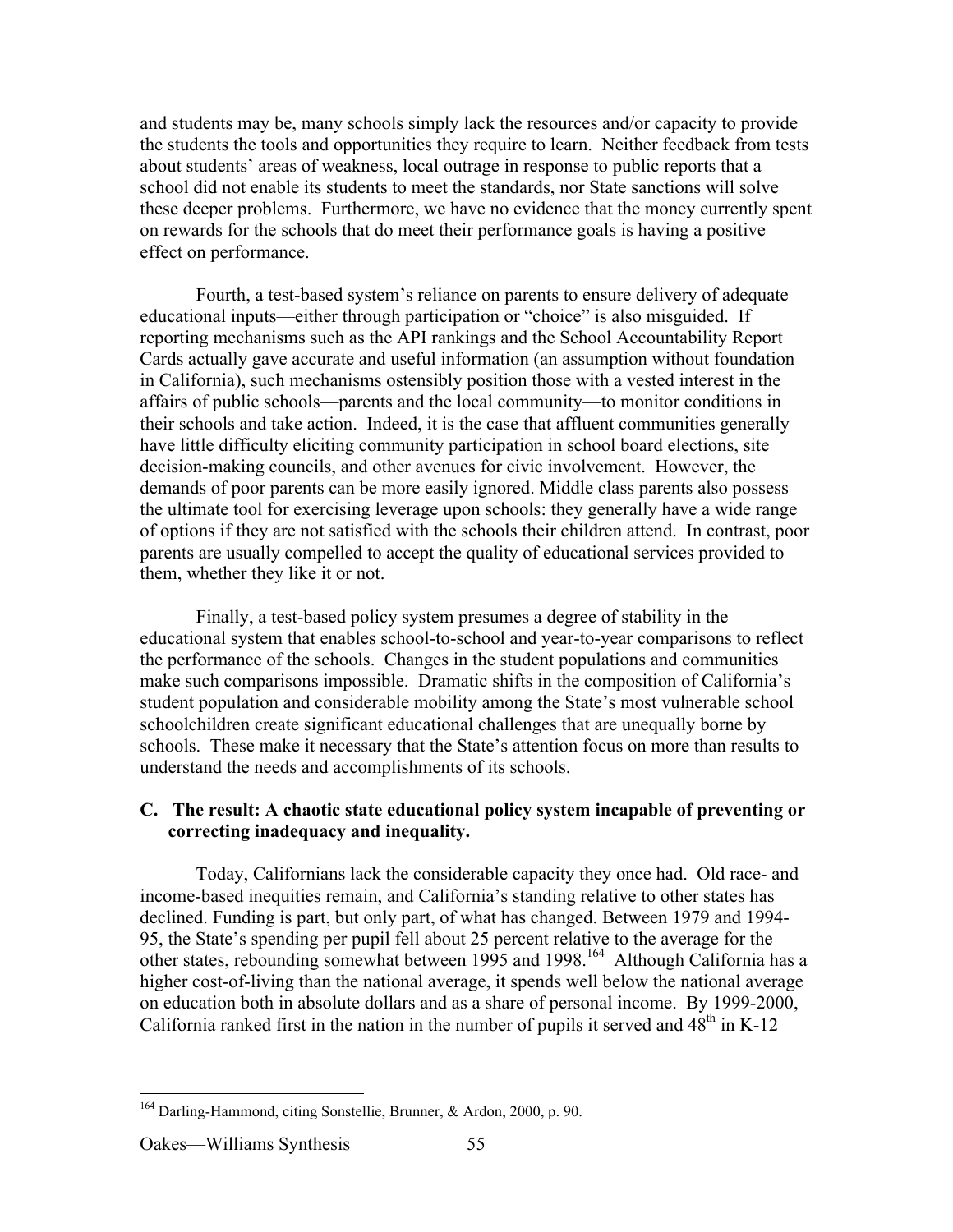expenditures as a share of personal income. California is  $50<sup>th</sup>$  in the ratio of students per teacher, despite the influence of class size reductions during the late  $1990s$ <sup>165</sup>

This precipitous funding decline surely explains part of the State's crisis-level teacher shortage, as well as its insufficient textbooks and instructional materials, deteriorating, overcrowded buildings, and much more. By the late 1990s, California employed a greater number of under-qualified teachers than any other state in the country, and California ranked in the bottom decile among states in class size, staff/pupil ratio, libraries, and most other school resources. Not surprisingly, California earned a grade of "F" for "resource adequacy" on *Education Week's* annual state report card. Nobody argues seriously that this crumbling educational infrastructure and the State's low academic performance are simply coincidental. There is simply too much evidence otherwise.

However, growing inequalities in funding are as large a problem as funding declines. In 1998, the California Postsecondary Education Commission noted that:

The gap in expenditures for education between the high-spending and lowspending school districts in our state in the 1991-92 school year was  $$1,392 - a$ figure that placed our state at approximately the  $30<sup>th</sup>$  percentile nationally. Today, that gap has risen to \$4,480 . . . Perhaps the most disturbing part of this statewide picture is that many of the disparities noted above are consistently and pervasively related to the socioeconomic and racial-ethnic composition of the student bodies in school as well as the geographical location of schools. That is, schools in our low socioeconomic communities as well as our neighborhoods with a predominance of Black and Latino families often have dilapidated facilities, few or inadequate science laboratories, teachers in secondary schools providing instruction in classes for which they have no credential, curriculum that is unimaginative and boring, and teachers who change schools yearly and lack the professional development to complement their teaching with new instructional strategies and materials . . . <sup>166</sup>

The consequences are evidenced most vividly in the shortages and inequities in the supply of qualified teachers, adequate instructional materials, and appropriate facilities. Effects of these disparities are also seen in the inability of the State to intervene and provide support to schools and districts, in need or distress according to the State's own performance criteria. Large numbers of schools that qualify for the State's Underperforming Schools Program are simply not reached through State oversight or support.

However, it cannot be emphasized strongly enough that the State's school finance problems are an integral part of a larger problem of State governance and accountability. The State's lack of sound fiscal planning is just one arena of haphazard policymaking spawned by the State's diffuse and often contentious State governance apparatus. Other

 <sup>165</sup>  $\frac{165}{166}$  Darling-Hammond, citing Ed Source, 2001, p. 1.<br> $\frac{166}{166}$  Colifornia Bostosoondary Education Commission

<sup>&</sup>lt;sup>166</sup> California Postsecondary Education Commission, 1998, p. 29.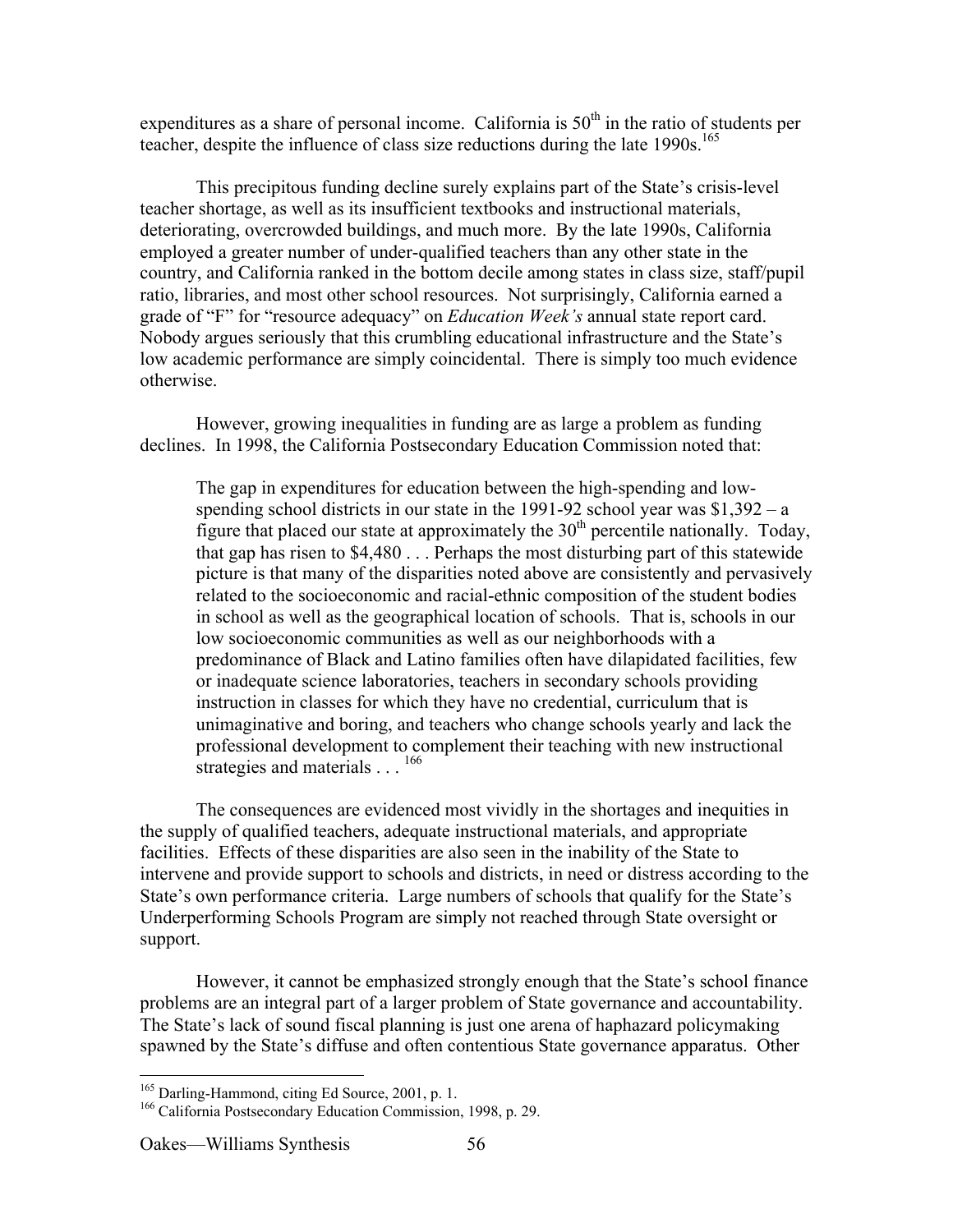arenas are equally troubled—with some parts of the system over-regulated and others left untouched. For example, we have elaborate educational standards, but no guarantees that students have the resources and opportunities needed to meet them. Detailed rules dictate which textbooks schools can buy, but nothing requires that schools provide textbooks at all. Complex requirements govern who can become a certified teacher, but loopholes allow thousands of uncertified people to teach each year. The State delegates the responsibility for producing student achievement to local districts, but it often circumvents those same districts as it micro-manages the details of ranking and rewarding schools and, with the forthcoming High School Exit Exam, determines which students should graduate.

Even good ideas have had disastrous consequences. For example, the State's catastrophic teacher shortage has been made worse by a right-minded initiative—class size reduction. As noted earlier, the increased demand for teachers that came with the institution of 20-to-1 pupil-teacher ratios in the primary grades, triggered an exodus of qualified teachers from schools in poor communities into more advantaged ones that offer better working conditions. Many schools serving the most vulnerable children have been left with fewer than half of their teachers certified.<sup>167</sup> Similarly, as Russell notes, California's attempt to establish an educational accountability system over the past decade has been tumultuous. Setting aside the several proposed and implemented versions of the current PSAA, California has put into place five distinct systems within a ten-year period.<sup>168</sup>

The complaints brought by the plaintiffs in the Williams case—millions of California school children in schools with unqualified teachers, materials shortages, and unclean and unsafe facilities—provide evidence about the terrible consequences of the State's systemic failures. These are consequences that the State's current policymaking, compliance, and accountability systems do not prevent, detect, and correct. In many cases, those systems have exacerbated the problems. The accountability system is made up of an "off the shelf" test that does not match the State's content standards. The State's API that ranks schools' performance based solely on this test has considerable technical shortcomings; it also lacks the information parents and policymakers need to fix the problems that keep students from learning—as a result, it cannot help parents detect and correct gross inequalities. As Russell and Mintrop make clear, currently it is impossible for the State to know where unequal conditions exist, how they affect students' performance, and how these conditions could be remedied.<sup>169</sup> Of course, the analyses here and in the expert reports are not new. In 1996, California's Constitution Revision Commission drew similar conclusions:

California has an educational system that provides no real focal point for responsibility, no flexibility for local districts, and has widely scattered responsibilities, resulting in no single official or entity being accountable

 <sup>167</sup> C. Jepsen, & S. Rivkin, *Class Size Reduction, Teacher Quality, and Academic Achievement in California Public Elementary Schools,* San Francisco: Public Policy Institute of California, 2002. <sup>168</sup>  $168$  Russell, pp. v, 3-6.

 $169$  Russell, pp. vi-viii; Mintrop, pp. 13-17.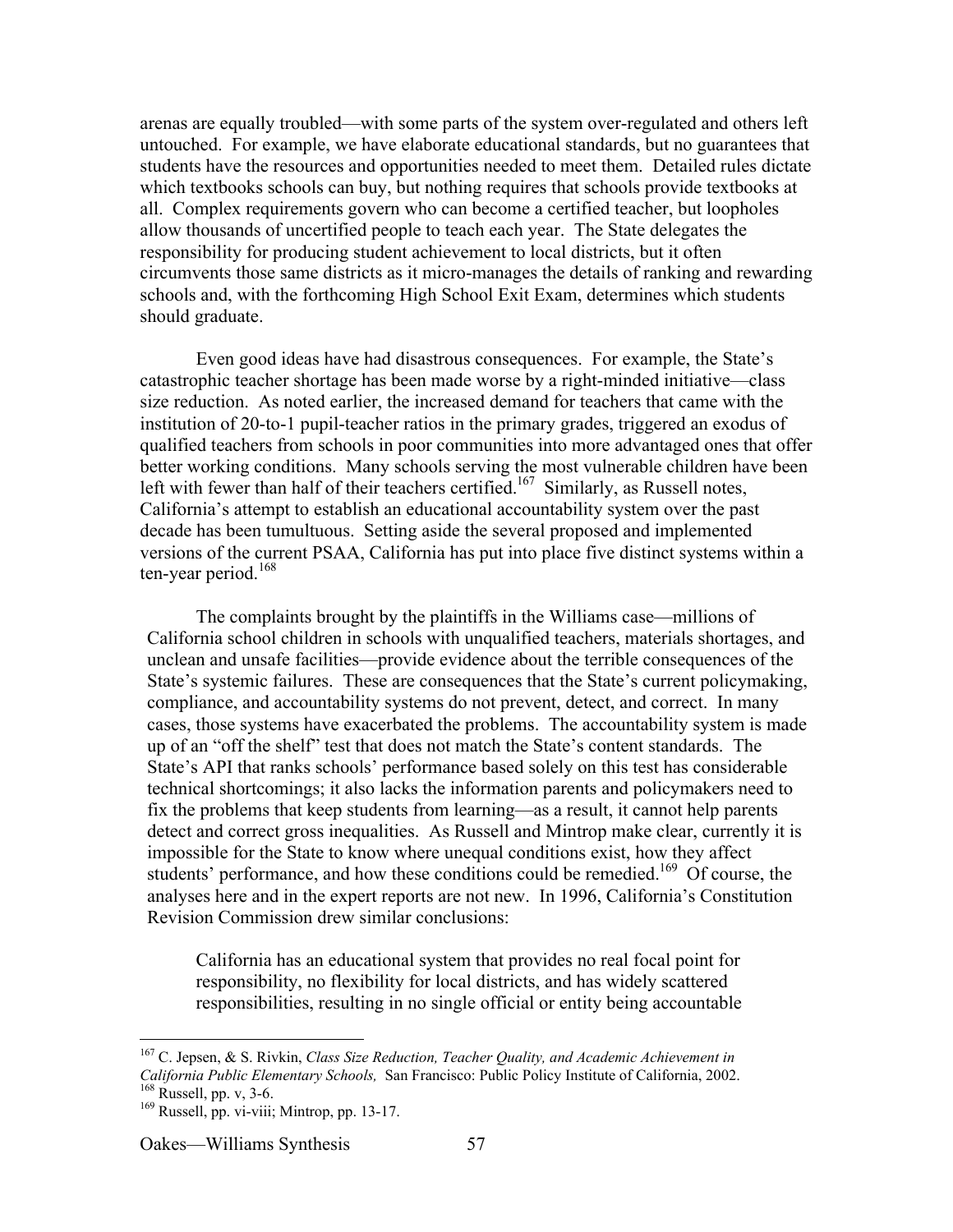for the state's education system either at the state or local level. The system has no organized method for ensuring that California's pupils are well-educated or that education funds are spent in the best way for each local area.<sup>170</sup>

# **VI. What Remedies are Needed? Specific Policy Changes and Systemic Reforms that Enable the State to Prevent, Detect, and Correct the Underlying Causes of Current Inadequacies and Inequalities.**

There are specific remedies the State can employ to prevent, detect and correct the specific inadequacies and disparities in teacher quality, materials, and facilities that are the subject of this case. However, the systemic flaws in the State's governance, funding, and accountability mechanisms that underlie these specific problems must be corrected as well. Without a systemic reform of California's education system, the State's children will remain vulnerable. The State's recent "class-size reduction" reform is just one example of how quick and costly fixes have unintended, negative outcomes that exacerbate inequities. Accordingly, this report concludes with suggestions for both specific and systemic reforms. Although the State has attempted some of the specific strategies identified below, it has not done so at a sufficient scale, in sufficient combination, and with an education system infrastructure that can be counted on to sustain and build upon improvements.

# **A. Remedying the Specific Complaints**

**1. Mandate the provision of qualified teachers; appropriate, standardsbased textbooks, instructional materials, equipment, and technology; and wellmaintained, safe, healthy, and uncrowded school facilities.** The most straightforward policy instrument for ensuring all California public school students' access to the resources and conditions their education requires would be for the State to require districts and schools to provide all students with them.

**Teachers.** The State should provide every student with a qualified teacher with appropriate skills to teach him or her. At the same time, the State should require the Commission on Teacher Credentialing to set standards that are sufficiently high to guarantee that teachers are qualified to teach California's diverse student population, including English learners. Teachers who lack experience and appropriate credentials must be provided appropriate training *before* they enter the classroom.

**Textbooks, Instructional Materials, Equipment, and Technology**. The State should require that all students be provided with textbooks, instructional materials, equipment, and technology required for mastery of the State content standards in core subjects, and that students have textbooks for use both in class and at home. Several states already do this, and they provide models of policies that California could adapt to its context. Florida's "one book per child" statute provides an example. Additionally, the

<sup>&</sup>lt;sup>170</sup>California Constitution Revision Commission, Final Report and Recommendations to the Governor and the Legislature (1996), p. 62.

Oakes—Williams Synthesis 58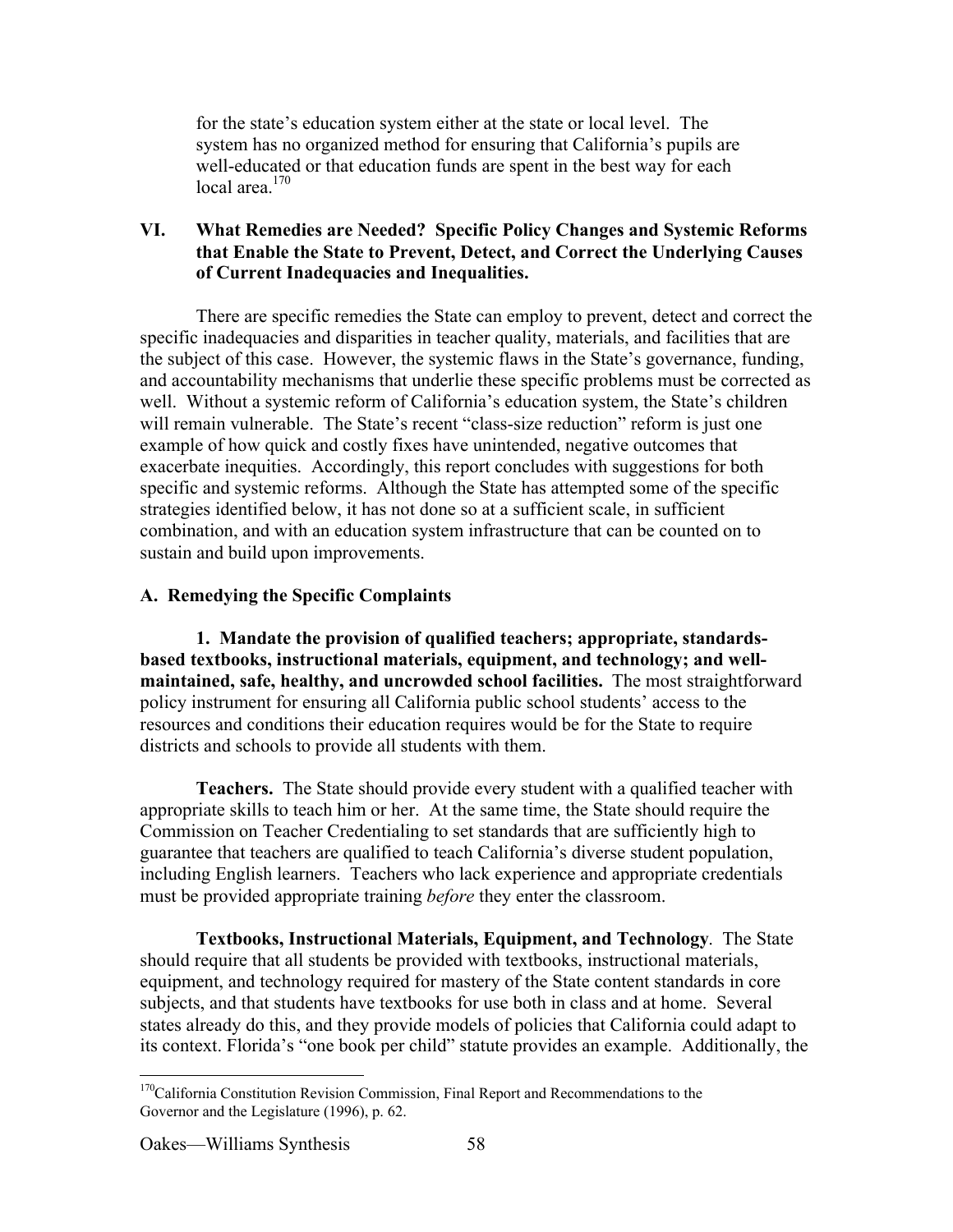State should require that schools provide materials and instruction for English learners and their parents in English and in the primary language to the extent possible, to strengthen emergent literacy skills.<sup>171</sup>

**Facilities.** The State should mandate that every child has a safe, adequate facility (clean, functioning bathrooms; adequate classroom space; outdoor space to exercise; heating, cooling, and electrical outlets that work; and access to technology) in which to learn. Both Corley and Myers argue that standards could feasibly be developed that include health and safety requirements, recommendations for ongoing maintenance and operations functions, appropriate guidelines to address the educational appropriateness of the facility and guidelines for allocation of financial resources to ensure ongoing maintenance and operations. Corley notes that California has already drafted quite good non-mandatory school guidelines. Corley also argues that the State's prior experience adopting mandatory standards for non-school facilities such as restaurants, barbershops and beauty salons, nursing homes, State-funded preschools, and others pave the way for school facilities standards. These other standards provide ready benchmarks for minimum standards for schools: school cafeterias should be as clean as a fast food outlet or a nursing home, and standards for State preschools can easily be adapted to a primary grade classroom. These standards apply throughout the State and demonstrate that a system need not be oppressive or immense at the State level to cover the entire State.<sup>172</sup>

Additionally, given the negative effects of overcrowded facilities and of the yearround, multi-track schedules that districts use to relieve overcrowding, the State should prohibit the assignment of any child to overcrowded schools or to schools employing Concept 6 year round education plan. Finally, the State should require that all students be assigned to a well-maintained, uncrowded school facility within reasonable commuting distance from home.

**2. Build the capacity of schools and districts statewide to provide and maintain qualified teachers; appropriate, standards-based textbooks, instructional materials, equipment, and technology; and well-maintained, safe, healthy, and uncrowded school facilities.**

**a. Teachers.** Building the capacity of schools and districts to hire and retain qualified teachers for all students requires first that the State take action to increase the supply and quality of the State's teacher workforce. Workforce shortages overall and the lack of teachers prepared to work in linguistically diverse schools and schools in lowincome communities are not problems that individual districts and schools have the authority and resources to solve. Consequently, Darling-Hammond and Hakuta both argue that the State must employ a combination of strategies to increase the numbers of individuals who choose to prepare to teach and remain in the profession.<sup>173</sup>

<sup>&</sup>lt;sup>171</sup> <sup>1/1</sup> Oakes (a), pp. 75, 102-103.<br><sup>172</sup> Corley n. 43: Myors np. 3.

 $172$  Corley, p. 43; Myers, pp. 3, 7.

 $173$  Darling-Hammond, pp. 55-71; Hakuta, p. 47-50.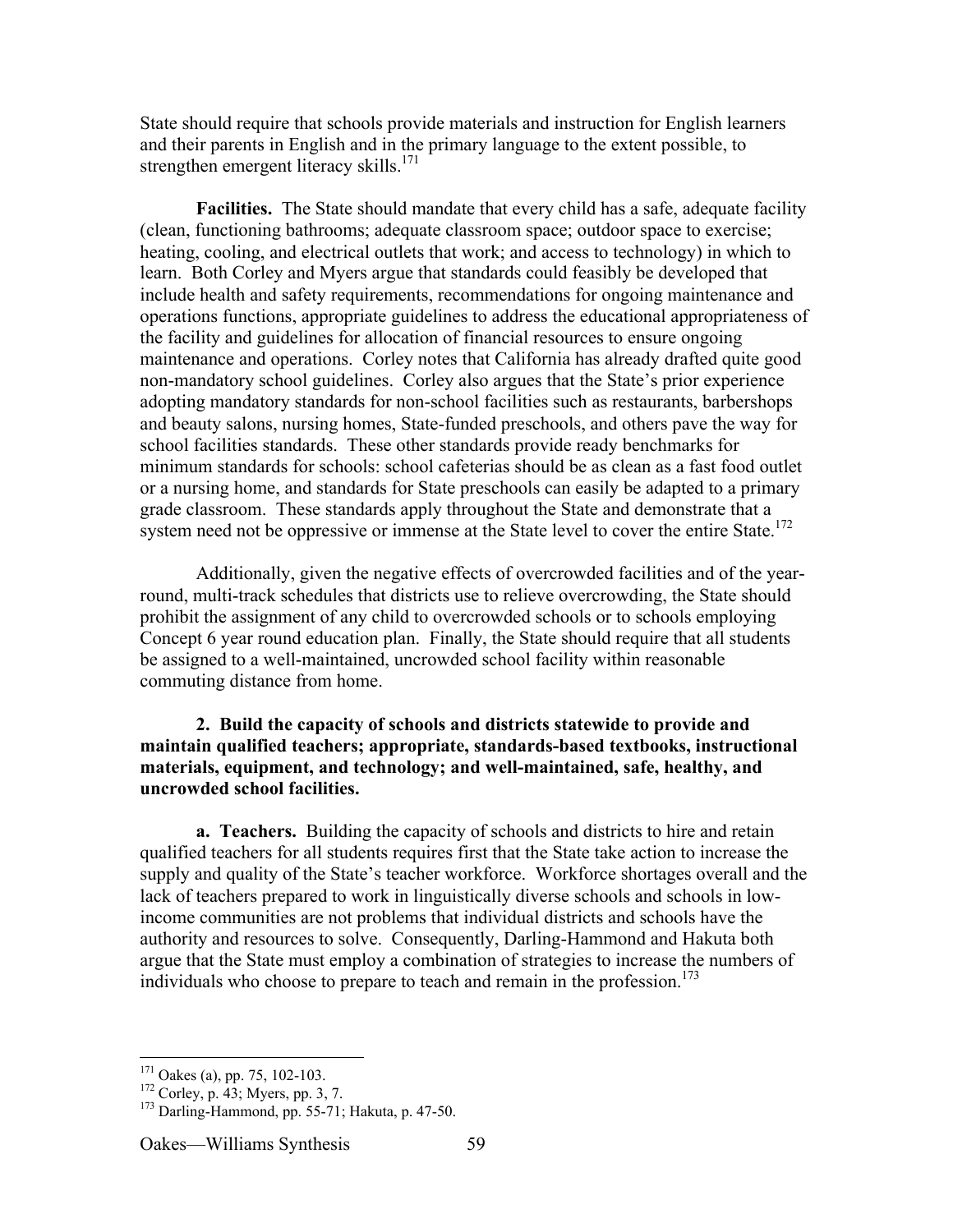Appropriate statewide strategies include increasing teacher recruitment incentives for undergraduate and graduate students and providing additional support to teacher education institutions to increase the quality of teacher preparation. As a part of this effort, the State must target programs and financial support to shortage fields (such as special education, mathematics, science, computer science, and foreign languages). Equally important, the State must enable districts to offer better salaries, improve teachers' working conditions, and provide teachers with more mentoring support—factors critical to attracting and retaining teachers.

The State must also respond to the stark inequities in California students' access to qualified teachers with a state-wide solution, including a series of incentives for teachers to choose to teach at schools serving poor and minority children. For example, Darling-Hammond recommends that the State of California develop incentives to more equally distribute the qualified teachers who are now in the educational system so that English learners have the same chance as any other student of having a fully certified teacher. <sup>174</sup>

Notably, similar recommendations have been made in the State's own reports and by other analysts, some more than a decade ago. For example, in 1991, a CDE report on remedying the shortage of teachers for students whose first language is not English recommended:

The CDE and LEAs need to cooperate on improving the quality of the work environment for teachers of LEP students by lowering the teacherstudent ratio, by providing preparation time for classroom instruction, and by establishing accommodations in the same quality of buildings and surroundings as that of regular classes. Too often bilingual and ESL resources are offered to LEP students in temporary or makeshift settings.<sup>175</sup>

In 2000, a PPIC recommended:

What can the state and districts do to encourage more of the most highly qualified teachers to work in low SES schools? One obvious solution involves offering salary incentives to highly qualified teachers who choose schools in disadvantaged areas. Such a system would represent a fundamental change in teacher pay policy in California, where rigid formulas typically set teachers' salary throughout a district as a function of teachers' seniority and education. In addition, such a system might require renegotiation of 'first right of transfer' clauses in collective bargaining agreement.<sup>176</sup>

<sup>&</sup>lt;sup>174</sup> Darling-Hammond, pp. 64-65.  $^{1/4}$  Darling-Hammond, pp. 64-65.

<sup>&</sup>lt;sup>1/3</sup> CDE, *Remedying the Shortage of Teachers for Limited-English-Proficient Students* (1991), p. 10.<br><sup>176</sup> BDIC, Equal Becourage, Equal Outcomes?, The Distribution of School Becourage and Student. <sup>176</sup> PPIC, Equal Resources, Equal Outcomes? The Distribution of School Resources and Student Achievement in California (2000), p. xxv.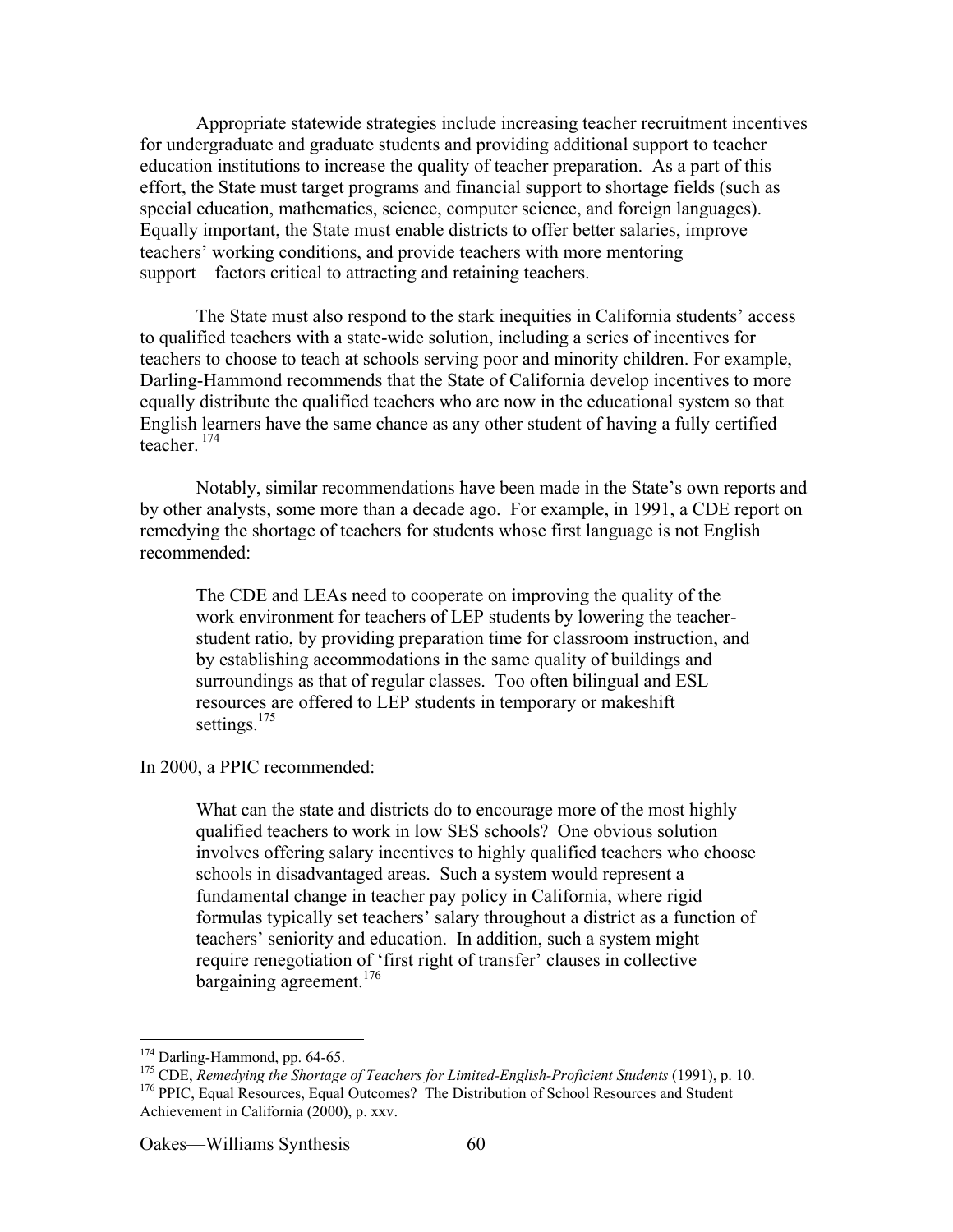In 2001, the CDE's own Professional Development Task Force noted:

The problem of emergency hiring cannot be cured by waving a magic wand. Ensuring that all California students are taught by well-prepared teachers will require making teaching in hard-to-staff schools more attractive by offering better salaries, improving working conditions, mentoring, and developing a different strategy for managing the teacher labor force $"$ <sup>177</sup>

Further, in 2001 the Little Hoover Commission argued for more aggressive State action:

[T]he State needs to target resources where the shortage of qualified teachers is persistent and severe. These schools come to the State for regulatory relief—permission to hire unlicensed teachers under emergency permits. As a condition of these permits, the State should make sure those schools and districts are doing what they can to attract qualified instructors, to improve school-site management, to provide adequate teaching resources, and to ensure a safe and healthy learning environment<sup>178</sup>

Additionally, the State must intensify its efforts to increase the competence of teachers already working with students. When the State obtains information from its current on-site reviews, such as CCR, Comite, etc. that suggest that find experienced teachers lack specific content or EL skills, the State should intervene with professional development to help them meet their students' needs.

**b. Textbooks, Instructional Materials, Supplies, and Technology**. While the first necessary step is establishing a standard that mandates the provision of textbooks and instructional materials to all students, the State must also ensure that districts and schools have the fiscal capacity to meet this standard. Oakes provides evidence that California provides insufficient funding for textbooks and other instructional materials compared to the amount allocated by other states and compared to estimates of an "adequate" level of spending on these materials. Building the capacity of schools will require the State to identify and allocate a specific level of funding that is based on what it actually costs to assure the availability of textbooks, instructional materials, equipment, and technology that students need to achieve outcomes, such as meeting State standards in core academic subjects.

The State must also develop new, appropriate materials for use in Structured English Immersion classrooms, as currently few such materials exist. It must also provide transitional materials and guidance for teachers on how to use mainstream English-only materials for instruction of EL students. The State must provide primary language materials to support student literacy and learning.

 <sup>177</sup> CDE, Professional Development Task Force, *Learning … Teaching … Leading: Report of the Professional Development Task Force* (2001), p. 21. <sup>178</sup> LHC, *Teach Our Children Well* (2001), at iii.

Oakes—Williams Synthesis 61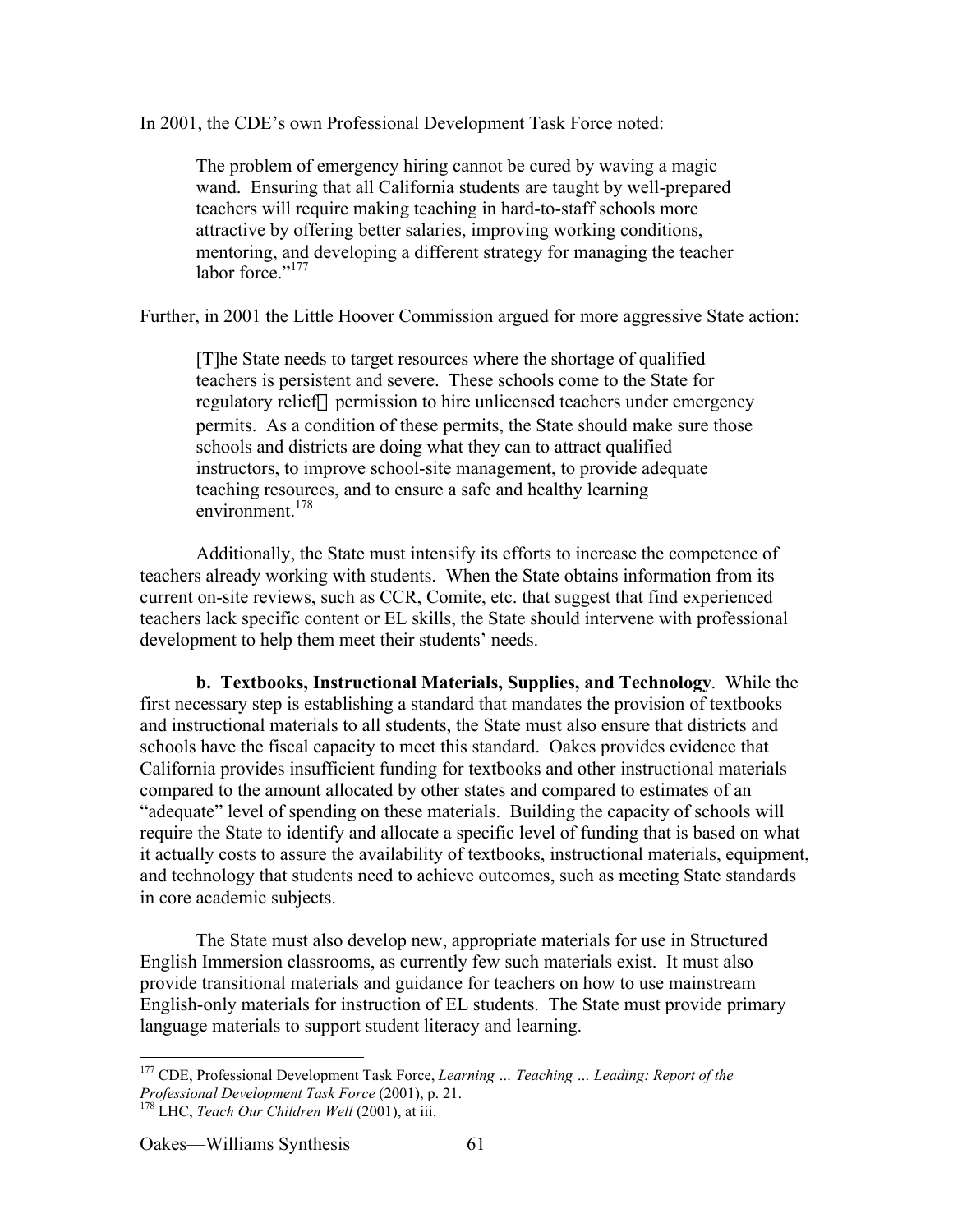Finally, the State must provide technical assistance that enables districts to purchase, inventory, distribute, and otherwise maintain control over its textbooks, instructional materials, equipment, and technology.

**c. Facilities.** As with textbooks and other instructional materials, capacity requires both adequate funds and a strategy for ensuring the equitable distribution of funds, both for new construction and for ongoing maintenance and operations. As Myers demonstrates, the facilities funding system should not be based totally on providing dollars to only those districts that apply, either on a first come first served basis or on the application process alone. Rather, once an adequate data-gathering system has been established (see below), then the State, working with the local Districts can identify and prioritize those districts and specifically the buildings that are top priorities for funding.<sup>179</sup> Additionally, to provide districts with the capacity to ensure adequate ongoing maintenance and operations, Myers recommends that 2-4 percent of the replacement value of each facility be included in the general budget.<sup>180</sup>

Myers also recommends that the State establish an organizational structure that allows local school districts the opportunity to become responsible for their facilities. Myers explains that in Maryland, for example, a very well defined organizational structure has been established whereby the local school district provides a maintenance plan to the State, and updates its plan each year. The State uses the plan to establish facility priorities based on the "adjusted" age of facilities and the needs of each school. The process for awarding financial assistance is one in which need is determined by an objective "point" system assuring all school districts that a fair and equitable distribution of funds occurs.<sup>181</sup>

Myers also suggests that in California, FCMAT could assist local districts with developing strategies for ensuring adequate maintenance and operations, but that would require that FCMAT be accorded more power and authority as well as financial resources. Additionally, Myers recommends that the State have a role in providing assistance to districts in the maintenance of adequate and appropriate school facilities after the schools are built, thereby expanding on the current role of the CDE School Facilities Planning Division which is presently charged with reviewing school district plans for all of the funding streams related to new construction.<sup>182</sup>

**3. Collect, analyze, and use data to monitor and report regularly the supply and equitable distribution of qualified teachers; appropriate, standards-based textbooks, instructional materials, equipment, and technology; and well-maintained, safe, healthy, and uncrowded school facilities**. It is difficult to imagine serious opposition to collecting valid and useful information about school conditions. To be sure, data collection and analysis can be costly, cumbersome and time-consuming,

<sup>&</sup>lt;sup>179</sup>  $^{1/9}$  Myers, pp. 11-12.

 $^{180}$  Myers, pp. 8-9, citing the National Research Council (1990).

 $^{181}$  Myers, p. 4.

 $^{182}$  Myers, p. 5.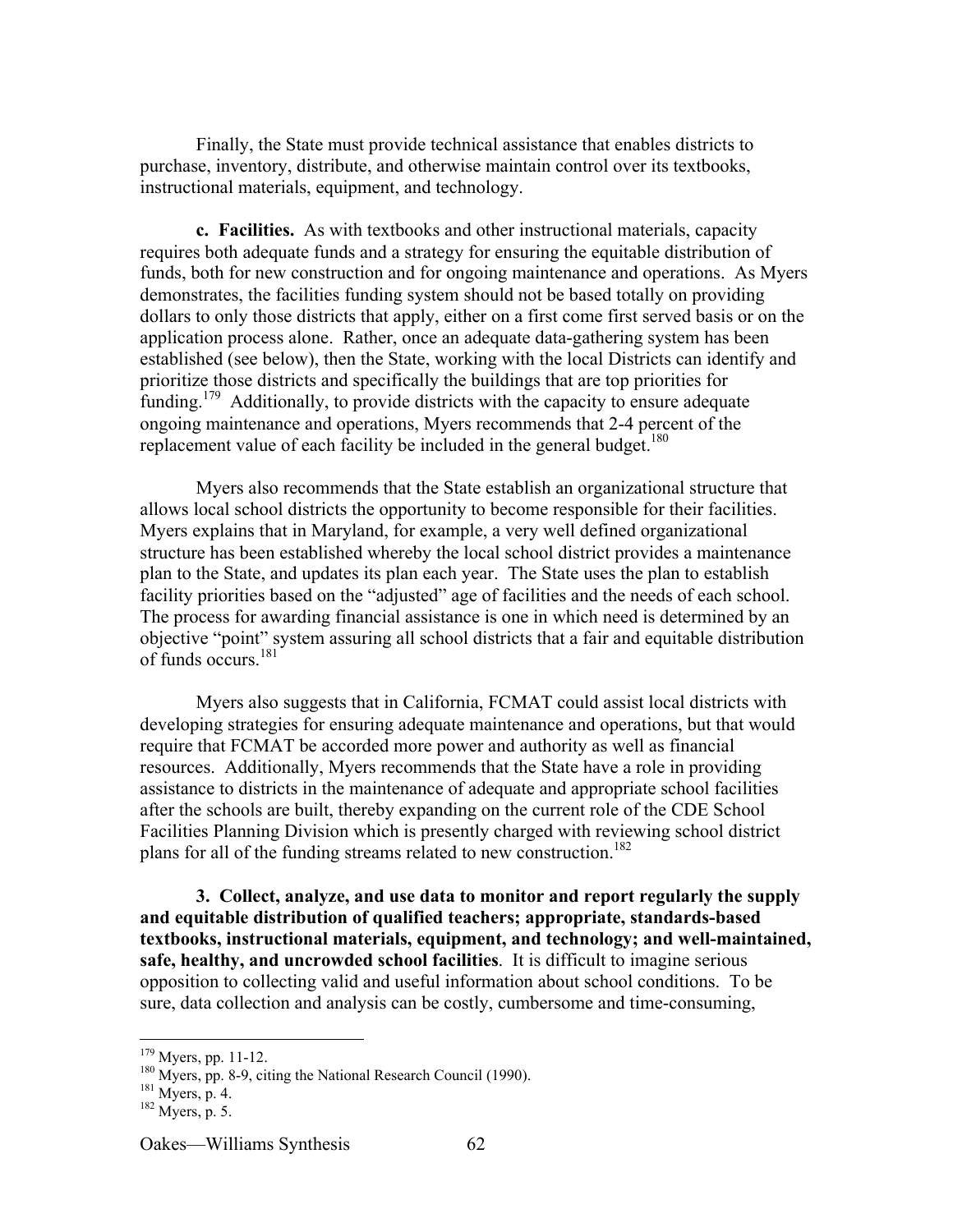even—if in the wrong hands—coercive. That said, the potential for problems is miniscule compared to the power for good this information can exert, and it is difficult to imagine how the State can accomplish its education goals without such data. Further, a rational and streamlined reporting and data collection system is likely to reduce the potential for wasted time and misuse rather than to make the current "non-system" worse.

The State could quite easily find out whether students have the resources and conditions they need by refining the monitoring processes it already has in place. If adequately staffed and given a more comprehensive data collection charge, the CCR process, for example, could be a valuable tool for detecting problems regarding students' access to teachers; to textbooks, instructional materials, equipment, and technology that match the State standards; and well-maintained, safe, healthy, and uncrowded school facilities. Similarly, with State training and oversight, the WASC review teams could provide much of the necessary data in its reports and recommendations to trigger State  $\frac{1}{2}$  action to solve problems.<sup>183</sup> Finally, if the data reported by districts and schools on the State-mandated school report cards (SARC) were subject to State scrutiny for their accuracy and utility, the State could also use these data for monitoring students' access to resources and conditions and identifying problems as they arise.

Importantly, whether it uses these existing strategies or develops new ones, the State must collect data about teachers, textbooks and materials at the classroom level so that school officials, policymakers, and the public know which teachers are assigned to which children (such as English learners), and know the type of materials and curriculum to which these students are exposed.

As detailed below, there are also some relatively simple changes in the State's current data collection and analysis systems that could yield much better information.

**a. Teachers.** The State now collects considerable data about teachers—for example, through the CBEDs and the CTC credentialing process. However, the State does not use these two systems to provide the type of data or analyses that policymakers need to anticipate or detect problems. Documenting this problem in 2002, the Center for the Future of Teaching and Learning reported:

Policymakers report that they do not have access to data needed to make reliable projections of the magnitude of the teacher shortage in coming years. They also are in need of data to better understand complex conditions, such as the dynamics of the teacher labor market that result in the maldistribution of underprepared teachers, to be able to design appropriate policy to address pressing problems. They need data to help them identify which parts of the system and which types of schools or districts are in the most need. Last, they need data to provide a baseline against which the impact of existing and new policies and programs can be measured. Without such data, policymakers never can be confident about the overall success of the state's efforts and cannot gauge the progress of

 $183$  Oakes (a), p. 109.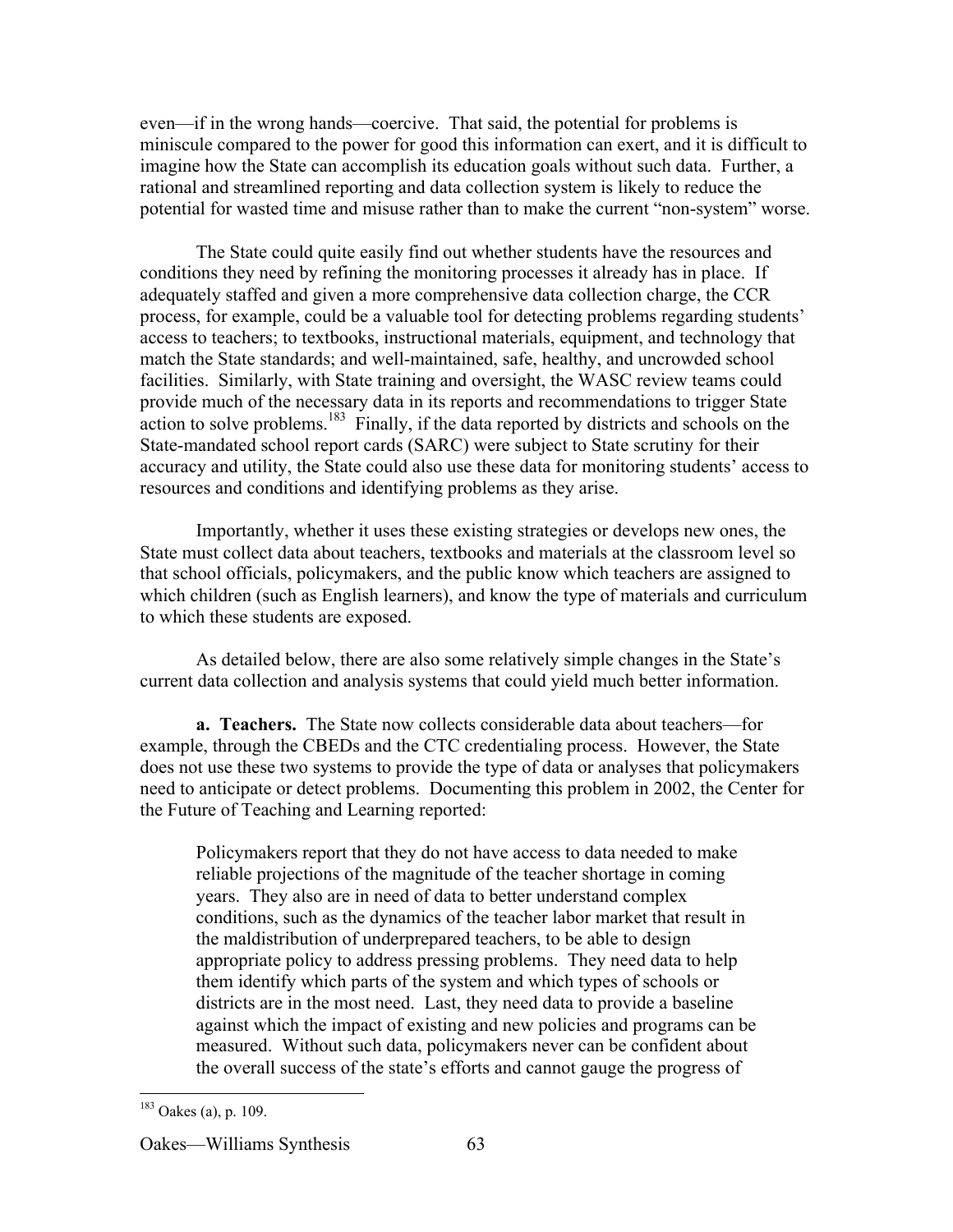individual programs. In addition, important problems, such as the maldistribution of underprepared teachers or an impending drop in the supply of teachers, may remain hidden.<sup>184</sup>

One major constraint on the State's current capacity to analyze and use data in ways that would address these issues is the failure to assign a unique identifier to each teacher (e.g., social security number or credential number) that could be used by all agencies that collect teacher data. That simple addition would enable the various agencies that collect data from and about teachers to link their data sets in ways that would answer a wide range of questions about the supply, retention, and distribution of teachers with various credentials and experience.<sup>185</sup>

**b. Textbooks, Instructional Materials, Equipment and Technology.** The State could easily remedy its lack of data about the supply and quality of textbooks and other instructional materials and equipment by strengthening and enforcing the current requirements of the Instructional Materials Funding program. Currently, for a district to qualify for State funds for textbooks and materials, its governing board must hold a public hearing, at which it reports the supply and quality of textbooks and other materials in the districts' schools. However, as noted earlier, the State has turned a blind eye to the fact that many districts ignore this requirement and do not hold public hearings at all, and that others conduct the hearing in the most superficial manner. In any event, the State does not now use or even collect any of the information produced for these hearings.

**c. Facilities**. Comprehensive, accurate, and useful data about facilities requires on-site inspections. Myers asserts that inspections guided by standards can help ensure high-quality, ongoing maintenance and operations for the life of the building. Critical to such remedies is an inventory that identifies every facility in the State of California by its square footage, age, renovations and or additions, and educational appropriateness. Once a data-gathering system has been established as described above, then the State, working with the local Districts can identify and prioritize those districts and specifically the buildings that are top priorities for funding.<sup>186</sup>

As Corley notes, this need not be terribly different from procedures the State now uses to inspect facilities related to other important services. Workable school facility inspection and monitoring models already exist, and other states operate statewide school inspection programs based on State standards.<sup>187</sup> Myers points to Illinois as an example of an inspection process where a partnership is established between the state, the Educational Service Regions and the local districts to inspect each school each year.<sup>188</sup> Corley notes that Maryland targets an inspection of every school every eight years, on average. Given the current very poor conditions of many of California's schools,

 <sup>184</sup> Center for the Future of Teaching and Learning, SRI, *Strengthening California's Teacher Information System* 2002, p. 4.

<sup>&</sup>lt;sup>185</sup> Center for the Future of Teaching and Learning, SRI, *Strengthening California's Teacher Information System* 2002, p. 2.

 $^{186}$  Myers, p. 6.<br> $^{187}$  Myers, pp. 2

 $^{187}$  Myers, pp. 7-10.

<sup>&</sup>lt;sup>188</sup> Myers, pp. 3-4.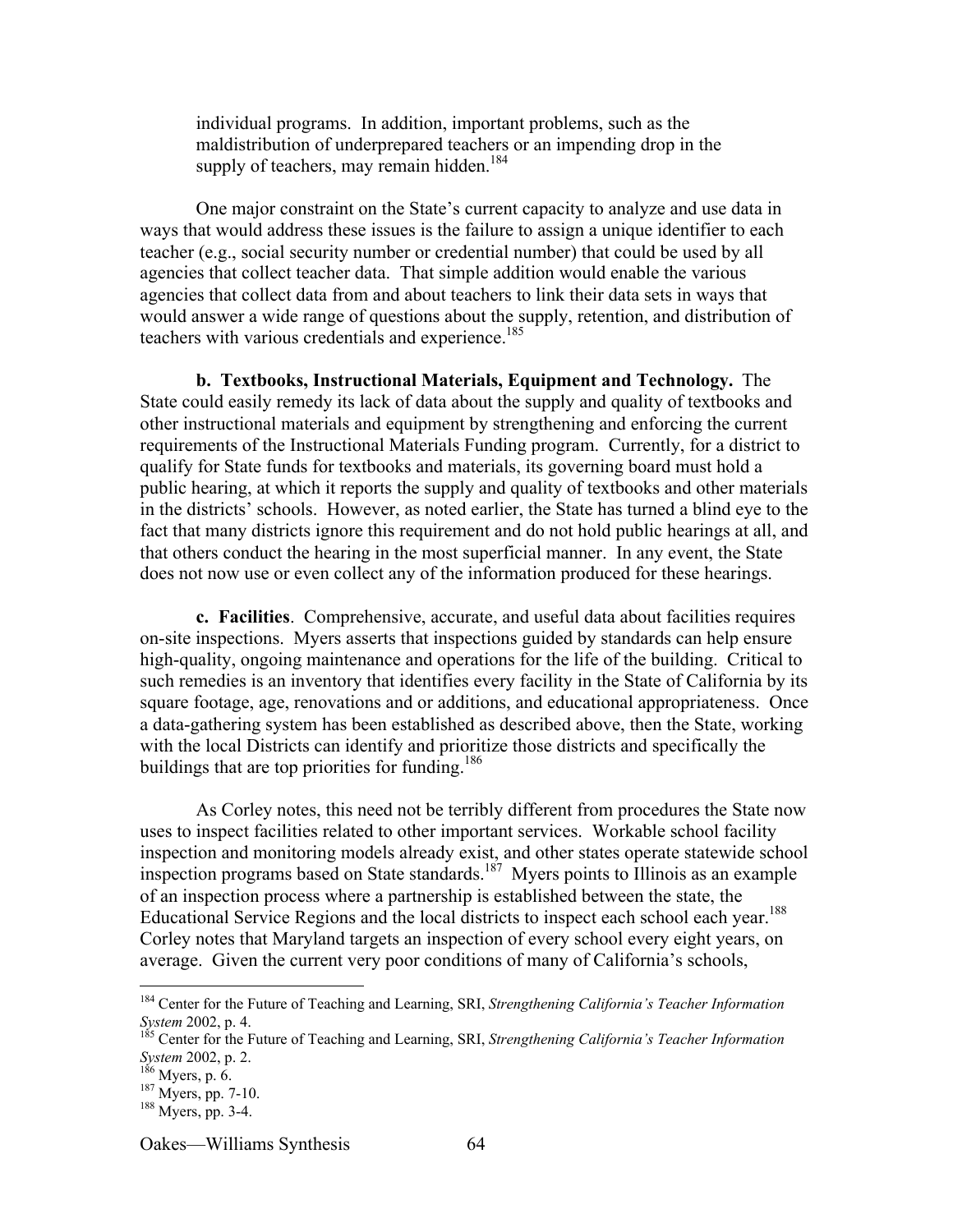inspections should occur at frequent intervals, with reevaluations conducted in schools needing to correct serious problems.

## **4. Develop and use effective strategies of state oversight and intervention whenever problems related to students' access to teachers, instructional materials, and facilities in poor condition.**

Good data is essential for the State to detect problems related to students' access. However, correcting those problems requires that the State act on the information it collects with interventions that target the right schools and provide the assistance and support that correcting the problems requires. Consequently, the State must use the information it collects through improved data systems and from on-site monitoring (such as the CCR, WASC, and Comite processes, as well as new facilities inspection systems) to trigger intervention and assistance. However, the State does not have to wait until improved data systems are place to improve its current strategies for correcting shortages and inequalities in qualified teachers, high quality textbooks and materials, and adequate facilities.

An obvious and much needed improvement that could be implemented immediately would be for the State to establish mechanisms whereby parents, students, and community members could report problems with resources and conditions in the State's public schools. Each complaint could trigger a State investigation and, if warranted, a response. The appropriate response to valid complaints would be the provision of adequate resources and the repair or improvement of problematic conditions in a timely manner.

The State can also immediately incorporate standards for adequate teachers, textbooks and other instructional materials, and facilities into its current oversight processes, using the State's current definitions. Some of these standards lend themselves to a straightforward evaluation of compliance. For example, the availability of credentialed teachers, instructional materials that match the State content standards, and safe and healthy facilities can be monitored quite easily. These areas could easily be included into the current CCR compliance regime, WASC, and into the Comite process.

However, as Mintrop notes, such improvements are only a first step. For compliance reviews to prompt continuous improvement in the core of a school's operations, they require a more holistic review that considers learning conditions, practices, and the needs of specific student populations.<sup>189</sup> Such a review not only would allow the State to uncover areas of needed improvement in educators' work performance, but also shortcomings in school capacity and provisions that are controlled by districts or the State.

Mintrop also recommends that the State make the IIUSP mandatory for schools in the lowest API deciles, and it should concentrate its limited resources for providing direct

 $189$  Mintrop, p. 21.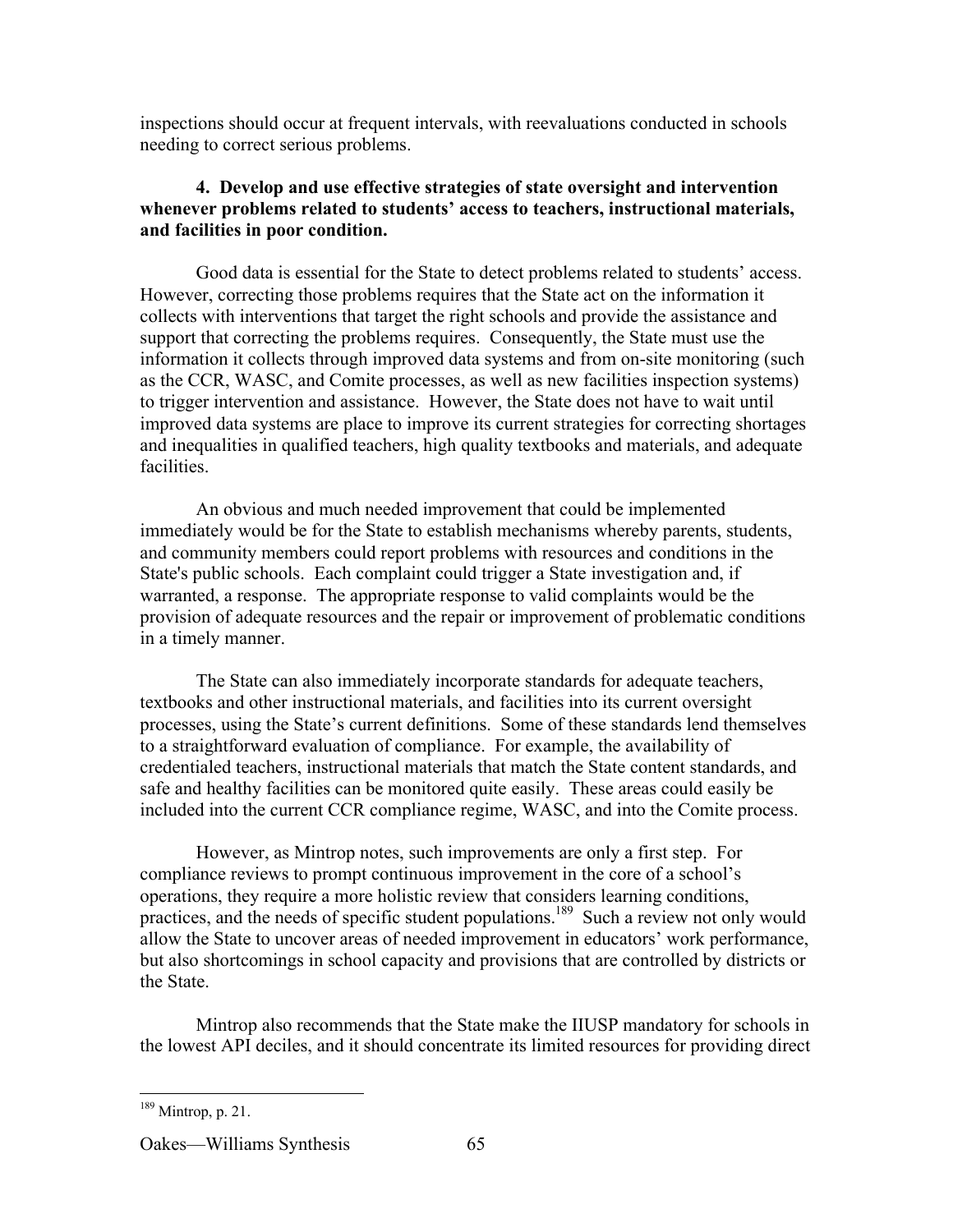assistance on these schools.<sup>190</sup> However, these schools should be evaluated against a comprehensive set of standards of adequate learning conditions, in addition to meaningful standards of adequate academic performance, as is currently the case. Moreover, to ensure that skillful external evaluators perform useful, comprehensive reviews, the State must select evaluators carefully and train them to apply newly formulated standards in a standardized approach. To ensure that a sufficient number of evaluators are available to conduct these more sophisticated evaluations, the State should set clear goals and develop a time line for the development of a high-quality school improvement infrastructure, including a cadre of fully trained and accredited evaluators.<sup>191</sup> This last point itself will test and reveal the state's capacity and resolve to pursue a more rational and accountable educational system. For example, the state's actions to enlist such a cadre should result in adequate numbers of independent inspectors intent on detecting and reporting substandard conditions especially those conditions that are not apparent to a more casual observer.

Finally, the State should focus its interventions on low-performing districts as well as on low-performing schools. As Mintrop notes, when schools labor under faulty district policies, State intervention in district affairs is potentially more powerful than interventions in many schools in one district. By the same token, when districts do not have the capacity to attract good teachers, to build and maintain adequate facilities, or to issue coherent policies, they need help from the State in the form of resources and authoritative guidance.<sup>192</sup> By concentrating State interventions on districts in distress (and leaving local school improvement to district officials), the limited SDE capacity could be spent on high-leverage interventions in low-performing districts.

### **B. Systemic remedies to prevent, detect, and correct the inadequacies and disparites**

The severe inadequacies and inequities in California's education system are symptomatic of deep systemic problems. The specific remedies suggested above are likely to provide considerable relief for the specific problems that have been identified. Nevertheless, the conditions that are the subject of this litigation require systemic reform that recognizes and corrects for the structural impediments that have led to these problem and, without correction, would be likely to give rise to them again. Consequently, the State should modify its systems for governing and financing public education in California to include all of the following:

State standards that specify the resources and conditions that are minimally required for teaching and learning and that the State considers necessary prerequisites to achieving the state's content and performance standards;

A school funding system based on the actual cost of providing essential resources and conditions, with adjustments for cost differences in schools serving different communities and students;

<sup>&</sup>lt;sup>190</sup>  $^{190}$  Mintrop, pp. 22-23.

 $^{191}$  Mintrop, p. 22.

 $192$  Mintrop, pp. 23-24.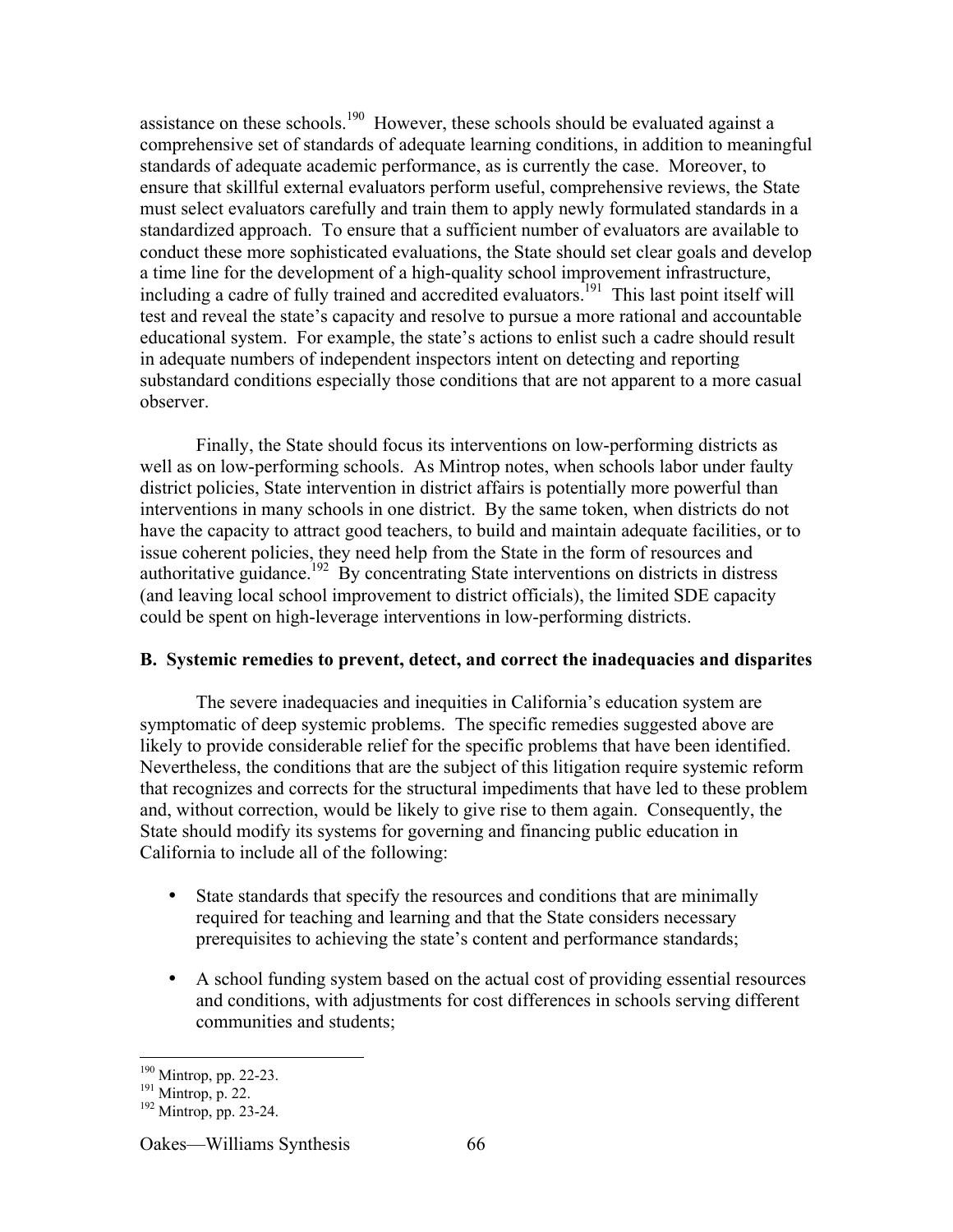An expanded State accountability system that places valid, fair, and useful measures of students' achievement of the State's standards in the context of measures of the learning resources and conditions under which students were expected to learn;

Unambiguous lines of State, regional, and district responsibility for ensuring that all students have these learning resources and conditions, with mechanisms that hold the appropriate officials at each of these levels accountable;

An accountability system that is reciprocal—i.e., it includes a two-way flow of accountability information; and provides legitimate roles for local community, parent, students and students in holding the system accountable.

Each of these changes is described in more detail below.

**1. State standards that specify the resources and conditions that minimally required for teaching and learning and that the state considers necessary prerequisites to achieving the state's content and performance standards.** The State must develop standards that regulate the minimum conditions in schools. Such standards, combined with monitoring and enforcement to ensure compliance with those standards, are essential to ensuring delivery of opportunity to learn to all of California's public school students. As Thomas Sobol accurately recognizes, "[a]bsent such nonnegotiable baselines, some children will be, as they have been, left behind in terms of educational opportunity and promise."<sup>193</sup> State standards must establish which high quality resources, conditions, and learning opportunities are essential to ensure that all students have a chance to meet the State's content and performance standards. These standards would include, but not be limited to, standards for qualified teachers, proper instructional materials, and adequate, uncrowded facilities. With such standards, schools themselves have the opportunity to evaluate whether their operations are on an adequate level. And, as noted below, external reviews can be far more fruitful when they are grounded in statewide standards.

**2. A school funding system based on the actual cost of providing essential resources and conditions, with adjustments for cost differences in schools serving different communities and students.** As Grubb and Goe's report concludes, California's overall approach to financing schools needs reconstruction so that it employs funding mechanisms that are based on what it actually costs to provide high quality schooling. To achieve congruity between schools' needs and funding allocations, the State should move toward the "new" approach to school finance wherein the focus is on *how* resources are translated into school and classroom learning opportunities, rather than only on the dollar amount spent. According to the "new" school finance, ensuring the effective use of resources requires a two-stage process. "It s first necessary to ascertain those practices and instructional conditions within schools and classrooms that enhance

 $193$ Sobol, p. 13.

Oakes—Williams Synthesis 67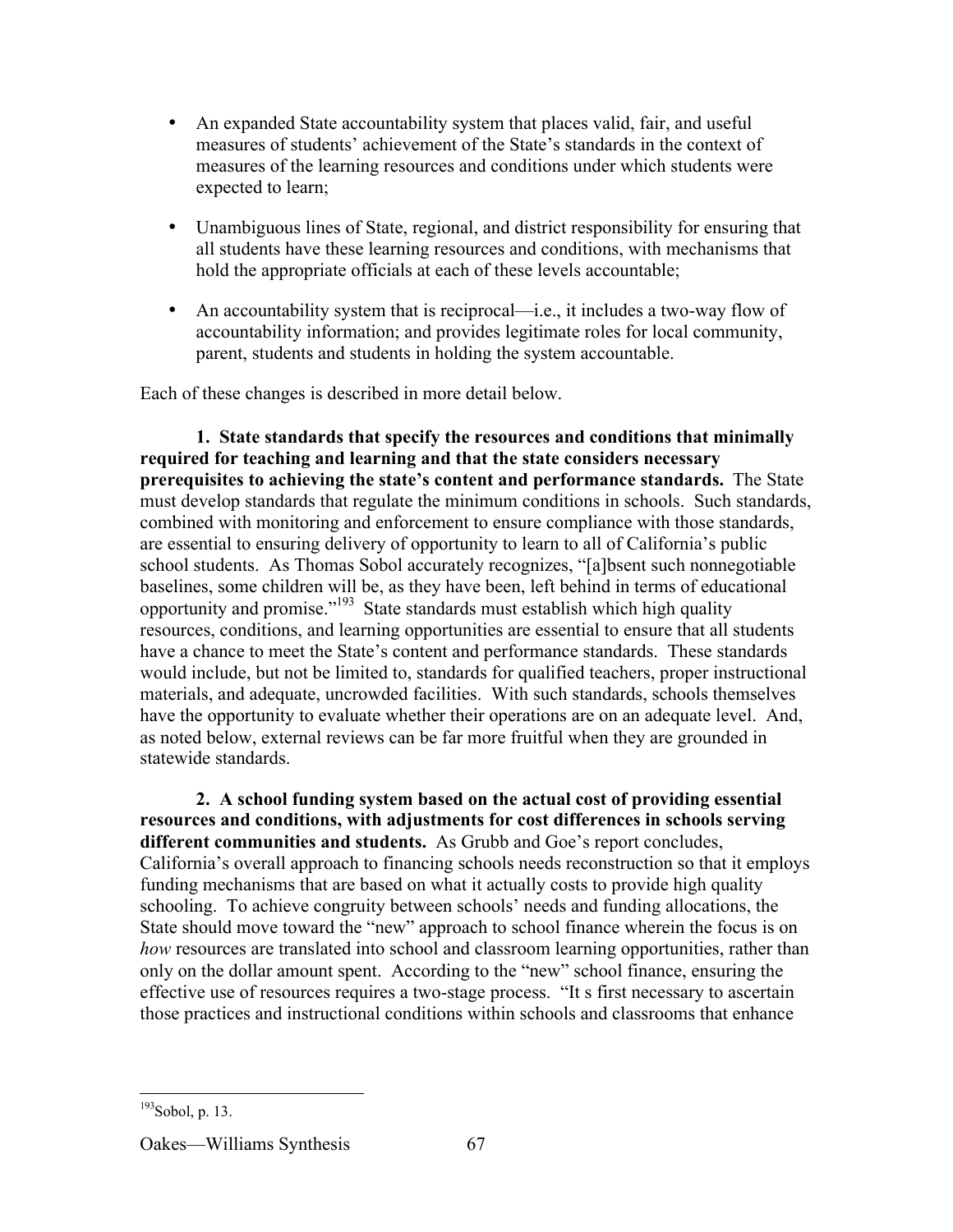learning. Then it is necessary to allocate resources to those practices, rather than to ineffective uses."194

For example, the State could develop and implement a "Quality Education Model" (QEM) to serve as a benchmark for knowing how much should be spent on education if the goal is to support a high quality education for every student. To assure funding that will enable all schools to reach this benchmark, however, the State must ensure that all schools receive the funds necessary to provide its particular students with the services essential to meet their needs. That means that the State must provide differing levels of resources when needed to attain an equitable education for students with differing circumstances.

A funding system redesigned in this way would not necessarily require greater overall levels of spending. However, given the State's failure to respond constructively to the Constitutional caps on property tax imposed by Proposition 13, and, until recently, the high bar that proposals for school bonds had to pass, it is unlikely that current education spending levels are sufficient. However, without a systemic accountability system, described below, it is impossible to pinpoint the extent of the current shortfalls and the specific areas where the new spending may be needed problematic.

**3. An expanded state accountability system that places valid, fair, and useful measures of students' achievement of the state's standards in the context of measures of the learning resources and conditions under which students were expected to learn.** A comprehensive and useful accountability system must take into consideration of information about the schools' resources, conditions, and opportunities, in addition to measures of students' achievement and other important outcomes. In Russell's words the accountability system should assess, "the programs and practices [schools] have in place, the appropriateness of these programs and practices given specific context and background indicators, and the effect these programs have on a variety of student outcomes."<sup>195</sup> Russell provides one list of the indicators that such a system might include:

Programs and practices:

Access to quality teachers (e.g., student:teacher ratios, % of teachers with emergency credentials, % of teachers with Masters Degree or Beyond, etc.) $1\overline{96}$ 

Access to books, textbooks and other learning materials (e.g., ratio of library books to students, ratio of course specific textbooks to students, ratio of students:computers, ratio of students:Internet accessible computers, etc.) Adequacy of school facilities (e.g., overcrowding, access to sanitary facilities—ratio of students:functioning toilets, ratio of "contaminated"

 <sup>194</sup>  $^{194}$  Grubb & Goe, p. 34.

<sup>&</sup>lt;sup>195</sup> Russell, p. xvii.

<sup>&</sup>lt;sup>196</sup> Darling-Hammond recommends that the state's accountability system should include an annual, publicly available, Teacher Qualifications Index that would provide school-level and district information about the number of emergency permits, waivers, intern, pre-intern, clear credentialed, and National Board Certified teachers employed at each school site and within each district.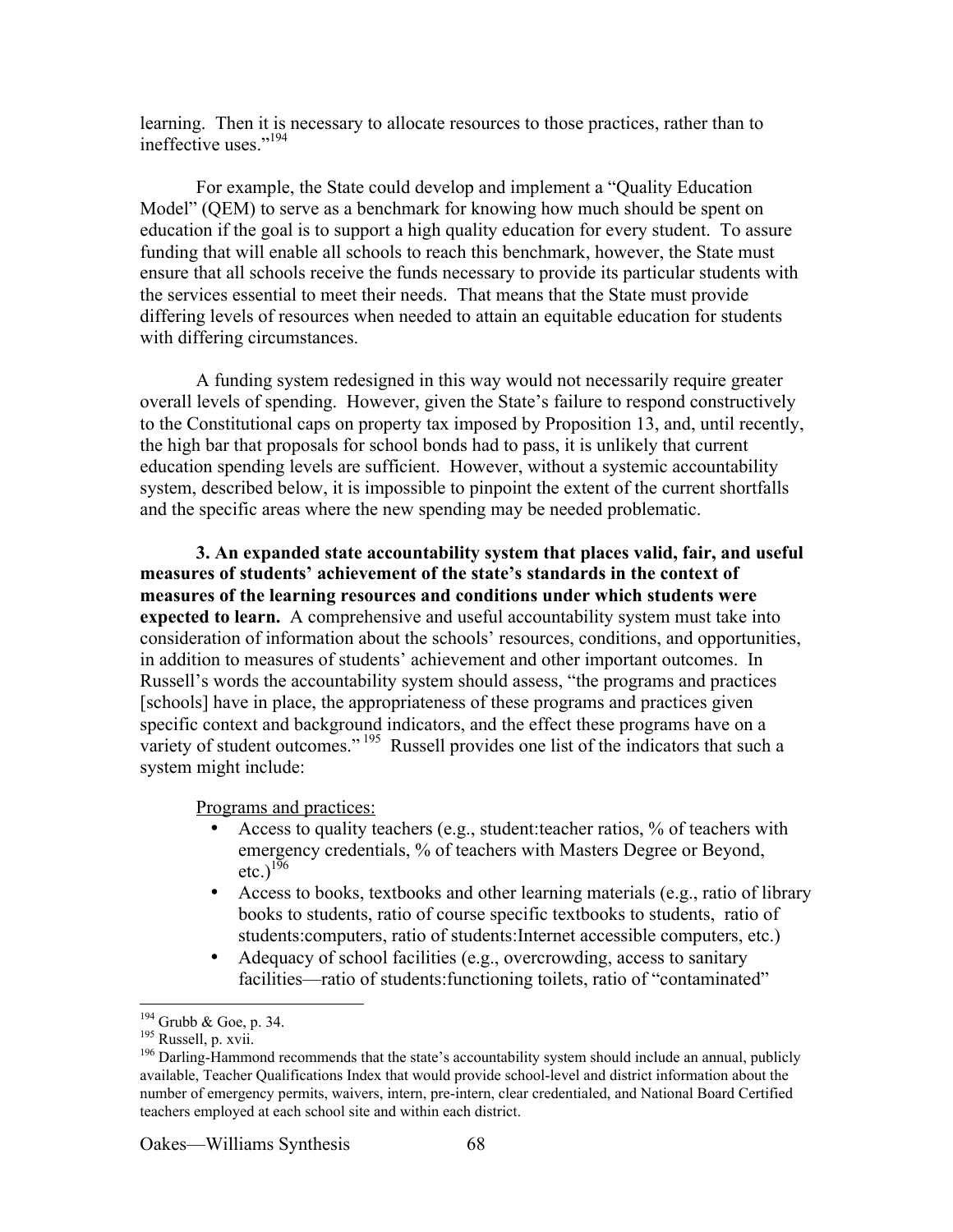classrooms:total classrooms, etc.; availability of functional heating and cooling systems, presence of lead paint, etc.) Type of school calendar (e.g., multi-track year-round schools; schools operating under the Concept 6 model) Availability of appropriate instructional materials, specially trained teachers for ELL students Subject area curricular materials used (e.g., math curriculum/textbooks, science curriculum/textbooks) Availability of Advanced Placement Courses (e.g., number of courses offered, number of sections available). Professional Development Opportunities (e.g., topics focused on during PD, number of hours offered, number of hours taken, percent of faculty participating).

Student outcomes might include, but should not be limited to:

Performance on tests closely aligned with the State frameworks Attendance rates Promotion/retention rates Graduation rates Drop-out rates Course taking patterns (higher vs. lower level mathematics, AP courses, etc.) Percent of students completing all courses required for UC eligibility Percent of students taking college entrance exams College entrance $197$ 

As Russell and Oakes note, in many respects, this type of system is currently in place in Rhode Island where data is collected about a wide range of variables and schools are required to engage in active reflection, goal setting, and communication with their community.198

However, accurate and useful information on the conditions under which students are expected to learn can probably be accomplished best by a professional cadre of external evaluators who gather data from all schools (not just those performing below expected API target levels). Such information can inform the State, the district, the school, and the public about the status of schools and the educational system as a whole, and trigger actions that are powerful enough to improve the State's lowest-performing schools. Such a system is in place in England. Her Majesty's Inspectorate of Schools (HMI) is a model of oversight that is carried out by a cadre of well-educated, highly qualified individuals who evaluate schools for accountability, program quality and effectiveness. Variations of HMI are common in other countries, and could be adapted to the California context.

<sup>197</sup>  $\frac{197}{198}$  Russell, pp. xvii-xix.

Russell, p. xxi, 49-50; Oakes (a), p. 110-113.

Oakes—Williams Synthesis 69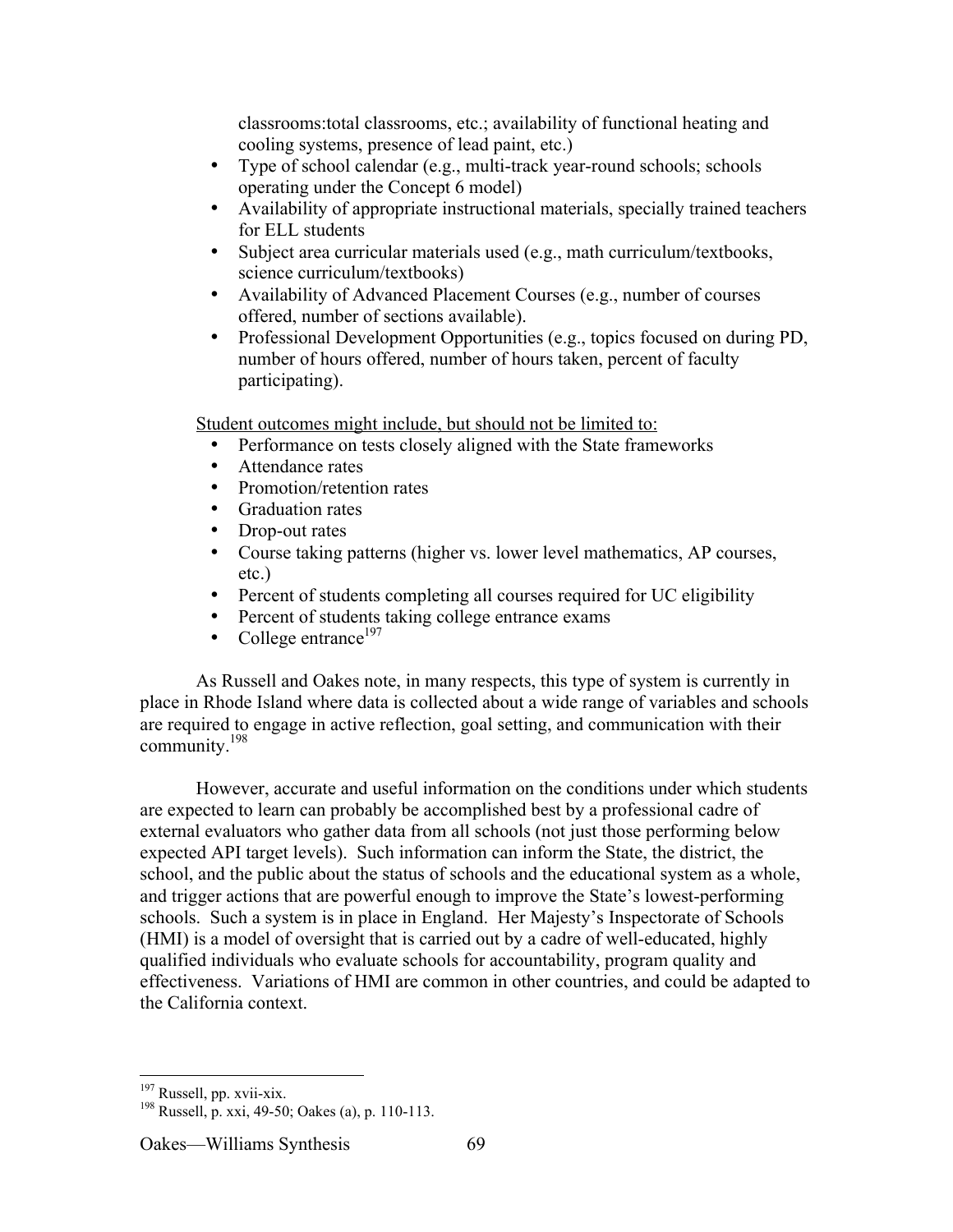**4. Unambiguous lines of state, regional, and district responsibility for ensuring that all students have these learning resources and conditions, with mechanisms that hold the appropriate officials at each of these levels accountable.** Students and teachers should not be punished for failing to meet the State standards if the State is not held accountable for ensuring that teachers and student have the resources they need to meet them. Consequently, the State's educational accountability system must hold all of the appropriate adults—from the Governor down to the classroom teachers—accountable to children, families, and communities for the things over which they have control (e.g., resources, conditions, and opportunities, as well as outcomes).

However, the current diffusion of responsibility among various State actors and the lack of coordination among them makes the conditions of schooling in the State either everyone's or no one's responsibility. Holding State officials accountable requires a restructured State governance system that establishes clear lines of State authority over various aspects of educational policy and practice. Additionally, the State must also develop mechanisms that hold districts directly accountable for their schools' performance. As Mintrop recommends, when more than a third or more than half of all schools in a given district are not meeting growth targets and when the overall district performance ranges well below the State average, the State should intervene at the district  $\rm{level}$   $^{199}$ 

# **5. An accountability system that is reciprocal—i.e., it includes a two-way flow of accountability information; and provides legitimate roles for local community, parent, students and students in holding the system accountable.**

As Mintrop notes, accountability in a democratic State flows from top to bottom, but also in reverse. Accountability systems are two-way lines of communication. In addition to State officials communicating performance expectations and overseeing adequate performance and learning conditions, accountability systems must also ensure that information flows upward to permit State officials to craft effective policies that address systemic shortcomings on the local or State levels. Moreover, accountability must also mean that the top (the State) is held accountable by communities and citizens for the adequate and equitable provision of education.<sup>200</sup>

In the English inspectorate system, for example, reports of school inspections address school-level accomplishments and shortcomings, but they also make note of any problems related to the resources and conditions that fall under the responsibility of local and national policy makers. Data collected through school inspections and compiled in authoritative reports can convey the concerns of citizens in ways that command a State response.

The State could also explore the use of a corps of local "inspection volunteers." Parents, grassroots groups, or local experts could monitor and report many aspects of facilities infrastructure, while calling in more highly trained monitors for particular

<sup>&</sup>lt;sup>199</sup>  $^{199}$ Mintrop, p. 23.

 $200$  Mintrop, p. 8, citing Elmore, 1997.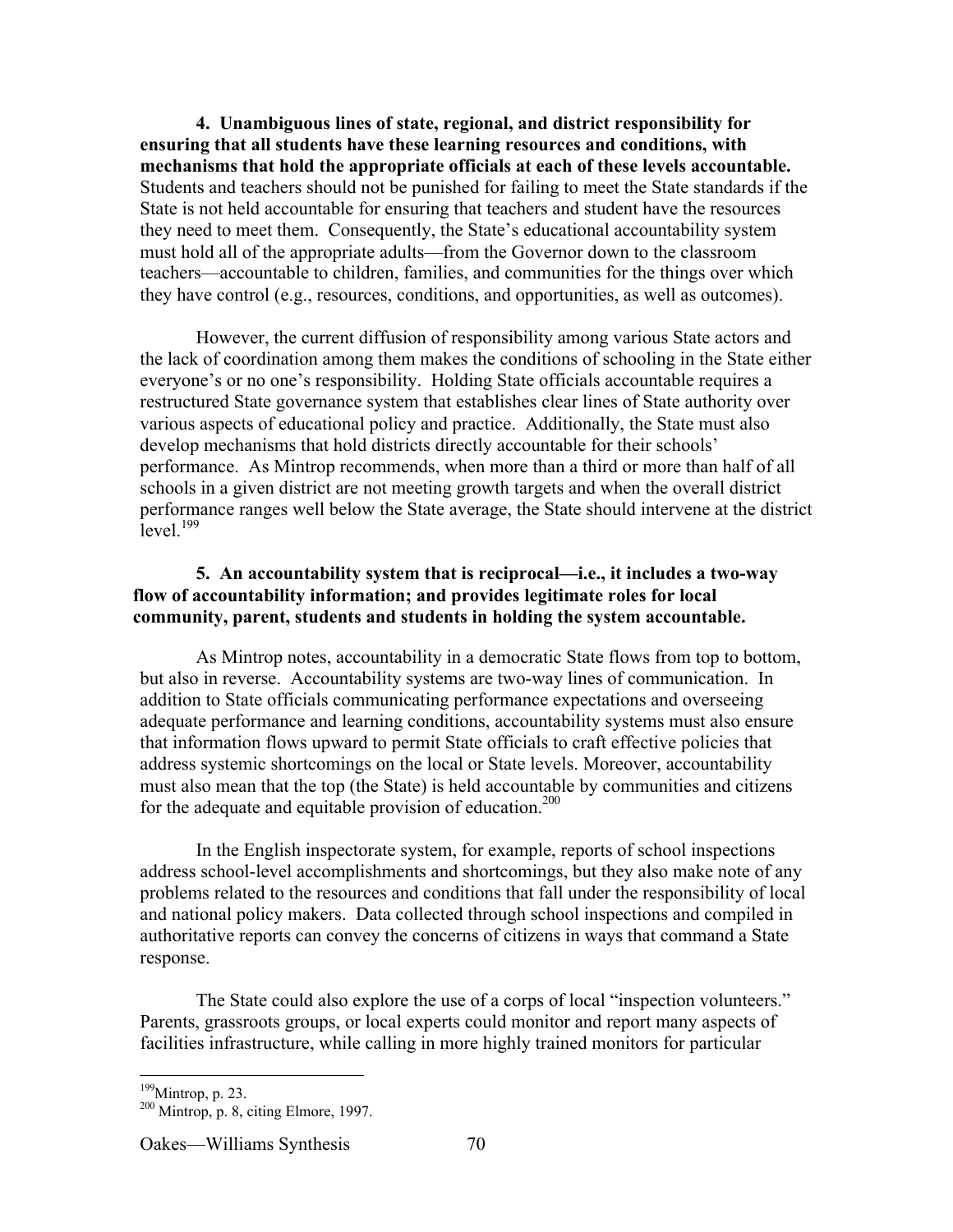needs. This is not a completely untried idea. As Sobol reports, such local engagement in accountability can be cost-effective as well as democratic. He reports that, in New York State, "[t]he primary values of the School Quality Reviews [implemented as part of the State's oversight of schools] were that they involved local people from multiple perspectives and stakes in education (educators, business people, and parents) in assessing school quality, they did not drain State resources by requiring State employees to conduct the reviews, and they provided substantive information in addition to data such as test scores on which to base school evaluations."<sup>201</sup>

Acting on their common interest in quality education, organized parents are better positioned to demand good service from schools and to hold them and the State accountable when their expectations are not met. However, local engagement in reciprocal accountability must be supported with mechanisms that organize and keep parents and community members be informed about their rights and responsibilities. This will require technical assistance, translation services, childcare and active support from community-based organizations. Churches and community groups that possess strong ties with poor communities, especially recent immigrants, are often well positioned to provide training and to facilitate contact and communication between parents, local schools, and the State education bureaucracy.

The problems outlined in the collection of expert reports are egregious. They are also fixable. The specific remedies and more comprehensive reforms suggested here are not radical. There is nothing groundbreaking about giving kids books, qualified teachers, and adequate facilities. Framing a accountability system that holds state and local officials responsible for providing these basic educational tools is not only "sensible" and managerially sound, leaders across the state and nation have made calls for accountability the cornerstone of education policy reform and practice. These recommendations will not aim at creating a cookie cutter to stamp out identical schools; they do not encourage a leveling down of opportunity and quality; and they do not regulate professional decisions about how educators teach children. Sadly, they are not even about the worthy and still neglected goal of bringing exemplary, high quality education to all the state's children. Rather the goal of what is proposed here is to bring the worst California schools up to a standard of common decency and to do so expeditiously.

 $^{201}$  Sobol, p. 17.

Oakes—Williams Synthesis 71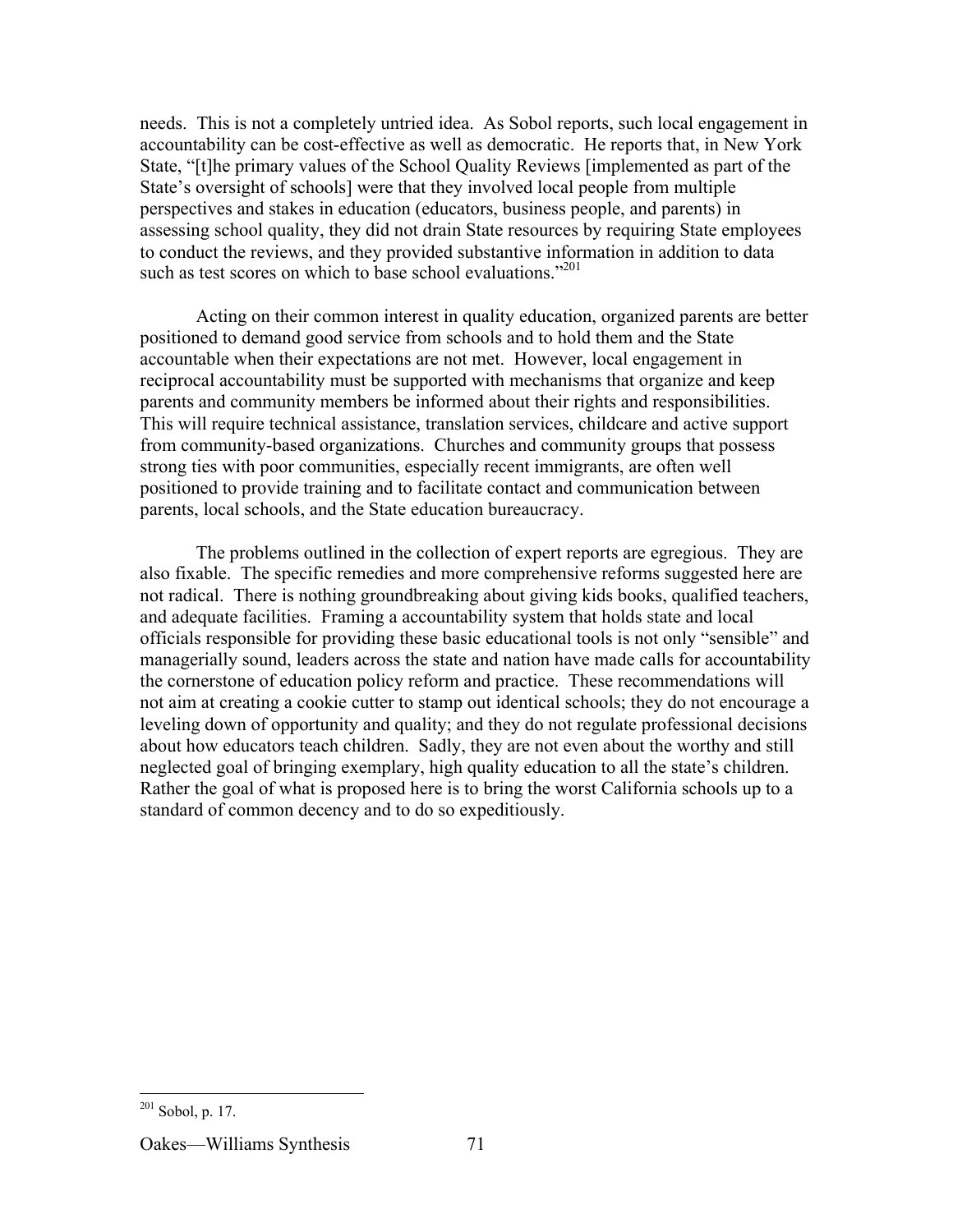### **Appendix Experts and Report Topics**

- Robert Corley, Independent School Facilities Consultant—*The Condition of California School Facilities and Policies Related to those Conditions*
- Professor Emeritus Glen Earthman, Virginia Polytechnic Institute and State University—*The Effect of the Condition of School Facilities on Student Academic Achievement.*
- Professor Linda Darling-Hammond, Stanford University—*Access to Quality Teaching: An Analysis of Inequality in California's Public Schools*
- Professor Michelle Fine, City University of New York, Graduate Center—*The Psychological and Academic Effects on Children and Adolescents of Structural Facilities' Problems, Exposure to High Levels of Under-Credentialed Teachers, Substantial Teacher Turnover, and Inadequate Books and Materials*
- Professor Norton Grubb and Laura Goe, UC Berkeley—*The Unending Search for Equity: California Policy, the "New" School Finance, and the Williams Case*
- Professor Kenji Hakuta, Stanford University—*English Language Learner Access to Basic Educational Necessities in California: An Analysis of Inequities*
- Professor William Koski, Professor, Stanford University—*What Educational Resources Do Students Need to Meet California's Educational Content Standards?*
- Dr. Ross E. Mitchell, Research Scientist, Gallaudet University**—***Segregation in California's K-12 Public Schools: Biases in Implementation, Assignment, and Achievement with the Multi-Track Year-Round Calendar*
- Professor Heinrich Mintrop, UCLA—*State Oversight and the Improvement of Low-Performing Schools in California*
- Dr. Nancy R. Myers, Educational Facility Planner, The Myers Group—*Solutions Available and Utilized by States Other Than California to Address the Long-Term Planning, Maintenance, Supervision, and Operation of School Facilities*
- Professor Jeannie Oakes(a), UCLA—*Access to Textbooks, Instructional Materials, Equipment, and Technology*
- Professor Jeannie Oakes (b), UCLA—*Multi-Track, Year-Round Calendar (Concept 6) and Busing to Address Overcrowding*
- Professor Michael Russell, Boston College—*California's Accountability System and the API*